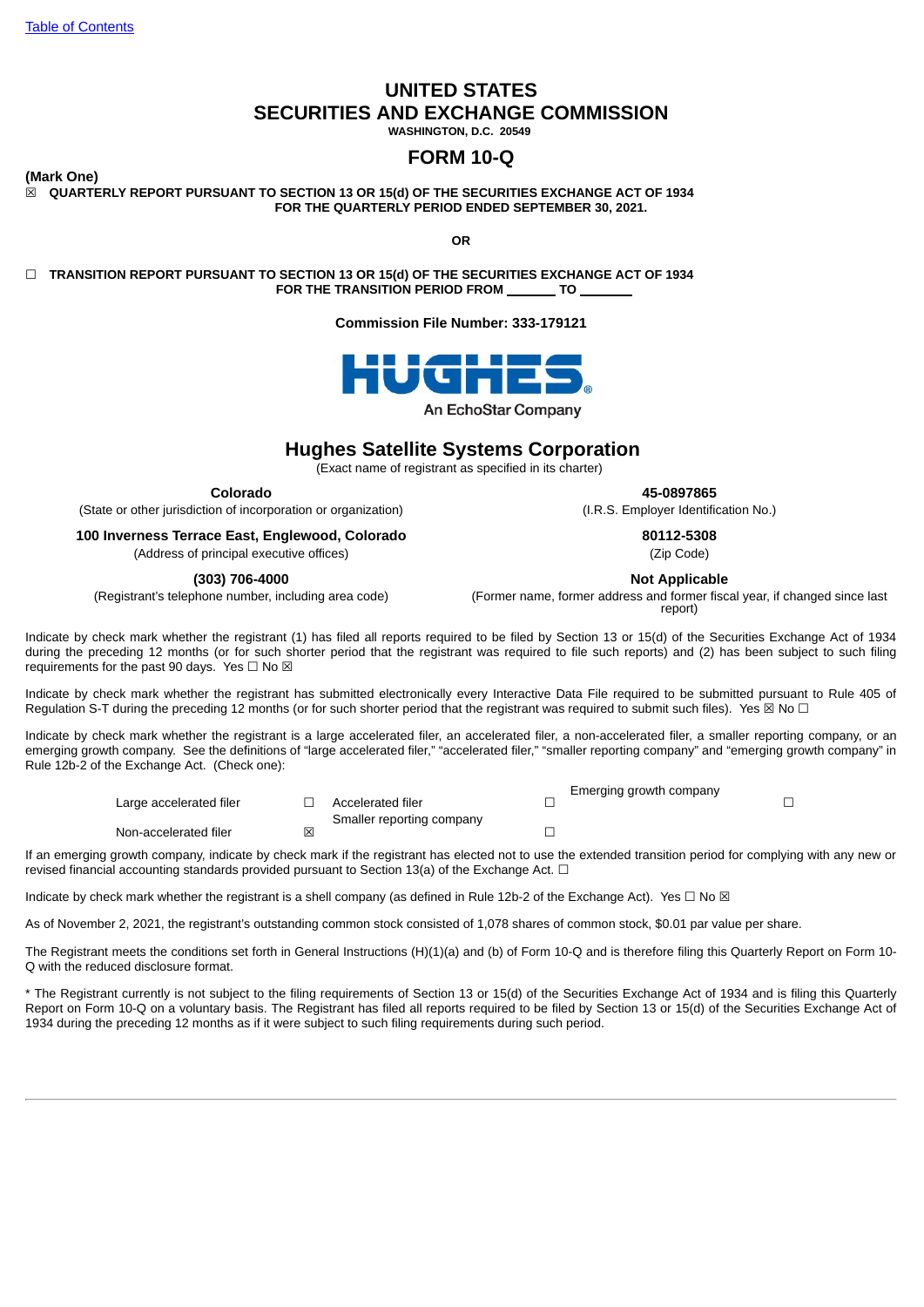# **TABLE OF CONTENTS**

# Disclosure Regarding Forward Looking [Statements](#page-1-0) [i](#page-1-0)

# **PART I - FINANCIAL [INFORMATION](#page-2-0)**

| Item 1.                     | <b>Financial Statements</b>                                                                                                                     |                 |
|-----------------------------|-------------------------------------------------------------------------------------------------------------------------------------------------|-----------------|
|                             | Consolidated Balance Sheets as of September 30, 2021 (unaudited) and December 31, 2020 (audited)                                                |                 |
|                             | Consolidated Statements of Operations for the three and nine months ended September 30, 2021 and<br>2020 (unaudited)                            | $\overline{3}$  |
|                             | Consolidated Statements of Comprehensive Income (Loss) for the three and nine months ended<br>September 30, 2021 and 2020 (unaudited)           | $\overline{4}$  |
|                             | Consolidated Statements of Shareholder's Equity for the three months ended September 30, 2021 and<br>2020 (unaudited)                           | $\overline{5}$  |
|                             | Consolidated Statements of Shareholder's Equity for the nine months ended September 30, 2021 and 2020<br>(unaudited)                            | 6               |
|                             | Consolidated Statements of Cash Flows for the nine months ended September 30, 2021 and 2020<br>(unaudited)                                      |                 |
|                             | Notes to the Consolidated Financial Statements (unaudited)                                                                                      | $\underline{8}$ |
| Item 2.                     | <b>Management's Narrative Analysis of Results of Operations</b>                                                                                 | 46              |
| Item 3.                     | <b>Ouantitative and Qualitative Disclosures about Market Risk</b>                                                                               |                 |
| Item 4.                     | <b>Controls and Procedures</b>                                                                                                                  | 56              |
|                             | <b>PART II - OTHER INFORMATION</b>                                                                                                              |                 |
| Item $1$ .                  | <b>Legal Proceedings</b>                                                                                                                        | 57              |
| Item 1A.                    | <b>Risk Factors</b>                                                                                                                             | 57              |
| $\mathbf{u}$ . $\mathbf{v}$ | The contract of $\mathbf{A}$ , and $\mathbf{A}$ is the contract of $\mathbf{A}$ is the contract of $\mathbf{A}$ is the contract of $\mathbf{A}$ |                 |

| Item 1A. | <b>RISK Factors</b>                                         | <u>57</u> |
|----------|-------------------------------------------------------------|-----------|
| Item 2.  | Unregistered Sales of Equity Securities and Use of Proceeds | $\star$   |
| Item 3.  | Defaults Upon Major Securities                              | $\star$   |
| Item 4.  | <b>Mine Safety Disclosures</b>                              | 57        |
| Item 5.  | <b>Other Information</b>                                    | 57        |
| Item 6.  | <b>Exhibits</b>                                             | 57        |
|          | <b>Signatures</b>                                           | 58        |
|          |                                                             |           |

<span id="page-1-0"></span>**\*** This item has been omitted pursuant to the reduced disclosure format as set forth in General Instructions (H)(2) of Form 10-Q.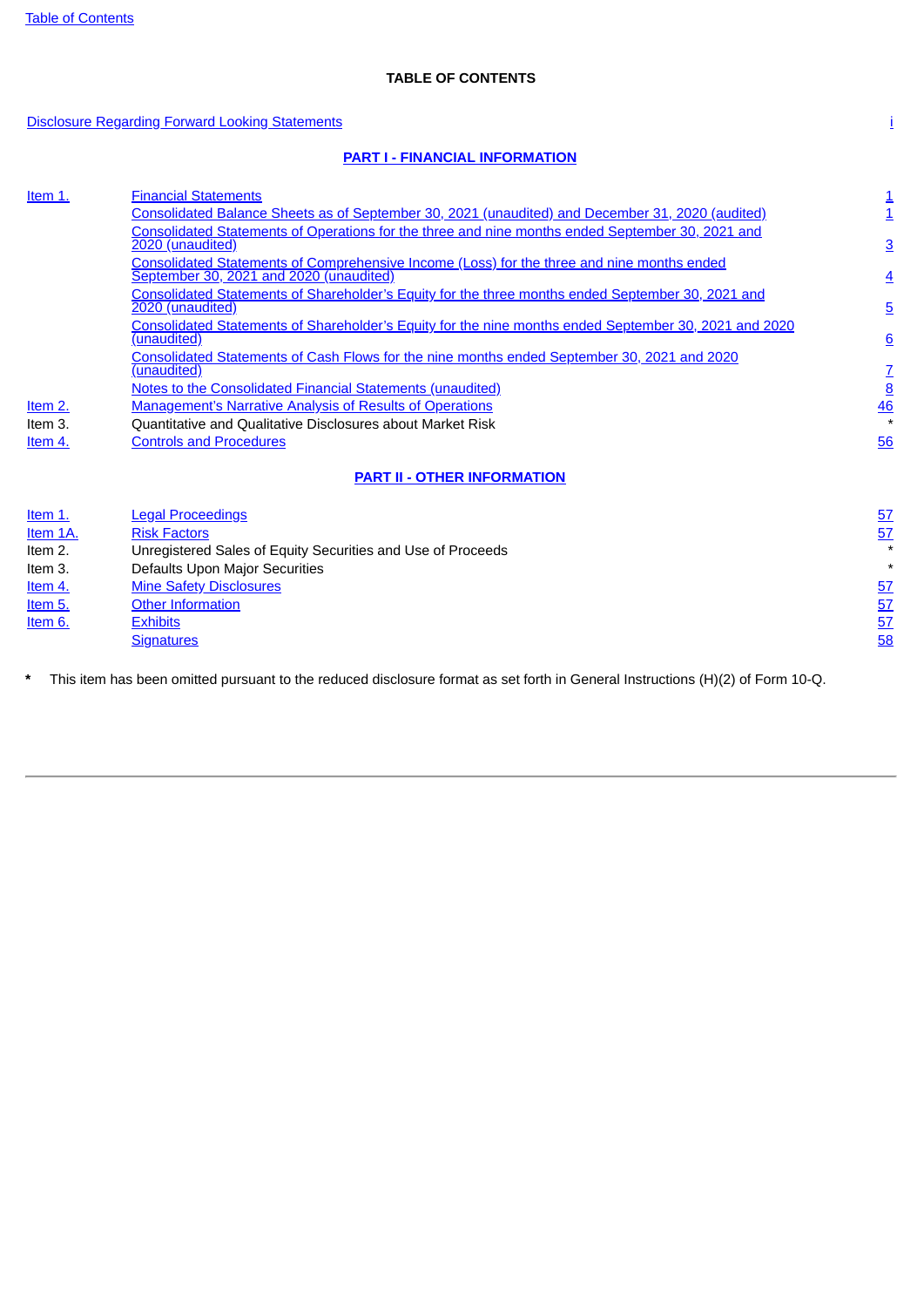### **DISCLOSURE REGARDING FORWARD-LOOKING STATEMENTS**

This Quarterly Report on Form 10-Q ("Form 10-Q") contains "forward-looking statements" within the meaning of the Private Securities Litigation Reform Act of 1995, Section 27A of the Securities Act of 1933, as amended, and Section 21E of the Securities Exchange Act of 1934, as amended, including but not limited to statements about our estimates, expectations, future developments, plans, objectives, strategies, financial condition, expected impact of regulatory developments and legal proceedings, opportunities in our industries and businesses and other trends and projections for the next fiscal quarter and beyond. All statements, other than statements of historical facts, may be forward-looking statements. Forward-looking statements may also be identified by words such as "anticipate," "intend," "plan," "goal," "seek," "believe," "estimate," "expect," "predict," "project," "continue," "future," "will," "would," "could," "can," "may" and similar terms. These forward-looking statements are based on information available to us as of the date of this Form 10-Q and represent management's current views and assumptions based on past experience and trends, current economic and industry conditions, expected future developments and other relevant factors. Forward-looking statements are not guarantees of future performance, events or results and involve potential known and unknown risks, uncertainties, including the impact of the coronavirus pandemic (COVID-19), and other factors, many of which may be beyond our control and may pose a risk to our operating and financial condition both the near- and long-term. Accordingly, actual performance, events or results could differ materially from those expressed or implied in the forward-looking statements due to a number of factors including, but not limited to:

- significant risks related to our ability to operate and control our satellites, operational and environmental risks related to our owned and leased satellites, and risks related to our satellites under construction;
- our ability and the ability of third parties with whom we engage to operate our business as a result of the COVID-19 pandemic, including regulatory and competitive considerations;
- our ability to implement and/or realize benefits of our investments and other strategic initiatives;
- legal proceedings relating to the BSS Transaction or other matters that could result in substantial costs and material adverse effects to our business;
- risks related to our foreign operations and other uncertainties associated with doing business internationally;
- risks related to our dependency upon third-party providers; and
- risks related to our human capital resources.

Other factors that could cause or contribute to such differences include, but are not limited to, those discussed under the caption Risk Factors in Part I, Item 1A of our most recent Annual Report on Form 10-K ("Form 10-K") filed with the Securities and Exchange Commission ("SEC"), those discussed in Management's Narrative Analysis of Results of Operations in Part I, Item 2 of this Form 10-Q and in Part II, Item 7 of our Form 10-K and those discussed in other documents we file with the SEC.

All cautionary statements made herein should be read as being applicable to all forward-looking statements wherever they appear. Investors should consider the risks and uncertainties described herein and should not place undue reliance on any forward-looking statements. We do not undertake, and specifically disclaim, any obligation to publicly release the results of any revisions that may be made to any forwardlooking statements, whether as a result of new information, future events or otherwise, except as required by law.

Although we believe that the expectations reflected in any forward-looking statements are reasonable, we cannot guarantee future results, events, levels of activity, performance or achievements. We do not assume responsibility for the accuracy and completeness of any forwardlooking statements. We assume no responsibility for updating forward-looking information contained or incorporated by reference herein or in any documents we file with the SEC, except as required by law.

<span id="page-2-0"></span>Should one or more of the risks or uncertainties described herein or in any documents we file with the SEC occur, or should underlying assumptions prove incorrect, our actual results and plans could differ materially from those expressed in any forward-looking statements.

i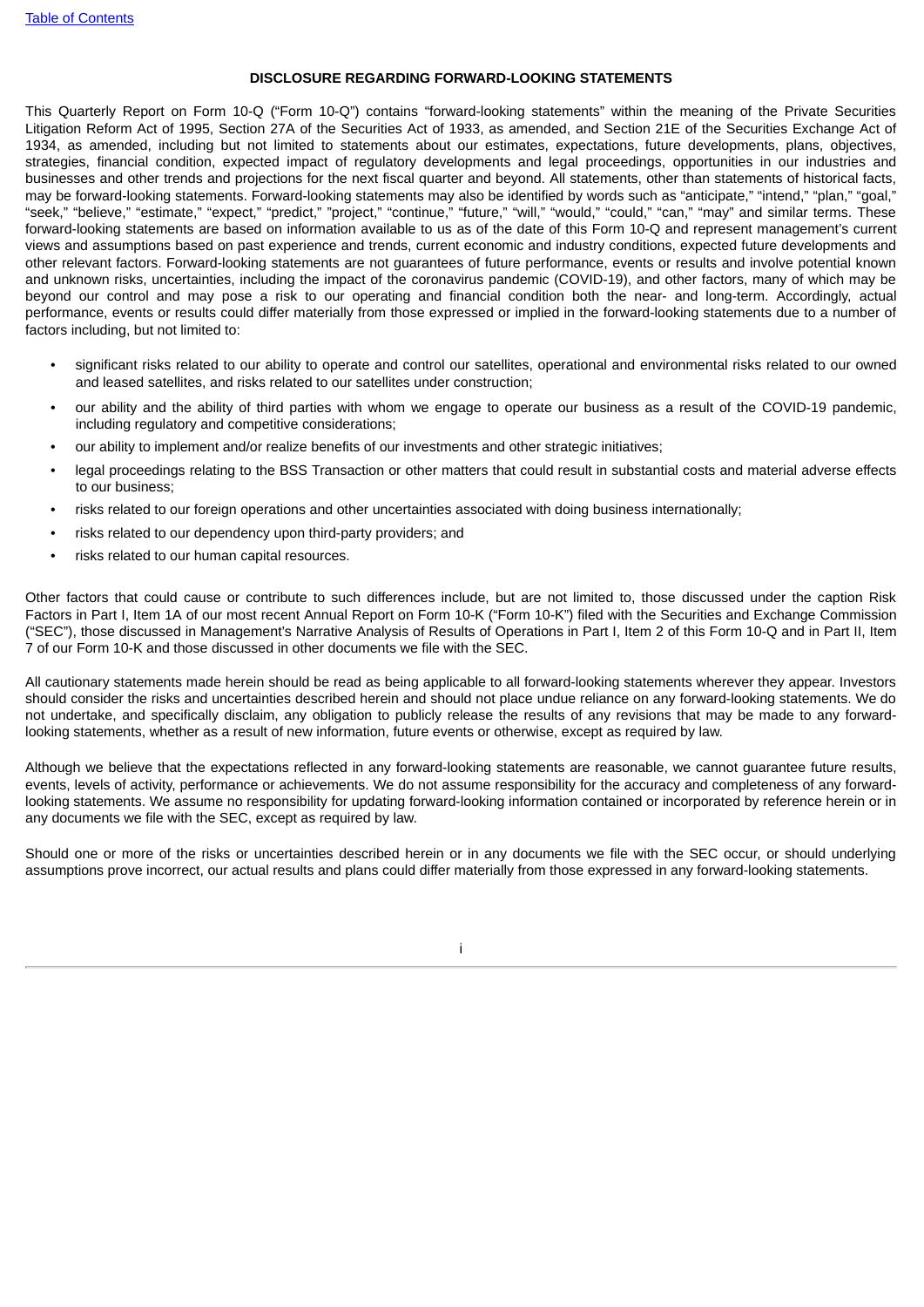# **PART I — FINANCIAL INFORMATION**

# <span id="page-3-1"></span><span id="page-3-0"></span>**ITEM 1. FINANCIAL STATEMENTS**

# **HUGHES SATELLITE SYSTEMS CORPORATION CONSOLIDATED BALANCE SHEETS**

# (Amounts in thousands, except share and per share amounts)

(Unaudited)

|                                                    | As of<br>September 30,<br>2021<br>$\mathfrak{P}$<br>393,636<br>\$<br>912,009<br>201,751<br>287,733<br>1,795,129<br>1,568,629<br>140,606<br>511.266<br>409,206<br>14,355<br>92,376<br>310,246<br>3,046,684<br>\$<br>4,841,813<br>$\frac{1}{2}$<br>$\mathfrak{P}$<br>104,794<br>- \$<br>134,635<br>268,925<br>508,354 |  |                      |
|----------------------------------------------------|---------------------------------------------------------------------------------------------------------------------------------------------------------------------------------------------------------------------------------------------------------------------------------------------------------------------|--|----------------------|
|                                                    |                                                                                                                                                                                                                                                                                                                     |  | December 31,<br>2020 |
| <b>Assets</b>                                      |                                                                                                                                                                                                                                                                                                                     |  |                      |
| <b>Current assets:</b>                             |                                                                                                                                                                                                                                                                                                                     |  |                      |
| Cash and cash equivalents                          |                                                                                                                                                                                                                                                                                                                     |  | 740,490              |
| Marketable investment securities                   |                                                                                                                                                                                                                                                                                                                     |  | 1,203,296            |
| Trade accounts receivable and contract assets, net |                                                                                                                                                                                                                                                                                                                     |  | 183,988              |
| Other current assets, net                          |                                                                                                                                                                                                                                                                                                                     |  | 291,815              |
| <b>Total current assets</b>                        |                                                                                                                                                                                                                                                                                                                     |  | 2,419,589            |
| <b>Non-current assets:</b>                         |                                                                                                                                                                                                                                                                                                                     |  |                      |
| Property and equipment, net                        |                                                                                                                                                                                                                                                                                                                     |  | 1,691,523            |
| Operating lease right-of-use assets                |                                                                                                                                                                                                                                                                                                                     |  | 128,266              |
| Goodwill                                           |                                                                                                                                                                                                                                                                                                                     |  | 511,597              |
| Regulatory authorizations, net                     |                                                                                                                                                                                                                                                                                                                     |  | 410,451              |
| Other intangible assets, net                       |                                                                                                                                                                                                                                                                                                                     |  | 18,340               |
| Other investments, net                             |                                                                                                                                                                                                                                                                                                                     |  | 103,924              |
| Other non-current assets, net                      |                                                                                                                                                                                                                                                                                                                     |  | 307,677              |
| Total non-current assets                           |                                                                                                                                                                                                                                                                                                                     |  | 3,171,778            |
| <b>Total assets</b>                                |                                                                                                                                                                                                                                                                                                                     |  | 5,591,367            |
| <b>Liabilities and Shareholder's Equity</b>        |                                                                                                                                                                                                                                                                                                                     |  |                      |
| <b>Current liabilities:</b>                        |                                                                                                                                                                                                                                                                                                                     |  |                      |
| Trade accounts payable                             |                                                                                                                                                                                                                                                                                                                     |  | 118,568              |
| Current portion of long-term debt, net             |                                                                                                                                                                                                                                                                                                                     |  | 898,237              |
| <b>Contract liabilities</b>                        |                                                                                                                                                                                                                                                                                                                     |  | 104,569              |
| Accrued expenses and other current liabilities     |                                                                                                                                                                                                                                                                                                                     |  | 325,587              |
| <b>Total current liabilities</b>                   |                                                                                                                                                                                                                                                                                                                     |  | 1,446,961            |
| <b>Non-current liabilities:</b>                    |                                                                                                                                                                                                                                                                                                                     |  |                      |
| Long-term debt, net                                | 1,495,805                                                                                                                                                                                                                                                                                                           |  | 1,495,256            |
| Deferred tax liabilities, net                      | 403,610                                                                                                                                                                                                                                                                                                             |  | 369,940              |
| Operating lease liabilities                        | 127,323                                                                                                                                                                                                                                                                                                             |  | 114,877              |
| Other non-current liabilities                      | 152,697                                                                                                                                                                                                                                                                                                             |  | 87,957               |
| <b>Total non-current liabilities</b>               | 2,179,435                                                                                                                                                                                                                                                                                                           |  | 2,068,030            |
| <b>Total liabilities</b>                           | 2,687,789                                                                                                                                                                                                                                                                                                           |  | 3,514,991            |
|                                                    |                                                                                                                                                                                                                                                                                                                     |  |                      |

Commitments and contingencies

The accompanying notes are an integral part of these Consolidated Financial Statements.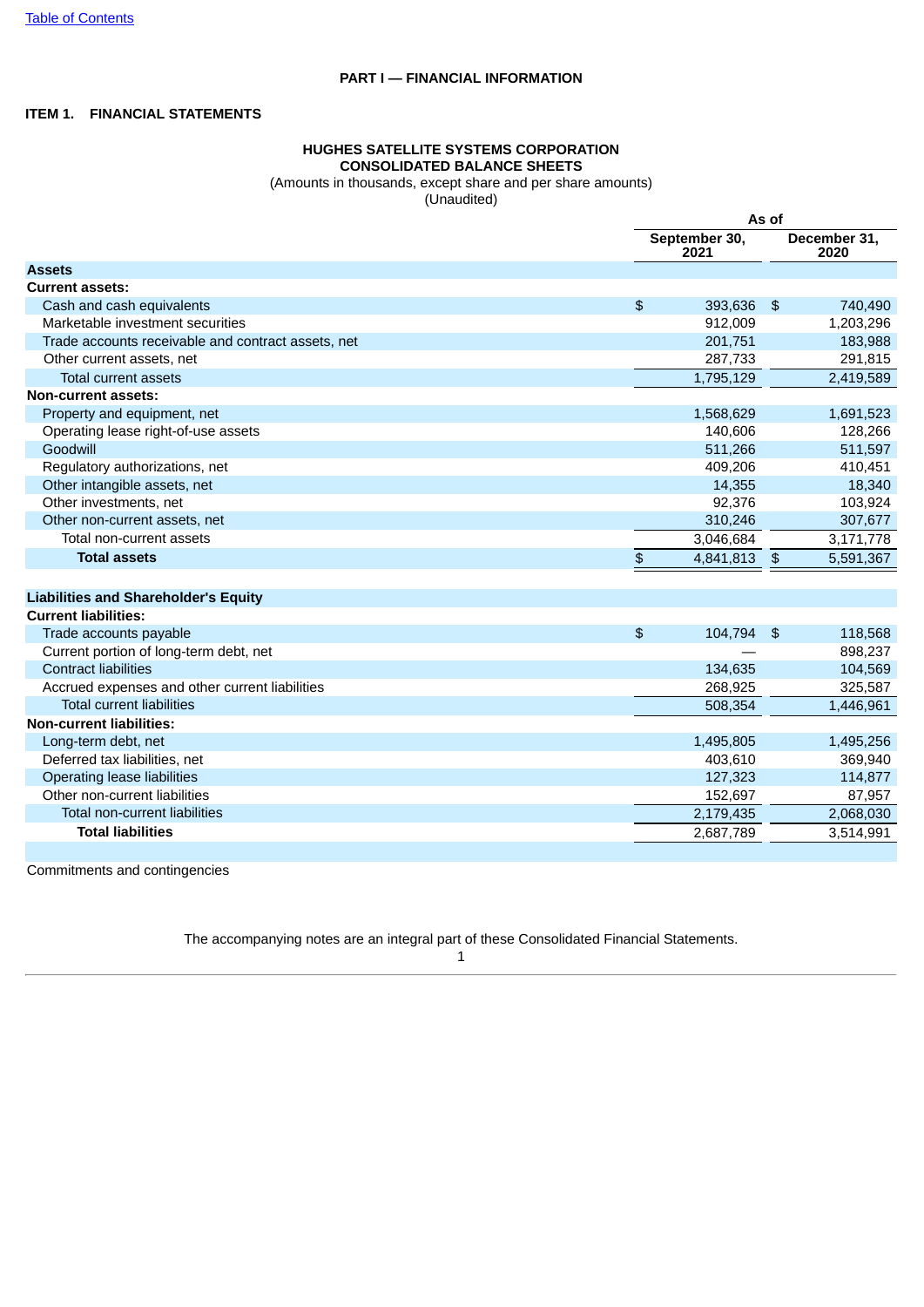# **HUGHES SATELLITE SYSTEMS CORPORATION CONSOLIDATED BALANCE SHEETS**

(Amounts in thousands, except share and per share amounts)

(Unaudited)

# **Shareholder's equity:**

| Preferred stock, \$0.001 par value,1,000,000 shares authorized, none issued and outstanding<br>at both September 30, 2021 and December 31, 2020      |            |            |
|------------------------------------------------------------------------------------------------------------------------------------------------------|------------|------------|
| Common stock, \$0.01 par value, 1,000,000 shares authorized, 1,078 shares issued and<br>outstanding at both September 30, 2021 and December 31, 2020 |            |            |
| Additional paid-in capital                                                                                                                           | 1,489,059  | 1,486,730  |
| Accumulated other comprehensive income (loss)                                                                                                        | (166, 208) | (146, 840) |
| Accumulated earnings (losses)                                                                                                                        | 765.634    | 671.570    |
| Total Hughes Satellite Systems Corporation shareholder's equity                                                                                      | 2,088,485  | 2,011,460  |
| Non-controlling interests                                                                                                                            | 65.539     | 64.916     |
| <b>Total shareholder's equity</b>                                                                                                                    | 2.154.024  | 2,076,376  |
| Total liabilities and shareholder's equity                                                                                                           | 4.841.813  | 5,591,367  |
|                                                                                                                                                      |            |            |

The accompanying notes are an integral part of these Consolidated Financial Statements.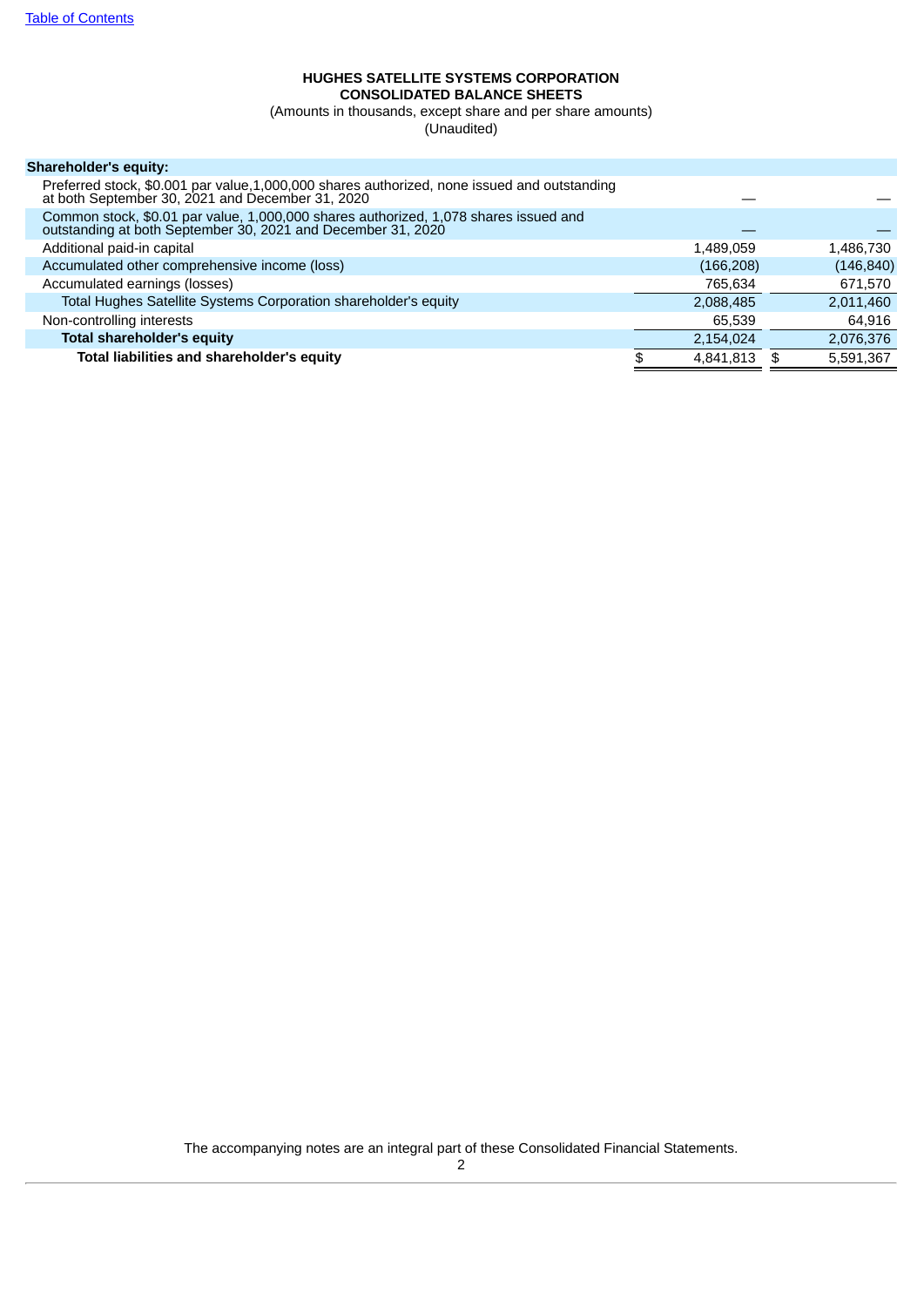# **HUGHES SATELLITE SYSTEMS CORPORATION CONSOLIDATED STATEMENTS OF OPERATIONS**

(Amounts in thousands)

| (Unaudited) |
|-------------|
|-------------|

<span id="page-5-0"></span>

|                                                                                    | For the three months ended<br>September 30, |               | For the nine months ended<br>September 30, |            |    |            |
|------------------------------------------------------------------------------------|---------------------------------------------|---------------|--------------------------------------------|------------|----|------------|
|                                                                                    | 2021                                        | 2020          |                                            | 2021       |    | 2020       |
| Revenue:                                                                           |                                             |               |                                            |            |    |            |
| Services and other revenue                                                         | \$<br>434,648                               | \$<br>428,890 | \$                                         | 1,300,956  | \$ | 1,258,350  |
| Equipment revenue                                                                  | 71,920                                      | 46.970        |                                            | 192,715    |    | 146,702    |
| Total revenue                                                                      | 506,568                                     | 475,860       |                                            | 1,493,671  |    | 1,405,052  |
| <b>Costs and expenses:</b>                                                         |                                             |               |                                            |            |    |            |
| Cost of sales - services and other (exclusive of depreciation and<br>amortization) | 136,176                                     | 145,408       |                                            | 405,138    |    | 429,246    |
| Cost of sales - equipment (exclusive of depreciation and amortization)             | 62,326                                      | 37,074        |                                            | 161,968    |    | 115,524    |
| Selling, general and administrative expenses                                       | 103,455                                     | 105,309       |                                            | 311,841    |    | 324,400    |
| Research and development expenses                                                  | 7,974                                       | 7,676         |                                            | 22,960     |    | 21,378     |
| Depreciation and amortization                                                      | 113,722                                     | 123,145       |                                            | 348,689    |    | 372,588    |
| Impairment of long-lived assets                                                    |                                             |               |                                            | 210        |    |            |
| Total costs and expenses                                                           | 423,653                                     | 418,612       |                                            | 1,250,806  |    | 1,263,136  |
| Operating income (loss)                                                            | 82,915                                      | 57,248        |                                            | 242,865    |    | 141,916    |
| Other income (expense):                                                            |                                             |               |                                            |            |    |            |
| Interest income, net                                                               | 2,032                                       | 2,839         |                                            | 6,108      |    | 16,935     |
| Interest expense, net of amounts capitalized                                       | (23, 943)                                   | (44, 177)     |                                            | (102, 948) |    | (130, 644) |
| Gains (losses) on investments, net                                                 | 8                                           | (74)          |                                            | 2,102      |    | (222)      |
| Equity in earnings (losses) of unconsolidated affiliates, net                      | (1, 167)                                    | (2, 422)      |                                            | (4, 197)   |    | (4,878)    |
| Foreign currency transaction gains (losses), net                                   | (6, 297)                                    | 3,072         |                                            | (9, 122)   |    | (4,596)    |
| Other, net                                                                         | 664                                         | 195           |                                            | 1,680      |    | (470)      |
| Total other income (expense), net                                                  | (28, 703)                                   | (40, 567)     |                                            | (106, 377) |    | (123, 875) |
| Income (loss) before income taxes                                                  | 54,212                                      | 16,681        |                                            | 136,488    |    | 18,041     |
| Income tax benefit (provision), net                                                | (19, 857)                                   | (5, 199)      |                                            | (48, 843)  |    | (24,098)   |
| Net income (loss)                                                                  | 34,355                                      | 11,482        |                                            | 87,645     |    | (6,057)    |
| Less: Net loss (income) attributable to non-controlling interests                  | 3,192                                       | 2,167         |                                            | 6,419      |    | 9,040      |
| Net income (loss) attributable to HSSC                                             | \$<br>37,547                                | \$<br>13,649  | \$                                         | 94,064     | \$ | 2,983      |

<span id="page-5-1"></span>The accompanying notes are an integral part of these Consolidated Financial Statements.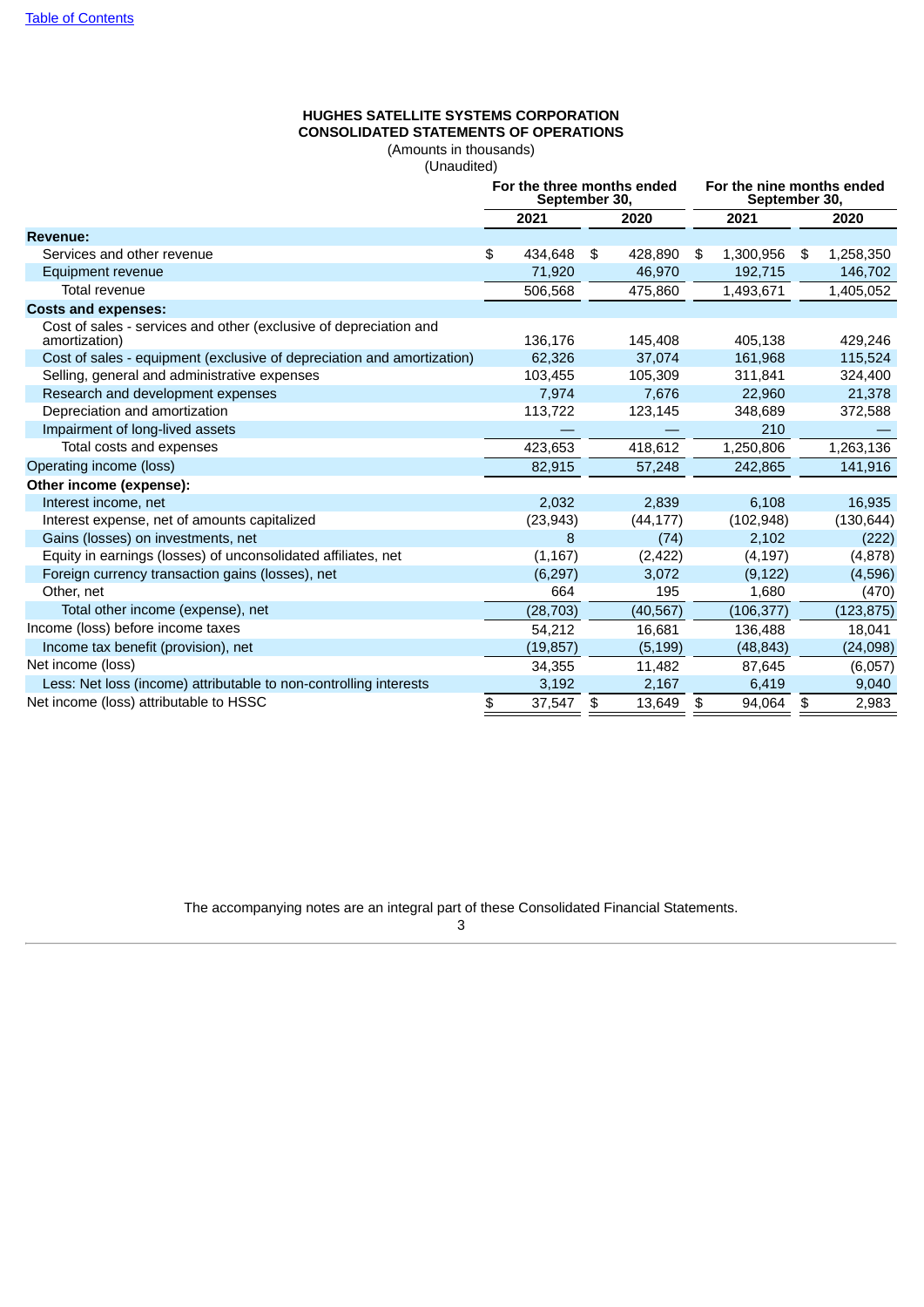# **HUGHES SATELLITE SYSTEMS CORPORATION CONSOLIDATED STATEMENTS OF COMPREHENSIVE INCOME (LOSS)** (Amounts in thousands)

(Unaudited)

|                                                                                | For the three months ended<br>September 30, |           |    |           |    | For the nine months ended<br>September 30, |    |            |  |
|--------------------------------------------------------------------------------|---------------------------------------------|-----------|----|-----------|----|--------------------------------------------|----|------------|--|
|                                                                                |                                             | 2021      |    | 2020      |    | 2021                                       |    | 2020       |  |
| Net income (loss)                                                              | \$                                          | 34.355    | \$ | 11.482    | \$ | 87.645                                     | \$ | (6,057)    |  |
| Other comprehensive income (loss), net of tax:                                 |                                             |           |    |           |    |                                            |    |            |  |
| Foreign currency translation adjustments                                       |                                             | (30, 215) |    | (10, 170) |    | (21, 897)                                  |    | (103, 351) |  |
| Unrealized gains (losses) on available-for-sale securities                     |                                             | (235)     |    | 20        |    | (205)                                      |    | (189)      |  |
| Other                                                                          |                                             | (99)      |    | 500       |    | (99)                                       |    | 380        |  |
| Amounts reclassified to net income (loss):                                     |                                             |           |    |           |    |                                            |    |            |  |
| Realized losses (gains) on available-for-sale debt securities                  |                                             | (5)       |    |           |    | (5)                                        |    |            |  |
| Total other comprehensive income (loss), net of tax                            |                                             | (30, 554) |    | (9,650)   |    | (22, 206)                                  |    | (103,160)  |  |
| Comprehensive income (loss)                                                    |                                             | 3,801     |    | 1,832     |    | 65,439                                     |    | (109, 217) |  |
| Less: Comprehensive loss (income) attributable to non-controlling<br>interests |                                             | 8.760     |    | 4.098     |    | 9.257                                      |    | 29,667     |  |
| Comprehensive income (loss) attributable to HSSC                               |                                             | 12.561    |    | 5.930     |    | 74.696                                     |    | (79, 550)  |  |

<span id="page-6-0"></span>The accompanying notes are an integral part of these Consolidated Financial Statements.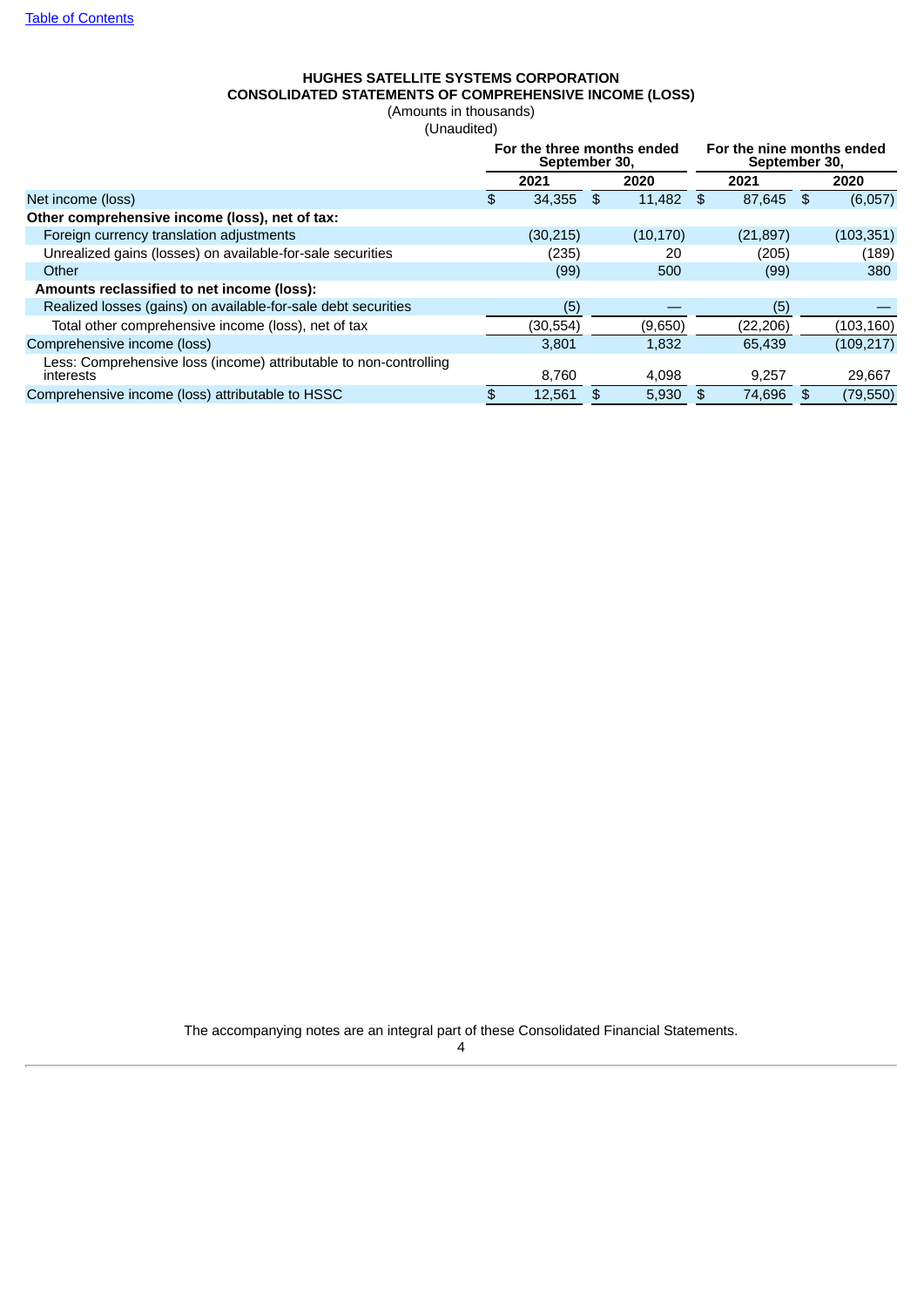## **HUGHES SATELLITE SYSTEMS CORPORATION CONSOLIDATED STATEMENTS OF CHANGES IN SHAREHOLDER'S EQUITY FOR THE THREE MONTHS ENDED SEPTEMBER 30, 2021 AND 2020** (Amounts in thousands)

|                                                 |                |                                         |     | (Unaudited)                                                   |     |                                         |                |                                     |      |           |
|-------------------------------------------------|----------------|-----------------------------------------|-----|---------------------------------------------------------------|-----|-----------------------------------------|----------------|-------------------------------------|------|-----------|
|                                                 |                | <b>Additional</b><br>Paid-In<br>Capital |     | <b>Accumulated</b><br>Other<br>Comprehensive<br>Income (Loss) |     | Accumulated<br><b>Earnings (Losses)</b> |                | Non-controlling<br><b>Interests</b> |      | Total     |
| <b>Balance, June 30, 2020</b>                   | \$             | 1,484,359                               | \$  | $(159, 450)$ \$                                               |     | 651,580                                 | \$             | 58,425                              | \$   | 2,034,914 |
| Stock-based compensation                        |                | 983                                     |     |                                                               |     |                                         |                |                                     |      | 983       |
| Contribution by non-controlling interest holder |                |                                         |     |                                                               |     |                                         |                | 4,268                               |      | 4,268     |
| Other comprehensive income (loss)               |                |                                         |     | (7, 719)                                                      |     |                                         |                | (1,931)                             |      | (9,650)   |
| Net income (loss)                               |                |                                         |     |                                                               |     | 13,649                                  |                | (2, 167)                            |      | 11,482    |
| Other, net                                      |                | (117)                                   |     |                                                               |     |                                         |                | (21)                                |      | (138)     |
| Balance, September 30, 2020                     |                | 1,485,225                               | -\$ | (167, 169)                                                    | -\$ | 665,229                                 | \$             | 58,574                              | \$   | 2,041,859 |
|                                                 |                |                                         |     |                                                               |     |                                         |                |                                     |      |           |
| <b>Balance, June 30, 2021</b>                   | $\mathfrak{S}$ | 1,488,314 \$                            |     | $(141, 222)$ \$                                               |     | 728,087                                 | $\mathfrak{F}$ | 74,299                              | - \$ | 2,149,478 |
| Stock-based compensation                        |                | 745                                     |     |                                                               |     |                                         |                |                                     |      | 745       |
| Other comprehensive income (loss)               |                |                                         |     | (24, 986)                                                     |     |                                         |                | (5,568)                             |      | (30, 554) |
| Net income (loss)                               |                |                                         |     |                                                               |     | 37,547                                  |                | (3, 192)                            |      | 34,355    |
| Balance, September 30, 2021                     |                | 1,489,059                               | \$  | (166, 208)                                                    | \$  | 765,634                                 | \$             | 65,539                              | \$.  | 2,154,024 |

<span id="page-7-0"></span>The accompanying notes are an integral part of these Consolidated Financial Statements.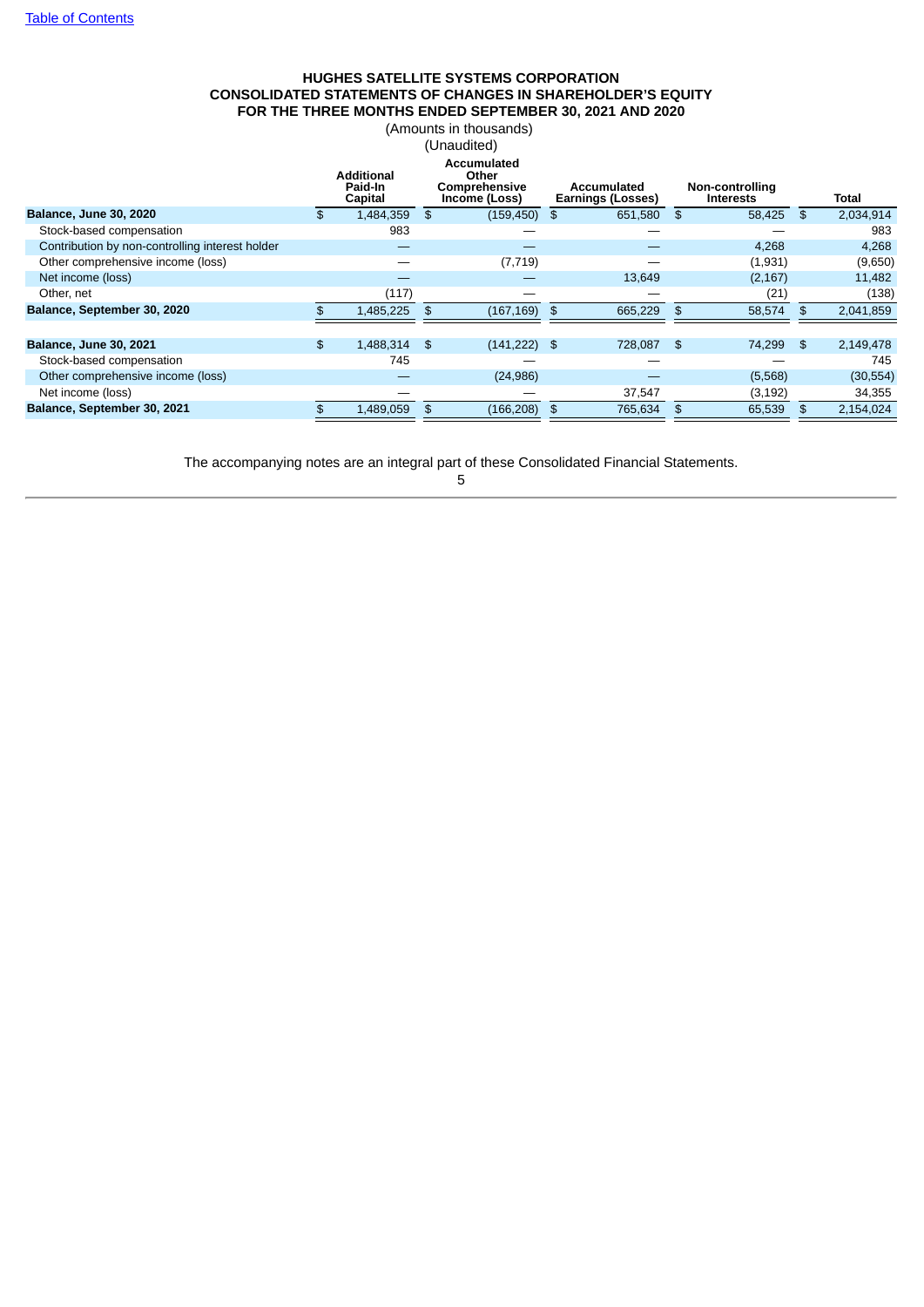## **HUGHES SATELLITE SYSTEMS CORPORATION CONSOLIDATED STATEMENTS OF CHANGES IN SHAREHOLDER'S EQUITY FOR THE NINE MONTHS ENDED SEPTEMBER 30, 2021 AND 2020** (Amounts in thousands)

|                                                                                      |                                         |      | (Unaudited)                                                   |                                         |                                     |                 |
|--------------------------------------------------------------------------------------|-----------------------------------------|------|---------------------------------------------------------------|-----------------------------------------|-------------------------------------|-----------------|
|                                                                                      | <b>Additional</b><br>Paid-In<br>Capital |      | <b>Accumulated</b><br>Other<br>Comprehensive<br>Income (Loss) | Accumulated<br><b>Earnings (Losses)</b> | Non-controlling<br><b>Interests</b> | Total           |
| Balance, December 31, 2019                                                           | \$<br>1,478,636                         | - \$ | $(84, 636)$ \$                                                | 664,415                                 | \$<br>75,748                        | \$<br>2,134,163 |
| Cumulative effect of accounting changes                                              |                                         |      |                                                               | (2, 169)                                | (240)                               | (2,409)         |
| Balance, January 1, 2020                                                             | 1,478,636                               |      | (84, 636)                                                     | 662,246                                 | 75,508                              | 2,131,754       |
| Stock-based compensation                                                             | 2,919                                   |      |                                                               |                                         |                                     | 2,919           |
| Issuance of equity and contribution of assets<br>pursuant to the Yahsat JV formation | 4,338                                   |      |                                                               |                                         | (1,514)                             | 2,824           |
| Contribution by non-controlling interest holder                                      |                                         |      |                                                               |                                         | 14,268                              | 14,268          |
| Other comprehensive income (loss)                                                    |                                         |      | (82, 533)                                                     |                                         | (20, 627)                           | (103, 160)      |
| Net income (loss)                                                                    |                                         |      |                                                               | 2,983                                   | (9,040)                             | (6,057)         |
| Other, net                                                                           | (668)                                   |      |                                                               |                                         | (21)                                | (689)           |
| Balance, September 30, 2020                                                          | 1,485,225                               | \$   | (167, 169)                                                    | \$<br>665,229                           | \$<br>58,574                        | \$<br>2,041,859 |
|                                                                                      |                                         |      |                                                               |                                         |                                     |                 |
| Balance, December 31, 2020                                                           | \$<br>1,486,730                         | \$   | $(146, 840)$ \$                                               | 671,570                                 | \$<br>64,916                        | \$<br>2,076,376 |
| Stock-based compensation                                                             | 2,329                                   |      |                                                               |                                         |                                     | 2,329           |
| Contribution by non-controlling interest holder                                      |                                         |      |                                                               |                                         | 9,880                               | 9,880           |
| Other comprehensive income (loss)                                                    |                                         |      | (19, 368)                                                     |                                         | (2,838)                             | (22, 206)       |
| Net income (loss)                                                                    |                                         |      |                                                               | 94,064                                  | (6, 419)                            | 87,645          |
| Balance, September 30, 2021                                                          | \$<br>1,489,059                         | \$   | (166, 208)                                                    | \$<br>765,634                           | \$<br>65,539                        | \$<br>2,154,024 |

<span id="page-8-0"></span>The accompanying notes are an integral part of these Consolidated Financial Statements.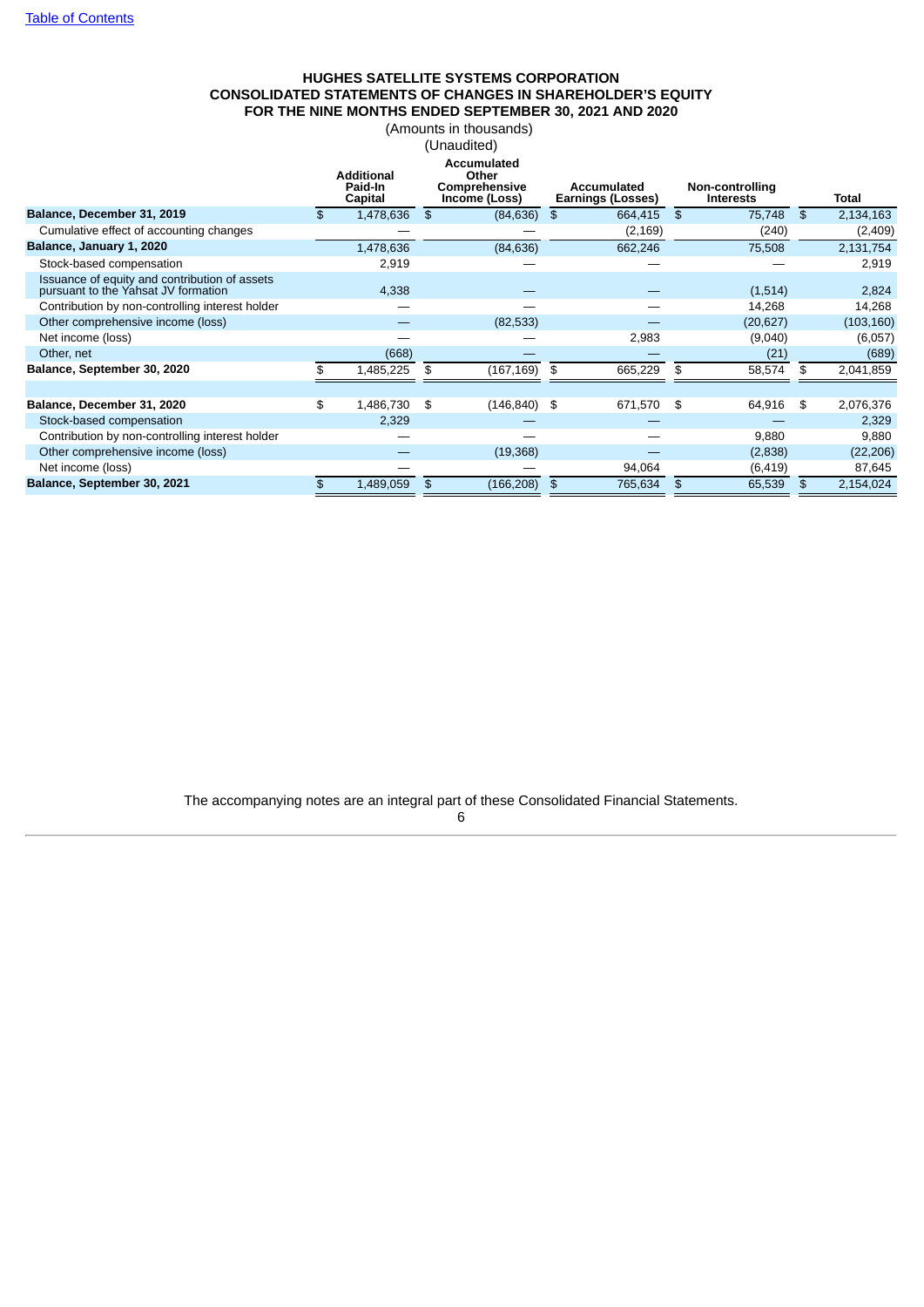## **HUGHES SATELLITE SYSTEMS CORPORATION CONSOLIDATED STATEMENTS OF CASH FLOWS** (Amounts in thousands) (Unaudited)

| Depreciation and amortization<br>Impairment of long-lived assets<br>Losses (gains) on investments, net<br>Equity in losses (earnings) of unconsolidated affiliates, net<br>Foreign currency transaction losses (gains), net<br>Deferred tax provision (benefit), net<br>Stock-based compensation<br>Amortization of debt issuance costs<br>Other, net<br>Changes in assets and liabilities, net:<br>Trade accounts receivable and contract assets, net<br>Other current assets, net<br>Trade accounts payable<br><b>Contract liabilities</b><br>Accrued expenses and other current liabilities<br>Non-current assets and non-current liabilities, net<br>Expenditures for property and equipment<br>Expenditures for externally marketed software<br>Net cash provided by (used for) investing activities |              | 30. | For the nine months ended September |
|-----------------------------------------------------------------------------------------------------------------------------------------------------------------------------------------------------------------------------------------------------------------------------------------------------------------------------------------------------------------------------------------------------------------------------------------------------------------------------------------------------------------------------------------------------------------------------------------------------------------------------------------------------------------------------------------------------------------------------------------------------------------------------------------------------------|--------------|-----|-------------------------------------|
|                                                                                                                                                                                                                                                                                                                                                                                                                                                                                                                                                                                                                                                                                                                                                                                                           | 2021         |     | 2020                                |
| Cash flows from operating activities:                                                                                                                                                                                                                                                                                                                                                                                                                                                                                                                                                                                                                                                                                                                                                                     |              |     |                                     |
| Net income (loss)                                                                                                                                                                                                                                                                                                                                                                                                                                                                                                                                                                                                                                                                                                                                                                                         | \$<br>87,645 | \$  | (6,057)                             |
| Adjustments to reconcile net income (loss) to cash flows provided by (used for) operating<br>activities:                                                                                                                                                                                                                                                                                                                                                                                                                                                                                                                                                                                                                                                                                                  |              |     |                                     |
|                                                                                                                                                                                                                                                                                                                                                                                                                                                                                                                                                                                                                                                                                                                                                                                                           | 348,689      |     | 372,588                             |
|                                                                                                                                                                                                                                                                                                                                                                                                                                                                                                                                                                                                                                                                                                                                                                                                           | 210          |     |                                     |
|                                                                                                                                                                                                                                                                                                                                                                                                                                                                                                                                                                                                                                                                                                                                                                                                           | (2, 102)     |     | 222                                 |
|                                                                                                                                                                                                                                                                                                                                                                                                                                                                                                                                                                                                                                                                                                                                                                                                           | 4,197        |     | 4,878                               |
|                                                                                                                                                                                                                                                                                                                                                                                                                                                                                                                                                                                                                                                                                                                                                                                                           | 9,122        |     | 4,596                               |
|                                                                                                                                                                                                                                                                                                                                                                                                                                                                                                                                                                                                                                                                                                                                                                                                           | 32,667       |     | 16,608                              |
|                                                                                                                                                                                                                                                                                                                                                                                                                                                                                                                                                                                                                                                                                                                                                                                                           | 2,329        |     | 4,203                               |
|                                                                                                                                                                                                                                                                                                                                                                                                                                                                                                                                                                                                                                                                                                                                                                                                           | 2,192        |     | 3,212                               |
|                                                                                                                                                                                                                                                                                                                                                                                                                                                                                                                                                                                                                                                                                                                                                                                                           | 17,548       |     | 376                                 |
|                                                                                                                                                                                                                                                                                                                                                                                                                                                                                                                                                                                                                                                                                                                                                                                                           |              |     |                                     |
|                                                                                                                                                                                                                                                                                                                                                                                                                                                                                                                                                                                                                                                                                                                                                                                                           | (20, 888)    |     | (14,097)                            |
|                                                                                                                                                                                                                                                                                                                                                                                                                                                                                                                                                                                                                                                                                                                                                                                                           | (276)        |     | (363)                               |
|                                                                                                                                                                                                                                                                                                                                                                                                                                                                                                                                                                                                                                                                                                                                                                                                           | (13, 452)    |     | (11, 557)                           |
|                                                                                                                                                                                                                                                                                                                                                                                                                                                                                                                                                                                                                                                                                                                                                                                                           | 30,066       |     | (11, 438)                           |
|                                                                                                                                                                                                                                                                                                                                                                                                                                                                                                                                                                                                                                                                                                                                                                                                           | (106, 604)   |     | 25,300                              |
|                                                                                                                                                                                                                                                                                                                                                                                                                                                                                                                                                                                                                                                                                                                                                                                                           | 65,177       |     | (33, 652)                           |
| Net cash provided by (used for) operating activities                                                                                                                                                                                                                                                                                                                                                                                                                                                                                                                                                                                                                                                                                                                                                      | 456.520      |     | 354,819                             |
| Cash flows from investing activities:                                                                                                                                                                                                                                                                                                                                                                                                                                                                                                                                                                                                                                                                                                                                                                     |              |     |                                     |
| Purchases of marketable investment securities                                                                                                                                                                                                                                                                                                                                                                                                                                                                                                                                                                                                                                                                                                                                                             | (1,329,862)  |     | (1,611,870)                         |
| Sales and maturities of marketable investment securities                                                                                                                                                                                                                                                                                                                                                                                                                                                                                                                                                                                                                                                                                                                                                  | 1,669,757    |     | 843,294                             |
|                                                                                                                                                                                                                                                                                                                                                                                                                                                                                                                                                                                                                                                                                                                                                                                                           | (228, 641)   |     | (263, 884)                          |
|                                                                                                                                                                                                                                                                                                                                                                                                                                                                                                                                                                                                                                                                                                                                                                                                           | (25, 634)    |     | (27, 824)                           |
| Sales of other investments                                                                                                                                                                                                                                                                                                                                                                                                                                                                                                                                                                                                                                                                                                                                                                                | 9,451        |     |                                     |
|                                                                                                                                                                                                                                                                                                                                                                                                                                                                                                                                                                                                                                                                                                                                                                                                           | 95,071       |     | (1,060,284)                         |
|                                                                                                                                                                                                                                                                                                                                                                                                                                                                                                                                                                                                                                                                                                                                                                                                           |              |     |                                     |
| Cash flows from financing activities:                                                                                                                                                                                                                                                                                                                                                                                                                                                                                                                                                                                                                                                                                                                                                                     |              |     |                                     |
| Repurchase and maturity of the 2021 Senior Unsecured Notes                                                                                                                                                                                                                                                                                                                                                                                                                                                                                                                                                                                                                                                                                                                                                | (901, 818)   |     |                                     |
| Contribution by non-controlling interest holder                                                                                                                                                                                                                                                                                                                                                                                                                                                                                                                                                                                                                                                                                                                                                           | 9,880        |     | 14,268                              |
| Payment of in-orbit incentive obligations                                                                                                                                                                                                                                                                                                                                                                                                                                                                                                                                                                                                                                                                                                                                                                 | (1,800)      |     | (1,268)                             |
| Payment of finance lease obligations                                                                                                                                                                                                                                                                                                                                                                                                                                                                                                                                                                                                                                                                                                                                                                      | (578)        |     | (606)                               |
| Other, net                                                                                                                                                                                                                                                                                                                                                                                                                                                                                                                                                                                                                                                                                                                                                                                                | (966)        |     | 998                                 |
| Net cash provided by (used for) financing activities                                                                                                                                                                                                                                                                                                                                                                                                                                                                                                                                                                                                                                                                                                                                                      | (895, 282)   |     | 13.392                              |
|                                                                                                                                                                                                                                                                                                                                                                                                                                                                                                                                                                                                                                                                                                                                                                                                           |              |     |                                     |

<span id="page-9-0"></span>Effect of exchange rates on cash and cash equivalents (2,986) (3,727) Net increase (decrease) in cash and cash equivalents (346,677) (695,800) Cash and cash equivalents, including restricted amounts, beginning of period 741,297 1,140,322 Cash and cash equivalents, including restricted amounts, end of period **\$** 394,620 \$ 444,522

The accompanying notes are an integral part of these Consolidated Financial Statements.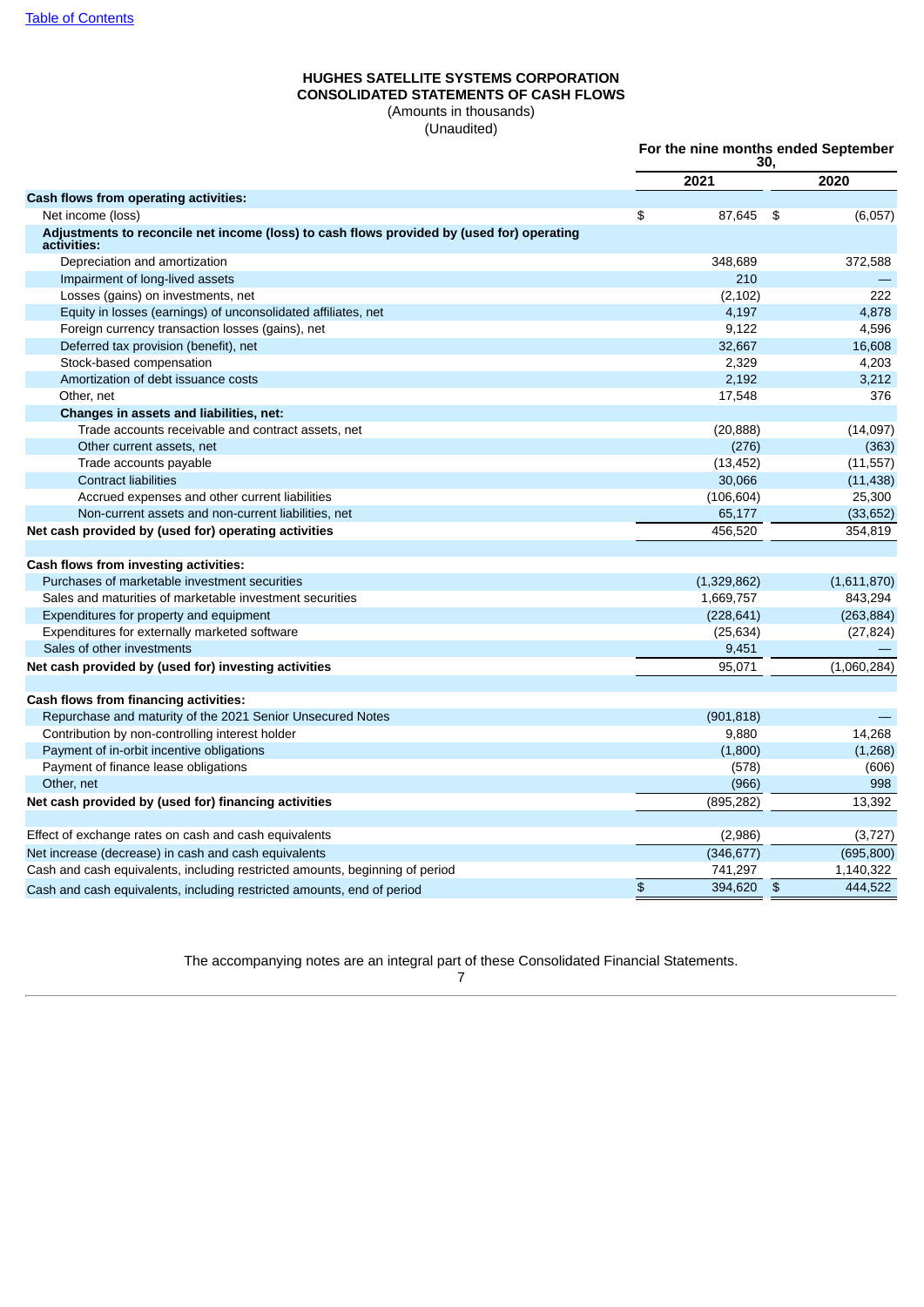## **NOTE 1. ORGANIZATION AND BUSINESS ACTIVITIES**

### **Principal Business**

Hughes Satellite Systems Corporation (which, together with its subsidiaries, is referred to as "HSSC," the "Company," "we," "us" and "our") is a holding company and a subsidiary of EchoStar Corporation ("EchoStar"). We are a global provider of broadband satellite technologies, broadband internet services for consumer customers, which include home and small to medium-sized businesses, and satellite services. We also deliver innovative network technologies, managed services and communications solutions for enterprise customers, which include aeronautical and government enterprises. We operate in the following two business segments:

- *• Hughes* which provides broadband satellite technologies and broadband internet services to domestic and international consumer customers and broadband network technologies, managed services, equipment, hardware, satellite services and communication solutions to service providers and enterprise customers. The Hughes segment also designs, provides and installs gateway and terminal equipment to customers for other satellite systems. In addition, our Hughes segment designs, develops, constructs and provides telecommunication networks comprising satellite ground segment systems and terminals to mobile system operators and our enterprise customers.
- *• ESS* which uses certain of our owned and leased in-orbit satellites and related licenses to provide satellite services on a full-time and/or occasional-use basis to United States ("U.S.") government service providers, internet service providers, broadcast news organizations, content providers and private enterprise customers.

Our operations also include various corporate departments (primarily Executive, Treasury, Strategic Development, Human Resources, Information Technology, Finance, Accounting, Real Estate and Legal) and other activities, such as costs incurred in certain satellite development programs and other business development activities, and gains or losses from certain of our investments, that have not been assigned to our business segments. These activities, costs and income, as well as eliminations of intersegment transactions, are accounted for in *Corporate and Other* in our segment reporting. We also divide our operations by primary geographic market as follows: (i) North America (the U.S. and its territories, Mexico, and Canada); (ii) South and Central America and (iii) Other (Asia, Africa, Australia, Europe, India, and the Middle East). Refer *to Note 14. Segment Reporting* for further detail*.*

## **NOTE 2. SUMMARY OF SIGNIFICANT ACCOUNTING POLICIES**

#### **Basis of Presentation**

These unaudited Consolidated Financial Statements and the accompanying notes (collectively, the "Consolidated Financial Statements") are prepared in conformity with U.S. generally accepted accounting principles ("U.S. GAAP") and the instructions to Form 10-Q and Article 10 of Regulation S-X for interim financial information. Accordingly, they do not include all of the information and notes required for complete financial statements prepared in conformity with U.S. GAAP. In our opinion, all adjustments, consisting of normal recurring adjustments, considered necessary for a fair presentation have been included. However, our results of operations for the interim periods presented are not necessarily indicative of the results that may be expected for the full year.

All amounts presented in these Consolidated Financial Statements are expressed in thousands of U.S. dollars, except share and per share amounts and unless otherwise noted.

Refer to *Note 2. Summary of Significant Accounting Policies* to the consolidated financial statements in our Form 10-K for a summary and discussion of our significant accounting policies, except as updated below.

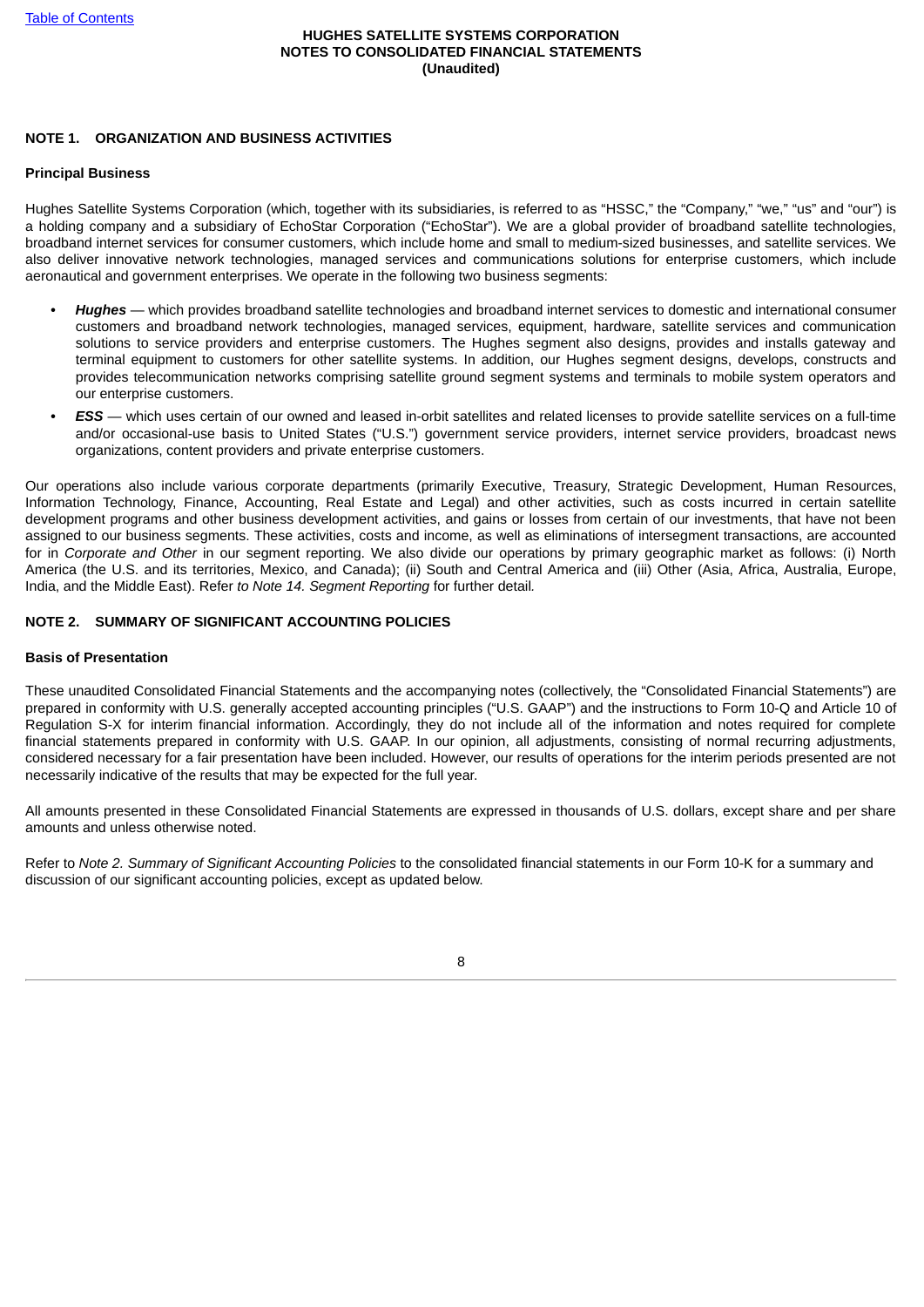#### **Use of Estimates**

We are required to make certain estimates and assumptions that affect the amounts reported in these Consolidated Financial Statements. The most significant estimates and assumptions are used in determining: (i) inputs used to recognize revenue over time, including amortization periods for deferred contract acquisition costs; (ii) allowances for doubtful accounts; (iii) deferred taxes and related valuation allowances, including uncertain tax positions; (iv) loss contingencies; (v) fair value of financial instruments; (vi) fair value of assets and liabilities acquired in business combinations; and (vii) asset impairment testing.

We base our estimates and assumptions on historical experience, observable market inputs and on various other factors that we believe to be relevant under the circumstances. Due to the inherent uncertainty involved in making estimates, actual results may differ from previously estimated amounts and such differences may be material to our financial statements. Additionally, changing economic conditions may increase the inherent uncertainty in the estimates and assumptions indicated above. We review our estimates and assumptions periodically and the effects of revisions thereto are reflected in the period they occur or prospectively if the revised estimate affects future periods.

#### **Principles of Consolidation**

We consolidate all entities in which we have a controlling financial interest. We are deemed to have a controlling financial interest in variable interest entities in which we are the primary beneficiary and in other entities in which we own more than 50% of the outstanding voting shares and other shareholders do not have substantive rights to participate in management. For entities we control but do not wholly own, we record a non-controlling interest within shareholder's equity for the portion of the entity's equity attributed to the non-controlling ownership interests. All significant intercompany balances and transactions have been eliminated in consolidation.

#### **Recently Adopted Accounting Pronouncements**

On January 1, 2021, we adopted Accounting Standard Update ("ASU") No. 2019-12 - *Income Taxes (Topic 740): Simplifying the Accounting for Income Taxes* ("ASU 2019-12")*.* ASU 2019-12 is part of the Financial Accounting Standards Board ("FASB") overall simplification initiative and seeks to simplify the accounting for income taxes by updating certain guidance and removing certain exceptions. Our adoption of this ASU did not have a material impact on our Consolidated Financial Statements.

#### **Recently Issued Accounting Pronouncements Not Yet Adopted**

In March 2020, the FASB issued ASU No. 2020-04 - *Reference Rate Reform (Topic 848),* codified as ASC 848 ("ASC 848"). The purpose of ASC 848 is to provide optional guidance to ease the potential effects on financial reporting of the market-wide migration away from Interbank Offered Rates to alternative reference rates. ASC 848 applies only to contracts, hedging relationships, and other transactions that reference a reference rate expected to be discontinued because of reference rate reform. The guidance may be applied upon issuance of ASC 848 through December 31, 2022. We expect to utilize the optional expedients provided by the guidance for contracts amended solely to use an alternative reference rate. We have evaluated the impact of adopting this new guidance and do not expect it to have a material impact on our Consolidated Financial Statements.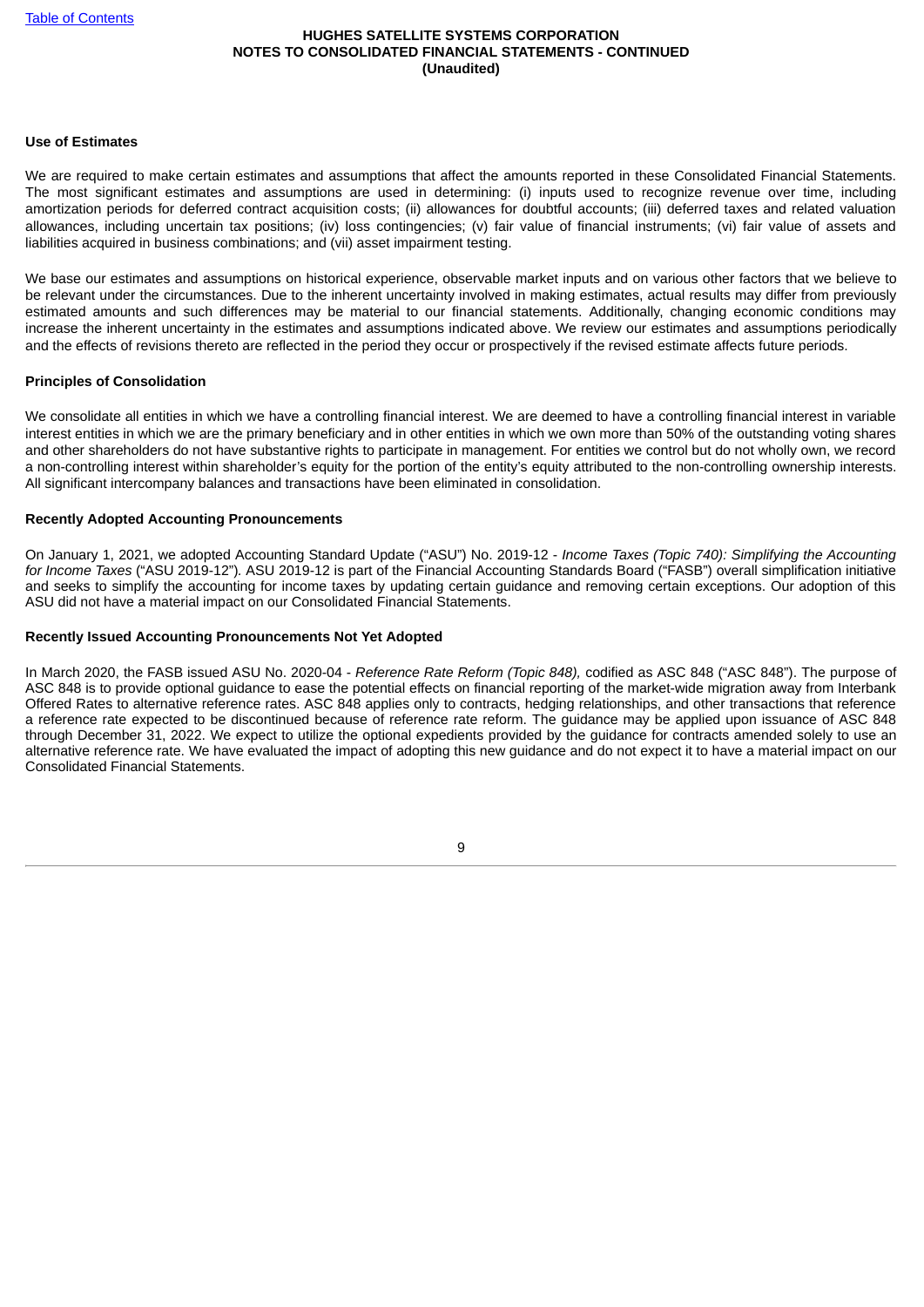## **NOTE 3. REVENUE RECOGNITION**

# **Contract Balances**

The following table presents the components of our contract balances:

|                                                          | As of |                       |      |                      |  |
|----------------------------------------------------------|-------|-----------------------|------|----------------------|--|
|                                                          |       | September 30,<br>2021 |      | December 31,<br>2020 |  |
| Trade accounts receivable and contract assets, net:      |       |                       |      |                      |  |
| Sales and services                                       | \$    | 167,048 \$            |      | 149,513              |  |
| Leasing                                                  |       | 5,662                 |      | 4,553                |  |
| Total trade accounts receivable                          |       | 172.710               |      | 154,066              |  |
| Contract assets                                          |       | 42.839                |      | 45,308               |  |
| Allowance for doubtful accounts                          |       | (13,798)              |      | (15, 386)            |  |
| Total trade accounts receivable and contract assets, net |       | 201.751               | - \$ | 183,988              |  |
| <b>Contract liabilities:</b>                             |       |                       |      |                      |  |
|                                                          |       |                       |      |                      |  |
| Current                                                  | \$    | 134,635               | - \$ | 104,569              |  |
| Non-current                                              |       | 9,746                 |      | 10,519               |  |
| Total contract liabilities                               | ደ     | 144.381               | \$   | 115,088              |  |

The following table presents the revenue recognized in the Consolidated Statements of Operations that was previously included within contract liabilities:

|         | For the three months ended<br>September 30. |  |      | For the nine months ended<br>September 30. |        |      |        |
|---------|---------------------------------------------|--|------|--------------------------------------------|--------|------|--------|
|         | 2020<br>2021                                |  |      | 2021                                       |        | 2020 |        |
| Revenue | 16.521                                      |  | .794 |                                            | 81.543 |      | 63,581 |

## **Contract Acquisition Costs**

The following table presents the activity in our contract acquisition costs, net:

|                                 | For the nine months ended September<br>30. |      |          |  |  |
|---------------------------------|--------------------------------------------|------|----------|--|--|
|                                 | 2021                                       |      |          |  |  |
| Balance at beginning of period  | \$<br>99.837                               | - SS | 113,592  |  |  |
| Additions                       | 54.701                                     |      | 68.589   |  |  |
| Amortization expense            | (66, 815)                                  |      | (75,429) |  |  |
| Foreign currency translation    | (828)                                      |      | (2,984)  |  |  |
| <b>Balance at end of period</b> | 86,895                                     |      | 103,768  |  |  |

We recognized amortization expenses related to contract acquisition costs of \$21.6 million and \$25.7 million for the three months ended September 30, 2021 and 2020, respectively.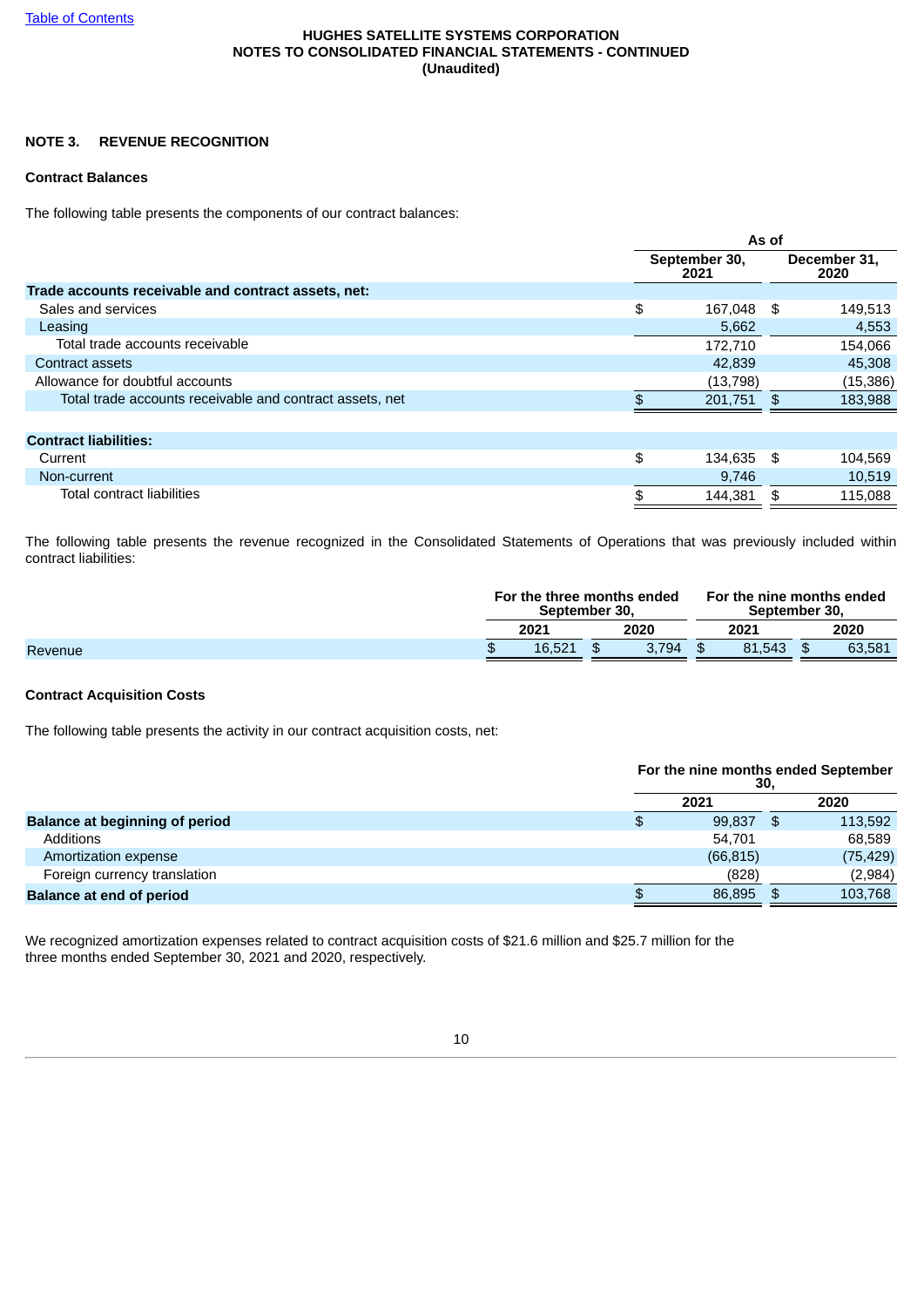# **Performance Obligations**

As of September 30, 2021, the remaining performance obligations for our customer contracts with original expected durations of more than one year was \$890.0 million. Performance obligations expected to be satisfied within one year and greater than one year are 46% and 54%, respectively. This amount and percentages exclude agreements with consumer customers in our Hughes segment, our leasing arrangements and agreements with certain customers under which collectability of all amounts due through the term of contracts is uncertain.

# **Disaggregation of Revenue**

## *Geographic Information*

The following table presents our revenue from customer contracts disaggregated by primary geographic market and by segment:

|                                               |               | <b>Hughes</b> |               | <b>ESS</b> |                | Corporate and<br>Other |               | Consolidated<br><b>Total</b> |  |
|-----------------------------------------------|---------------|---------------|---------------|------------|----------------|------------------------|---------------|------------------------------|--|
| For the three months ended September 30, 2021 |               |               |               |            |                |                        |               |                              |  |
| North America                                 | \$            | 412,805       | \$            | 4,436      | \$             | (89)                   | \$            | 417,152                      |  |
| South and Central America                     |               | 44,898        |               |            |                |                        |               | 44,898                       |  |
| Other                                         |               | 39,234        |               |            |                | 5,284                  |               | 44,518                       |  |
| <b>Total revenue</b>                          | \$            | 496,937       | \$            | 4,436      | $\mathfrak{L}$ | 5,195                  | $\frac{1}{2}$ | 506,568                      |  |
| For the three months ended September 30, 2020 |               |               |               |            |                |                        |               |                              |  |
| North America                                 | \$            | 392,950       | \$            | 4,402      | \$             | (281)                  | \$            | 397,071                      |  |
| South and Central America                     |               | 38,578        |               |            |                |                        |               | 38,578                       |  |
| Other                                         |               | 35.234        |               |            |                | 4.977                  |               | 40,211                       |  |
| <b>Total revenue</b>                          | $\frac{1}{2}$ | 466,762       | $\frac{2}{3}$ | 4,402      | \$             | 4,696                  | $\frac{2}{3}$ | 475,860                      |  |
|                                               |               |               |               |            |                |                        |               |                              |  |
| For the nine months ended September 30, 2021  |               |               |               |            |                |                        |               |                              |  |
| North America                                 | \$            | 1,216,665     | \$            | 12,808     | \$             | $(265)$ \$             |               | 1,229,208                    |  |
| South and Central America                     |               | 134,924       |               |            |                |                        |               | 134,924                      |  |
| Other                                         |               | 113,484       |               |            |                | 16,055                 |               | 129,539                      |  |
| <b>Total revenue</b>                          | $\frac{1}{2}$ | 1,465,073     | $\frac{1}{2}$ | 12,808     | \$             | 15,790                 | \$            | 1,493,671                    |  |
|                                               |               |               |               |            |                |                        |               |                              |  |
| For the nine months ended September 30, 2020  |               |               |               |            |                |                        |               |                              |  |
| North America                                 | \$            | 1,160,288     | \$            | 13,233     | \$             | $(959)$ \$             |               | 1,172,562                    |  |
| South and Central America                     |               | 106,495       |               |            |                |                        |               | 106,495                      |  |
| Other                                         |               | 111,633       |               |            |                | 14,362                 |               | 125,995                      |  |
| <b>Total revenue</b>                          | \$            | 1,378,416     | \$            | 13,233     | \$             | 13,403                 | \$            | 1,405,052                    |  |

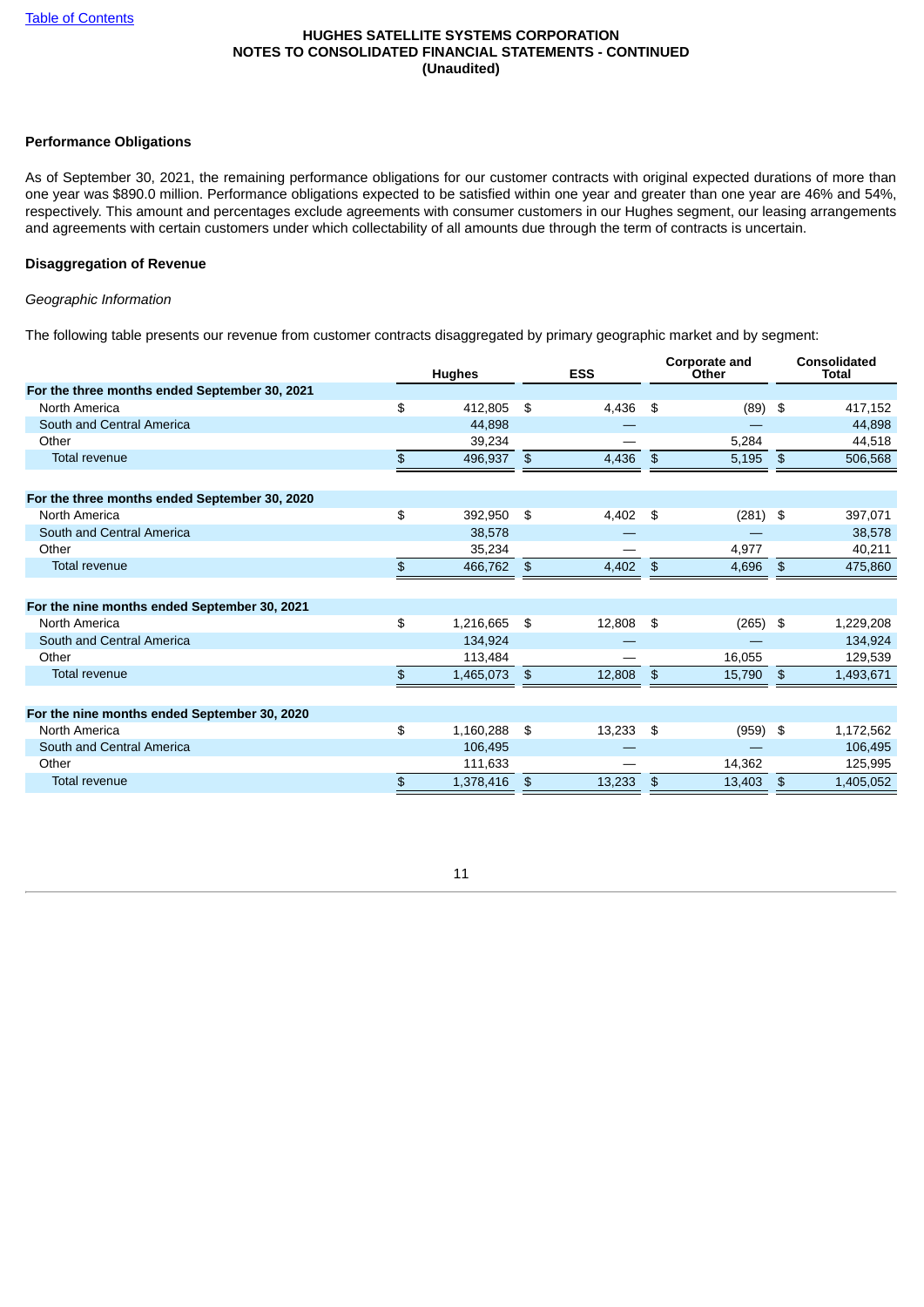# *Nature of Products and Services*

The following tables present our revenue disaggregated by the nature of products and services and by segment:

|                                               |               | <b>Hughes</b> | <b>ESS</b>     |            | Corporate and<br>Other  | <b>Consolidated</b><br><b>Total</b> |
|-----------------------------------------------|---------------|---------------|----------------|------------|-------------------------|-------------------------------------|
| For the three months ended September 30, 2021 |               |               |                |            |                         |                                     |
| Services and other revenue:                   |               |               |                |            |                         |                                     |
| <b>Services</b>                               | $\frac{2}{3}$ | 415,287       | \$             | 2,976      | $\mathbf{\hat{S}}$      | \$<br>418,263                       |
| Lease revenue                                 |               | 9,730         |                | 1,460      | 5,195                   | 16,385                              |
| Total services and other revenue              |               | 425,017       |                | 4,436      | 5,195                   | 434,648                             |
| <b>Equipment revenue:</b>                     |               |               |                |            |                         |                                     |
| Equipment                                     |               | 24,504        |                |            |                         | 24,504                              |
| Design, development and construction services |               | 45,025        |                |            |                         | 45,025                              |
| Lease revenue                                 |               | 2,391         |                |            |                         | 2,391                               |
| Total equipment revenue                       |               | 71,920        |                |            |                         | 71,920                              |
| <b>Total revenue</b>                          | \$            | 496,937       | \$             | 4,436      | 5,195<br>\$             | \$<br>506,568                       |
| For the three months ended September 30, 2020 |               |               |                |            |                         |                                     |
| Services and other revenue:                   |               |               |                |            |                         |                                     |
| <b>Services</b>                               | \$            | 409,119       | $\mathfrak{S}$ | $2,804$ \$ |                         | \$<br>411,923                       |
| Lease revenue                                 |               | 10,673        |                | 1,598      | 4,696                   | 16,967                              |
| Total services and other revenue              |               | 419,792       |                | 4,402      | 4,696                   | 428,890                             |
| <b>Equipment revenue:</b>                     |               |               |                |            |                         |                                     |
| Equipment                                     |               | 29,387        |                |            |                         | 29,387                              |
| Design, development and construction services |               | 16,375        |                |            |                         | 16,375                              |
| Lease revenue                                 |               | 1,208         |                |            |                         | 1,208                               |
| Total equipment revenue                       |               | 46,970        |                | __         |                         | 46,970                              |
| <b>Total revenue</b>                          | \$            | 466,762       | \$             | 4,402      | 4,696<br>$\mathfrak{L}$ | \$<br>475,860                       |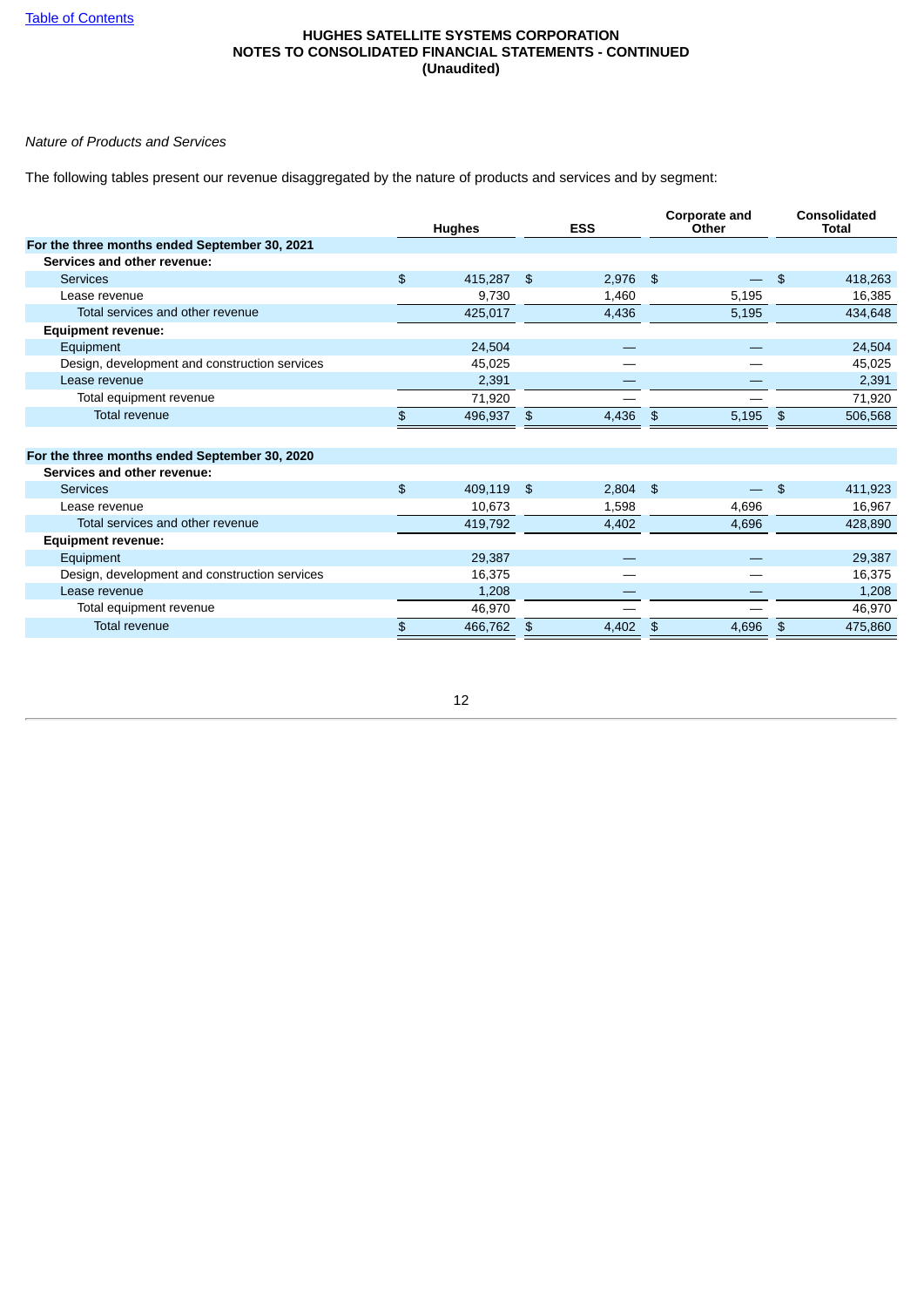|                                               | <b>Hughes</b>   | <b>ESS</b>    |        | <b>Corporate and</b><br>Other |        |     | Consolidated<br><b>Total</b> |
|-----------------------------------------------|-----------------|---------------|--------|-------------------------------|--------|-----|------------------------------|
| For the nine months ended September 30, 2021  |                 |               |        |                               |        |     |                              |
| Services and other revenue:                   |                 |               |        |                               |        |     |                              |
| <b>Services</b>                               | \$<br>1,242,804 | $\frac{3}{2}$ | 8,550  | \$                            |        | \$  | 1,251,354                    |
| Lease revenue                                 | 29,554          |               | 4,258  |                               | 15,790 |     | 49,602                       |
| Total services and other revenue              | 1,272,358       |               | 12,808 |                               | 15,790 |     | 1,300,956                    |
| <b>Equipment revenue:</b>                     |                 |               |        |                               |        |     |                              |
| Equipment                                     | 84,054          |               |        |                               |        |     | 84,054                       |
| Design, development and construction services | 101,718         |               |        |                               |        |     | 101,718                      |
| Lease revenue                                 | 6,943           |               |        |                               |        |     | 6,943                        |
| Total equipment revenue                       | 192,715         |               |        |                               |        |     | 192,715                      |
| <b>Total revenue</b>                          | \$<br>1,465,073 | \$            | 12,808 | \$                            | 15,790 | \$  | 1,493,671                    |
| For the nine months ended September 30, 2020  |                 |               |        |                               |        |     |                              |
| Services and other revenue:                   |                 |               |        |                               |        |     |                              |
| <b>Services</b>                               | \$<br>1,198,816 | \$            | 8,133  | -\$                           |        | \$  | 1,206,949                    |
| Lease revenue                                 | 32,898          |               | 5,100  |                               | 13,403 |     | 51,401                       |
| Total services and other revenue              | 1,231,714       |               | 13,233 |                               | 13,403 |     | 1,258,350                    |
| <b>Equipment revenue:</b>                     |                 |               |        |                               |        |     |                              |
| Equipment                                     | 72,744          |               |        |                               |        |     | 72,744                       |
| Design, development and construction services | 70,600          |               |        |                               |        |     | 70,600                       |
| Lease revenue                                 | 3,358           |               |        |                               |        |     | 3,358                        |
| Total equipment revenue                       | 146,702         |               |        |                               |        |     | 146,702                      |
| <b>Total revenue</b>                          | \$<br>1,378,416 | \$            | 13,233 | \$                            | 13,403 | \$. | 1,405,052                    |

# **Lease Revenue**

The following table presents our lease revenue by type of lease:

|                                | For the three months ended<br>September 30, |        |      |        |     | September 30, | For the nine months ended |        |
|--------------------------------|---------------------------------------------|--------|------|--------|-----|---------------|---------------------------|--------|
|                                |                                             | 2021   |      | 2020   |     | 2021          |                           | 2020   |
| Sales-type lease revenue:      |                                             |        |      |        |     |               |                           |        |
| Revenue at lease commencement  | \$                                          | 2.220  | - SS | 1,208  | \$. | 6.597         | \$                        | 3,358  |
| Interest income                |                                             | 171    |      | 14     |     | 346           |                           | 178    |
| Total sales-type lease revenue |                                             | 2.391  |      | 1.222  |     | 6.943         |                           | 3.536  |
| Operating lease revenue        |                                             | 16,385 |      | 16,953 |     | 49.602        |                           | 51,223 |
| Total lease revenue            |                                             | 18.776 |      | 18.175 | £.  | 56.545        |                           | 54.759 |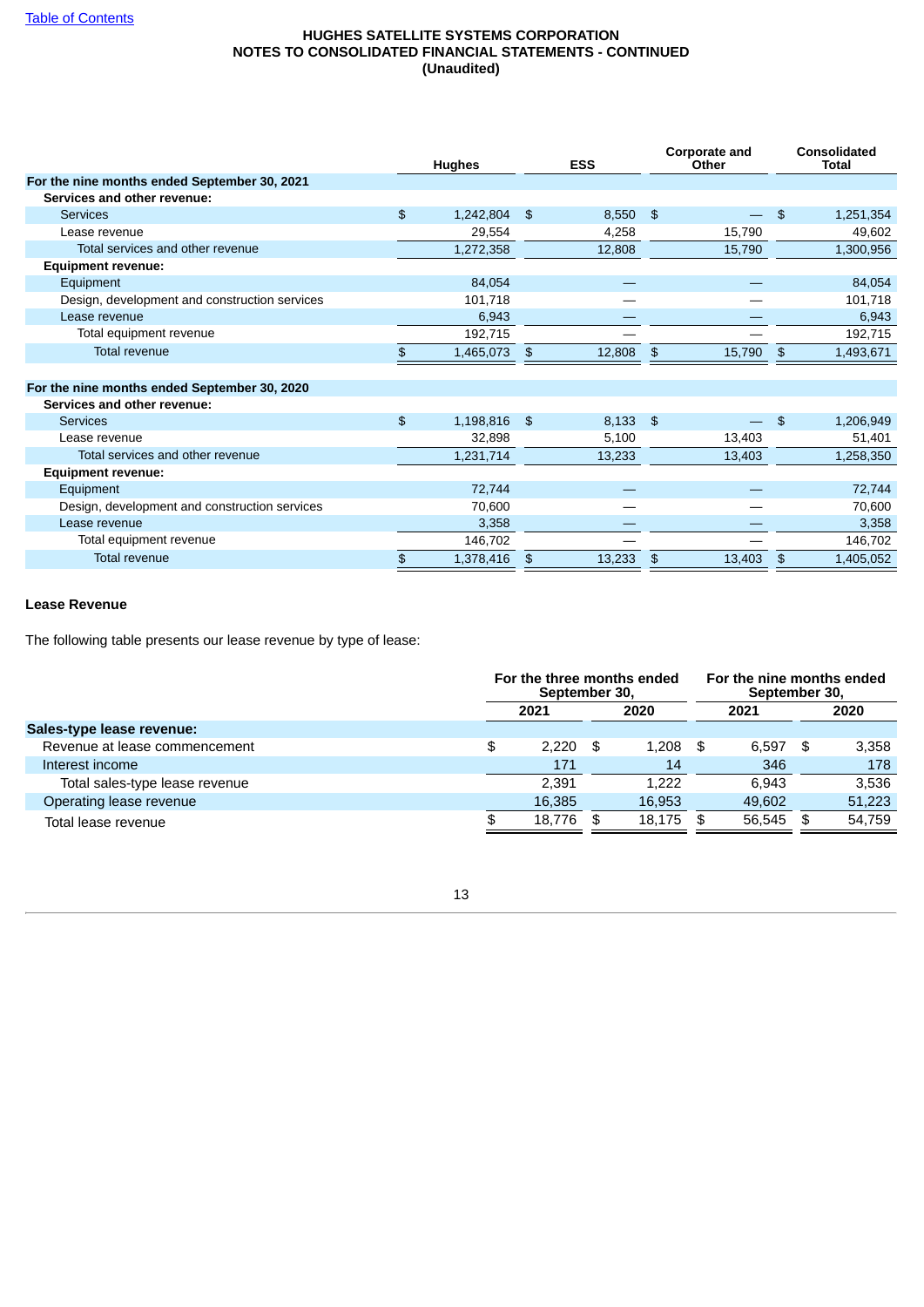# **NOTE 4. MARKETABLE INVESTMENT SECURITIES**

The following table presents our *Marketable investment securities*:

|                                          | As of                 |      |                      |  |
|------------------------------------------|-----------------------|------|----------------------|--|
|                                          | September 30,<br>2021 |      | December 31,<br>2020 |  |
| <b>Marketable investment securities:</b> |                       |      |                      |  |
| Available-for-sale debt securities:      |                       |      |                      |  |
| Corporate bonds                          | \$<br>334,045         | - \$ | 276,361              |  |
| Commercial paper                         | 499.956               |      | 823,173              |  |
| Other debt securities                    | 78,008                |      | 103,756              |  |
| Total available-for-sale debt securities | 912,009               |      | 1,203,290            |  |
| <b>Equity securities</b>                 |                       |      | 6                    |  |
| Total marketable investment securities   | 912.009               | \$.  | 1,203,296            |  |
|                                          |                       |      |                      |  |

## **Debt Securities**

### *Available-for-Sale*

The following table presents the components of our available-for-sale debt securities:

|                                          | Amortized |            |    | <b>Unrealized</b> | <b>Estimated</b> |               |                   |
|------------------------------------------|-----------|------------|----|-------------------|------------------|---------------|-------------------|
|                                          |           | Cost       |    | Gains             |                  | <b>Losses</b> | <b>Fair Value</b> |
| As of September 30, 2021                 |           |            |    |                   |                  |               |                   |
| Corporate bonds                          | \$        | 334.145 \$ |    | 17                | -\$              | $(117)$ \$    | 334,045           |
| Commercial paper                         |           | 499,956    |    |                   |                  |               | 499,956           |
| Other debt securities                    |           | 78,086     |    |                   |                  | (78)          | 78,008            |
| Total available-for-sale debt securities | \$.       | 912.187    | \$ | 17                | \$               | (195)         | \$<br>912,009     |
| As of December 31, 2020                  |           |            |    |                   |                  |               |                   |
| Corporate bonds                          | \$        | 276,327    | \$ | 59                | - \$             | $(25)$ \$     | 276,361           |
| Commercial paper                         |           | 823.173    |    |                   |                  |               | 823.173           |
| Other debt securities                    |           | 103,758    |    | 3                 |                  | (5)           | 103,756           |
| Total available-for-sale debt securities | \$.       | 1,203,258  | \$ | 62                | \$               | (30)          | \$<br>1,203,290   |

The following table presents the activity on our available-for-sale debt securities:

|                     | For the three months ended<br>September 30. |  |      | For the nine months ended<br>September 30. |         |  |        |  |
|---------------------|---------------------------------------------|--|------|--------------------------------------------|---------|--|--------|--|
|                     | 2021                                        |  | 2020 |                                            | 2021    |  | 2020   |  |
| Proceeds from sales | 125.923                                     |  |      |                                            | 277.188 |  | 10,000 |  |
|                     |                                             |  |      |                                            |         |  |        |  |

As of September 30, 2021, we have \$745.3 million of available-for-sale debt securities with contractual maturities of one year or less and \$166.8 million with contractual maturities greater than one year.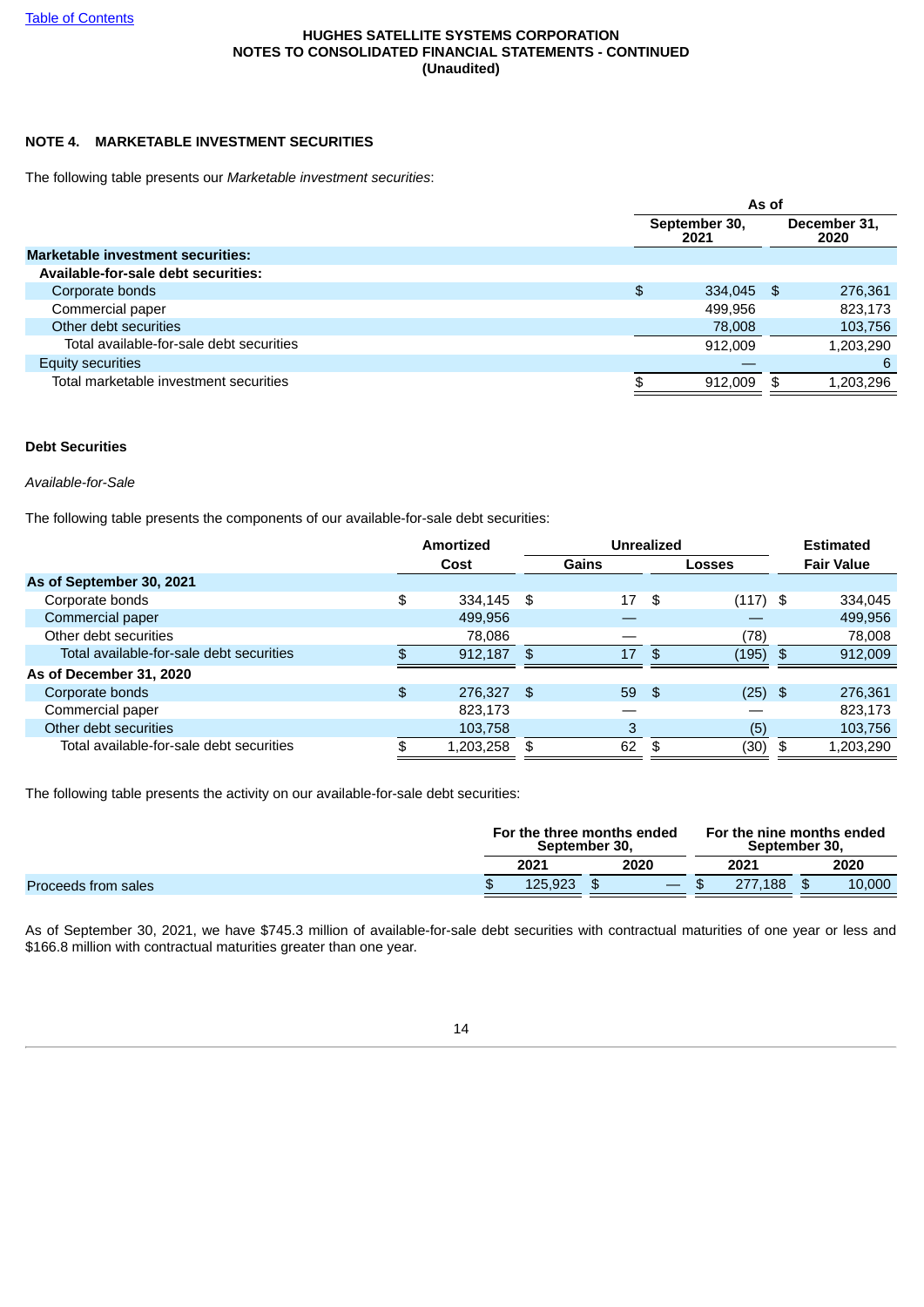# **Equity Securities**

The following table presents the activity of our equity securities:

|                                    | For the three months ended<br>September 30. |                          |  |      | For the nine months ended<br>September 30. |      |  |       |  |
|------------------------------------|---------------------------------------------|--------------------------|--|------|--------------------------------------------|------|--|-------|--|
|                                    |                                             | 2021                     |  | 2020 |                                            | 2021 |  | 2020  |  |
| Gains (losses) on investments, net |                                             | $\overline{\phantom{0}}$ |  | 75)  |                                            | (6)  |  | (224) |  |

#### **Fair Value Measurements**

The following table presents our marketable investment securities categorized by the fair value hierarchy, certain of which have historically experienced volatility:

|                                          | Level 1      |    | Level 2   | Total |           |  |
|------------------------------------------|--------------|----|-----------|-------|-----------|--|
| As of September 30, 2021                 |              |    |           |       |           |  |
| Cash equivalents (including restricted)  | \$<br>162    | \$ | 292,997   | \$    | 293,159   |  |
| Available-for-sale debt securities:      |              |    |           |       |           |  |
| Corporate bonds                          | \$           | \$ | 334,045   | \$    | 334,045   |  |
| Commercial paper                         |              |    | 499,956   |       | 499,956   |  |
| Other debt securities                    |              |    | 78,008    |       | 78,008    |  |
| Total available-for-sale debt securities |              |    | 912,009   |       | 912,009   |  |
| Equity securities                        |              |    |           |       |           |  |
| Total marketable investment securities   | \$           |    | 912,009   | \$    | 912,009   |  |
|                                          |              |    |           |       |           |  |
| As of December 31, 2020                  |              |    |           |       |           |  |
| Cash equivalents (including restricted)  | \$<br>128    | \$ | 654,853   | \$    | 654,981   |  |
| Available-for-sale debt securities:      |              |    |           |       |           |  |
| Corporate bonds                          | \$           | \$ | 276,361   | \$    | 276,361   |  |
| Commercial paper                         |              |    | 823,173   |       | 823,173   |  |
| Other debt securities                    | 95,497       |    | 8,259     |       | 103,756   |  |
| Total available-for-sale debt securities | 95,497       |    | 1,107,793 |       | 1,203,290 |  |
| Equity securities                        | 6            |    |           |       | 6         |  |
| Total marketable investment securities   | \$<br>95,503 | \$ | 1,107,793 | \$    | 1,203,296 |  |

As of September 30, 2021 and December 31, 2020, we did not have any investments that were categorized within Level 3 of the fair value hierarchy.

### **NOTE 5. PROPERTY AND EQUIPMENT**

The following table presents the components of *Property and equipment, net*:

|                                   | As of                 |           |  |                      |  |
|-----------------------------------|-----------------------|-----------|--|----------------------|--|
|                                   | September 30,<br>2021 |           |  | December 31,<br>2020 |  |
| Property and equipment, net:      |                       |           |  |                      |  |
| Satellites, net                   | \$                    | 874.699   |  | 954.559              |  |
| Other property and equipment, net |                       | 693.930   |  | 736.964              |  |
| Total property and equipment, net |                       | 1,568,629 |  | 1,691,523            |  |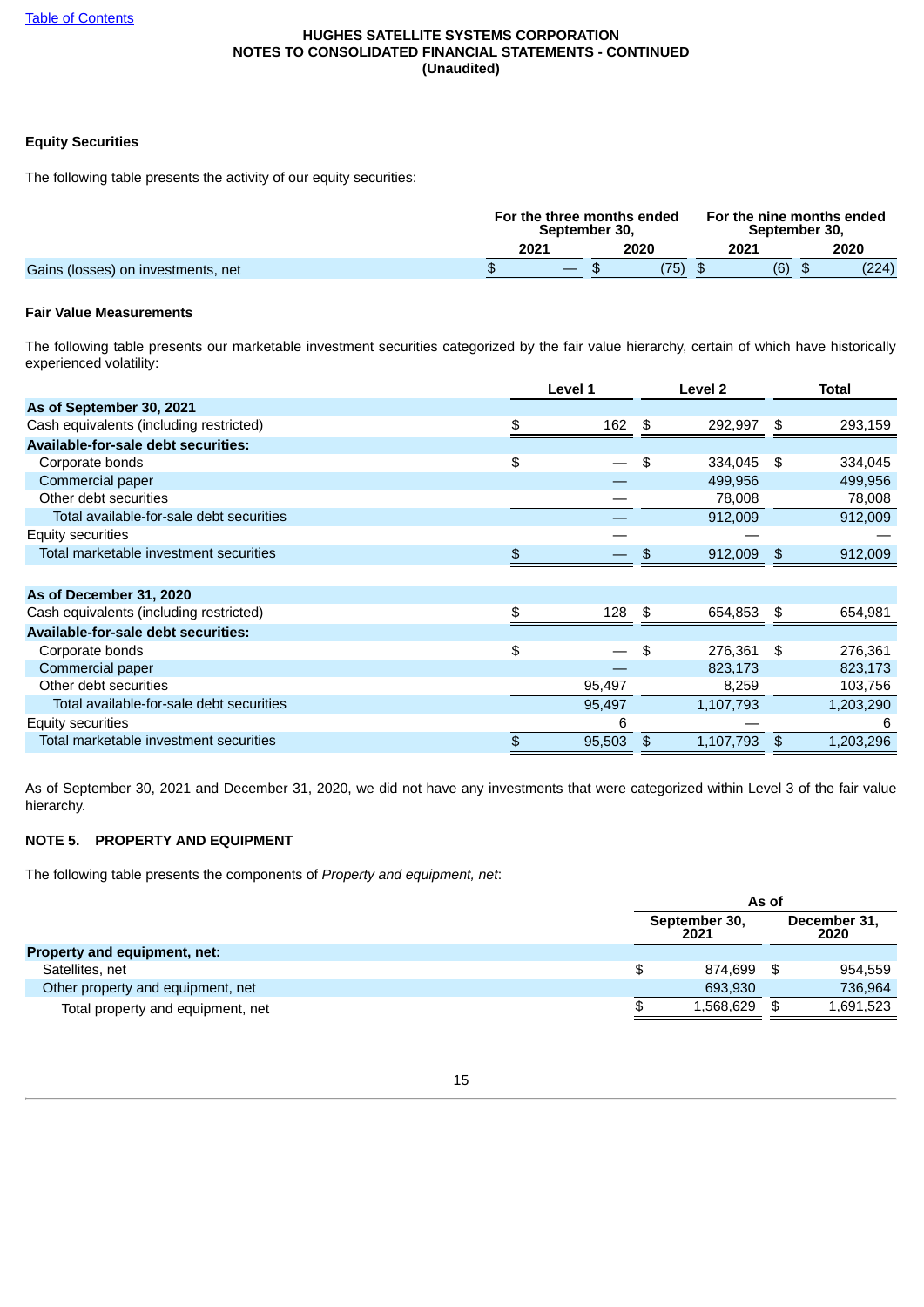## **Satellites**

As of September 30, 2021, our satellite fleet consisted of eight geosynchronous ("GEO") satellites, five of which are owned and three of which are leased. Our GEO satellite fleet operates at approximately 22,300 miles above the equator.

The following table presents our GEO satellite fleet as of September 30, 2021:

| <b>GEO Satellite</b>      | <b>Segment</b> | <b>Launch Date</b> | <b>Nominal Degree</b><br><b>Orbital Location</b><br>(Longitude) | Depreciable Life<br>(In Years) |
|---------------------------|----------------|--------------------|-----------------------------------------------------------------|--------------------------------|
| Owned:                    |                |                    |                                                                 |                                |
| SPACEWAY 3 <sup>(1)</sup> | Hughes         | August 2007        | 95 W                                                            | 10                             |
| EchoStar XVII             | <b>Hughes</b>  | <b>July 2012</b>   | 107 W                                                           | 15                             |
| EchoStar XIX              | <b>Hughes</b>  | December 2016      | 97.1 W                                                          | 15                             |
| Al Yah 3 $(2)$            | <b>Hughes</b>  | January 2018       | 20 W                                                            |                                |
| EchoStar IX $(3)$         | <b>ESS</b>     | August 2003        | 121 W                                                           | 12                             |
|                           |                |                    |                                                                 |                                |
| <b>Finance leases:</b>    |                |                    |                                                                 |                                |
| Eutelsat 65 West A        | <b>Hughes</b>  | March 2016         | 65 W                                                            | 15                             |
| Telesat T19V              | <b>Hughes</b>  | July 2018          | 63 W                                                            | 15                             |
| EchoStar 105/SES-11       | <b>ESS</b>     | October 2017       | 105 W                                                           | 15                             |

(1) Depreciable life represents the remaining useful life as of June 8, 2011, the date EchoStar completed its acquisition of Hughes Communications, Inc. and its subsidiaries (the "Hughes Acquisition").

(2) Upon consummation of our joint venture with Yahsat in Brazil in November 2019, we acquired the Brazilian Ka-band payload on this satellite. Depreciable life represents the remaining useful life as of November 2019.

(3) We own the Ka-band and Ku-band payloads on this satellite.

The following table presents the components of our satellites, net:

|                                            |                                |     |                       | As of |                      |  |  |
|--------------------------------------------|--------------------------------|-----|-----------------------|-------|----------------------|--|--|
|                                            | Depreciable Life<br>(In Years) |     | September 30,<br>2021 |       | December 31,<br>2020 |  |  |
| Satellites, net:                           |                                |     |                       |       |                      |  |  |
| Satellites - owned                         | 7 to 15                        | \$  | 1,501,806             | \$    | 1,503,596            |  |  |
| Satellites - acquired under finance leases | 15                             |     | 356,584               |       | 352,245              |  |  |
| <b>Total satellites</b>                    |                                |     | 1,858,390             |       | 1,855,841            |  |  |
| <b>Accumulated depreciation:</b>           |                                |     |                       |       |                      |  |  |
| Satellites - owned                         |                                |     | (893, 152)            |       | (827, 274)           |  |  |
| Satellites - acquired under finance leases |                                |     | (90, 539)             |       | (74,008)             |  |  |
| Total accumulated depreciation             |                                |     | (983, 691)            |       | (901,282)            |  |  |
| Total satellites, net                      |                                | \$. | 874,699               | \$.   | 954.559              |  |  |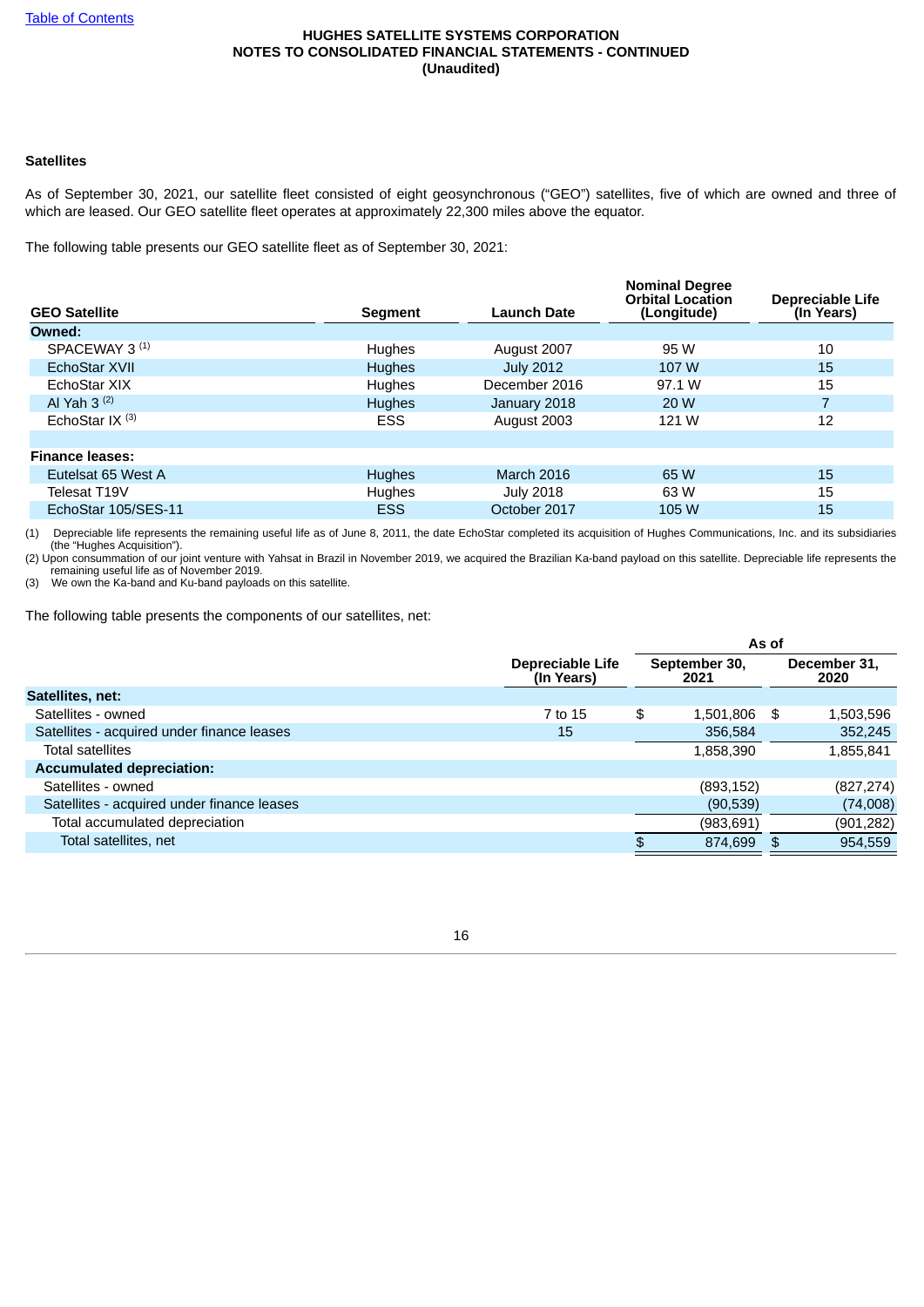The following table presents the depreciation expense associated with our satellites, net:

|                                            | For the three months ended<br>September 30, |        |      |        | For the nine months ended<br>September 30, |        |      |         |  |
|--------------------------------------------|---------------------------------------------|--------|------|--------|--------------------------------------------|--------|------|---------|--|
|                                            | 2021<br>2020                                |        | 2021 |        | 2020                                       |        |      |         |  |
| <b>Depreciation expense:</b>               |                                             |        |      |        |                                            |        |      |         |  |
| Satellites - owned                         | \$                                          | 17.490 |      | 27.068 | - \$                                       | 62.048 | - 36 | 81.205  |  |
| Satellites - acquired under finance leases |                                             | 7.434  |      | 7.203  |                                            | 22,031 |      | 20.421  |  |
| Total depreciation expense                 |                                             | 24.924 |      | 34,271 |                                            | 84.079 |      | 101.626 |  |

The following table presents capitalized interest associated with our satellites and satellite-related ground infrastructure:

|                      | For the three months ended<br>September 30. |       |  | For the nine months ended<br>September 30. |  |       |  |       |
|----------------------|---------------------------------------------|-------|--|--------------------------------------------|--|-------|--|-------|
|                      |                                             | 2021  |  | 2020                                       |  | 2021  |  | 2020  |
| Capitalized interest |                                             | 1.523 |  | 97.                                        |  | 4.236 |  | 2.401 |

### *Satellite-Related Commitments*

As of September 30, 2021 and December 31, 2020 our satellite-related commitments were \$185.9 million and \$224.4 million, respectively. These primarily include payments pursuant to regulatory authorizations, non-lease costs associated with our finance lease satellites, in-orbit incentives relating to certain satellites and commitments for satellite service arrangements.

In certain circumstances, the dates on which we are obligated to pay our contractual obligations could change.

### *Satellite Anomalies and Impairments*

We are not aware of any anomalies with respect to our owned or leased satellites or payloads that have had any significant adverse effect on their remaining useful lives, the commercial operation of the satellites or payloads or our operating results or financial position as of and for the three and nine months ended September 30, 2021.

### *Fair Value of In-Orbit Incentives*

As of September 30, 2021 and December 31, 2020, the fair values of our in-orbit incentive obligations approximated their carrying amounts of \$53.6 million and \$55.4 million, respectively.

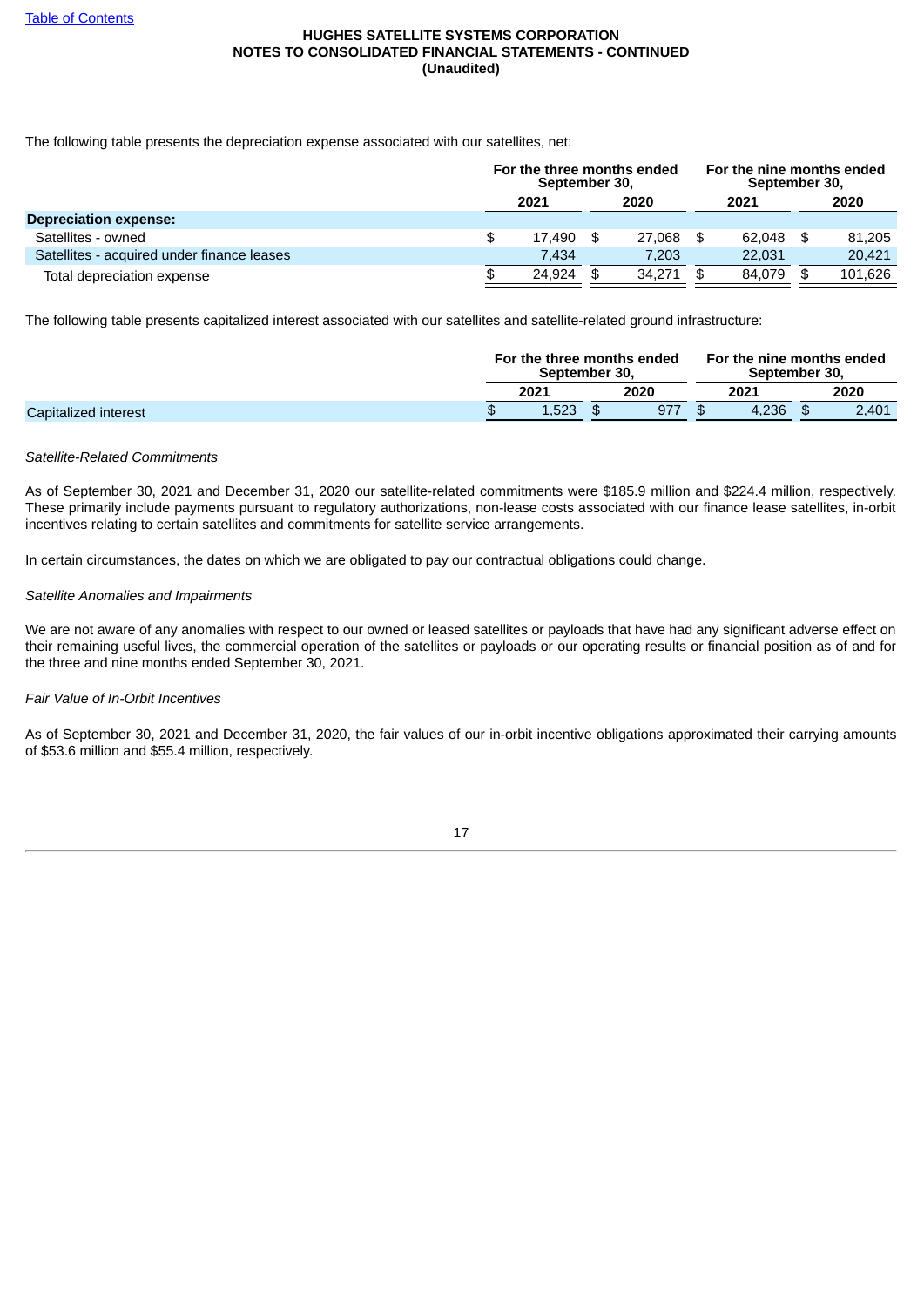# **NOTE 6. REGULATORY AUTHORIZATIONS**

The following table presents our *Regulatory authorizations, net*:

|                                         | <b>Finite lived</b> |          |      |                                             |    |         |                  |              |               |
|-----------------------------------------|---------------------|----------|------|---------------------------------------------|----|---------|------------------|--------------|---------------|
|                                         |                     | Cost     |      | <b>Accumulated</b><br>Amortization<br>Total |    |         | Indefinite lived | <b>Total</b> |               |
| Balance, December 31, 2019              | \$                  | 12,524   | \$   | $(161)$ \$                                  |    | 12,363  | \$               | 400,000      | \$<br>412,363 |
| Amortization expense                    |                     |          |      | (536)                                       |    | (536)   |                  |              | (536)         |
| Currency translation adjustments        |                     | (1, 303) |      | 34                                          |    | (1,269) |                  |              | (1,269)       |
| Balance, September 30, 2020             | \$.                 | 11,221   | \$   | (663)                                       | \$ | 10,558  | \$               | 400.000      | \$<br>410,558 |
|                                         |                     |          |      |                                             |    |         |                  |              |               |
| Balance, December 31, 2020              | \$                  | 11,505   | - \$ | $(1,054)$ \$                                |    | 10,451  | \$               | 400.000      | \$<br>410,451 |
| Amortization expense                    |                     |          |      | (610)                                       |    | (610)   |                  |              | (610)         |
| Currency translation adjustments        |                     | (711)    |      | 76                                          |    | (635)   |                  |              | (635)         |
| Balance, September 30, 2021             |                     | 10,794   | \$   | $(1,588)$ \$                                |    | 9,206   | \$               | 400,000      | \$<br>409,206 |
|                                         |                     |          |      |                                             |    |         |                  |              |               |
| Weighted-average useful life (in years) |                     |          |      | 14                                          |    |         |                  |              |               |

### **NOTE 7. OTHER INVESTMENTS**

The following table presents our *Other investments, net*:

|                              | As of                 |      |                      |  |  |
|------------------------------|-----------------------|------|----------------------|--|--|
|                              | September 30,<br>2021 |      | December 31,<br>2020 |  |  |
| Other investments, net:      |                       |      |                      |  |  |
| Equity method investments    | \$<br>92.376          | - SS | 96,573               |  |  |
| Other equity investments     |                       |      | 7,351                |  |  |
| Total other investments, net | 92.376                |      | 103.924              |  |  |

# **Equity Method Investments**

#### *Deluxe/EchoStar LLC*

We own 50% of Deluxe/EchoStar LLC ("Deluxe"), a joint venture that we entered into in 2010 to build an advanced digital cinema satellite distribution network targeting delivery to digitally equipped theaters in the U.S. and Canada.

## *Broadband Connectivity Solutions (Restricted) Limited*

We own 20% of Broadband Connectivity Solutions (Restricted) Limited (together with its subsidiaries, "BCS"), a joint venture that we entered into in 2018 to provide commercial Ka-band satellite broadband services across Africa, the Middle East and southwest Asia operating over Yahsat's Al Yah 2 and Al Yah 3 Ka-band satellites.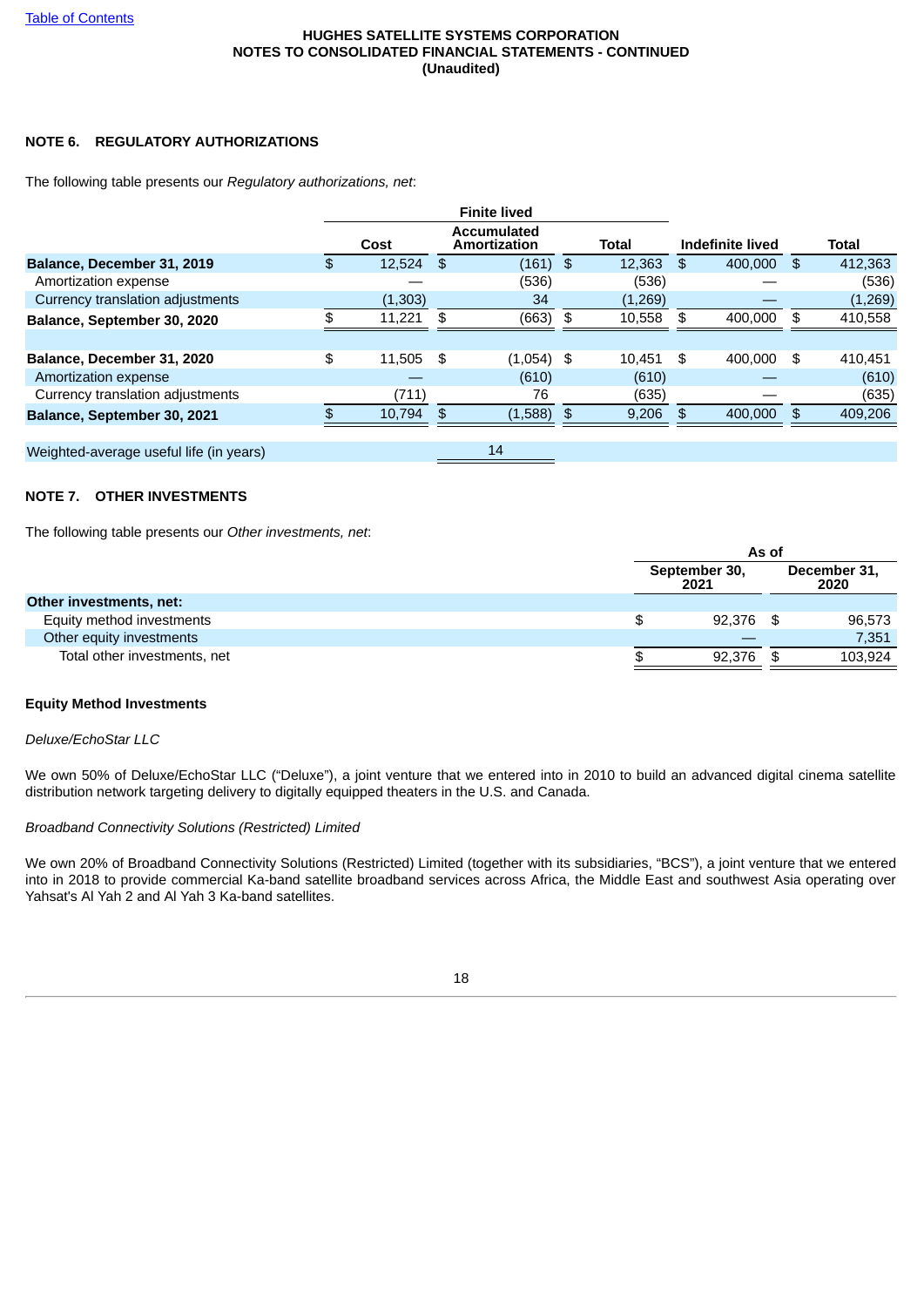## *Financial Information for Our Equity Method Investments*

The following table presents revenue recognized:

| For the three months ended<br>September 30, |      |       | For the nine months ended<br>September 30. |       |  |       |  |
|---------------------------------------------|------|-------|--------------------------------------------|-------|--|-------|--|
|                                             |      | 2020  |                                            | 2021  |  | 2020  |  |
| 1.315                                       |      | 1,067 |                                            | 4.175 |  | 3,340 |  |
| 1.838                                       |      | 2.190 |                                            | 5.952 |  | 6,643 |  |
|                                             | 2021 |       |                                            |       |  |       |  |

The following table presents trade accounts receivable:

|               |                       | As of |                      |
|---------------|-----------------------|-------|----------------------|
|               | September 30,<br>2021 |       | December 31,<br>2020 |
| <b>Deluxe</b> | 873                   |       | 716                  |
| <b>BCS</b>    | 8,082                 |       | 9,347                |

## **NOTE 8. LONG-TERM DEBT**

The following table presents the carrying amount and fair values of our *Current portion of long-term debt, net* and *Long-term debt, net:*

|                                        |                                                                | As of |                           |  |           |      |               |                   |                    |  |                      |
|----------------------------------------|----------------------------------------------------------------|-------|---------------------------|--|-----------|------|---------------|-------------------|--------------------|--|----------------------|
|                                        |                                                                |       | <b>September 30, 2021</b> |  |           |      |               | December 31, 2020 |                    |  |                      |
|                                        | <b>Effective</b><br>Carrying<br><b>Interest Rate</b><br>Amount |       |                           |  |           |      | Fair<br>Value |                   | Carrying<br>Amount |  | Fair<br><b>Value</b> |
| <b>Senior Secured Notes:</b>           |                                                                |       |                           |  |           |      |               |                   |                    |  |                      |
| 5 1/4% Senior Secured Notes due 2026   | 5.320%                                                         | \$    | 750,000 \$                |  | 849.128   | - \$ | 750,000 \$    |                   | 834.045            |  |                      |
| <b>Senior Unsecured Notes:</b>         |                                                                |       |                           |  |           |      |               |                   |                    |  |                      |
| 7 5/8% Senior Unsecured Notes due 2021 | $-$ %                                                          |       |                           |  |           |      | 900.000       |                   | 924.003            |  |                      |
| 6 5/8% Senior Unsecured Notes due 2026 | 6.688%                                                         |       | 750,000                   |  | 855.195   |      | 750,000       |                   | 852,810            |  |                      |
| Less: Unamortized debt issuance costs  |                                                                |       | (4, 195)                  |  |           |      | (6,507)       |                   |                    |  |                      |
| Total long-term debt                   |                                                                |       | 1,495,805                 |  | 1.704.323 |      | 2,393,493     |                   | 2,610,858          |  |                      |
| Less: Current portion, net             |                                                                |       |                           |  |           |      | (898, 237)    |                   | (924,003)          |  |                      |
| Long-term debt, net                    |                                                                |       | 1,495,805                 |  | 1,704,323 | \$.  | 1,495,256     | Æ.                | 1,686,855          |  |                      |

# **NOTE 9. INCOME TAXES**

Our income tax provision for interim periods is determined using an estimate of our annual effective tax rate, adjusted for discrete items, if any, in the relevant period. Each quarter we update our estimate of the annual effective tax rate, and if our estimated tax rate changes, we make a cumulative adjustment.

Our interim income tax provision and our interim estimate of our annual effective tax rate are influenced by several factors, including foreign losses and capital gains and losses for which related deferred tax assets are partially offset by a valuation allowance, changes in tax laws and relative changes in unrecognized tax benefits. Additionally, our effective tax rate can be affected by the amount of pre-tax income or loss. For example, the impact of discrete items and non-deductible expenses on our effective tax rate is greater when our pre-tax income or loss is lower.

Our income tax provision was \$19.9 million for the three months ended September 30, 2021 compared to our income tax provision of \$5.2 million for the three months ended September 30, 2020. Our estimated effective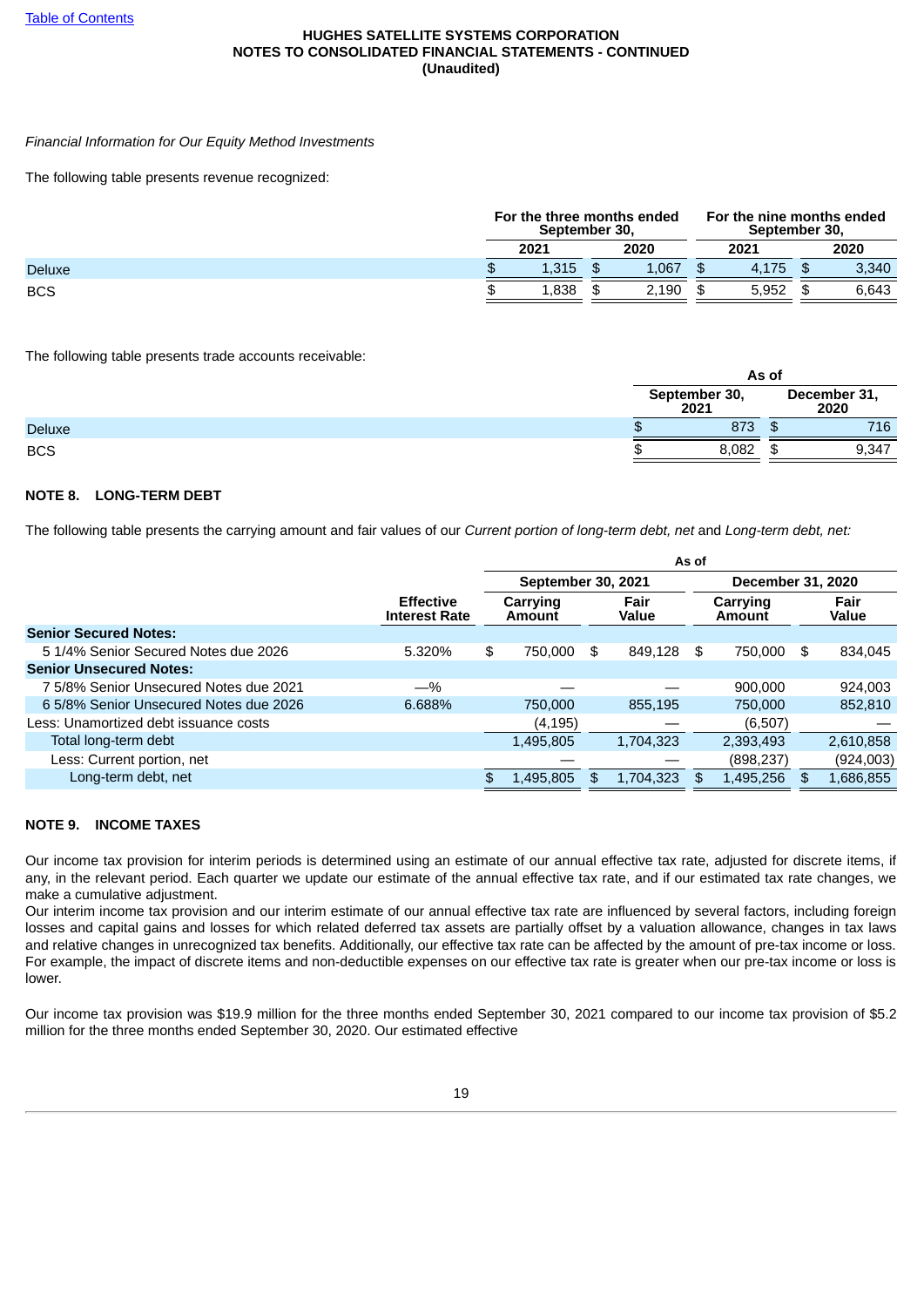income tax rate was 36.6% and 31.2% for the three months ended September 30, 2021 and 2020, respectively. The variations in our effective tax rate from the U.S. federal statutory rate for the three months ended September 30, 2021 were primarily due to excluded foreign losses where the Company carries a full valuation allowance and the impact of state and local taxes. The variations in our effective tax rate from the U.S. federal statutory rate for the three months ended September 30, 2020 were primarily due to the increase in our valuation allowance associated with certain foreign losses and the impact of state and local taxes, partially offset by research and experimentation credits.

Our income tax provision was \$48.8 million for the nine months ended September 30, 2021 compared to our income tax provision of \$24.1 million for the nine months ended September 30, 2020. Our estimated effective income tax rate was 35.8% and 133.6% for the nine months ended September 30, 2021 and 2020, respectively. The variations in our effective tax rate from the U.S. federal statutory rate for the nine months ended September 30, 2021 were primarily due to excluded foreign losses where the Company carries a full valuation allowance and the impact of state and local taxes. The variations in our effective tax rate from the U.S. federal statutory rate for the nine months ended September 30, 2020 were primarily due to the increase in our valuation allowance associated with certain foreign losses, permanent book tax differences, and the impact of state and local taxes, partially offset by research and experimentation credits.

# **NOTE 10. RELATED PARTY TRANSACTIONS - ECHOSTAR**

The following is a summary of the transactions and the terms of the underlying principal agreements that have had or may have an impact on our consolidated financial condition and results of operations.

## **Services and Other Revenue — EchoStar**

The following table presents our *Services and other revenue* from EchoStar:

|                                       | For the three months ended<br>September 30. |  |       | For the nine months ended<br>September 30. |        |  |        |  |
|---------------------------------------|---------------------------------------------|--|-------|--------------------------------------------|--------|--|--------|--|
|                                       | 2021                                        |  | 2020  |                                            | 2021   |  | 2020   |  |
| Services and other revenue - EchoStar | 5.283                                       |  | 4.974 |                                            | 16.055 |  | 14.361 |  |
|                                       |                                             |  |       |                                            |        |  |        |  |

The following table presents the corresponding related party receivables:

|                                                    |    | As of                 |  |                      |  |  |  |
|----------------------------------------------------|----|-----------------------|--|----------------------|--|--|--|
|                                                    |    | September 30,<br>2021 |  | December 31,<br>2020 |  |  |  |
| Related party receivables - EchoStar - current     |    | 125.071               |  | 116,220              |  |  |  |
| Related party receivables - EchoStar - non-current |    | 57.100                |  | 57.136               |  |  |  |
| Total related party receivables - EchoStar         | £. | 182.171               |  | 173.356              |  |  |  |

*Receivables.* EchoStar and its other subsidiaries reimburse us from time to time for amounts paid by us for costs and expenses attributable to EchoStar and its other subsidiaries. We report receivables under these arrangements within Related party receivables - EchoStar current. No repayment schedule for these receivables has been determined.

*EchoStar Mobile Limited Service Agreements.* We provide services and lease equipment to support the business of EchoStar Mobile Limited, a subsidiary of EchoStar that is licensed by the European Union and its member states ("EU") to provide mobile satellite services and complementary ground component services covering the entire EU using S-band spectrum. Generally, the amounts EchoStar's other subsidiaries pay for these services are based on cost plus a fixed margin. We recorded revenue in *Services and other revenue* of \$5.3 million and \$5.0 million for the three months ended September 30, 2021 and 2020, respectively, and \$16.1 million and \$14.4 million for the nine months ended September 30, 2021 and 2020, respectively, related to these services. Additionally, we have converted the receivables for certain of these services into loans, bearing an annual interest rate of 5%, that mature in 2023. We report these loans within Related party receivables - EchoStar - non-current.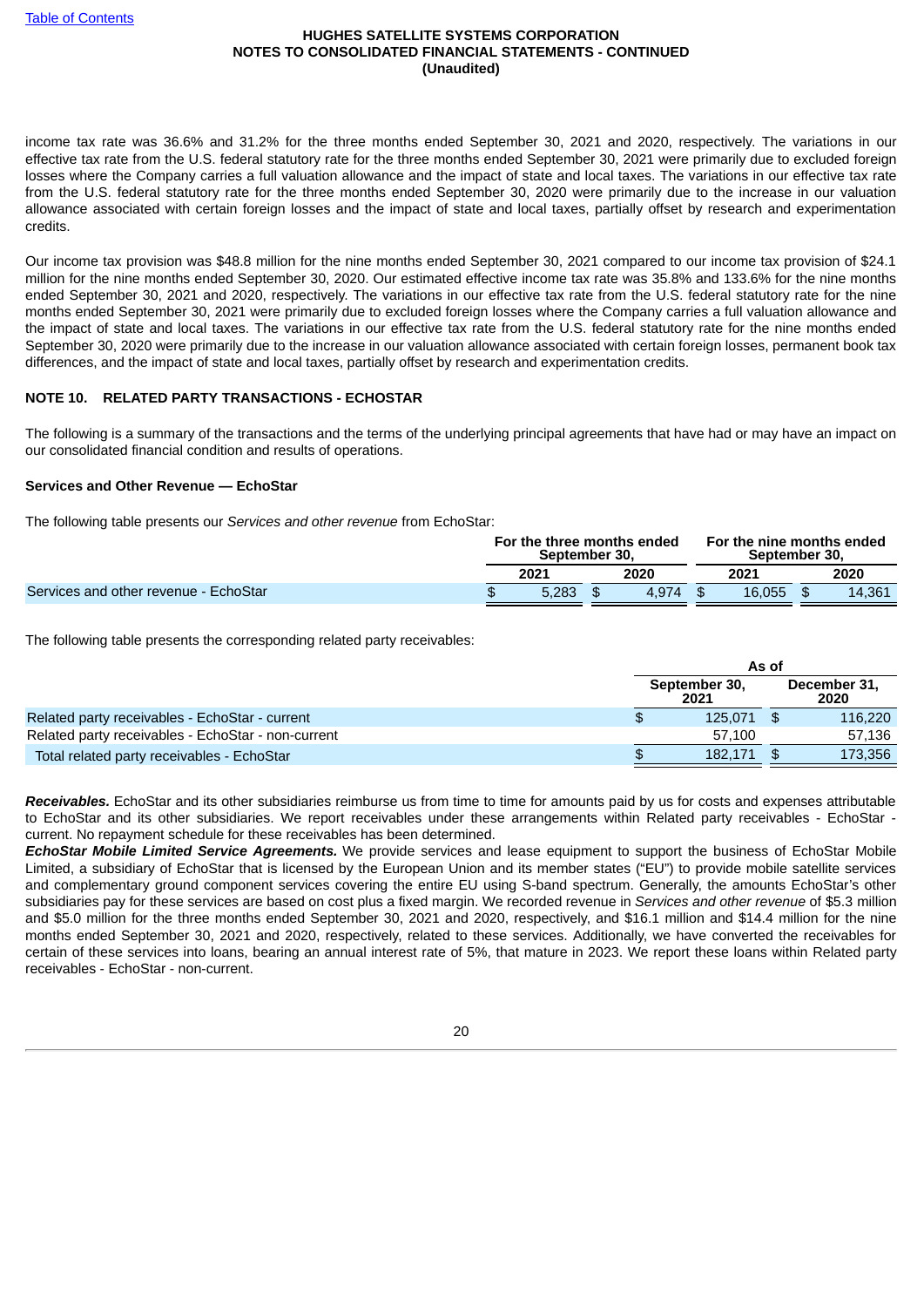## **Operating Expenses — EchoStar**

The following table presents our operating expenses from EchoStar:

|                               | For the three months ended<br>September 30. |  |        | For the nine months ended<br>September 30. |  |        |
|-------------------------------|---------------------------------------------|--|--------|--------------------------------------------|--|--------|
|                               | 2021                                        |  | 2020   | 2021                                       |  | 2020   |
| Operating expenses - EchoStar | 12.381                                      |  | 15.163 | 43.566                                     |  | 41.665 |
|                               |                                             |  |        |                                            |  |        |

The following table presents the corresponding related party payables:

|                                                 |    | As of                 |  |                      |  |  |  |
|-------------------------------------------------|----|-----------------------|--|----------------------|--|--|--|
|                                                 |    | September 30,<br>2021 |  | December 31,<br>2020 |  |  |  |
| Related party payables - EchoStar - current     | £. | 51.491                |  | 51.420               |  |  |  |
| Related party payables - EchoStar - non-current |    | 24.384                |  | 25.114               |  |  |  |
| Total related party payables - EchoStar         | £. | 75.875                |  | 76.534               |  |  |  |

Payables. We reimburse EchoStar and its other subsidiaries from time to time for amounts paid by EchoStar and its other subsidiaries for costs and expenses attributable to us. We report payables under these arrangements within Related party payables - EchoStar - current. No repayment schedule for these payables has been determined.

### *Shared Corporate Services.* We and EchoStar, including EchoStar's other subsidiaries, have agreed that we shall

each have the right, but not the obligation, to receive from the other certain shared corporate services, including among other things: treasury, tax, accounting and reporting, risk management, cybersecurity, legal, internal audit, human resources, and information technology. These shared corporate services are generally provided at cost. Effective March 2017, and as a result of the Share Exchange (as defined below), we implemented a new methodology for determining the cost of these shared corporate services. We and EchoStar, including EchoStar's other subsidiaries, may each terminate a particular shared corporate service for any reason upon at least 30 days' notice. We recorded these net expenses within Operating expenses - EchoStar for shared corporate services received from EchoStar and its other subsidiaries of \$1.7 million and \$0.9 million for the three months ended September 30, 2021 and 2020, respectively, and \$1.5 million and \$7.6 million for the nine months ended September 30, 2021 and 2020, respectively.

*Real Estate.* We occupy certain office space in buildings owned or leased by EchoStar and its other subsidiaries and pay a portion of the taxes, insurance, utilities and maintenance of the premises in accordance with the percentage of the space we occupy.

#### *Cash Advances.* EchoStar and certain of its other subsidiaries have also provided cash advances to certain of our

foreign subsidiaries to fund certain expenditures pursuant to loan agreements that mature in 2022. Advances under these agreements bear interest at annual rates ranging from one to three percent, subject to periodic adjustment based on the one-year U.S. LIBOR rate. We report amounts payable under these agreements within Related party payables - EchoStar - non-current.

*Construction Management Services for EchoStar XXIV satellite.* In August 2017, a subsidiary of EchoStar entered into a contract with Maxar Space, LLC (formerly Space Systems/Loral, LLC), for the design and construction of the EchoStar XXIV satellite, a new, nextgeneration, high throughput geostationary satellite, with an expected launch in the second half of 2022. We provide construction management services to EchoStar's subsidiary for the construction of the EchoStar XXIV satellite. We charged EchoStar's subsidiary and reduced our operating expenses by the costs of such services of \$0.4 million and \$0.4 million for the three months ended September 30, 2021 and 2020, respectively, and \$1.3 million and \$1.2 million for the nine months ended September 30, 2021 and 2020, respectively.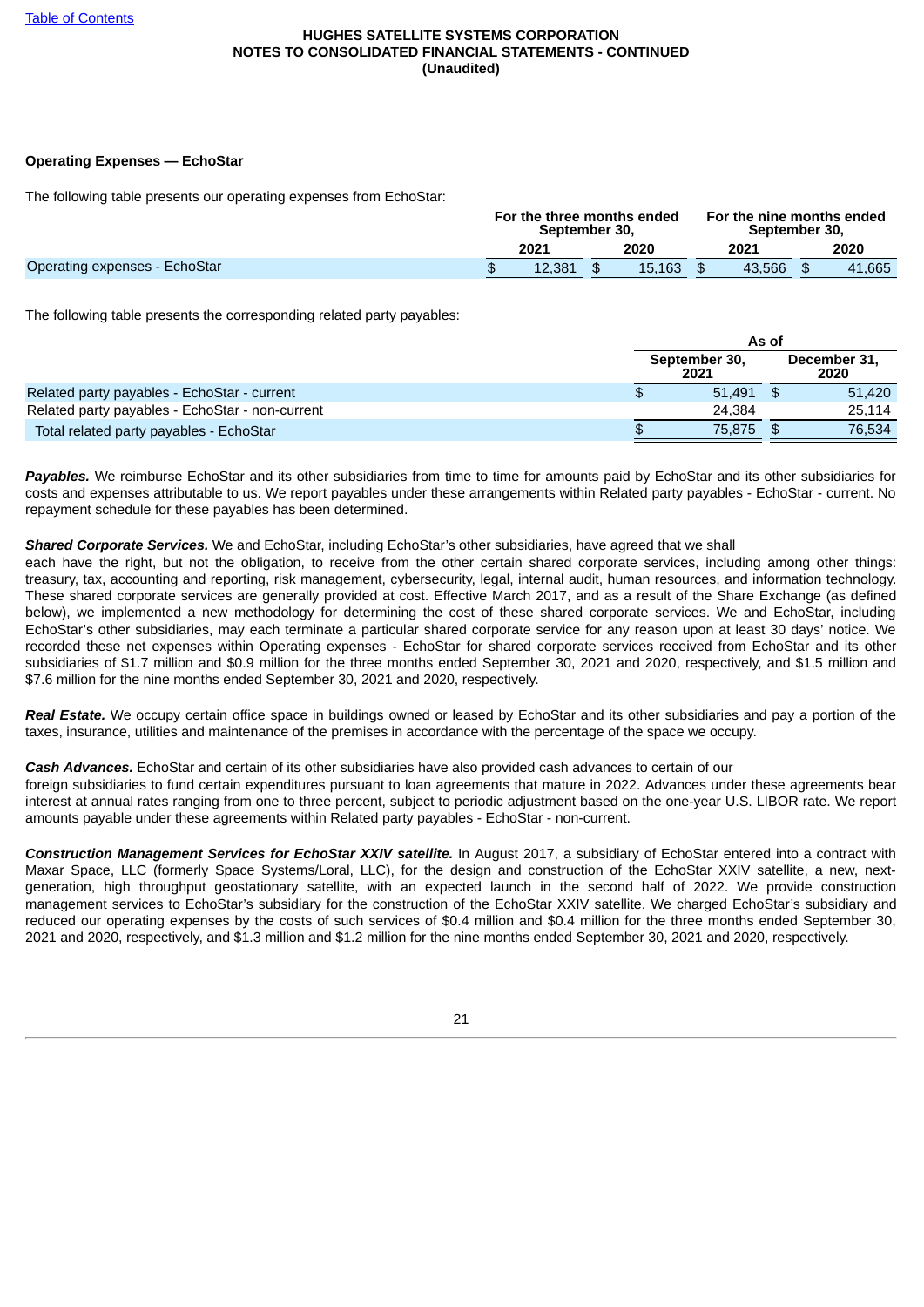#### **Other Agreements**

*BSS Transaction*. Pursuant to the pre-closing restructuring contemplated by the Master Transaction Agreement (as defined below), and as part of the BSS Transaction (as defined below), we and our subsidiaries transferred certain of the BSS Business (as defined below) to BSS Corp. (as defined below), and we distributed all of the shares of BSS Corp. to EchoStar as a dividend.

*Share Exchange Agreement.* Prior to consummation of the Share Exchange, EchoStar was required to complete steps necessary for the transferring of certain assets and liabilities to DISH Network Corporation ("DISH") and certain of its subsidiaries. As part of these steps, subsidiaries of EchoStar that, prior to the consummation of the Share Exchange, owned EchoStar's business of providing online video delivery and satellite video delivery for broadcasters and pay-TV operators, including satellite uplinking/downlinking, transmission services, signal processing and conditional access management, and other services and related assets and liabilities were contributed to one of our subsidiaries in consideration for additional shares of HSSC's common stock that were then issued to a subsidiary of EchoStar.

### **NOTE 11. RELATED PARTY TRANSACTIONS - DISH NETWORK**

#### **Overview**

EchoStar Corporation and DISH have operated as separate publicly-traded companies since 2008 (the "Spin-off"). A substantial majority of the voting power of the shares of each of EchoStar Corporation and DISH is owned beneficially by Charles W. Ergen, our Chairman, and by certain entities established for the benefit of his family.

In January 2017, EchoStar and certain of its subsidiaries entered into a share exchange agreement (the "Share Exchange Agreement") with DISH and certain of its subsidiaries pursuant to which, in February 2017, we received all of the shares of preferred tracking stock previously issued by us and one of our subsidiaries (the "Tracking Stock"), representing an 80% economic interest in the residential retail satellite broadband business of our Hughes segment, in exchange for 100% of the equity interests of certain EchoStar subsidiaries that held substantially all of our EchoStar Technologies businesses and certain other assets (collectively, the "Share Exchange"). The Tracking Stock was retired in March 2017.

In September 2019, pursuant to a master transaction agreement (the "Master Transaction Agreement") with DISH and a wholly-owned subsidiary of DISH ("Merger Sub"), (i) we transferred certain real property and the various businesses, products, licenses, technology, revenues, billings, operating activities, assets and liabilities primarily related to the former portion of our ESS segment that managed, marketed and provided (1) broadcast satellite services primarily to DISH and its subsidiaries ("DISH Network") and our joint venture Dish Mexico, and (2) telemetry, tracking and control ("TT&C") services for satellites owned by DISH Network and a portion of our other businesses (collectively, the "BSS Business") to one of our former subsidiaries, EchoStar BSS Corporation ("BSS Corp."), (ii) we distributed to each holder of shares of our Class A or Class B common stock entitled to receive consideration in the transaction an amount of shares of common stock of BSS Corp., par value \$0.001 per share ("BSS Common Stock"), equal to one share of BSS Common Stock for each share of our Class A or Class B common stock owned by such stockholder (the "Distribution"); and (iii) immediately after the Distribution, (1) Merger Sub merged with and into BSS Corp. (the "Merger"), such that BSS Corp. became a wholly-owned subsidiary of DISH and with DISH then owning and operating the BSS Business, and (2) each issued and outstanding share of BSS Common Stock owned by EchoStar stockholders was converted into the right to receive 0.23523769 shares of DISH Class A common stock, par value \$0.001 per share ("DISH Common Stock") ((i) - (iii) collectively, the "BSS Transaction").

In connection with and following the Spin-off, the Share Exchange and the BSS Transaction, EchoStar, we and certain other of EchoStar's subsidiaries and DISH Network entered into certain agreements pursuant to which we, EchoStar and certain of its other subsidiaries, on the one hand, obtain certain products, services and rights from DISH Network, on the other hand; DISH Network, on the one hand, obtains certain products, services and rights from us, EchoStar and certain of its other subsidiaries, on the other hand; and such entities indemnify each other against certain liabilities arising from their respective businesses. Generally, the amounts we and/or EchoStar and its other subsidiaries or DISH Network pay for products and services provided under the agreements are based on

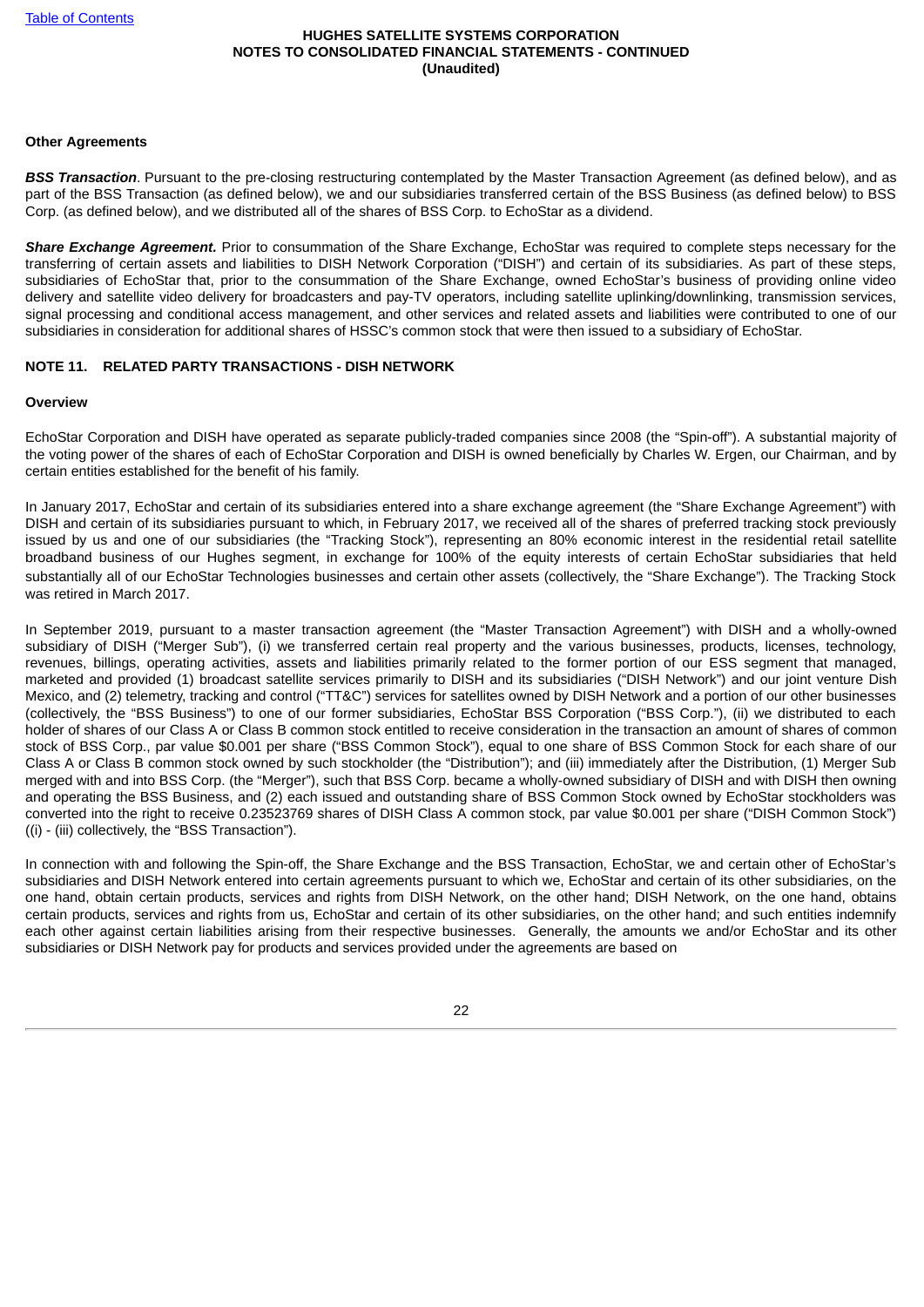cost plus a fixed margin (unless noted differently below), which varies depending on the nature of the products and services provided. We and/or EchoStar and its other subsidiaries may also enter into additional agreements with DISH Network in the future.

The following is a summary of the transactions and the terms of the underlying principal agreements that have had or may have an impact on our consolidated financial condition and results of operations.

#### **Services and Other Revenue — DISH Network**

The following table presents our *Services and other revenue - DISH Network*:

|                                           | For the three months ended<br>September 30. |  |       | For the nine months ended<br>September 30. |  |        |  |
|-------------------------------------------|---------------------------------------------|--|-------|--------------------------------------------|--|--------|--|
|                                           | 2021                                        |  | 2020  | 2021                                       |  | 2020   |  |
| Services and other revenue - DISH Network | 5.357                                       |  | 6.115 | 16.751                                     |  | 20.322 |  |

The following table presents the related trade accounts receivable:

|                                          | As of                 |  |                      |  |
|------------------------------------------|-----------------------|--|----------------------|--|
|                                          | September 30,<br>2021 |  | December 31,<br>2020 |  |
| Trade accounts receivable - DISH Network | 5.183                 |  | 4.706                |  |

*Satellite Capacity Leased to DISH Network.* Effective January 2008, DISH Network began leasing satellite capacity from us on the EchoStar IX satellite. Subject to availability, DISH Network generally has the right to continue leasing satellite capacity from us on the EchoStar IX satellite on a month-to-month basis.

*Telesat Obligation Agreement.* In September 2009, we entered into an agreement with Telesat Canada to lease satellite capacity from Telesat Canada on all 32 direct broadcast satellite ("DBS") transponders on the Nimiq 5 satellite at the 72.7 degree west longitude orbital location (the "Telesat Transponder Agreement"). In September 2009, we entered into an agreement with DISH Network, pursuant to which DISH Network leased satellite capacity from us on all 32 of the DBS transponders covered by the Telesat Transponder Agreement (the "DISH Nimiq 5 Agreement"). Under the terms of the DISH Nimiq 5 Agreement, DISH Network made certain monthly payments to us that commenced in September 2009, when the Nimiq 5 satellite was placed into service. We transferred the Telesat Transponder Agreement to DISH Network in September 2019 as part of the BSS Transaction; however, we retained certain obligations related to DISH Network's performance under that agreement and we entered into an agreement with DISH Network whereby DISH Network compensates us for retaining such obligations.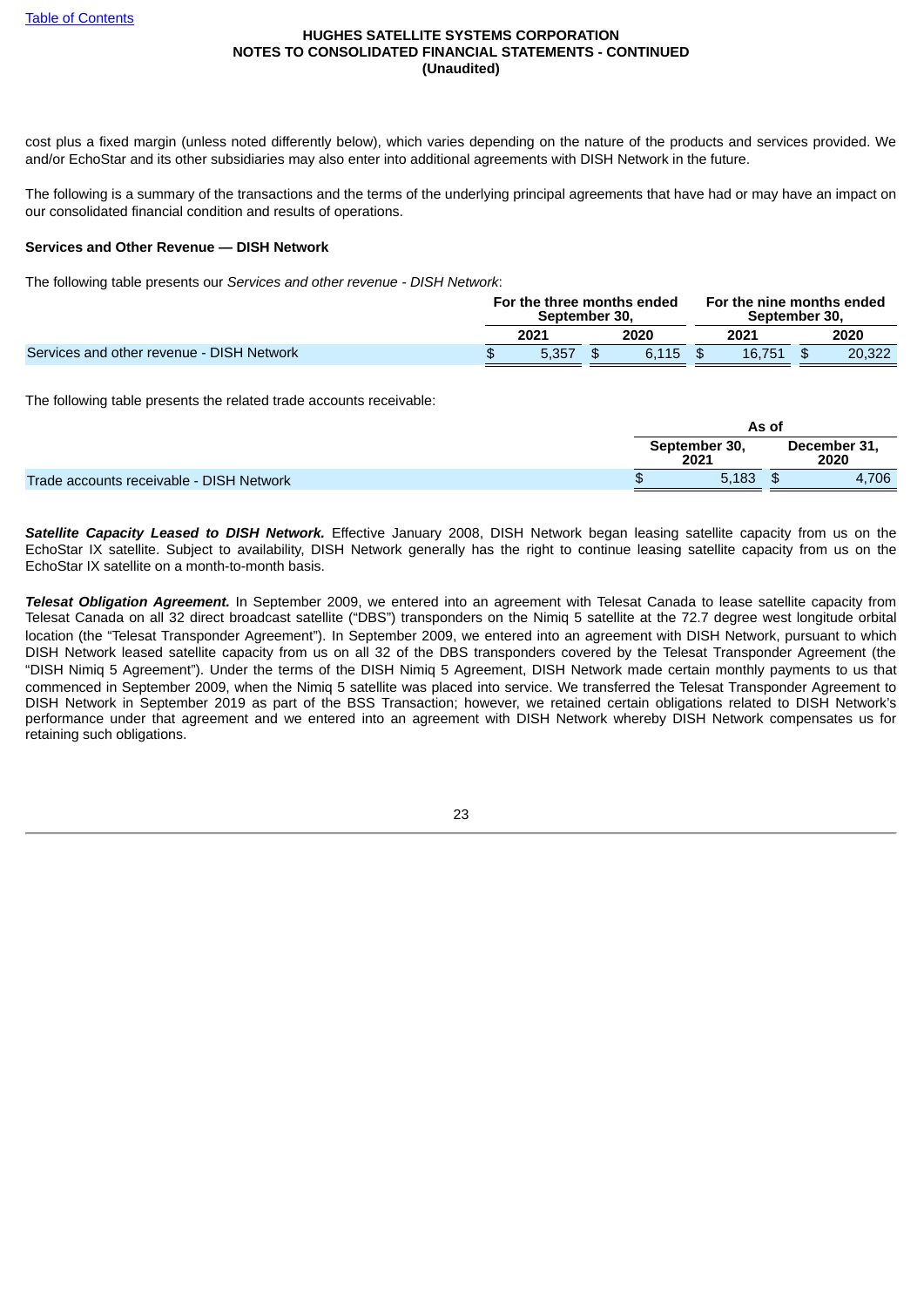*TerreStar Agreement.* In March 2012, DISH Network completed its acquisition of substantially all the assets of TerreStar Networks Inc. ("TerreStar"). Prior to DISH Network's acquisition of substantially all the assets of TerreStar and EchoStar's completion of the Hughes Acquisition, TerreStar and HNS entered into various agreements pursuant to which we provide, among other things, warranty, operations and maintenance and hosting services for TerreStar's ground-based communications equipment (the "TerreStar Agreements"). In December 2017, we and DISH Network amended these agreements, effective as of January 1, 2018, to reduce certain pricing terms through December 31, 2023 and to modify certain termination provisions. DISH Network generally has the right to continue to receive warranty services from us for our products on a month-to-month basis unless terminated by DISH Network upon at least 21 days' written notice to us. DISH Network generally has the right to continue to receive operations and maintenance services from us on a quarter-to-quarter basis unless these services are terminated by DISH Network upon at least 90 days' written notice to us. The provision of hosting services will continue until May 2022. In addition, DISH Network generally may terminate any and all services for convenience subject to providing us with prior notice and/or payment of termination charges. In March 2020, we entered into an agreement with DISH Network pursuant to which we perform certain work and provide certain credits to amounts owed to us under the TerreStar Agreements in exchange for DISH Network's granting us rights to use certain satellite capacity under the Amended and Restated Professional Services Agreement (as defined below). As a result, we and DISH Network amended the TerreStar Agreements to suspend our provision of warranty services to DISH Network from April 2020 through December 2020. Following the expiration of this suspension, we have recommenced providing warranty services to DISH Network.

*Hughes Broadband Distribution Agreement.* Effective October 2012, we and DISH Network entered into a distribution agreement (the "Distribution Agreement") pursuant to which DISH Network has the right, but not the obligation, to market, sell and distribute our Gen 4 HughesNet service. DISH Network pays us a monthly per subscriber wholesale service fee for our Gen 4 HughesNet service based upon a subscriber's service level and based upon certain volume subscription thresholds. The Distribution Agreement also provides that DISH Network has the right, but not the obligation, to purchase certain broadband equipment from us to support the sale of the Gen 4 HughesNet service. The Distribution Agreement had an initial term of five years with automatic renewal for successive one-year terms unless terminated by either party with a written notice at least 180 days' before the expiration of the then-current term. In February 2014, we and DISH Network entered into an amendment to the Distribution Agreement which, among other things, extended the initial term of the Distribution Agreement until March 2024. Upon expiration or termination of the Distribution Agreement, we and DISH Network will continue to provide our Gen 4 HughesNet service to the then-current DISH Network subscribers pursuant to the terms and conditions of the Distribution Agreement.

*DBSD North America Agreement.* In March 2012, DISH Network completed its acquisition of all of the equity of DBSD North America, Inc. ("DBSD North America"). Prior to DISH Network's acquisition of DBSD North America and EchoStar's completion of the Hughes Acquisition, DBSD North America and HNS entered into various agreements pursuant to which we provide, among other things, warranty, operations and maintenance and hosting services of DBSD North America's gateway and ground-based communications equipment. In December 2017, we and DBSD North America amended these agreements, effective as of January 1, 2018, to reduce certain pricing terms through December 31, 2023 and to modify certain termination provisions. DBSD North America has the right to continue to receive operations and maintenance services from us on a quarter-to-quarter basis, unless terminated by DBSD North America upon at least 120 days' written notice to us. In February 2019, we further amended these agreements to provide DBSD North America with the right to continue to receive warranty services from us on a month-to-month basis until December 2023, unless terminated by DBSD North America upon at least 21 days' written notice to us. The provision of hosting services will continue until February 2022 and will automatically renew for an additional five-year period until February 2027 unless terminated by DBSD North America upon at least 180 days' written notice to us. In addition, DBSD North America generally may terminate any and all such services for convenience, subject to providing us with prior notice and/or payment of termination charges.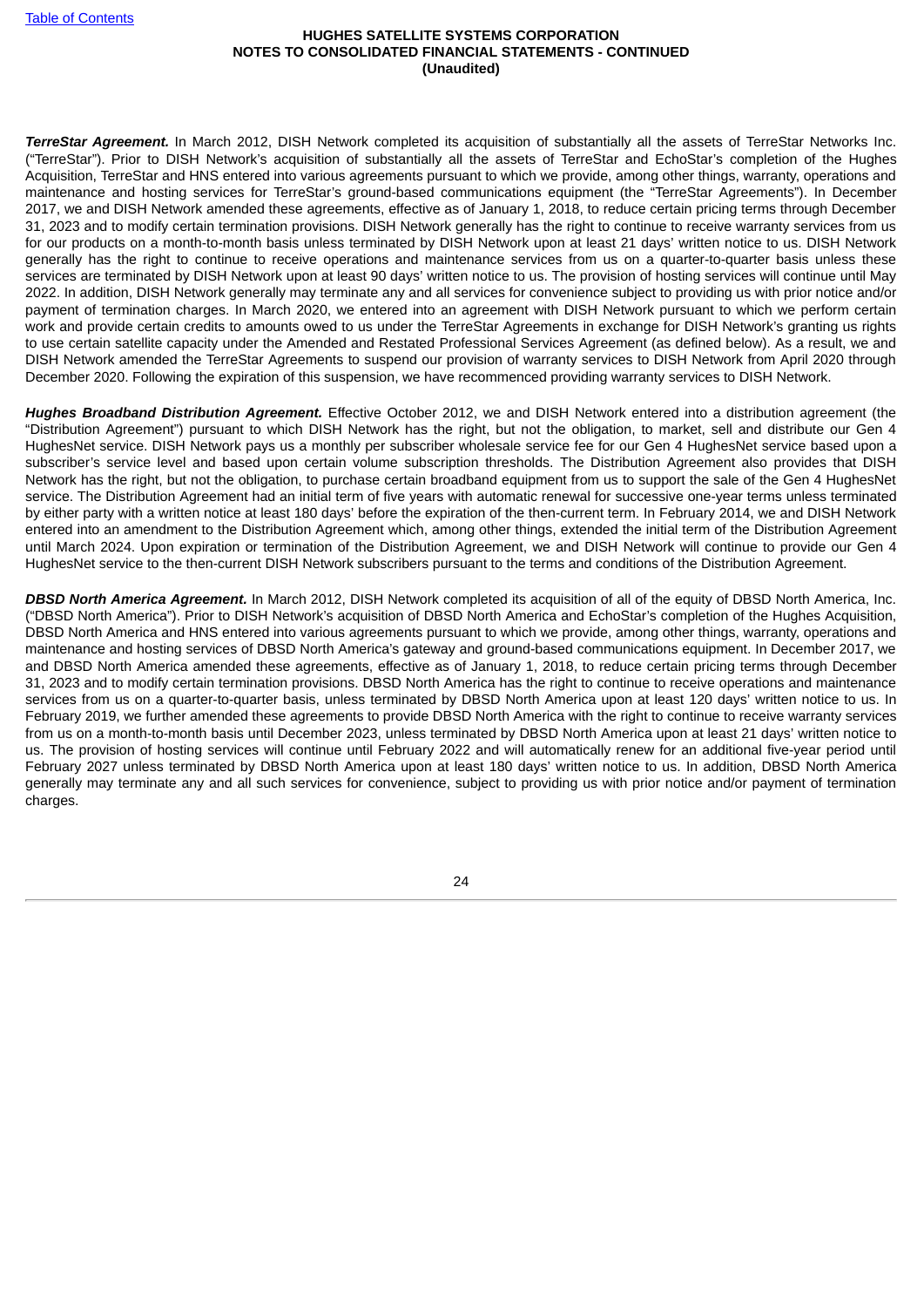*Hughes Equipment and Services Agreement*. In February 2019, we and DISH Network entered into an agreement pursuant to which we will sell to DISH Network our HughesNet Service and HughesNet equipment that has been modified to meet DISH Network's internet-ofthings specifications for the transfer of data to DISH Network's network operations centers. This agreement has an initial term of five years expiring February 2024 with automatic renewal for successive one-year terms unless terminated by DISH Network with at least 180 days' written notice to us or by us with at least 365 days' written notice to DISH Network.

## **Operating Expenses — DISH Network**

The following table presents our operating expenses related to DISH Network:

|                                   | For the three months ended<br>September 30. |  |      | For the nine months ended<br>September 30. |       |  |       |
|-----------------------------------|---------------------------------------------|--|------|--------------------------------------------|-------|--|-------|
|                                   | 2021                                        |  | 2020 |                                            | 2021  |  | 2020  |
| Operating expenses - DISH Network | 1,310                                       |  |      |                                            | 3.876 |  | 3,532 |

The following table presents the related trade accounts payable:

|                                       |                       | As of |                             |    |  |
|---------------------------------------|-----------------------|-------|-----------------------------|----|--|
|                                       | September 30,<br>2021 |       | <b>December 31.</b><br>2020 |    |  |
| Trade accounts payable - DISH Network |                       | 722   |                             | 47 |  |

*Amended and Restated Professional Services Agreement.* In connection with the Spin-off, EchoStar entered into various agreements with DISH Network including a transition services agreement, satellite procurement agreement and services agreement, all of which expired in January 2010 and were replaced by a professional services agreement (the "Professional Services Agreement"). In January 2010, EchoStar and DISH Network agreed that EchoStar and its subsidiaries shall continue to have the right, but not the obligation, to receive the following services from DISH Network, among others, certain of which were previously provided under a transition services agreement: information technology, travel and event coordination, internal audit, legal, accounting and tax, benefits administration, program acquisition services and other support services. Additionally, EchoStar and DISH Network agreed that DISH Network would continue to have the right, but not the obligation, to engage EchoStar and its subsidiaries to manage the process of procuring new satellite capacity for DISH Network (previously provided under a satellite procurement agreement), receive logistics, procurement and quality assurance services from EchoStar and its subsidiaries (previously provided under a services agreement) and provide other support services. In connection with the consummation of the Share Exchange, EchoStar and DISH amended and restated the Professional Services Agreement to provide that EchoStar and its subsidiaries and DISH Network shall have the right to receive additional services that either EchoStar and its subsidiaries or DISH Network may require as a result of the Share Exchange, including access to antennas owned by DISH Network for our use in performing TT&C services and maintenance and support services for our antennas (collectively, the "TT&C Antennas"). In September 2019, in connection with the BSS Transaction, EchoStar and DISH further amended the Professional Services Agreement (the "Amended and Restated Professional Services Agreement") to provide that EchoStar and its subsidiaries and DISH Network shall have the right to receive additional services that either EchoStar and its subsidiaries or DISH Network may require as a result of the BSS Transaction and to remove our access to and the maintenance and support services for the TT&C Antennas. A portion of these costs and expenses have been allocated to us in the manner described in Note 10. Related Party Transactions - EchoStar. The term of the Amended and Restated Professional Services Agreement is through January 1, 2022 and renews automatically for successive one-year periods thereafter, unless the agreement is terminated earlier by either party upon at least 60 days' notice. However, either party may generally terminate the Amended and Restated Professional Services Agreement in part with respect to any particular service it receives for any reason upon at least 30 days' notice, unless the statement of work for particular services states otherwise. Certain services provided under the Amended and Restated Professional Services Agreement may survive the termination of the agreement.

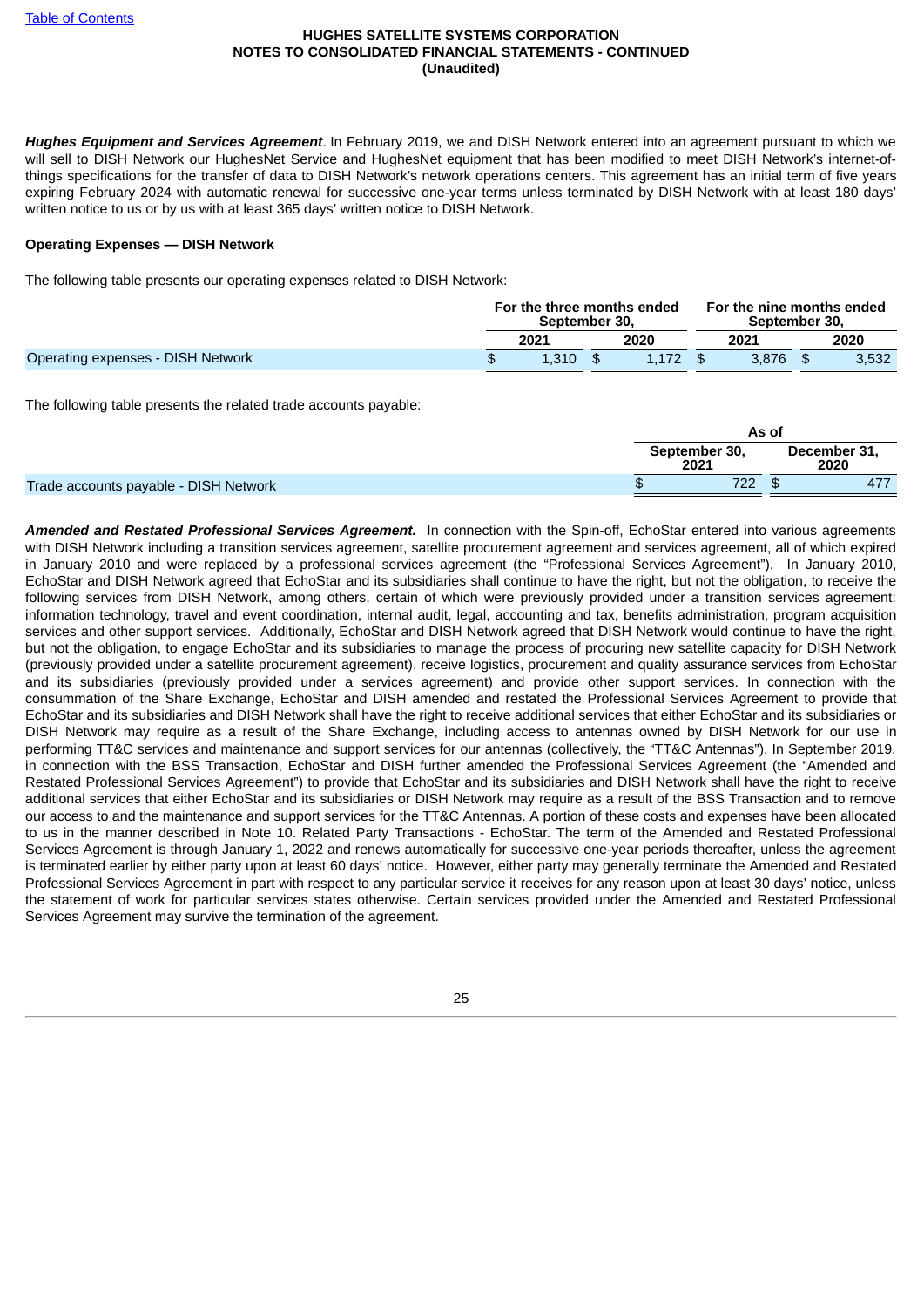*Collocation and Antenna Space Agreements*. We and DISH Network have entered into an agreement pursuant to which DISH Network provided us with collocation space in El Paso, Texas. This agreement was for an initial period ending in July 2015, and provided us with renewal options for four consecutive three-year terms. We exercised our first renewal option for a period commencing in August 2015 and ending in July 2018, in April 2018 we exercised our second renewal option for a period ending in July 2021, and in May 2021 we exercised our third renewal option for a period ending in July 2024. In connection with the Share Exchange, effective March 2017, we also entered into certain agreements pursuant to which DISH Network provides collocation and antenna space to EchoStar through February 2022 at the following locations: Cheyenne, Wyoming; Gilbert, Arizona; New Braunfels, Texas; Monee, Illinois; Spokane, Washington; and Englewood, Colorado. In October 2019, we provided a termination notice for our New Braunfels, Texas agreement to be effective May 2020. In November 2020, we provided a termination notice for one of our Englewood, Colorado agreements to be effective May 2021. In August 2017, we and DISH Network also entered into certain other agreements pursuant to which DISH Network provides additional collocation and antenna space to us in Monee, Illinois and Spokane, Washington through August 2022. In November 2021, we exercised our right to renew the collocation agreements at Gilbert, Arizona, Cheyenne, Wyoming, Spokane, Washington, Englewood, Colorado and Monee, Illinois for a period ending in February 2025. Generally, we may renew our collocation and antenna space agreements for three-year periods by providing DISH Network with prior written notice no more than 120 days but no less than 90 days prior to the end of the then-current term. We may terminate certain of these agreements with 180 days' prior written notice. In September 2019, in connection with the BSS Transaction, we entered into an agreement pursuant to which DISH Network provided us with certain additional collocation space in Cheyenne, Wyoming for a period that ended in September 2020. The fees for the services provided under these agreements depend on the number of racks located at the location.

Also in connection with the BSS Transaction, in September 2019, we entered into an agreement pursuant to which DISH Network provides us with antenna space and power in Cheyenne, Wyoming for a period of five years commencing in August 2020, with four three-year renewal terms, with prior written notice of renewal required no more than 120 days but no less than 90 days prior to the end of the then-current term. In March 2021, we entered into additional agreements pursuant to which DISH Network provides us with antenna space and power in Cheyenne, Wyoming, and the right to use an antenna and certain space in Gilbert, Arizona. Both agreements are for a period of five years with four three-year renewal terms, with prior written notice of renewal required no more than 120 days but no less than 90 days prior to the end of the then-current term.

*Hughes Broadband Master Services Agreement*. In conjunction with the launch of our EchoStar XIX satellite, in March 2017, we and DISH Network entered into a master service agreement (the "Hughes Broadband MSA") pursuant to which DISH Network, among other things: (i) has the right, but not the obligation, to market, promote and solicit orders and upgrades for our Gen 5 HughesNet service and related equipment and other telecommunication services and (ii) installs Gen 5 HughesNet service equipment with respect to activations generated by DISH Network. Under the Hughes Broadband MSA, we and DISH Network make certain payments to each other relating to sales, upgrades, purchases and installation services. The Hughes Broadband MSA has an initial term of five years through March 2022 with automatic renewal for successive one-year terms. Either party has the ability to terminate the Hughes Broadband MSA, in whole or in part, for any reason upon at least 90 days' notice to the other party. Upon expiration or termination of the Hughes Broadband MSA, we will continue to provide our Gen 5 HughesNet service to subscribers and make certain payments to DISH Network pursuant to the terms and conditions of the Hughes Broadband MSA. We incurred sales incentives and other costs under the Hughes Broadband MSA totaling \$2.1 million and \$5.2 million for the three months ended September 30, 2021 and 2020, respectively, and \$5.9 million and \$14.2 million for the nine months ended September 30, 2021 and 2020, respectively.

*2019 TT&C Agreement*. In September 2019, in connection with the BSS Transaction, we and a subsidiary of EchoStar entered into an agreement pursuant to which DISH Network provides TT&C services to us and EchoStar and its other subsidiaries for a period ending in September 2021, with the option for a subsidiary of EchoStar to renew for a one-year period upon written notice at least 90 days prior to the initial expiration (the "2019 TT&C Agreement"). The fees for services provided under the 2019 TT&C Agreement are calculated at either: (i) a fixed fee or (ii) cost plus a fixed margin, which will vary depending on the nature of the services provided. Any party is able to terminate the 2019 TT&C Agreement for any reason upon 12 months' notice. In June 2021, we amended the 2019 TT&C Agreement to extend the term until September 2022 and added the option for us to renew the 2019 TT&C Agreement up to an additional three years.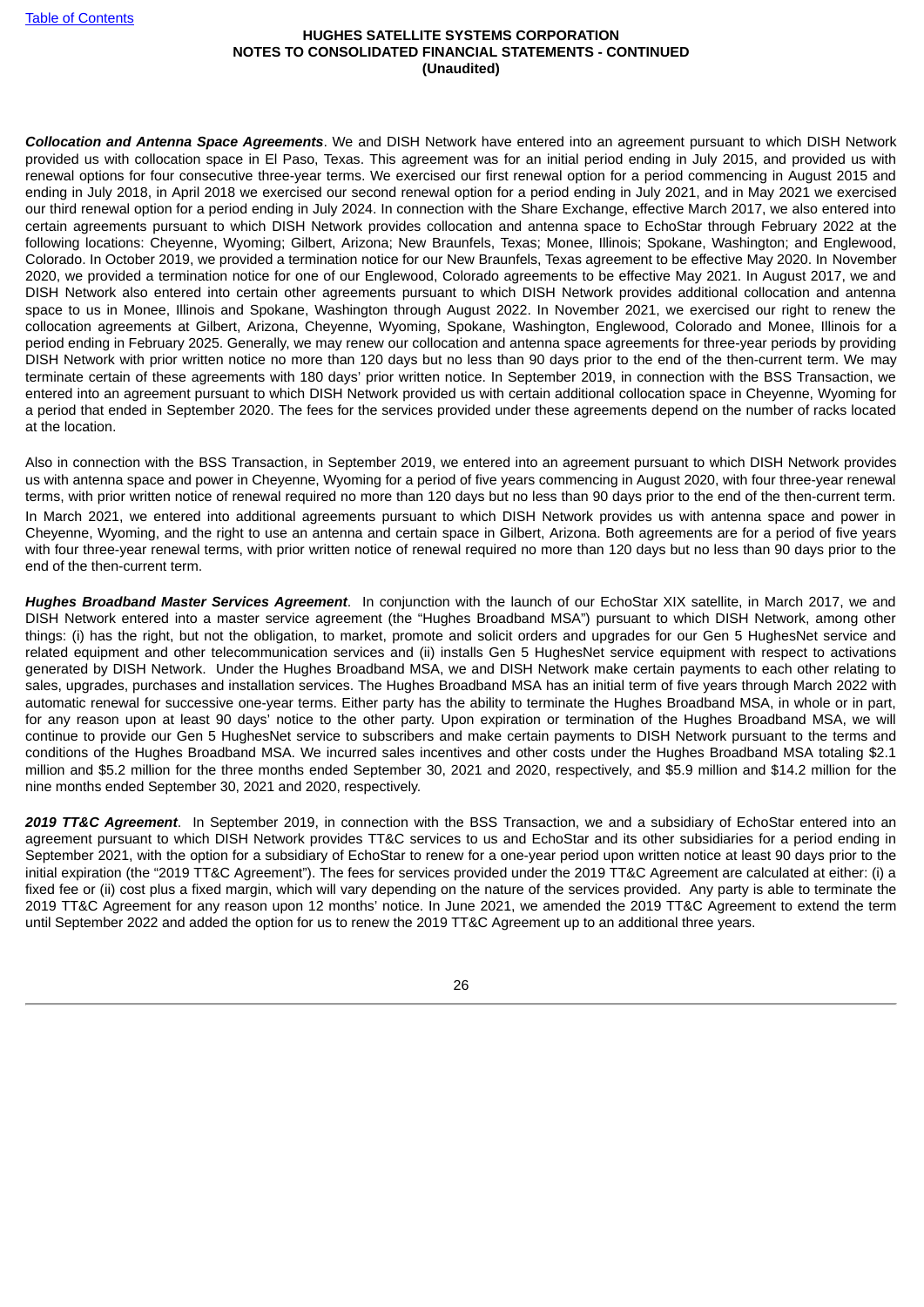*Referral Marketing Agreement*. In June 2021, we and DISH Network entered into an agreement pursuant to which we will pre-qualify prospects contacting Hughes call centers and transfer those prospects to DISH Network for introduction to DISH Network's video services, for prospects that convert Hughes will receive a commission. This agreement has an initial term of one year, after which time either party can provide 90 days' written notice of its decision to terminate.

## **Other Receivables - DISH Network**

*Tax Sharing Agreement.* Effective December 2007, EchoStar and DISH Network entered into a tax sharing agreement (the "Tax Sharing Agreement") in connection with the Spin-off. This agreement governs EchoStar and DISH and their respective subsidiaries' respective rights, responsibilities and obligations after the Spin-off with respect to taxes for the periods ending on or before the Spin-off. Generally, all pre-Spin-off taxes, including any taxes that are incurred as a result of restructuring activities undertaken to implement the Spin-off, are borne by DISH Network and DISH Network indemnifies EchoStar and its subsidiaries for such taxes. However, DISH Network is not liable for and does not indemnify EchoStar or its subsidiaries for any taxes that are incurred as a result of the Spin-off or certain related transactions failing to qualify as tax-free distributions pursuant to any provision of Section 355 or Section 361 of the Code, because of: (i) a direct or indirect acquisition of any of EchoStar's stock, stock options or assets; (ii) any action that EchoStar or its subsidiaries take or fail to take or (iii) any action that EchoStar or its subsidiaries take that is inconsistent with the information and representations furnished to the IRS in connection with the request for the private letter ruling, or to counsel in connection with any opinion being delivered by counsel with respect to the Spinoff or certain related transactions. In such case, EchoStar and its subsidiaries will be solely liable for, and will indemnify DISH Network for any resulting taxes, as well as any losses, claims and expenses. The Tax Sharing Agreement will terminate after the later of the full period of all applicable statutes of limitations, including extensions, or once all rights and obligations are fully effectuated or performed.

In light of the Tax Sharing Agreement, among other things, and in connection with EchoStar's consolidated federal income tax returns for certain tax years prior to and for the year of the Spin-off, in September 2013, EchoStar and DISH Network agreed upon a supplemental allocation of the tax benefits arising from certain tax items resolved in the course of the IRS's examination of EchoStar's consolidated tax returns. As a result, DISH Network agreed to pay EchoStar an amount of that includes the federal tax benefit DISH received as a result of our operations.

In August 2018, EchoStar and DISH Network amended the Tax Sharing Agreement and the 2013 agreements (the "Tax Sharing Amendment"). Under the Tax Sharing Amendment, DISH Network is required to compensate EchoStar for certain past and future excess California research and development tax credits generated by EchoStar and its subsidiaries and used by DISH Network.

### **Other Agreements**

*Master Transaction Agreement.* In May 2019, EchoStar and BSS Corp. entered into the Master Transaction Agreement with DISH and Merger Sub with respect to the BSS Transaction. Pursuant to the terms of the Master Transaction Agreement, on September 10, 2019: (i) EchoStar and its subsidiaries and we and our subsidiaries transferred the BSS Business to BSS Corp.; (ii) EchoStar completed the Distribution; and (iii) immediately after the Distribution, (1) BSS Corp. became a wholly-owned subsidiary of DISH such that DISH owns and operates the BSS Business and (2) each issued and outstanding share of BSS Common Stock owned by EchoStar stockholders was converted into the right to receive 0.23523769 shares of DISH Common Stock. Following the consummation of the BSS Transaction, we no longer operate the BSS Business, which was a substantial portion of our ESS segment. The Master Transaction Agreement contained customary representations and warranties by the parties, including EchoStar's representations relating to the assets, liabilities and financial condition of the BSS Business, and representations by DISH Network relating to its financial condition and liabilities. EchoStar and DISH Network have agreed to indemnify each other against certain losses with respect to breaches of certain representations and covenants and certain retained and assumed liabilities, respectively.

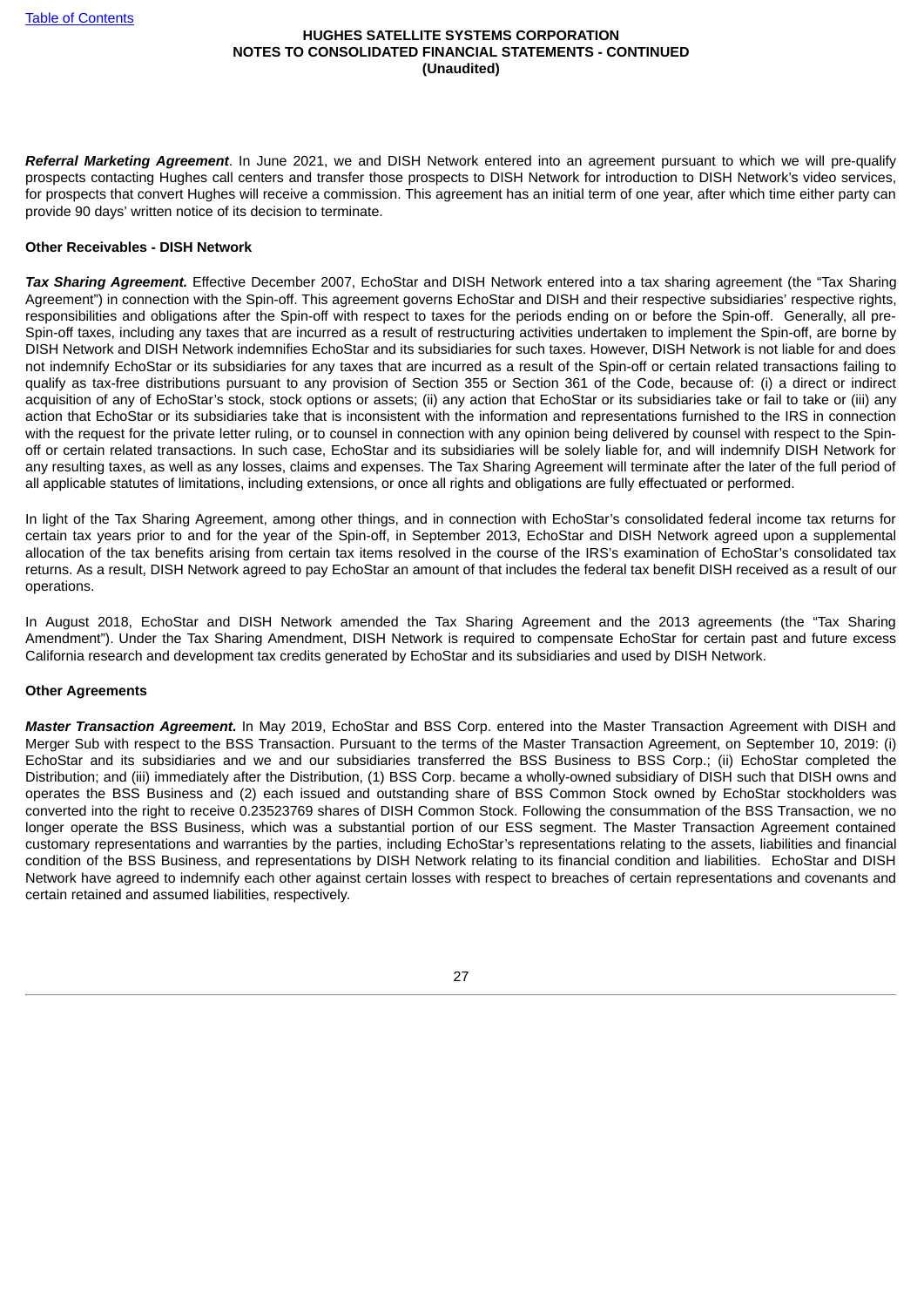*BSS Transaction Intellectual Property and Technology License Agreement.* Effective September 2019, in connection with the BSS Transaction, we, EchoStar and DISH Network entered into an intellectual property and technology license agreement (the "BSS IPTLA") pursuant to which we, EchoStar and its other subsidiaries and DISH Network license to each other certain intellectual property and technology. The BSS IPTLA will continue in perpetuity, unless mutually terminated by the parties. Pursuant to the BSS IPTLA, we, EchoStar and its other subsidiaries granted to DISH Network a license to our and their intellectual property and technology for use by DISH Network, among other things, in connection with its continued operation of the BSS Business acquired pursuant to the BSS Transaction, including a limited license to use the "ESS" and "ECHOSTAR SATELLITE SERVICES" trademarks during a transition period. EchoStar retains full ownership of the "ESS" and "ECHOSTAR SATELLITE SERVICES" trademarks. In addition, DISH Network granted a license back to us, EchoStar and its other subsidiaries, among other things, for the continued use of all intellectual property and technology that is used in our, EchoStar and its other subsidiaries' retained businesses but the ownership of which was transferred to DISH Network pursuant to the BSS **Transaction** 

*BSS Transaction Tax Matters Agreement.* Effective September 2019, in connection with the BSS Transaction, EchoStar, BSS Corp. and DISH entered into a tax matters agreement. This agreement governs certain rights, responsibilities and obligations of EchoStar and its subsidiaries' with respect to taxes of the BSS Business transferred pursuant to the BSS Transaction. Generally, EchoStar is responsible for all tax returns and tax liabilities for the BSS Business for periods prior to the BSS Transaction and DISH is responsible for all tax returns and tax liabilities for the BSS Business from and after the BSS Transaction.

Both EchoStar and DISH made certain tax-related representations and are subject to various tax-related covenants after the consummation of the BSS Transaction. Both EchoStar and DISH Network have agreed to indemnify each other for certain losses if there is a breach of any the tax representations or violation of any of the tax covenants in the tax matters agreement and that breach or violation results in the failure of the BSS Transaction being treated as a transaction that is tax-free for EchoStar or its stockholders for U.S. federal income tax purposes. In addition, DISH Network has agreed to indemnify EchoStar if the BSS Business is acquired, either directly or indirectly (e.g., via an acquisition of DISH Network), by one or more persons, where either it took an action, or knowingly facilitated, consented to or assisted with an action by its stockholders, that resulted in the failure of the BSS Transaction being treated as a transaction that is tax-free for EchoStar and its stockholders for U.S. federal income tax purposes. This tax matters agreement supplements the Tax Sharing Agreement outlined above and the Share Exchange Tax Matters Agreement outlined below, both of which continue in full force and effect.

*BSS Transaction Employee Matters Agreement.* Effective September 2019, in connection with the BSS Transaction, EchoStar and DISH Network entered into an employee matters agreement that addressed the transfer of employees from us to DISH Network, including certain benefit and compensation matters and the allocation of responsibility for employee related liabilities relating to current and past employees of the BSS Business. DISH Network assumed employee-related liabilities relating to the BSS Business as part of the BSS Transaction, except that EchoStar is responsible for certain pre-BSS Transaction compensation and benefits for employees who transferred to DISH Network in connection with the BSS Transaction.

*Share Exchange Agreement*. In February 2017 EchoStar consummated the Share Exchange, following which EchoStar and certain of its and our subsidiaries no longer operate the transferred EchoStar Technologies businesses and the Tracking Stock was retired and is no longer outstanding and all agreements, arrangements and policy statements with respect to such Tracking Stock terminated and are of no further effect. Pursuant to the Share Exchange Agreement, EchoStar and certain of its and our subsidiaries transferred certain assets, investments in joint ventures, spectrum licenses and real estate properties and DISH Network assumed certain liabilities relating to the transferred assets and businesses. The Share Exchange Agreement contained customary representations and warranties by the parties, including representations by EchoStar related to the transferred assets, assumed liabilities and the financial condition of the transferred businesses. EchoStar and DISH Network also agreed to customary indemnification provisions whereby each party indemnifies the other against certain losses with respect to breaches of representations, warranties or covenants and certain liabilities and if certain actions undertaken by EchoStar or DISH causes the transaction to be taxable to the other party after closing.

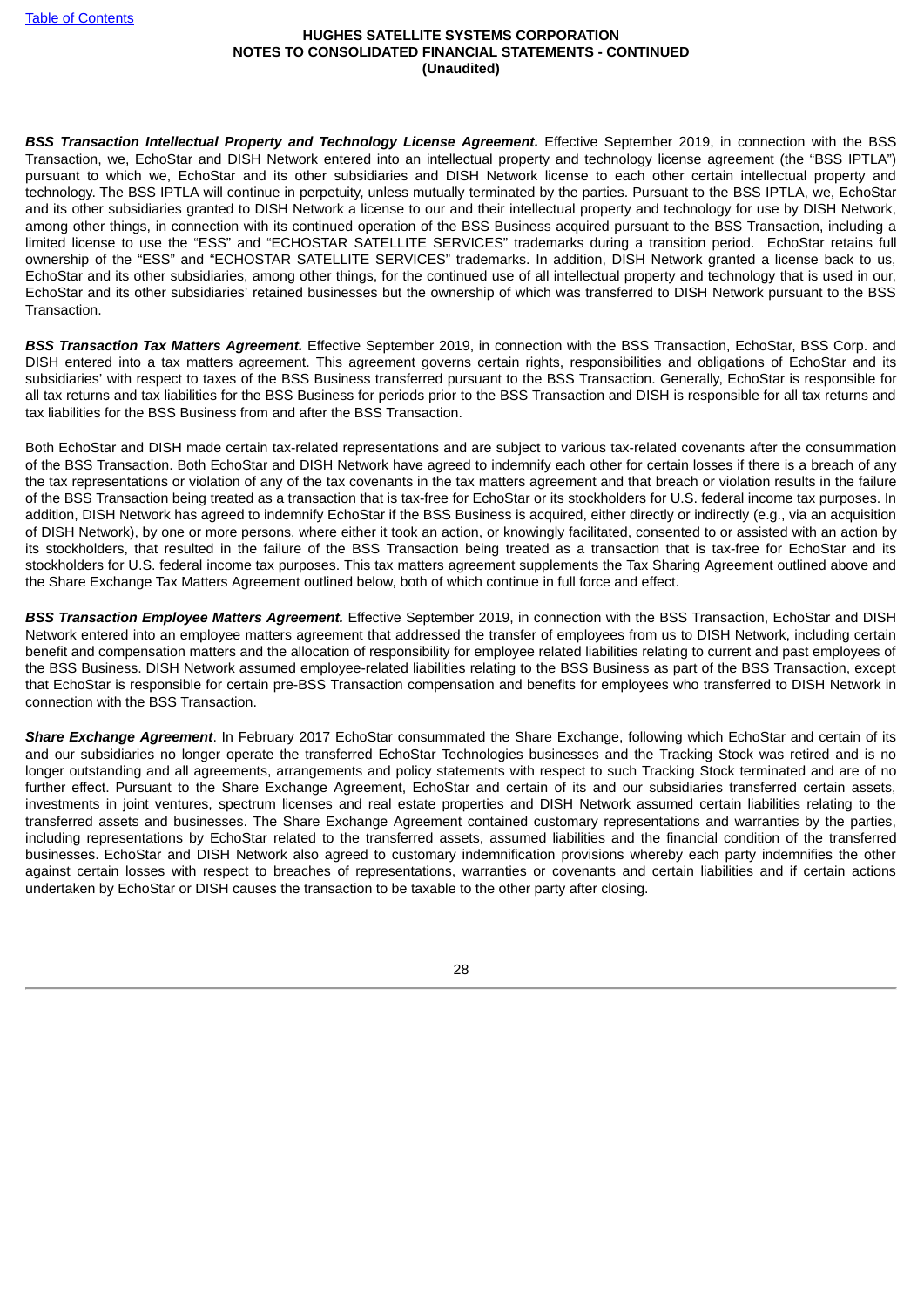*Share Exchange Intellectual Property and Technology License Agreement*. Effective March 2017, in connection with the Share Exchange, EchoStar and one of its other subsidiaries and DISH Network entered into an intellectual property and technology license agreement ("IPTLA") pursuant to which we, EchoStar and its other subsidiaries and DISH Network license to each other certain intellectual property and technology. The IPTLA will continue in perpetuity, unless mutually terminated by the parties. Pursuant to the IPTLA, we, EchoStar and its other subsidiaries granted to DISH Network a license to our and their intellectual property and technology for use by DISH Network, among other things, in connection with its continued operation of the businesses acquired pursuant to the Share Exchange, including a limited license to use the "ECHOSTAR" trademark during a transition period. EchoStar retains full ownership of the "ECHOSTAR" trademark. In addition, DISH Network granted a license back to us, EchoStar and its other subsidiaries, among other things, for the continued use of all intellectual property and technology that is used in our, EchoStar and its other subsidiaries' retained businesses but the ownership of which was transferred to DISH Network pursuant to the Share Exchange.

*Share Exchange Tax Matters Agreement*. Effective March 2017, in connection with the Share Exchange, EchoStar and DISH entered into a tax matters agreement. This agreement governs certain rights, responsibilities and obligations of EchoStar and its subsidiaries with respect to taxes of the transferred businesses pursuant to the Share Exchange. Generally, EchoStar is responsible for all tax returns and tax liabilities for the transferred businesses and assets for periods prior to the Share Exchange and DISH Network is responsible for all tax returns and tax liabilities for the transferred businesses and assets from and after the Share Exchange. Both EchoStar and DISH Network made certain tax-related representations and are subject to various tax-related covenants after the consummation of the Share Exchange. Both EchoStar and DISH Network have agreed to indemnify each other if there is a breach of any such tax representation or violation of any such tax covenant and that breach or violation results in the Share Exchange not qualifying for tax free treatment for the other party. In addition, DISH Network has agreed to indemnify EchoStar if the transferred businesses are acquired, either directly or indirectly (e.g., via an acquisition of DISH Network), by one or more persons and such acquisition results in the Share Exchange not qualifying for tax free treatment. The tax matters agreement supplements the Tax Sharing Agreement outlined above which continues in full force and effect.

# **NOTE 12. RELATED PARTY TRANSACTIONS - OTHER**

### **Hughes Systique Corporation**

We contract with Hughes Systique Corporation ("Hughes Systique") for software development services. In addition to our approximately 43% ownership in Hughes Systique, Mr. Pradman Kaul, the President of our subsidiary Hughes Communications, Inc. and a member of our board of directors, and his brother, who is the Chief Executive Officer and President of Hughes Systique, own in the aggregate approximately 25%, on an undiluted basis, of Hughes Systique's outstanding shares as of September 30, 2021. Furthermore, Mr. Pradman Kaul serves on the board of directors of Hughes Systique. Hughes Systique is a variable interest entity and we are considered the primary beneficiary of Hughes Systique due to, among other factors, our ability to direct the activities that most significantly impact the economic performance of Hughes Systique. As a result, we consolidate Hughes Systique's financial statements in these Consolidated Financial Statements.

### **TerreStar Solutions**

DISH Network owns more than 15% of TerreStar Solutions, Inc. ("TSI"). In May 2018, we and TSI entered into an equipment and services agreement pursuant to which we design, manufacture and install upgraded ground communications network equipment for TSI's network and provide, among other things, warranty and support services. We recognized revenue of \$0.5 million and \$0.7 million, for the three months ended September 30, 2021 and 2020, respectively, and \$1.4 million and \$3.8 million for the nine months ended September 30, 2021 and 2020, respectively. As of December 31, 2020, we had \$0.4 million of trade accounts receivable from TSI.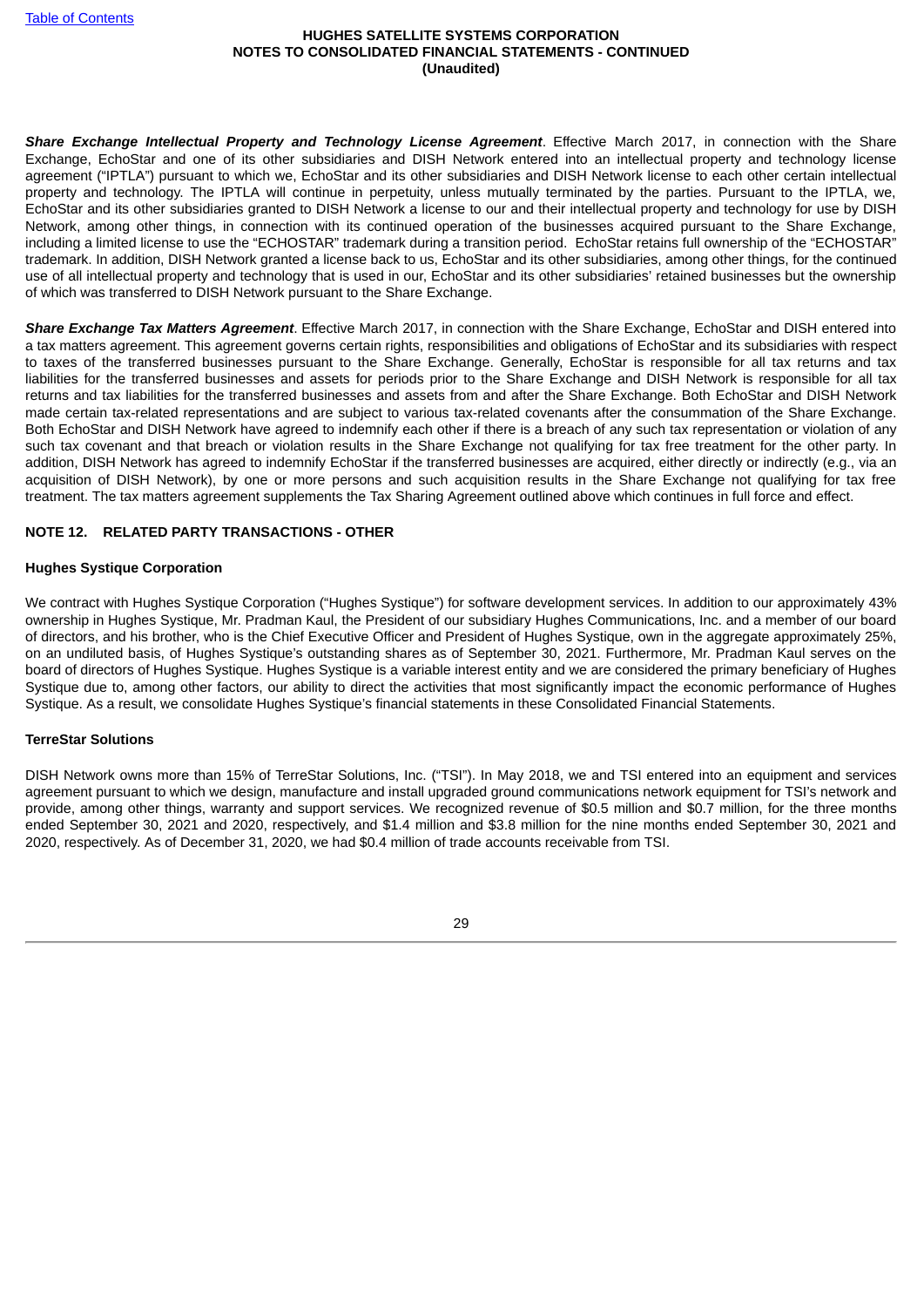#### **NOTE 13. CONTINGENCIES**

#### **Patents and Intellectual Property**

Many entities, including some of our competitors, have, or may have in the future, patents and other intellectual property rights that cover or affect products or services directly or indirectly related to those that we offer. We may not be aware of all patents and other intellectual property rights that our products and services may potentially infringe. Damages in patent infringement cases can be substantial, and in certain circumstances can be tripled. Further, we cannot estimate the extent to which we may be required in the future to obtain licenses with respect to intellectual property rights held by others and the availability and cost of any such licenses. Various parties have asserted patent and other intellectual property rights with respect to our products and services. We cannot be certain that these parties do not own the rights they claim, that these rights are not valid or that our products and services do not infringe on these rights. Further, we cannot be certain that we would be able to obtain licenses from these parties on commercially reasonable terms or, if we were unable to obtain such licenses, that we would be able to redesign our products and services to avoid infringement.

#### **Certain Arrangements with DISH Network**

In connection with EchoStar's spin-off from DISH in 2008, EchoStar entered into a separation agreement with DISH Network that provides, among other things, for the division of certain liabilities, including liabilities resulting from litigation. Under the terms of the separation agreement, EchoStar assumed certain liabilities that relate to its and our business, including certain designated liabilities for acts or omissions that occurred prior to the Spin-off. Certain specific provisions govern intellectual property related claims under which EchoStar will generally only be liable for its and its subsidiaries' acts or omissions following the Spin-off and DISH Network will indemnify EchoStar for any liabilities or damages resulting from intellectual property claims relating to the period prior to the Spin-off as well as DISH Network's acts or omissions following the Spin-off. In connection with the Share Exchange and BSS Transaction, EchoStar and certain of its and our subsidiaries entered into the Share Exchange Agreement and the Master Transaction Agreement, respectively, and other agreements which provide, among other things, for the division of certain liabilities, including liabilities relating to taxes, intellectual property and employees and liabilities resulting from litigation and the assumption of certain liabilities that relate to the transferred businesses and assets. These agreements also contain additional indemnification provisions between EchoStar and us and DISH Network for, in the case of the Share Exchange, certain pre-existing liabilities and legal proceedings and, in the case of the BSS Transaction, certain losses with respect to breaches of certain representations and covenants and certain liabilities.

#### **Litigation**

We are involved in a number of legal proceedings concerning matters arising in connection with the conduct of our business activities. Many of these proceedings are at preliminary stages and/or seek an indeterminate amount of damages. We regularly evaluate the status of the legal proceedings in which we are involved to assess whether a loss is probable and to determine if accruals are appropriate. We record an accrual for litigation and other loss contingencies when we determine that a loss is probable, and the amount of the loss can be reasonably estimated. If accruals are not appropriate, we further evaluate each legal proceeding to assess whether an estimate of possible loss or range of loss can be made. There can be no assurance that legal proceedings against us will be resolved in amounts that will not differ from the amounts of our recorded accruals. Legal fees and other costs of defending legal proceedings are charged to expense as incurred.

For certain proceedings, management is unable to predict with any degree of certainty the outcome or provide a meaningful estimate of the possible loss or range of possible loss because, among other reasons: (i) the proceedings are in various stages; (ii) damages have not been sought or specified; (iii) damages are unsupported, indeterminate and/or exaggerated in management's opinion; (iv) there is uncertainty as to the outcome of pending trials, appeals, motions or other proceedings; (v) there are significant factual issues to be resolved; and/or (vi) there are novel legal issues or unsettled legal theories to be presented or a large number of parties are involved (as with many patent-related cases). Except as described below, however, management does not believe, based on currently available information, that the outcomes of these proceedings will have a material effect on our financial condition, operating results or cash flows, though there is no assurance that the resolution and outcomes of these

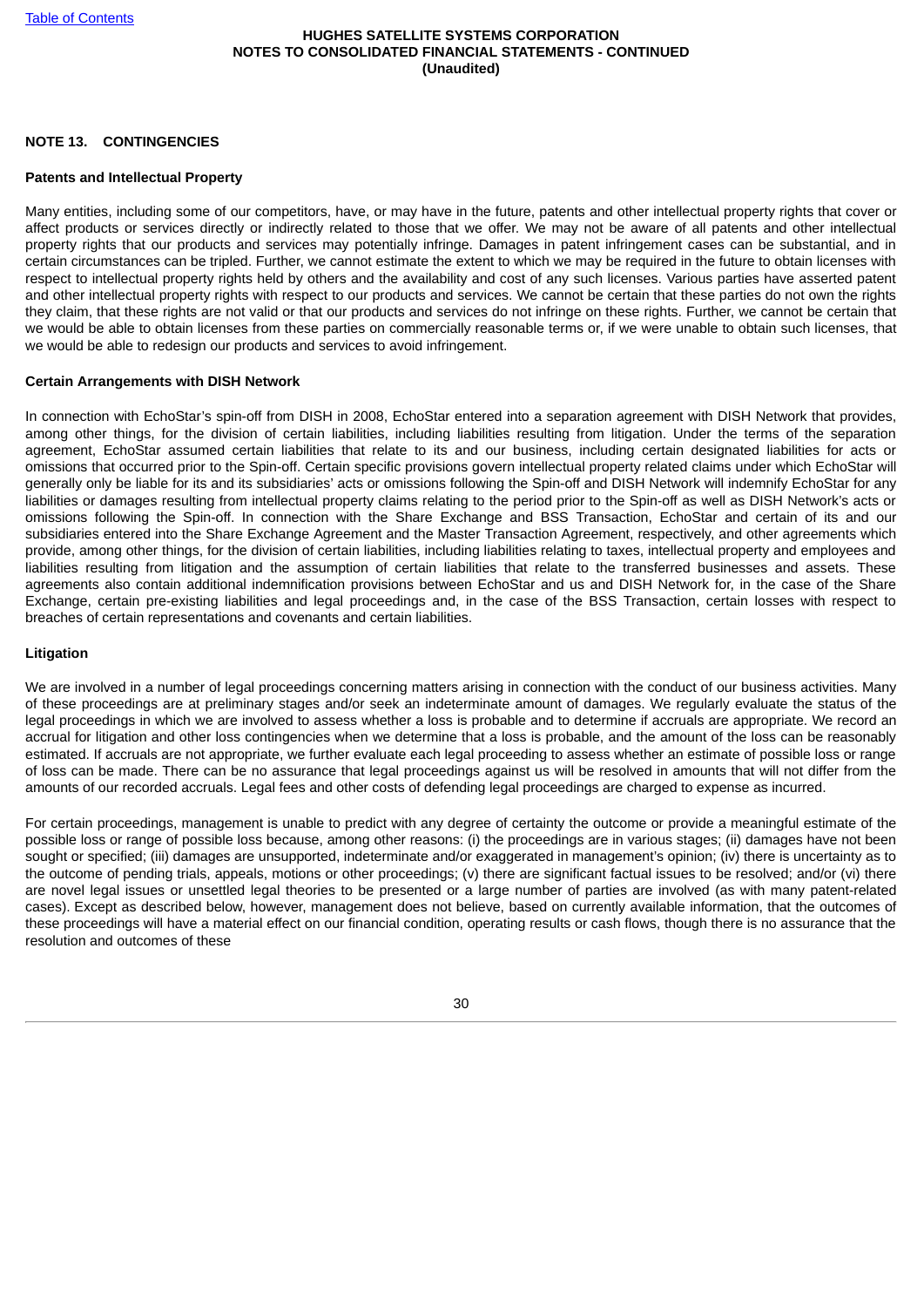proceedings, individually or in the aggregate, will not be material to our financial condition, operating results or cash flows for any particular period, depending, in part, upon the operating results for such period.

We intend to vigorously defend the proceedings against us. In the event that a court, tribunal, other body or jury ultimately rules against us, we may be subject to adverse consequences, including, without limitation, substantial damages, which may include treble damages, fines, penalties, compensatory damages and/or other equitable or injunctive relief that could require us to materially modify our business operations or certain products or services that we offer to our consumers.

#### *Shareholder Litigation*

On July 2, 2019, the City of Hallandale Beach Police Officers' and Firefighters' Personnel Retirement Trust, purporting to sue on behalf of a class of EchoStar Corporation's stockholders, filed a complaint in the District Court of Clark County, Nevada against EchoStar's directors, Charles W. Ergen, R. Stanton Dodge, Anthony M. Federico, Pradman P. Kaul, C. Michael Schroeder, Jeffrey R. Tarr, William D. Wade, and Michael T. Dugan; our chief financial officer, David J. Rayner; EchoStar ; HSSC; our former subsidiary BSS Corp.; and DISH and its subsidiary Merger Sub. On September 5, 2019, the defendants filed motions to dismiss. On October 11, 2019, the plaintiffs filed an amended complaint removing Messrs. Dodge, Federico, Kaul, Schroeder, Tarr and Wade as defendants. The amended complaint alleges that Mr. Ergen, as our controlling stockholder, breached fiduciary duties to EchoStar's minority stockholders by structuring the BSS Transaction with inadequate consideration and improperly influencing our and EchoStar's boards of directors to approve the BSS Transaction. The amended complaint also alleges that the other defendants aided and abetted such alleged breaches. The plaintiffs seek equitable and monetary relief, including the issuance of additional DISH Common Stock, and other costs and disbursements, including attorneys' fees on behalf of the purported class. On November 11, 2019, we and the other defendants filed separate motions to dismiss plaintiff's amended complaint and during a hearing on January 13, 2020 the court denied these motions. On February 10, 2020, we and the other defendants filed answers to the amended complaint. The Court certified plaintiff's class on January 11, 2021. On June 18, 2021, the parties executed a settlement agreement to resolve all claims in this case. On the same day, the parties filed a joint motion for preliminary approval of the settlement agreement. The motion was granted by an order dated July 30, 2021. A settlement hearing has been scheduled for December 9, 2021.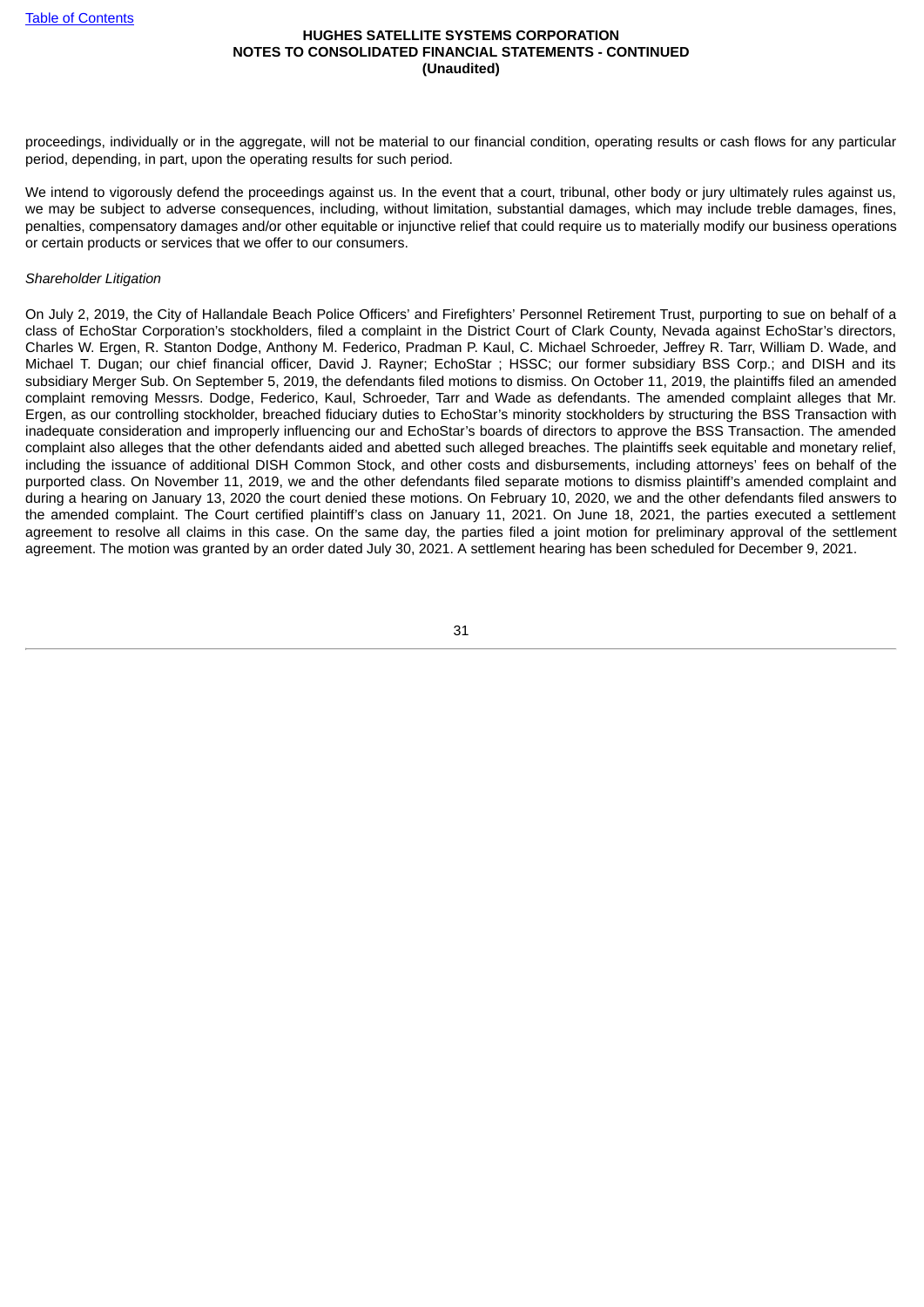#### *License Fee Dispute with Government of India, Department of Telecommunications*

In 1994, the Government of India promulgated a "National Telecommunications Policy" under which the government liberalized the telecommunications sector and required telecommunications service providers to pay fixed license fees. Pursuant to this policy, our subsidiary Hughes Communications India Private Limited ("HCIPL"), formerly known as Hughes Escorts Communications Limited, obtained a license to operate a data network over satellite using VSAT systems. In 2002, HCIPL's license was amended pursuant to a new government policy that was first established in 1999. The new policy eliminated the fixed license fees and instead required each telecommunications service provider to pay license fees based on its adjusted gross revenue ("AGR"). In March 2005, the Indian Department of Telecommunications ("DOT") notified HCIPL that, based on its review of HCIPL's audited accounts and AGR statements, HCIPL must pay additional license fees and penalties and interest on such fees and penalties. HCIPL responded that the DOT had improperly calculated its AGR by including revenue from licensed and unlicensed activities. The DOT rejected this explanation and in 2006, HCIPL filed a petition with an administrative tribunal (the "Tribunal"), challenging the DOT's calculation of its AGR. The DOT also issued license fee assessments to other telecommunications service providers and a number of similar petitions were filed by several other such providers with the Tribunal. These petitions were amended, consolidated, remanded and re-appealed several times. On April 23, 2015, the Tribunal issued a judgment affirming the DOT's calculation of AGR for the telecommunications service providers but reversing the DOT's imposition of interest, penalties and interest on such penalties as excessive. Over subsequent years, the DOT and HCIPL and other telecommunications service providers, respectively, filed several appeals of the Tribunal's ruling. On October 24, 2019, the Supreme Court of India ("Supreme Court") issued an order (the "October 2019 Order") affirming the license fee assessments imposed by the DOT, including its imposition of interest, penalties and interest on the penalties, but without indicating the amount HCIPL is required to pay the DOT, and ordering payment by January 23, 2020. On November 23, 2019, HCIPL and other telecommunication service providers filed a petition asking the Supreme Court to reconsider the October 2019 Order. The petition was denied on January 20, 2020. On January 22, 2020, HCIPL and other telecommunication service providers filed an application requesting that the Supreme Court modify the October 2019 Order to permit the DOT to calculate the final amount due and extend HCIPL's and the other telecommunication service providers' payment deadline. On February 14, 2020, the Supreme Court directed HCIPL and the other telecommunication service providers to explain why the Supreme Court should not initiate contempt proceedings for failure to pay the amounts due. During a hearing on March 18, 2020, the Supreme Court ordered that all amounts that were due before the October 2019 Order must be paid, including interest, penalties and interest on the penalties. The Supreme Court also ordered that the parties appear for a further hearing addressing, potentially among other things, a proposal by the DOT to allow for extended or deferred payments of amounts due. On June 11, 2020, the Supreme Court ordered HCIPL and the other telecommunication service providers to submit affidavits addressing the proposal made by the DOT to extend the time frame for payment of the amounts owed and for HCIPL and the other telecommunication providers to provide security for such payments. On September 1, 2020, the Supreme Court issued a judgment permitting a 10-year payment schedule. Under this payment schedule, HCIPL is required to make an annual payment every March 31, through 2031. Following the Supreme Court of India's October 2019 judgment, HCIPL made payments during the first quarter of 2020, and an additional payment on March 31, 2021.

The following table presents the components of the accrual:

|    | 2021     | December 31,<br>2020 |          |  |
|----|----------|----------------------|----------|--|
| \$ | 3,820    |                      | 3,890    |  |
|    | 3.920    |                      | 3,992    |  |
|    | 80,030   |                      | 76,871   |  |
|    | (8, 468) |                      | (2, 975) |  |
| £. | 79,302   |                      | 81,778   |  |
|    |          | September 30,        | AS VI    |  |

**As of**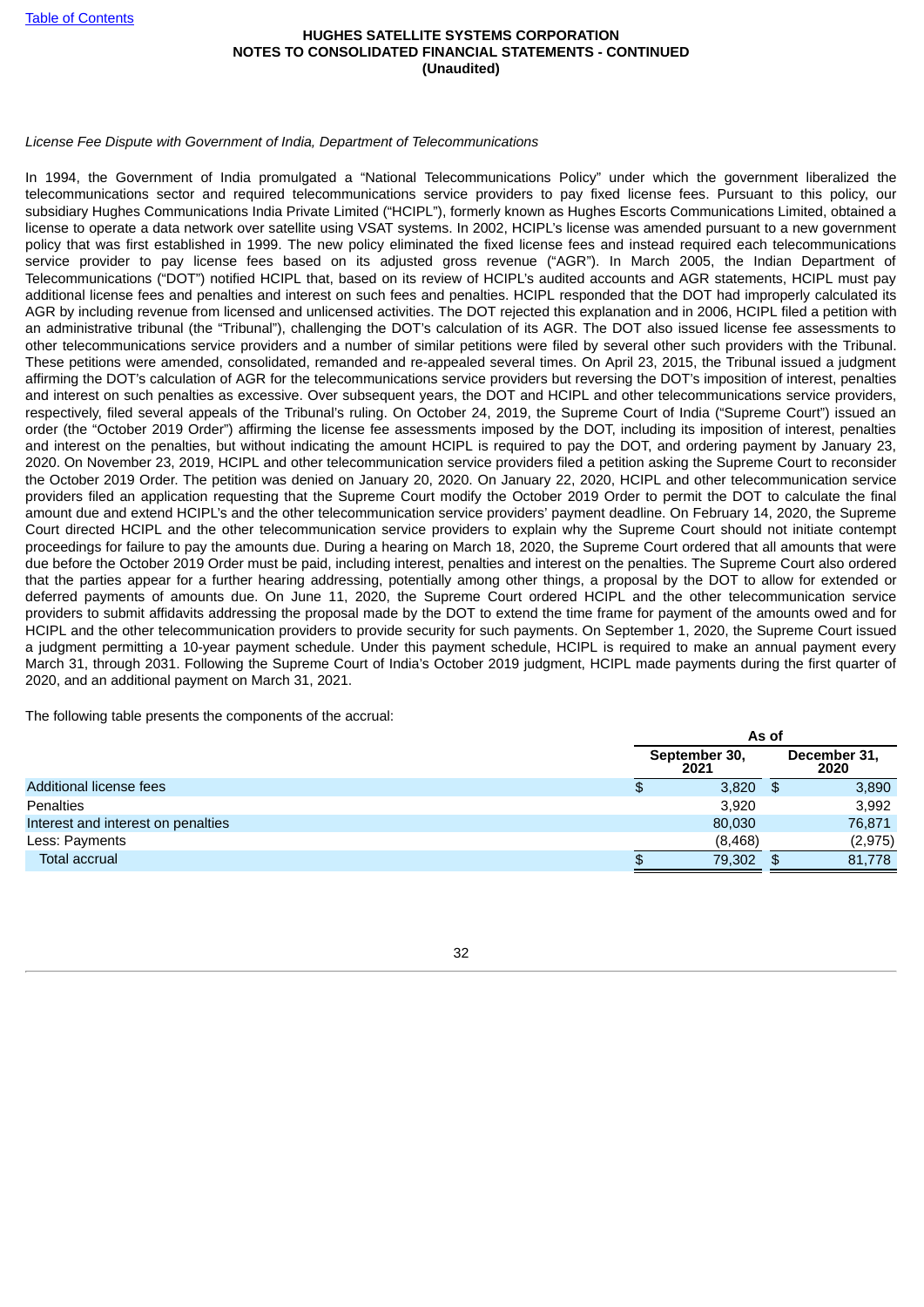Any eventual payments made with respect to the ultimate outcome of this matter may be different from our accrual and such differences could be significant.

*Other*

In addition to the above actions, we are subject to various other legal proceedings and claims, which arise in the ordinary course of business. As part of our ongoing operations, we are subject to various inspections, audits, inquiries, investigations and similar actions by third parties, as well as by governmental/regulatory authorities responsible for enforcing the laws and regulations to which we may be subject. Further, under the federal False Claims Act, private parties have the right to bring qui tam, or "whistleblower," suits against companies that submit false claims for payments to, or improperly retain overpayments from, the federal government. Some states have adopted similar state whistleblower and false claims provisions. In addition, we from time to time receive inquiries from federal, state and foreign agencies regarding compliance with various laws and regulations.

In our opinion, the amount of ultimate liability with respect to any of these other actions is unlikely to materially affect our financial position, results of operations or cash flows, though the resolutions and outcomes, individually or in the aggregate, could be material to our financial position, operating results or cash flows for any particular period, depending, in part, upon the operating results for such period.

We also indemnify our directors, officers and employees for certain liabilities that might arise from the performance of their responsibilities for us. Additionally, in the normal course of its business, we enter into contracts pursuant to which we may make a variety of representations and warranties and indemnify the counterparty for certain losses. Our possible exposure under these arrangements cannot be reasonably estimated as this involves the resolution of claims made, or future claims that may be made, against us or our officers, directors or employees, the outcomes of which are unknown and not currently predictable or estimable.

# **NOTE 14. SEGMENT REPORTING**

Business segments are components of an enterprise for which separate financial information is available and regularly evaluated by our chief operating decision maker ("CODM"), who is our Chief Executive Officer. We operate in two business segments, Hughes and ESS.

The primary measure of segment profitability that is reported regularly to our CODM is earnings before interest, taxes, depreciation and amortization, and net income (loss) attributable to non-controlling interests ("EBITDA").

Total assets by segment have not been reported herein because the information is not provided to our CODM on a regular basis.

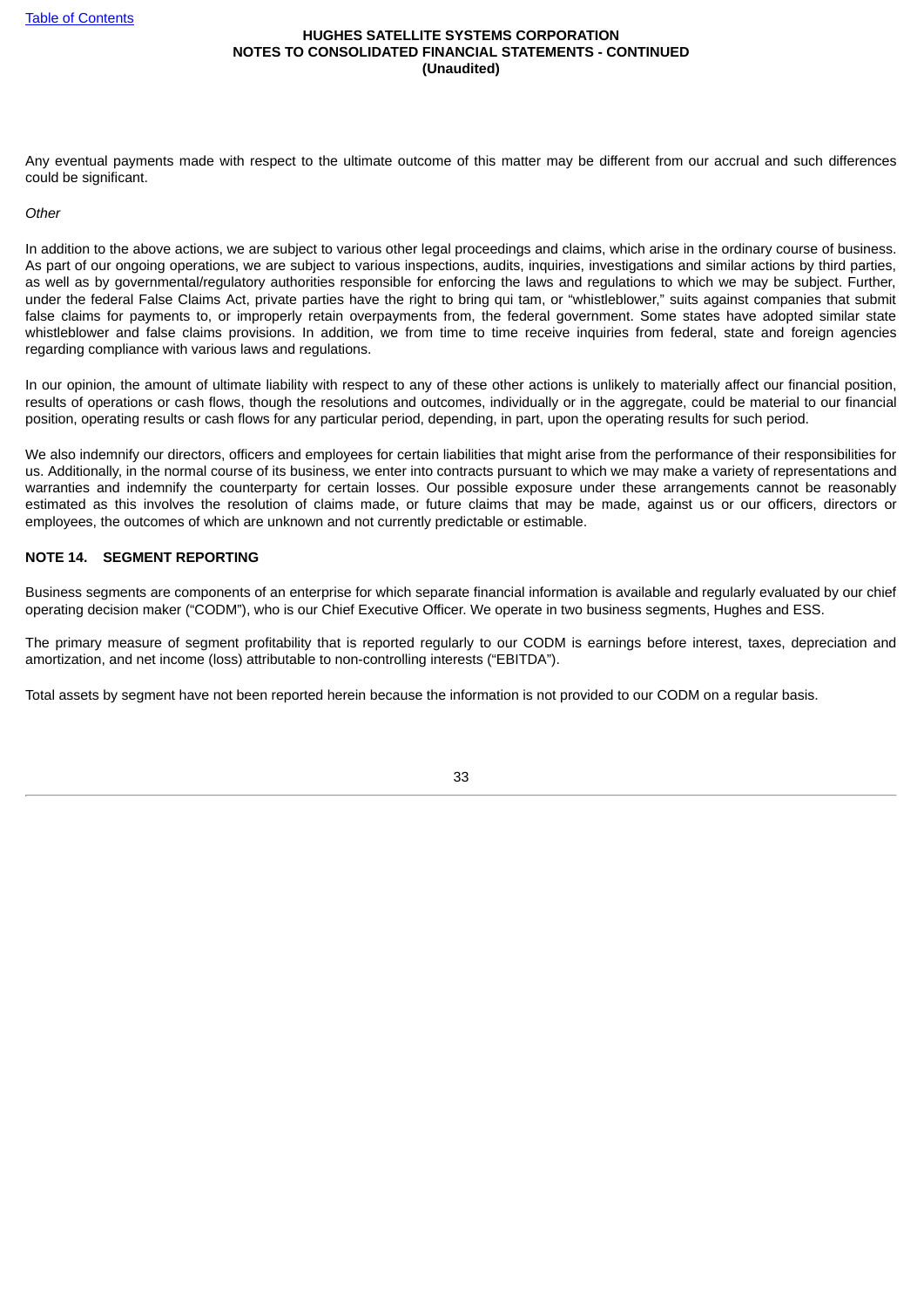The following table presents total revenue, capital expenditures and EBITDA for each of our business segments:

|                                               |     | <b>Hughes</b> |     | <b>ESS</b> | Corporate<br>and Other |          |                | <b>Consolidated</b><br>Total |  |  |
|-----------------------------------------------|-----|---------------|-----|------------|------------------------|----------|----------------|------------------------------|--|--|
| For the three months ended September 30, 2021 |     |               |     |            |                        |          |                |                              |  |  |
| External revenue                              | \$  | 496,937       | \$  | 4,347      | \$                     | 5,284    | \$             | 506,568                      |  |  |
| Intersegment revenue                          |     |               |     | 89         |                        | (89)     |                |                              |  |  |
| Total revenue                                 | \$. | 496,937       | \$  | 4,436      | \$                     | 5,195    | \$             | 506,568                      |  |  |
|                                               |     |               |     |            |                        |          |                |                              |  |  |
| Capital expenditures                          | \$  | 74,259        | \$  |            | \$                     |          | \$             | 74,259                       |  |  |
| <b>EBITDA</b>                                 | ж   | 196,970       | \$  | 2,319      | \$                     | (6, 252) | \$             | 193,037                      |  |  |
|                                               |     |               |     |            |                        |          |                |                              |  |  |
| For the three months ended September 30, 2020 |     |               |     |            |                        |          |                |                              |  |  |
| External revenue                              | \$  | 466,762       | -\$ | $4,121$ \$ |                        | 4,977    | \$             | 475,860                      |  |  |
| Intersegment revenue                          |     |               |     | 281        |                        | (281)    |                |                              |  |  |
| Total revenue                                 | \$. | 466,762       | \$  | 4,402      | \$                     | 4,696    | \$             | 475,860                      |  |  |
|                                               |     |               |     |            |                        |          |                |                              |  |  |
| Capital expenditures                          | \$  | 88,848        | \$  | 41         | \$                     |          | \$             | 88,889                       |  |  |
| <b>EBITDA</b>                                 | \$  | 190,016       | \$  | 2,274      | \$                     | (8,959)  | $\mathfrak{L}$ | 183,331                      |  |  |

|                                              | <b>Hughes</b>   | <b>ESS</b>   | Corporate<br>and Other | <b>Consolidated</b><br>Total |
|----------------------------------------------|-----------------|--------------|------------------------|------------------------------|
| For the nine months ended September 30, 2021 |                 |              |                        |                              |
| External revenue                             | \$<br>1,465,073 | \$<br>12,543 | \$<br>16,055           | \$<br>1,493,671              |
| Intersegment revenue                         |                 | 265          | (265)                  |                              |
| Total revenue                                | \$<br>1,465,073 | \$<br>12,808 | \$<br>15,790           | \$<br>1,493,671              |
|                                              |                 |              |                        |                              |
| Capital expenditures                         | \$<br>228,641   | \$           | \$                     | \$<br>228,641                |
| <b>EBITDA</b>                                | 605,742         | \$<br>6,481  | \$<br>(23, 787)        | \$<br>588,436                |
|                                              |                 |              |                        |                              |
| For the nine months ended September 30, 2020 |                 |              |                        |                              |
| External revenue                             | \$<br>1,378,416 | \$<br>12,274 | \$<br>14,362           | \$<br>1,405,052              |
| Intersegment revenue                         |                 | 959          | (959)                  |                              |
| Total revenue                                | \$<br>1,378,416 | \$<br>13,233 | \$<br>13,403           | \$<br>1,405,052              |
|                                              |                 |              |                        |                              |
| Capital expenditures                         | \$<br>263,844   | \$<br>41     | \$                     | \$<br>263,885                |
| <b>EBITDA</b>                                | 531,276         | \$<br>5,847  | \$<br>(23, 745)        | \$<br>513,378                |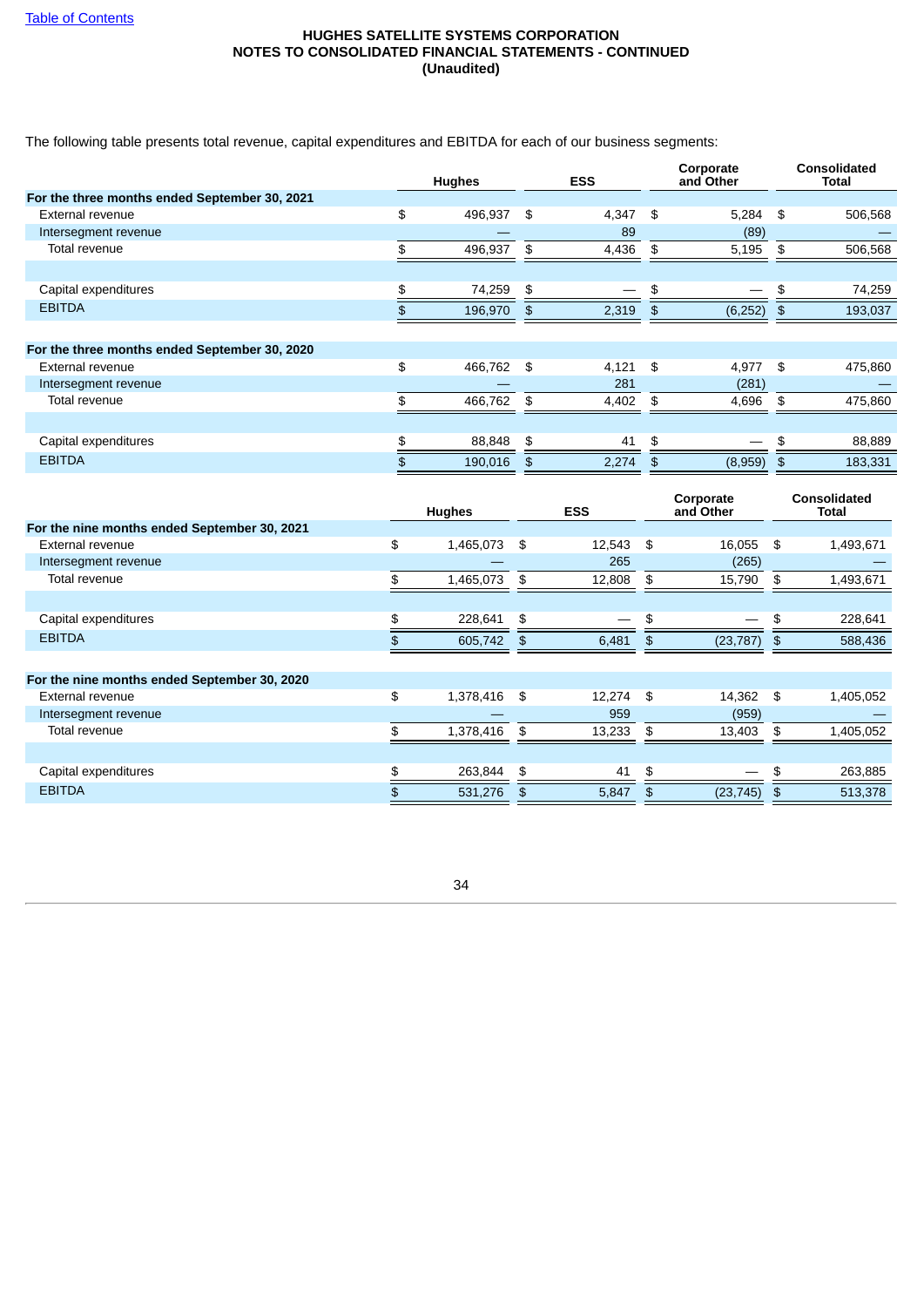The following table reconciles *Income (loss) before income taxes* in the Consolidated Statements of Operations to EBITDA:

|                                                             |                | For the three months ended<br>September 30, |      |         |     | September 30, |      | For the nine months ended |  |
|-------------------------------------------------------------|----------------|---------------------------------------------|------|---------|-----|---------------|------|---------------------------|--|
|                                                             |                | 2021                                        |      | 2020    |     | 2021          |      | 2020                      |  |
| Income (loss) before income taxes                           | $\mathfrak{L}$ | 54,212                                      | - SS | 16.681  | -\$ | 136,488       | - SS | 18.041                    |  |
| Interest income, net                                        |                | (2,032)                                     |      | (2,839) |     | (6, 108)      |      | (16, 935)                 |  |
| Interest expense, net of amounts capitalized                |                | 23,943                                      |      | 44.177  |     | 102.948       |      | 130.644                   |  |
| Depreciation and amortization                               |                | 113.722                                     |      | 123.145 |     | 348.689       |      | 372.588                   |  |
| Net loss (income) attributable to non-controlling interests |                | 3.192                                       |      | 2.167   |     | 6,419         |      | 9,040                     |  |
| <b>EBITDA</b>                                               |                | 193.037                                     |      | 183.331 | \$  | 588.436       | £.   | 513,378                   |  |

## **NOTE 15. SUPPLEMENTAL FINANCIAL INFORMATION**

## **Other Current Assets, Net and Other Non-current Assets, Net**

The following table presents the components of *Other current assets, net* and *Other non-current assets, net*:

|                                          |                    |                       | As of |                      |
|------------------------------------------|--------------------|-----------------------|-------|----------------------|
|                                          |                    | September 30,<br>2021 |       | December 31,<br>2020 |
| Other current assets, net:               |                    |                       |       |                      |
| Trade accounts receivable - DISH Network | \$                 | 5,183                 | \$    | 4,706                |
| Inventory                                |                    | 103,052               |       | 97,831               |
| Prepaids and deposits                    |                    | 32,156                |       | 42,243               |
| Related party receivables - EchoStar     |                    | 125,071               |       | 116,220              |
| Other, net                               |                    | 22,271                |       | 30,815               |
| Total other current assets               | $\mathbf{\hat{z}}$ | 287,733               | \$    | 291,815              |
|                                          |                    |                       |       |                      |
| Other non-current assets, net:           |                    |                       |       |                      |
| Restricted cash                          | \$                 | 984                   | \$    | 807                  |
| Deferred tax assets, net                 |                    | 2,682                 |       | 1,679                |
| Capitalized software, net                |                    | 125,273               |       | 116,661              |
| Contract acquisition costs, net          |                    | 86,895                |       | 99,837               |
| Contract fulfillment costs, net          |                    | 1,787                 |       | 2,580                |
| Related party receivables - EchoStar     |                    | 57,100                |       | 57,136               |
| Other, net                               |                    | 35,525                |       | 28,977               |
| Total other non-current assets, net      | \$                 | 310,246               | \$.   | 307,677              |
|                                          |                    |                       |       |                      |

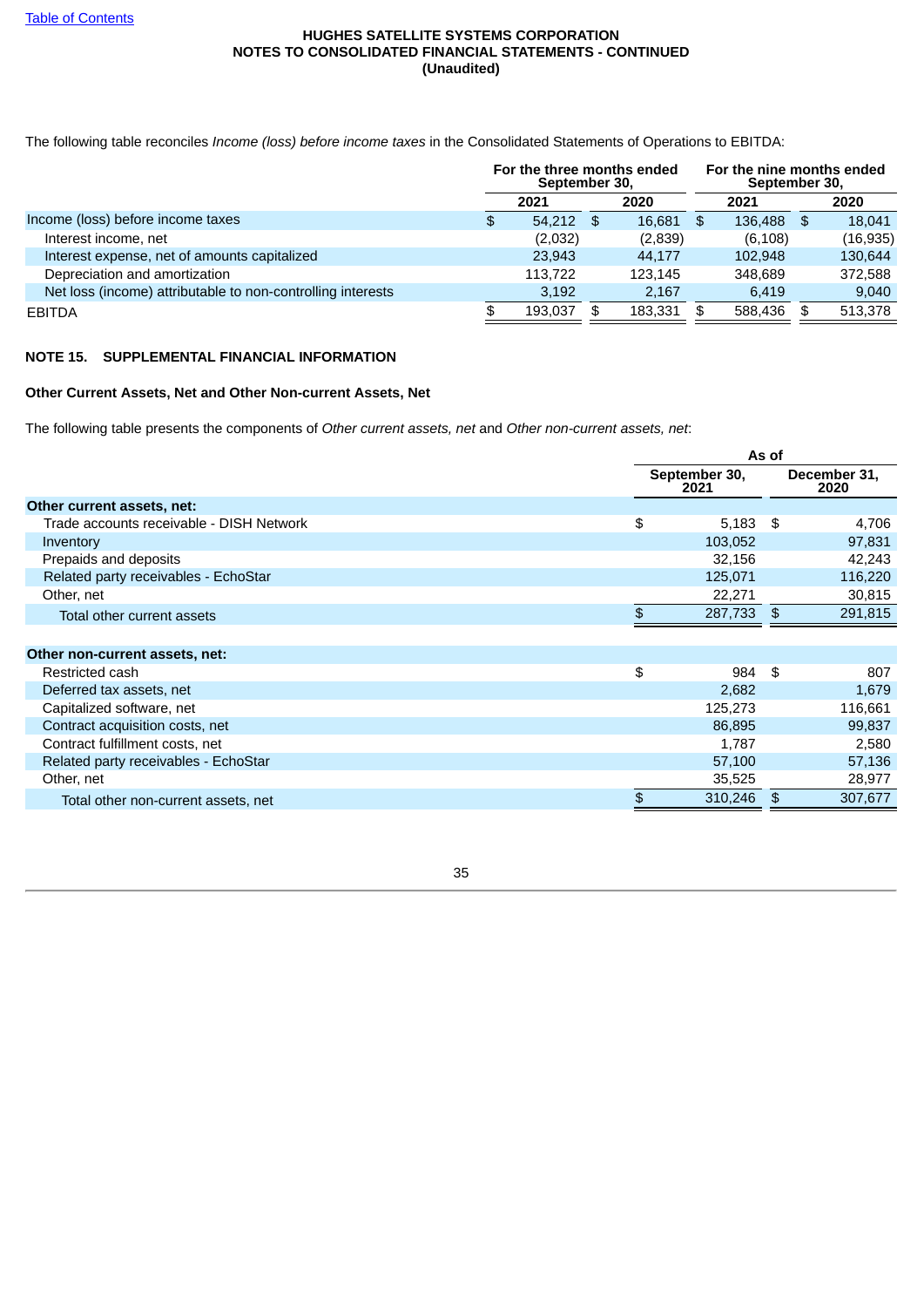# **Accrued Expenses and Other Current Liabilities and Other Non-Current Liabilities**

The following table presents the components of *Accrued expenses and other current liabilities* and *Other non-current liabilities*:

|                                                      | As of                 |    |                      |  |  |  |
|------------------------------------------------------|-----------------------|----|----------------------|--|--|--|
|                                                      | September 30,<br>2021 |    | December 31,<br>2020 |  |  |  |
| Accrued expenses and other current liabilities:      |                       |    |                      |  |  |  |
| Related party payables - EchoStar                    | \$<br>51,491 \$       |    | 51,421               |  |  |  |
| Trade accounts payable - DISH Network                | 722                   |    | 477                  |  |  |  |
| Accrued interest                                     | 16,573                |    | 42,388               |  |  |  |
| Accrued compensation                                 | 54,475                |    | 52,231               |  |  |  |
| Accrued taxes                                        | 11,731                |    | 11,780               |  |  |  |
| Operating lease obligation                           | 15,879                |    | 14,670               |  |  |  |
| Other                                                | 118,054               |    | 152,620              |  |  |  |
| Total accrued expenses and other current liabilities | 268,925               | \$ | 325,587              |  |  |  |
|                                                      |                       |    |                      |  |  |  |
| <b>Other non-current liabilities:</b>                |                       |    |                      |  |  |  |
| Related party payables - EchoStar                    | \$<br>24.384 \$       |    | 25,114               |  |  |  |
| Other                                                | 128,313               |    | 62,843               |  |  |  |
| Total other non-current liabilities                  | \$<br>152.697         | \$ | 87,957               |  |  |  |

# **Inventory**

The following table presents the components of inventory:

|                 |   | As of                 |  |                      |  |  |  |  |
|-----------------|---|-----------------------|--|----------------------|--|--|--|--|
|                 |   | September 30,<br>2021 |  | December 31,<br>2020 |  |  |  |  |
| Raw materials   | จ | 11,178                |  | 4,564                |  |  |  |  |
| Work-in-process |   | 8,713                 |  | 8,280                |  |  |  |  |
| Finished goods  |   | 83,161                |  | 84,987               |  |  |  |  |
| Total inventory |   | 103,052               |  | 97,831               |  |  |  |  |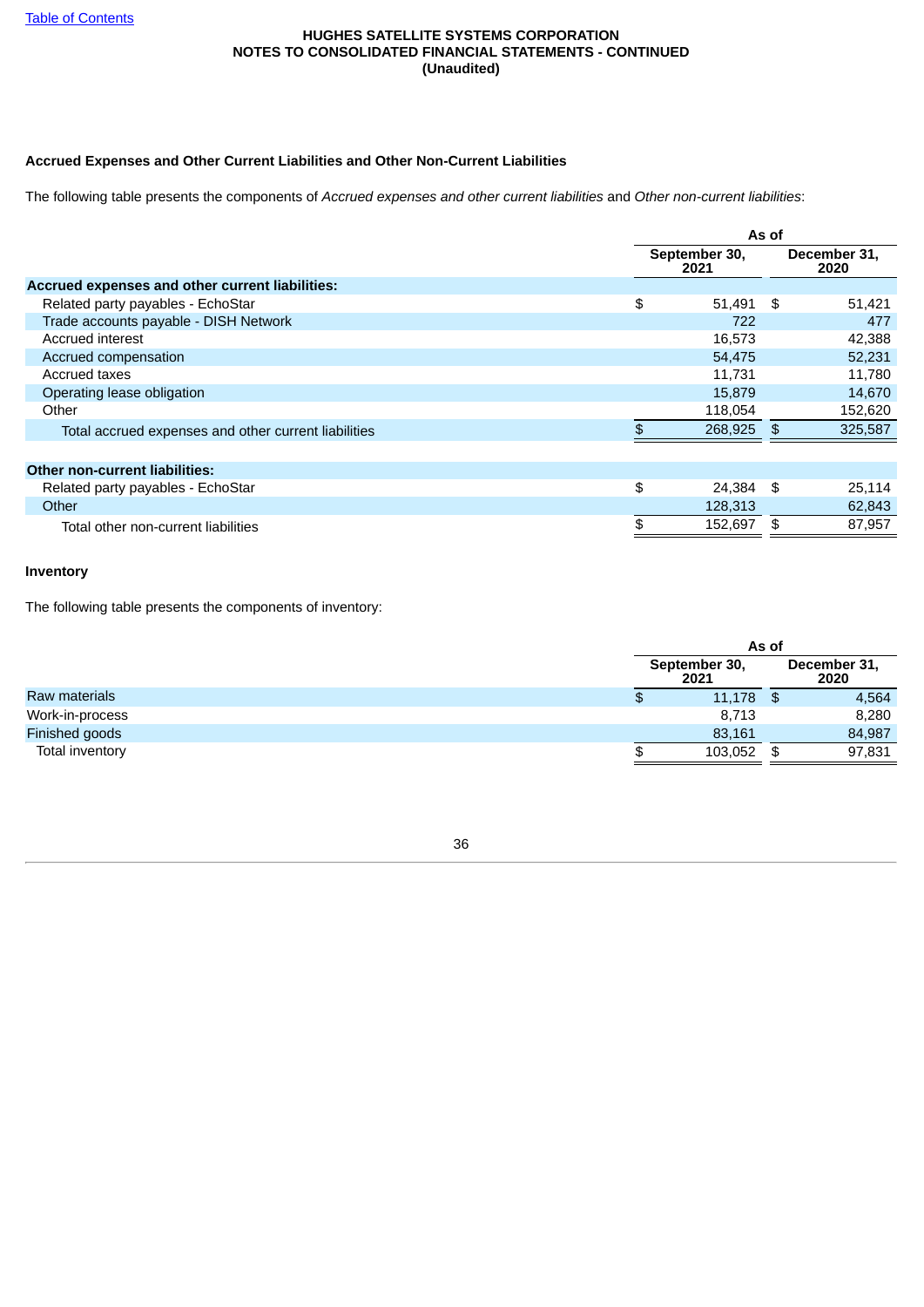## **Supplemental and Non-cash Investing and Financing Activities**

The following table presents the supplemental and non-cash investing and financing activities:

|                                                                               |         | 30. | For the nine months ended September |
|-------------------------------------------------------------------------------|---------|-----|-------------------------------------|
|                                                                               | 2021    |     | 2020                                |
| Supplemental disclosure of cash flow information:                             |         |     |                                     |
| Cash paid for interest, net of amounts capitalized                            | 119.662 | \$. | 128,399                             |
| Cash paid for income taxes                                                    | 6.835   | -S  | 3.550                               |
|                                                                               |         |     |                                     |
| Non-cash investing and financing activities:                                  |         |     |                                     |
| Increase (decrease) in capital expenditures included in accounts payable, net | (1,066) | \$  | (1, 418)                            |

## **NOTE 16. SUPPLEMENTAL GUARANTOR AND NON-GUARANTOR FINANCIAL INFORMATION**

Certain of our wholly-owned subsidiaries (together, the "Guarantor Subsidiaries") have fully and unconditionally guaranteed, on a joint and several basis, the obligations of our 5 1/4% Senior Secured Notes due August 1, 2026 and 6 5/8% Senior Unsecured Notes due August 1, 2026 (collectively, the "Notes").

The indentures governing the Notes contain restrictive covenants that, among other things, impose limitations on our ability and the ability of certain of our subsidiaries to pay dividends or make distributions, incur additional debt, make certain investments, create liens or enter into sale and leaseback transactions, merge or consolidate with another company, transfer and sell assets, enter into transactions with affiliates or allow to exist certain restrictions on the ability of certain of our subsidiaries to pay dividends, make distributions, make other payments, or transfer assets to us.

In lieu of separate financial statements of the Guarantor Subsidiaries, we have prepared the accompanying consolidating financial information in accordance with Rule 3-10(f) of Regulation S-X. This includes:

- the accompanying balance sheet;
- the accompanying statement of operations and comprehensive income (loss); and
- the accompanying statement of cash flows.

This also includes consolidating financial information as follows:

- the Guarantor Subsidiaries on a combined basis:
- the non-guarantor subsidiaries of HSSC on a combined basis; and
- the eliminations necessary to arrive at the corresponding information of HSSC on a consolidated basis.

This accompanying consolidating financial information should be read in conjunction with these Consolidated Financial Statements.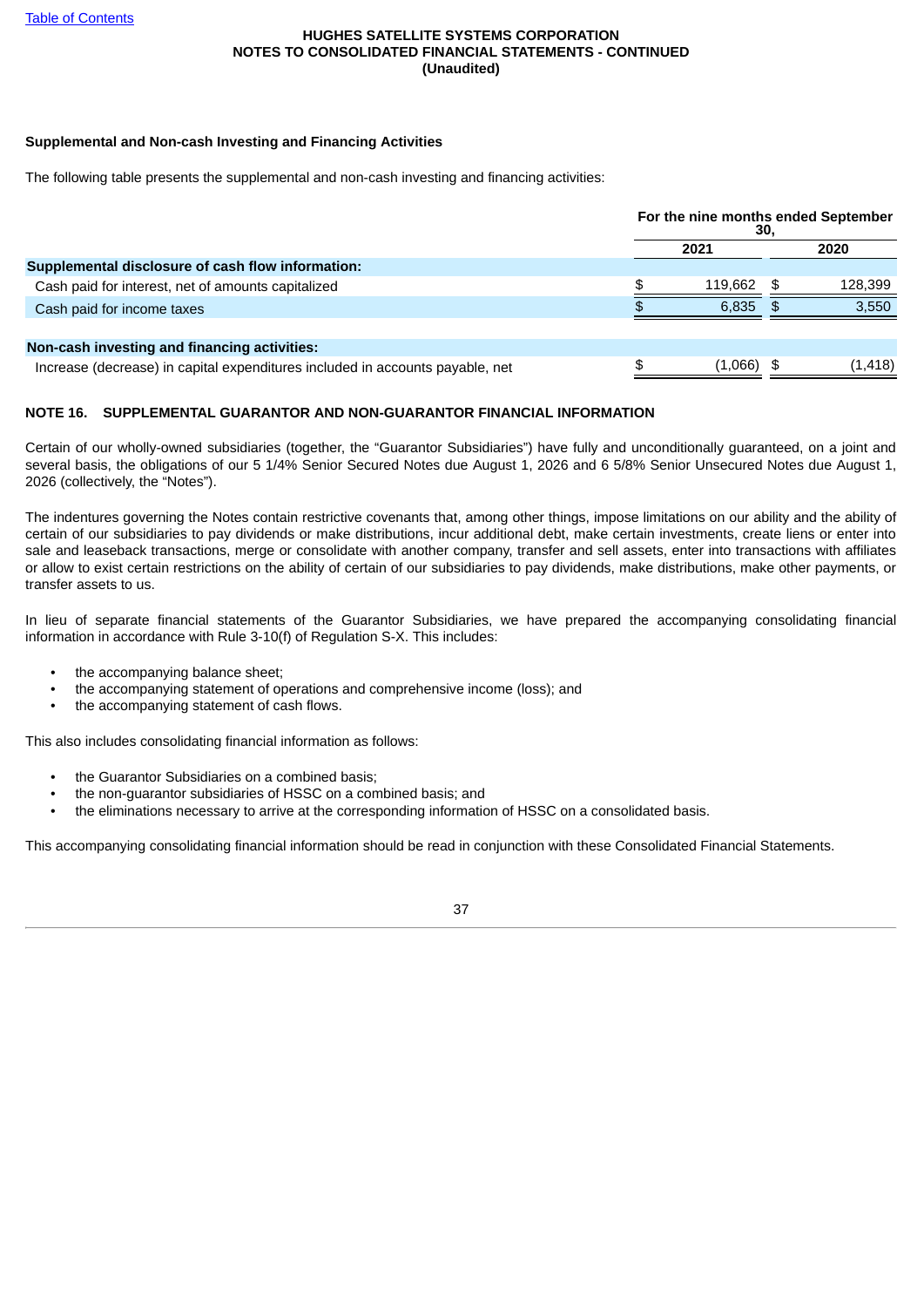# **Consolidating Balance Sheet as of September 30, 2021**

|                                                                    | <b>Hughes Satellite</b><br><b>Systems</b><br>Corporation |           |               | Guarantor<br><b>Subsidiaries</b> | <b>Non-Guarantor</b><br><b>Subsidiaries</b> |         |               | <b>Eliminations</b> |                | <b>Total</b> |
|--------------------------------------------------------------------|----------------------------------------------------------|-----------|---------------|----------------------------------|---------------------------------------------|---------|---------------|---------------------|----------------|--------------|
| <b>Assets</b>                                                      |                                                          |           |               |                                  |                                             |         |               |                     |                |              |
| <b>Current assets:</b>                                             |                                                          |           |               |                                  |                                             |         |               |                     |                |              |
| Cash and cash equivalents                                          | \$                                                       | 289,159   | $\frac{2}{3}$ | 43,578                           | $\frac{1}{2}$                               | 60,899  | $\frac{3}{2}$ |                     | \$             | 393,636      |
| Marketable investment securities                                   |                                                          | 912,009   |               |                                  |                                             |         |               |                     |                | 912,009      |
| Trade accounts receivable and contract assets.<br>net              |                                                          |           |               | 149,359                          |                                             | 52,392  |               |                     |                | 201,751      |
| Other current assets, net                                          |                                                          | 148,198   |               | 1,176,438                        |                                             | 94,973  |               | (1, 131, 876)       |                | 287,733      |
| <b>Total current assets</b>                                        |                                                          | 1,349,366 |               | 1,369,375                        |                                             | 208,264 |               | (1, 131, 876)       |                | 1,795,129    |
| Non-current assets:                                                |                                                          |           |               |                                  |                                             |         |               |                     |                |              |
| Property and equipment, net                                        |                                                          |           |               | 1,224,890                        |                                             | 343,739 |               |                     |                | 1,568,629    |
| Operating lease right-of-use assets                                |                                                          |           |               | 109,540                          |                                             | 31,066  |               |                     |                | 140,606      |
| Goodwill                                                           |                                                          |           |               | 504,173                          |                                             | 7,093   |               |                     |                | 511,266      |
| Regulatory authorizations, net                                     |                                                          |           |               | 400,000                          |                                             | 9,206   |               |                     |                | 409,206      |
| Other intangible assets, net                                       |                                                          |           |               | 14.355                           |                                             |         |               |                     |                | 14,355       |
| Other investments, net                                             |                                                          |           |               | 8,899                            |                                             | 83,477  |               |                     |                | 92,376       |
| Investment in subsidiaries                                         |                                                          | 3,094,866 |               | 314,160                          |                                             |         |               | (3,409,026)         |                |              |
| Other non-current assets, net                                      |                                                          | 13,178    |               | 302,787                          |                                             | 101,565 |               | (107, 284)          |                | 310,246      |
| Total non-current assets                                           |                                                          | 3,108,044 |               | 2,878,804                        |                                             | 576,146 |               | (3,516,310)         |                | 3,046,684    |
| <b>Total assets</b>                                                | \$                                                       | 4,457,410 | \$            | 4,248,179                        | \$                                          | 784,410 | \$            | (4,648,186)         | \$             | 4,841,813    |
| <b>Liabilities and Shareholder's Equity</b>                        |                                                          |           |               |                                  |                                             |         |               |                     |                |              |
| <b>Current liabilities:</b>                                        |                                                          |           |               |                                  |                                             |         |               |                     |                |              |
| Trade accounts payable                                             | \$                                                       |           | \$            | 92.083                           | $\mathfrak{F}$                              | 12.711  | \$            |                     | $\mathfrak{D}$ | 104,794      |
| Current portion of long-term debt, net                             |                                                          |           |               |                                  |                                             |         |               |                     |                |              |
| <b>Contract liabilities</b>                                        |                                                          |           |               | 129,516                          |                                             | 5,119   |               |                     |                | 134,635      |
| Accrued expenses and other current liabilities                     |                                                          | 873,120   |               | 357,139                          |                                             | 170,542 |               | (1, 131, 876)       |                | 268,925      |
| <b>Total current liabilities</b>                                   |                                                          | 873.120   |               | 578,738                          |                                             | 188,372 |               | (1, 131, 876)       |                | 508,354      |
| <b>Non-current liabilities:</b>                                    |                                                          |           |               |                                  |                                             |         |               |                     |                |              |
| Long-term debt, net                                                |                                                          | 1,495,805 |               |                                  |                                             |         |               |                     |                | 1,495,805    |
| Deferred tax liabilities, net                                      |                                                          |           |               | 413,553                          |                                             | 2,536   |               | (12, 479)           |                | 403,610      |
| Operating lease liabilities                                        |                                                          |           |               | 101,094                          |                                             | 26,229  |               |                     |                | 127,323      |
| Other non-current liabilities                                      |                                                          |           |               | 60,491                           |                                             | 187,011 |               | (94, 805)           |                | 152,697      |
| Total non-current liabilities                                      |                                                          | 1,495,805 |               | 575,138                          |                                             | 215,776 |               | (107, 284)          |                | 2,179,435    |
| <b>Total liabilities</b>                                           |                                                          | 2,368,925 |               | 1,153,876                        |                                             | 404,148 |               | (1,239,160)         |                | 2,687,789    |
| Shareholder's equity:                                              |                                                          |           |               |                                  |                                             |         |               |                     |                |              |
| Total Hughes Satellite Systems Corporation<br>shareholder's equity |                                                          | 2,088,485 |               | 3,094,303                        |                                             | 314,723 |               | (3,409,026)         |                | 2,088,485    |
| Non-controlling interests                                          |                                                          |           |               |                                  |                                             | 65,539  |               |                     |                | 65,539       |
| <b>Total shareholder's equity</b>                                  |                                                          | 2,088,485 |               | 3,094,303                        |                                             | 380,262 |               | (3,409,026)         |                | 2,154,024    |
| Total liabilities and shareholder's equity \$                      |                                                          | 4.457.410 | \$            | 4.248.179                        | \$                                          | 784.410 | \$            | $(4.648.186)$ \$    |                | 4.841.813    |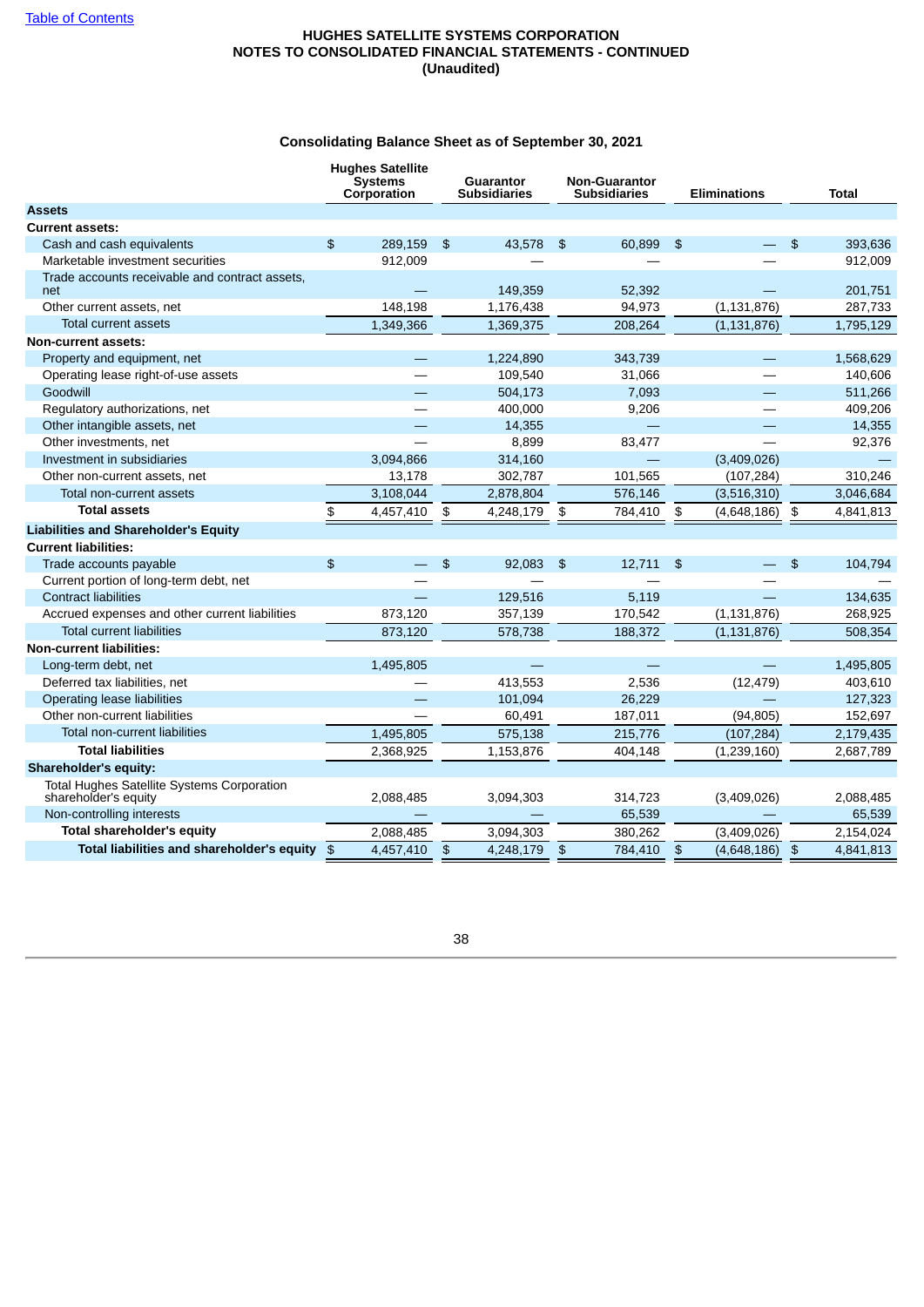# **Consolidating Balance Sheet as of December 31, 2020**

|                                                                    | <b>Hughes Satellite</b><br><b>Systems</b><br>Corporation |               | Guarantor<br><b>Subsidiaries</b> |                | <b>Non-Guarantor</b><br><b>Subsidiaries</b> |               | <b>Eliminations</b>      | <b>Total</b>    |
|--------------------------------------------------------------------|----------------------------------------------------------|---------------|----------------------------------|----------------|---------------------------------------------|---------------|--------------------------|-----------------|
| <b>Assets</b>                                                      |                                                          |               |                                  |                |                                             |               |                          |                 |
| <b>Current assets:</b>                                             |                                                          |               |                                  |                |                                             |               |                          |                 |
| Cash and cash equivalents                                          | \$<br>649,851                                            | $\frac{3}{2}$ | 46.055                           | $\frac{1}{2}$  | 44,584                                      | $\frac{1}{2}$ |                          | \$<br>740,490   |
| Marketable investment securities                                   | 1,203,296                                                |               |                                  |                |                                             |               |                          | 1,203,296       |
| Trade accounts receivable and contract assets.<br>net              |                                                          |               | 129,572                          |                | 54,416                                      |               |                          | 183,988         |
| Other current assets, net                                          | 148,158                                                  |               | 830,912                          |                | 171,676                                     |               | (858, 931)               | 291,815         |
| <b>Total current assets</b>                                        | 2,001,305                                                |               | 1,006,539                        |                | 270,676                                     |               | (858, 931)               | 2,419,589       |
| Non-current assets:                                                |                                                          |               |                                  |                |                                             |               |                          |                 |
| Property and equipment, net                                        |                                                          |               | 1,312,673                        |                | 378,850                                     |               |                          | 1,691,523       |
| Operating lease right-of-use assets                                |                                                          |               | 99,578                           |                | 28,688                                      |               |                          | 128,266         |
| Goodwill                                                           |                                                          |               | 504,173                          |                | 7,424                                       |               |                          | 511,597         |
| Regulatory authorizations, net                                     |                                                          |               | 400,000                          |                | 10,451                                      |               |                          | 410,451         |
| Other intangible assets, net                                       |                                                          |               | 18.340                           |                |                                             |               |                          | 18,340          |
| Other investments, net                                             |                                                          |               | 103,924                          |                |                                             |               |                          | 103,924         |
| Investment in subsidiaries                                         | 2,942,178                                                |               | 251,394                          |                |                                             |               | (3, 193, 572)            |                 |
| Other non-current assets, net                                      | 700                                                      |               | 307,661                          |                | 94,031                                      |               | (94, 715)                | 307,677         |
| Total non-current assets                                           | 2,942,878                                                |               | 2,997,743                        |                | 519.444                                     |               | (3, 288, 287)            | 3,171,778       |
| <b>Total assets</b>                                                | \$<br>4,944,183                                          | \$            | 4,004,282                        | \$             | 790,120                                     | \$            | (4, 147, 218)            | \$<br>5,591,367 |
| <b>Liabilities and Shareholder's Equity</b>                        |                                                          |               |                                  |                |                                             |               |                          |                 |
| <b>Current liabilities:</b>                                        |                                                          |               |                                  |                |                                             |               |                          |                 |
| Trade accounts payable                                             | \$<br>$\frac{1}{2}$                                      | \$            | 98.914                           | $\mathfrak{F}$ | 19.654                                      | \$            |                          | \$<br>118,568   |
| Current portion of long-term debt, net                             | 898,237                                                  |               |                                  |                |                                             |               |                          | 898,237         |
| <b>Contract liabilities</b>                                        |                                                          |               | 99,838                           |                | 4,731                                       |               |                          | 104,569         |
| Accrued expenses and other current liabilities                     | 529,661                                                  |               | 352,121                          |                | 302,736                                     |               | (858, 931)               | 325,587         |
| <b>Total current liabilities</b>                                   | 1,427,898                                                |               | 550.873                          |                | 327,121                                     |               | (858, 931)               | 1,446,961       |
| <b>Non-current liabilities:</b>                                    |                                                          |               |                                  |                |                                             |               |                          |                 |
| Long-term debt, net                                                | 1,495,256                                                |               |                                  |                |                                             |               |                          | 1,495,256       |
| Deferred tax liabilities, net                                      | 9,569                                                    |               | 357,835                          |                | 2,536                                       |               |                          | 369,940         |
| Operating lease liabilities                                        |                                                          |               | 91,241                           |                | 23,636                                      |               | $\overline{\phantom{a}}$ | 114,877         |
| Other non-current liabilities                                      |                                                          |               | 62,717                           |                | 119,955                                     |               | (94, 715)                | 87,957          |
| <b>Total non-current liabilities</b>                               | 1,504,825                                                |               | 511,793                          |                | 146,127                                     |               | (94, 715)                | 2,068,030       |
| <b>Total liabilities</b>                                           | 2,932,723                                                |               | 1,062,666                        |                | 473,248                                     |               | (953,646)                | 3,514,991       |
| Shareholder's equity:                                              |                                                          |               |                                  |                |                                             |               |                          |                 |
| Total Hughes Satellite Systems Corporation<br>shareholder's equity | 2,011,460                                                |               | 2,941,616                        |                | 251,956                                     |               | (3, 193, 572)            | 2,011,460       |
| Non-controlling interests                                          |                                                          |               |                                  |                | 64,916                                      |               |                          | 64,916          |
| <b>Total shareholder's equity</b>                                  | 2,011,460                                                |               | 2,941,616                        |                | 316,872                                     |               | (3, 193, 572)            | 2,076,376       |
| Total liabilities and shareholder's equity \$                      | 4.944.183                                                | \$            | 4.004.282                        | \$             | 790,120                                     | \$            | $(4, 147, 218)$ \$       | 5,591,367       |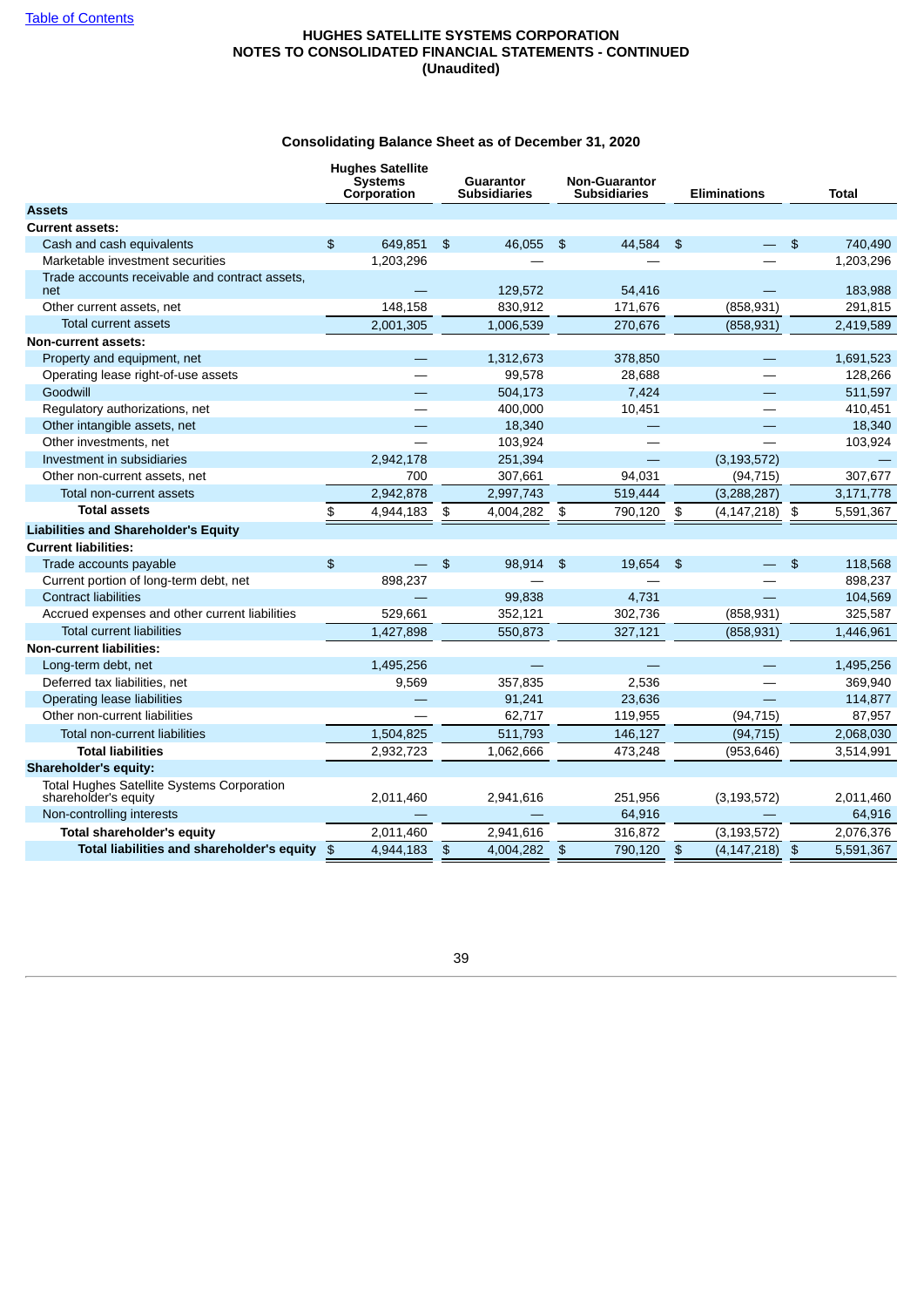#### **Consolidating Statement of Operations and Comprehensive Income (Loss) For the Three Months Ended September 30, 2021**

|                                                                                    | <b>Hughes Satellite</b><br>Systems<br>Corporation |              |                | Guarantor<br><b>Subsidiaries</b> |                | <b>Non-Guarantor</b><br><b>Subsidiaries</b> | <b>Eliminations</b> |                                   |                | <b>Total</b> |
|------------------------------------------------------------------------------------|---------------------------------------------------|--------------|----------------|----------------------------------|----------------|---------------------------------------------|---------------------|-----------------------------------|----------------|--------------|
| Revenue:                                                                           |                                                   |              |                |                                  |                |                                             |                     |                                   |                |              |
| Services and other revenue                                                         | \$                                                |              | \$             | 362,584                          | \$             | 81,430                                      | - \$                | (9,366)                           | \$             | 434,648      |
| Equipment revenue                                                                  |                                                   |              |                | 70,025                           |                | 5,047                                       |                     | (3, 152)                          |                | 71,920       |
| Total revenue                                                                      |                                                   |              |                | 432,609                          |                | 86,477                                      |                     | (12, 518)                         |                | 506,568      |
| <b>Costs and expenses:</b>                                                         |                                                   |              |                |                                  |                |                                             |                     |                                   |                |              |
| Cost of sales - services and other (exclusive of depreciation<br>and amortization) |                                                   |              |                | 103,310                          |                | 41,973                                      |                     | (9, 107)                          |                | 136,176      |
| Cost of sales - equipment (exclusive of depreciation and<br>amortization)          |                                                   |              |                | 61.692                           |                | 3.713                                       |                     | (3,079)                           |                | 62.326       |
| Selling, general and administrative expenses                                       |                                                   |              |                | 81.624                           |                | 22.163                                      |                     | (332)                             |                | 103.455      |
| Research and development expenses                                                  |                                                   |              |                | 7,810                            |                | 164                                         |                     |                                   |                | 7,974        |
| Depreciation and amortization                                                      |                                                   |              |                | 78,445                           |                | 35,277                                      |                     |                                   |                | 113,722      |
| Total costs and expenses                                                           |                                                   | –            |                | 332,881                          |                | 103.290                                     |                     | (12, 518)                         |                | 423.653      |
| Operating income (loss)                                                            |                                                   |              |                | 99,728                           |                | (16, 813)                                   |                     | $\overbrace{\phantom{123221111}}$ |                | 82,915       |
| Other income (expense):                                                            |                                                   |              |                |                                  |                |                                             |                     |                                   |                |              |
| Interest income, net                                                               |                                                   | 702          |                | 1.342                            |                | 1.241                                       |                     | (1,253)                           |                | 2.032        |
| Interest expense, net of amounts capitalized                                       |                                                   | (22, 452)    |                | 315                              |                | (3,059)                                     |                     | 1.253                             |                | (23, 943)    |
| Gains (losses) on investments, net                                                 |                                                   | 8            |                |                                  |                |                                             |                     |                                   |                | 8            |
| Equity in earnings (losses) of unconsolidated affiliates, net                      |                                                   |              |                | 389                              |                | (1,556)                                     |                     |                                   |                | (1, 167)     |
| Equity in earnings (losses) of subsidiaries, net                                   |                                                   | 54,371       |                | (23, 636)                        |                |                                             |                     | (30, 735)                         |                |              |
| Foreign currency transaction gains (losses), net                                   |                                                   |              |                | (46)                             |                | (6, 251)                                    |                     |                                   |                | (6, 297)     |
| Other, net                                                                         |                                                   | $\mathbf{1}$ |                |                                  |                | 663                                         |                     |                                   |                | 664          |
| Total other income (expense), net                                                  |                                                   | 32,630       |                | (21, 636)                        |                | (8,962)                                     |                     | (30, 735)                         |                | (28, 703)    |
| Income (loss) before income taxes                                                  |                                                   | 32.630       |                | 78,092                           |                | (25, 775)                                   |                     | (30, 735)                         |                | 54,212       |
| Income tax benefit (provision), net                                                |                                                   | 4,917        |                | (23, 721)                        |                | (1,053)                                     |                     |                                   |                | (19, 857)    |
| Net income (loss)                                                                  |                                                   | 37,547       |                | 54,371                           |                | (26, 828)                                   |                     | (30, 735)                         |                | 34,355       |
| Less: Net loss (income) attributable to non-controlling<br>interests               |                                                   |              |                |                                  |                | 3,192                                       |                     |                                   |                | 3,192        |
| Net income (loss) attributable to HSSC                                             | \$                                                | 37,547       | \$             | 54,371                           | \$             | (23, 636)                                   | \$                  | (30, 735)                         | \$             | 37,547       |
| Comprehensive income (loss):                                                       |                                                   |              |                |                                  |                |                                             |                     |                                   |                |              |
| Net income (loss)                                                                  | \$                                                | 37,547       | \$             | 54,371                           | \$             | $(26, 828)$ \$                              |                     | $(30, 735)$ \$                    |                | 34,355       |
| Other comprehensive income (loss), net of tax:                                     |                                                   |              |                |                                  |                |                                             |                     |                                   |                |              |
| Foreign currency translation adjustments                                           |                                                   |              |                |                                  |                | (30, 215)                                   |                     |                                   |                | (30, 215)    |
| Unrealized gains (losses) on available-for-sale securities                         |                                                   | (235)        |                |                                  |                |                                             |                     |                                   |                | (235)        |
| Other                                                                              |                                                   |              |                |                                  |                | (99)                                        |                     |                                   |                | (99)         |
| Amounts reclassified to net income (loss):                                         |                                                   |              |                |                                  |                |                                             |                     |                                   |                |              |
| Realized losses (gains) on available-for-sale securities                           |                                                   | (5)          |                | $\overline{\phantom{0}}$         |                |                                             |                     |                                   |                | (5)          |
| Equity in other comprehensive income (loss) of<br>subsidiaries, net                |                                                   | (24, 747)    |                | (24, 747)                        |                |                                             |                     | 49.494                            |                |              |
| Total other comprehensive income (loss), net of tax                                |                                                   | (24, 987)    |                | (24, 747)                        |                | (30, 314)                                   |                     | 49.494                            |                | (30, 554)    |
| Comprehensive income (loss)                                                        |                                                   | 12,560       |                | 29.624                           |                | (57, 142)                                   |                     | 18.759                            |                | 3.801        |
| Less: Comprehensive loss (income) attributable to non-<br>controlling interests    |                                                   |              |                |                                  |                | 8,760                                       |                     |                                   |                | 8,760        |
| Comprehensive income (loss) attributable to HSSC                                   | $\mathfrak{S}$                                    | 12,560       | $\mathfrak{s}$ | 29.624                           | $\mathfrak{S}$ | (48, 382)                                   | $\frac{1}{2}$       | 18,759                            | $\mathfrak{s}$ | 12,561       |

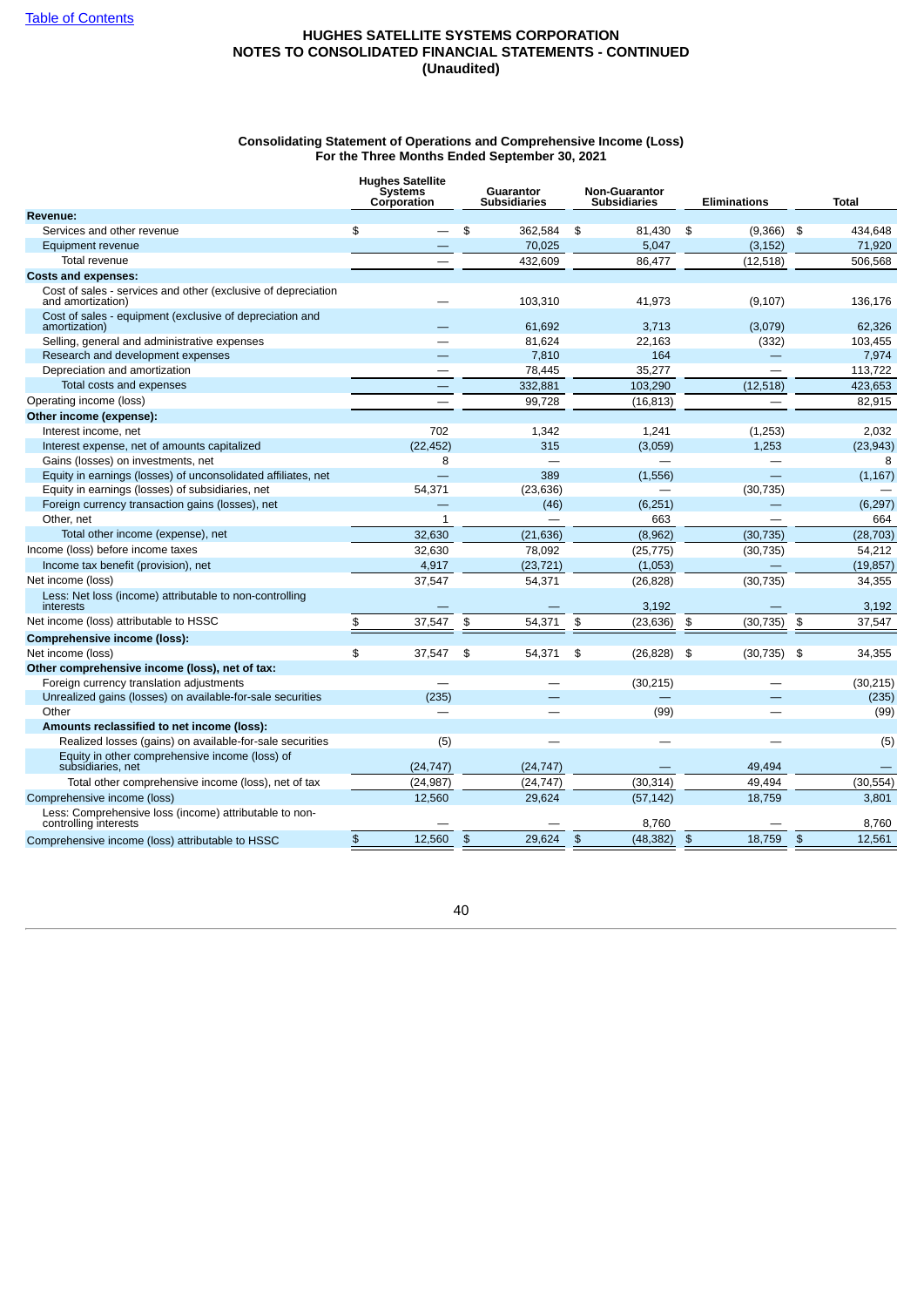#### **Consolidating Statement of Operations and Comprehensive Income (Loss) For the Three Months Ended September 30, 2020**

|                                                                                    | <b>Hughes Satellite</b><br><b>Systems</b><br>Corporation |                | Guarantor<br><b>Subsidiaries</b> |                | <b>Non-Guarantor</b><br><b>Subsidiaries</b> | <b>Eliminations</b>         |                | Total     |
|------------------------------------------------------------------------------------|----------------------------------------------------------|----------------|----------------------------------|----------------|---------------------------------------------|-----------------------------|----------------|-----------|
| Revenue:                                                                           |                                                          |                |                                  |                |                                             |                             |                |           |
| Services and other revenue                                                         | \$                                                       | $\mathfrak{S}$ | 367,007                          | \$             | 70,686                                      | $\mathfrak{S}$<br>(8,803)   | \$             | 428,890   |
| Equipment revenue                                                                  |                                                          |                | 62,643                           |                | 4,887                                       | (20, 560)                   |                | 46,970    |
| Total revenue                                                                      |                                                          |                | 429,650                          |                | 75,573                                      | (29, 363)                   |                | 475,860   |
| <b>Costs and expenses:</b>                                                         |                                                          |                |                                  |                |                                             |                             |                |           |
| Cost of sales - services and other (exclusive of depreciation<br>and amortization) |                                                          |                | 112.074                          |                | 41.988                                      | (8,654)                     |                | 145,408   |
| Cost of sales - equipment (exclusive of depreciation and<br>amortization)          |                                                          |                | 56,311                           |                | 1,323                                       | (20, 560)                   |                | 37,074    |
| Selling, general and administrative expenses                                       |                                                          |                | 90,020                           |                | 15,438                                      | (149)                       |                | 105,309   |
| Research and development expenses                                                  |                                                          |                | 7,509                            |                | 167                                         |                             |                | 7,676     |
| Depreciation and amortization                                                      |                                                          |                | 97,213                           |                | 25,932                                      |                             |                | 123,145   |
| Total costs and expenses                                                           |                                                          |                | 363,127                          |                | 84,848                                      | (29, 363)                   |                | 418.612   |
| Operating income (loss)                                                            |                                                          |                | 66,523                           |                | (9, 275)                                    |                             |                | 57,248    |
| Other income (expense):                                                            |                                                          |                |                                  |                |                                             |                             |                |           |
| Interest income, net                                                               | 1,398                                                    |                | 1,025                            |                | 1,375                                       | (959)                       |                | 2,839     |
| Interest expense, net of amounts capitalized                                       | (40, 512)                                                |                | (286)                            |                | (4, 338)                                    | 959                         |                | (44, 177) |
| Gains (losses) on investments, net                                                 | (75)                                                     |                | 1                                |                |                                             |                             |                | (74)      |
| Equity in earnings (losses) of unconsolidated affiliates, net                      |                                                          |                | (2, 422)                         |                |                                             |                             |                | (2, 422)  |
| Equity in earnings (losses) of subsidiaries, net                                   | 43,893                                                   |                | (7,079)                          |                |                                             | (36, 814)                   |                |           |
| Foreign currency transaction gains (losses), net                                   |                                                          |                | 5                                |                | 3,067                                       |                             |                | 3,072     |
| Other, net                                                                         |                                                          |                | (82)                             |                | 277                                         |                             |                | 195       |
| Total other income (expense), net                                                  | 4,704                                                    |                | (8,838)                          |                | 381                                         | (36, 814)                   |                | (40, 567) |
| Income (loss) before income taxes                                                  | 4,704                                                    |                | 57,685                           |                | (8,894)                                     | (36, 814)                   |                | 16,681    |
| Income tax benefit (provision), net                                                | 8,945                                                    |                | (13,760)                         |                | (384)                                       |                             |                | (5, 199)  |
| Net income (loss)                                                                  | 13,649                                                   |                | 43,925                           |                | (9, 278)                                    | (36, 814)                   |                | 11,482    |
| Less: Net loss (income) attributable to non-controlling<br>interests               |                                                          |                |                                  |                | 2,167                                       |                             |                | 2,167     |
| Net income (loss) attributable to HSSC                                             | \$<br>13,649                                             | \$             | 43,925                           | \$             | (7, 111)                                    | (36, 814)<br>\$             | \$             | 13,649    |
| Comprehensive income (loss):                                                       |                                                          |                |                                  |                |                                             |                             |                |           |
| Net income (loss)                                                                  | \$<br>13,649                                             | \$             | 43,925                           | \$             | (9,278)                                     | (36, 814)<br>\$             | \$             | 11,482    |
| Other comprehensive income (loss), net of tax:                                     |                                                          |                |                                  |                |                                             |                             |                |           |
| Foreign currency translation adjustments                                           |                                                          |                |                                  |                | (10, 170)                                   |                             |                | (10, 170) |
| Unrealized gains (losses) on available-for-sale securities                         | 20                                                       |                |                                  |                |                                             |                             |                | 20        |
| Other                                                                              |                                                          |                |                                  |                | 500                                         |                             |                | 500       |
| Equity in other comprehensive income (loss) of<br>subsidiaries, net                | (7, 739)                                                 |                | (7, 739)                         |                |                                             | 15,478                      |                |           |
| Total other comprehensive income (loss), net of tax                                | (7, 719)                                                 |                | (7, 739)                         |                | (9,670)                                     | 15,478                      |                | (9,650)   |
| Comprehensive income (loss)                                                        | 5,930                                                    |                | 36,186                           |                | (18, 948)                                   | (21, 336)                   |                | 1,832     |
| Less: Comprehensive loss (income) attributable to non-<br>controlling interests    |                                                          |                |                                  |                | 4,098                                       |                             |                | 4,098     |
| Comprehensive income (loss) attributable to HSSC                                   | $\mathfrak{S}$<br>5.930                                  | \$             | 36.186                           | $\mathfrak{S}$ | (14, 850)                                   | (21, 336)<br>$\mathfrak{s}$ | $\mathfrak{S}$ | 5,930     |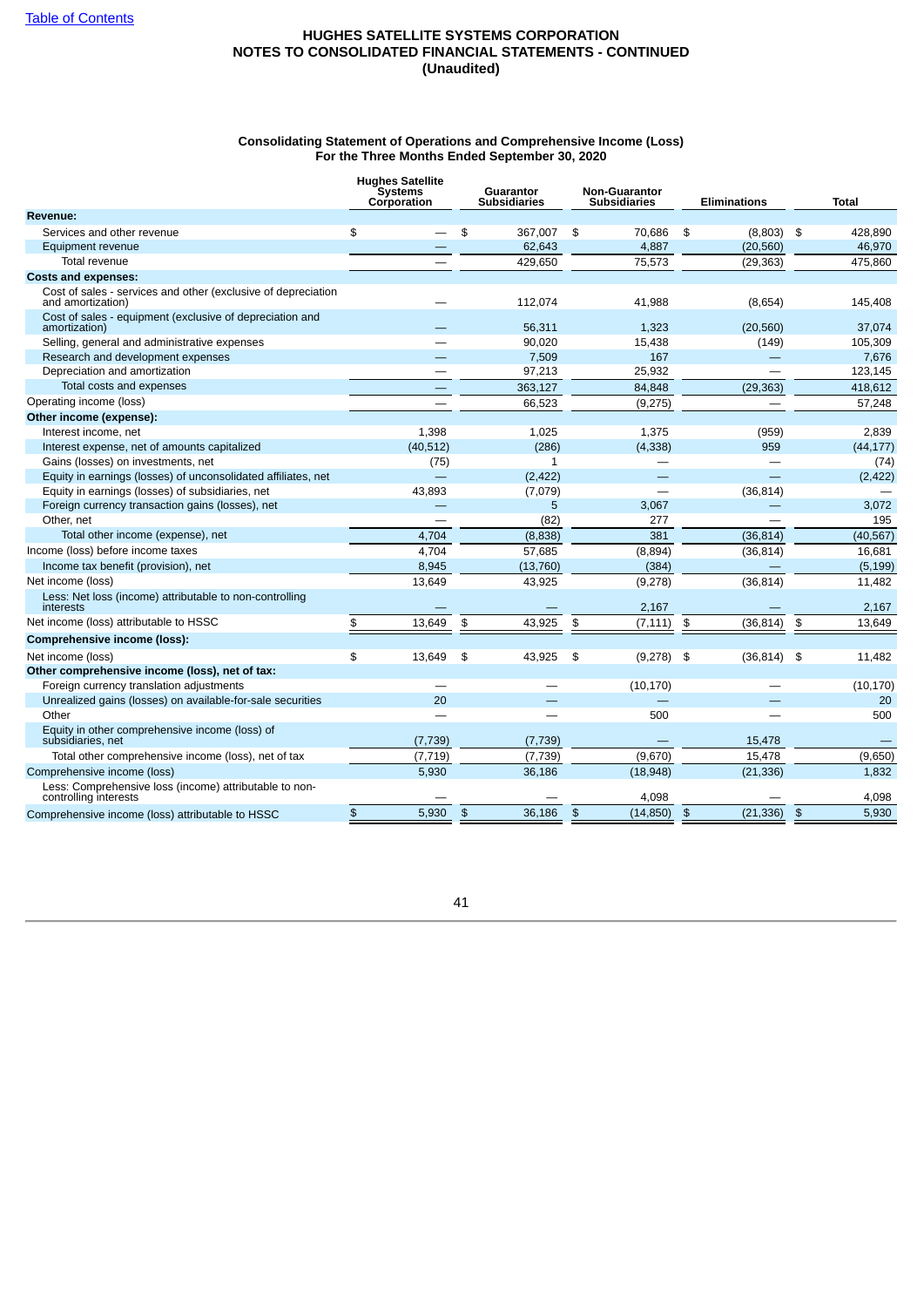#### **Consolidating Statement of Operations and Comprehensive Income (Loss) For the nine months ended September 30, 2021**

|                                                                                    |                | <b>Hughes Satellite</b><br><b>Systems</b><br>Corporation |                | Guarantor<br><b>Subsidiaries</b> |                       | <b>Non-Guarantor</b><br><b>Subsidiaries</b> |                | <b>Eliminations</b> | Total        |
|------------------------------------------------------------------------------------|----------------|----------------------------------------------------------|----------------|----------------------------------|-----------------------|---------------------------------------------|----------------|---------------------|--------------|
| Revenue:                                                                           |                |                                                          |                |                                  |                       |                                             |                |                     |              |
| Services and other revenue                                                         | \$             |                                                          | \$             | 1,087,981                        | \$                    | 239,052                                     | \$             | $(26,077)$ \$       | 1,300,956    |
| Equipment revenue                                                                  |                |                                                          |                | 209,681                          |                       | 19,241                                      |                | (36, 207)           | 192,715      |
| Total revenue                                                                      |                |                                                          |                | 1.297.662                        |                       | 258.293                                     |                | (62, 284)           | 1.493.671    |
| <b>Costs and expenses:</b>                                                         |                |                                                          |                |                                  |                       |                                             |                |                     |              |
| Cost of sales - services and other (exclusive of<br>depreciation and amortization) |                |                                                          |                | 312,353                          |                       | 119,480                                     |                | (26, 695)           | 405,138      |
| Cost of sales - equipment (exclusive of depreciation and<br>amortization)          |                |                                                          |                | 182,464                          |                       | 13,776                                      |                | (34, 272)           | 161,968      |
| Selling, general and administrative expenses                                       |                |                                                          |                | 246.679                          |                       | 66,479                                      |                | (1, 317)            | 311,841      |
| Research and development expenses                                                  |                |                                                          |                | 22,444                           |                       | 516                                         |                |                     | 22,960       |
| Depreciation and amortization                                                      |                |                                                          |                | 255,140                          |                       | 93,549                                      |                |                     | 348,689      |
| Impairment of long-lived assets                                                    |                |                                                          |                | 210                              |                       |                                             |                |                     | 210          |
| Total costs and expenses                                                           |                |                                                          |                | 1,019,290                        |                       | 293,800                                     |                | (62, 284)           | 1,250,806    |
| Operating income (loss)                                                            |                | _                                                        |                | 278,372                          |                       | (35, 507)                                   |                |                     | 242,865      |
| Other income (expense):                                                            |                |                                                          |                |                                  |                       |                                             |                |                     |              |
| Interest income                                                                    |                | 2.614                                                    |                | 3.935                            |                       | 3,251                                       |                | (3,692)             | 6,108        |
| Interest expense, net of amounts capitalized                                       |                | (98, 180)                                                |                | 621                              |                       | (9,081)                                     |                | 3,692               | (102, 948)   |
| Gains (losses) on investments, net                                                 |                | 2                                                        |                | 2.100                            |                       |                                             |                |                     | 2,102        |
| Equity in earnings (losses) of unconsolidated affiliates, net                      |                |                                                          |                | 1,014                            |                       | (5,211)                                     |                |                     | (4, 197)     |
| Equity in earnings (losses) of subsidiaries, net                                   |                | 169,518                                                  |                | (51,000)                         |                       |                                             |                | (118, 518)          |              |
| Foreign currency transaction gains (losses), net                                   |                |                                                          |                | (65)                             |                       | (9,057)                                     |                |                     | (9, 122)     |
| Other, net                                                                         |                | (1,938)                                                  |                | 3,154                            |                       | 464                                         |                |                     | 1,680        |
| Total other income (expense), net                                                  |                | 72,016                                                   |                | (40, 241)                        |                       | (19, 634)                                   |                | (118, 518)          | (106, 377)   |
| Income (loss) before income taxes                                                  |                | 72.016                                                   |                | 238.131                          |                       | (55, 141)                                   |                | (118.518)           | 136.488      |
| Income tax benefit (provision), net                                                |                | 22,048                                                   |                | (68, 613)                        |                       | (2, 278)                                    |                |                     | (48, 843)    |
| Net income (loss)                                                                  |                | 94,064                                                   |                | 169,518                          |                       | (57, 419)                                   |                | (118, 518)          | 87,645       |
| Less: Net loss (income) attributable to non-controlling<br>interests               |                |                                                          |                |                                  |                       | 6,419                                       |                |                     | 6,419        |
| Net income (loss) attributable to HSSC                                             | $\frac{1}{2}$  | 94,064                                                   | $\frac{2}{3}$  | 169,518                          | $\boldsymbol{\theta}$ | (51,000)                                    | $\mathfrak{P}$ | (118, 518)          | \$<br>94,064 |
| Comprehensive income (loss):                                                       |                |                                                          |                |                                  |                       |                                             |                |                     |              |
| Net income (loss)                                                                  | $\mathfrak{S}$ | 94,064                                                   | $\mathfrak{S}$ | 169,518                          | \$                    | (57, 419)                                   | - \$           | (118, 518)          | \$<br>87,645 |
| Other comprehensive income (loss), net of tax:                                     |                |                                                          |                |                                  |                       |                                             |                |                     |              |
| Foreign currency translation adjustments                                           |                |                                                          |                |                                  |                       | (21, 897)                                   |                |                     | (21, 897)    |
| Unrealized gains (losses) on available-for-sale securities                         |                | (205)                                                    |                |                                  |                       |                                             |                |                     | (205)        |
| Other                                                                              |                |                                                          |                |                                  |                       | (99)                                        |                |                     | (99)         |
| Amounts reclassified to net income (loss):                                         |                |                                                          |                |                                  |                       |                                             |                |                     |              |
| Realized losses (gains) on available-for-sale securities                           |                | (5)                                                      |                |                                  |                       |                                             |                |                     | (5)          |
| Equity in other comprehensive income (loss) of<br>subsidiaries, net                |                | (19, 159)                                                |                | (19, 159)                        |                       |                                             |                | 38,318              |              |
| Total other comprehensive income (loss), net of tax                                |                | (19, 369)                                                |                | (19, 159)                        |                       | (21,996)                                    |                | 38,318              | (22, 206)    |
| Comprehensive income (loss)                                                        |                | 74,695                                                   |                | 150,359                          |                       | (79, 415)                                   |                | (80, 200)           | 65,439       |
| Less: Comprehensive loss (income) attributable to non-                             |                |                                                          |                |                                  |                       |                                             |                |                     |              |
| controlling interests                                                              |                |                                                          |                |                                  |                       | 9,257                                       |                |                     | 9,257        |
| Comprehensive income (loss) attributable to HSSC                                   | \$             | 74,695                                                   | \$             | 150,359                          | \$                    | (70, 158)                                   | \$             | (80, 200)           | \$<br>74,696 |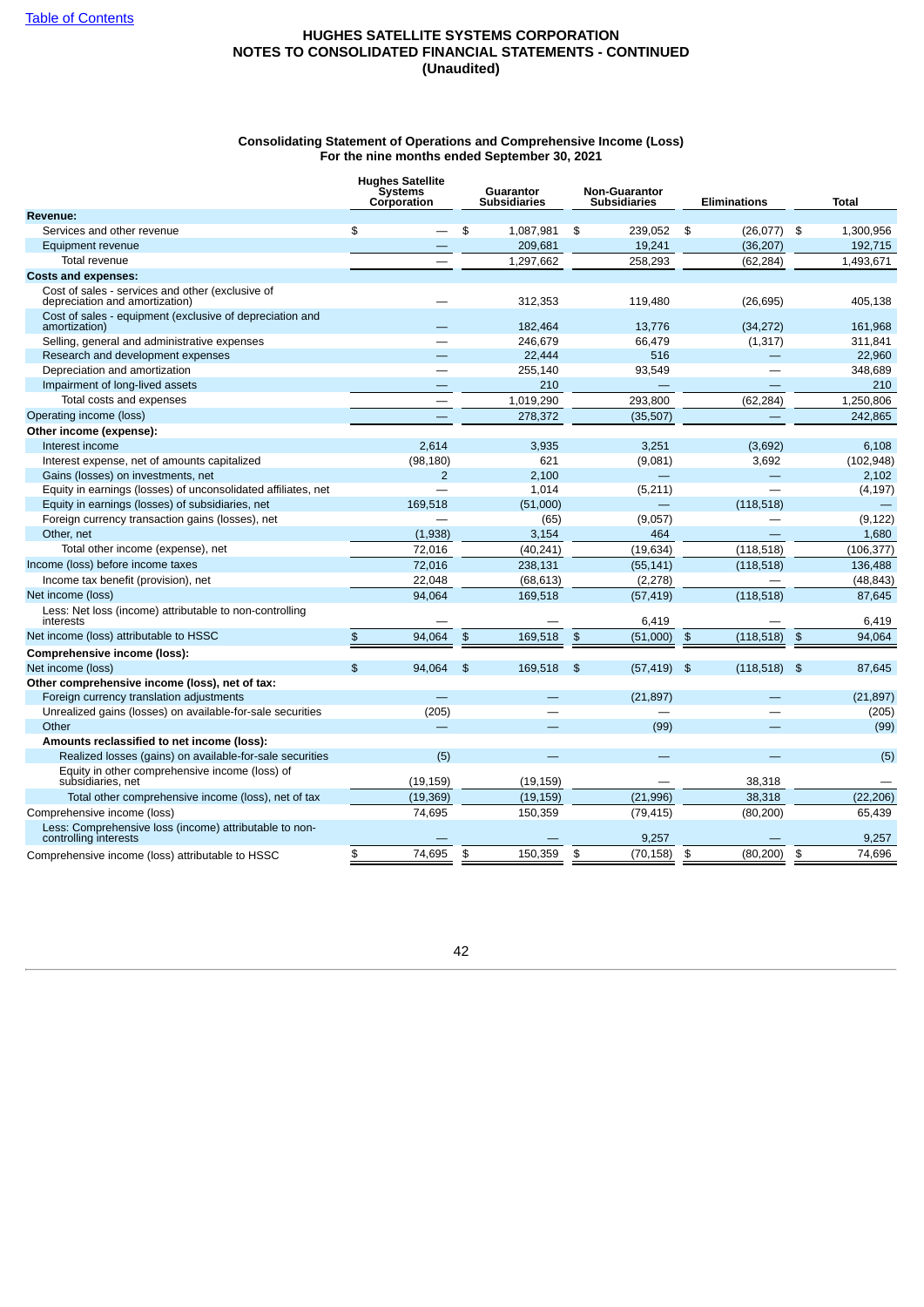#### **Consolidating Statement of Operations and Comprehensive Income (Loss) For the nine months ended September 30, 2020**

|                                                                                    | <b>Hughes Satellite</b><br><b>Systems</b><br>Corporation | Guarantor<br><b>Subsidiaries</b> |                | Non-Guarantor<br><b>Subsidiaries</b> |                | <b>Eliminations</b>      |                | <b>Total</b> |
|------------------------------------------------------------------------------------|----------------------------------------------------------|----------------------------------|----------------|--------------------------------------|----------------|--------------------------|----------------|--------------|
| Revenue:                                                                           |                                                          |                                  |                |                                      |                |                          |                |              |
| Services and other revenue                                                         | \$                                                       | \$<br>1,087,252                  | \$             | 197,827                              | \$             | (26, 729)                | \$             | 1.258.350    |
| Equipment revenue                                                                  |                                                          | 186.814                          |                | 16.563                               |                | (56, 675)                |                | 146.702      |
| Total revenue                                                                      |                                                          | 1,274,066                        |                | 214,390                              |                | (83, 404)                |                | 1,405,052    |
| <b>Costs and expenses:</b>                                                         |                                                          |                                  |                |                                      |                |                          |                |              |
| Cost of sales - services and other (exclusive of depreciation<br>and amortization) |                                                          | 333.195                          |                | 121.582                              |                | (25, 531)                |                | 429,246      |
| Cost of sales - equipment (exclusive of depreciation and<br>amortization)          |                                                          | 158,800                          |                | 13.399                               |                | (56, 675)                |                | 115.524      |
| Selling, general and administrative expenses                                       |                                                          | 269.090                          |                | 56,508                               |                | (1, 198)                 |                | 324,400      |
| Research and development expenses                                                  |                                                          | 20.924                           |                | 454                                  |                |                          |                | 21,378       |
| Depreciation and amortization                                                      |                                                          | 295,236                          |                | 77.352                               |                |                          |                | 372,588      |
| Total costs and expenses                                                           |                                                          | 1.077.245                        |                | 269.295                              |                | (83.404)                 |                | 1.263.136    |
| Operating income (loss)                                                            | $\overline{\phantom{0}}$                                 | 196.821                          |                | (54, 905)                            |                | $\overline{\phantom{0}}$ |                | 141.916      |
| Other income (expense):                                                            |                                                          |                                  |                |                                      |                |                          |                |              |
| Interest income, net                                                               | 13.603                                                   | 2.999                            |                | 3.163                                |                | (2,830)                  |                | 16.935       |
| Interest expense, net of amounts capitalized                                       | (121, 477)                                               | (1, 367)                         |                | (10, 630)                            |                | 2,830                    |                | (130, 644)   |
| Gains (losses) on investments, net                                                 | (73)                                                     | (149)                            |                |                                      |                |                          |                | (222)        |
| Equity in earnings (losses) of unconsolidated affiliates, net                      |                                                          | (4,878)                          |                |                                      |                |                          |                | (4,878)      |
| Equity in earnings (losses) of subsidiaries, net                                   | 86,290                                                   | (59, 399)                        |                |                                      |                | (26, 891)                |                |              |
| Foreign currency transaction gains (losses), net                                   |                                                          | (241)                            |                | (4,355)                              |                |                          |                | (4,596)      |
| Other, net                                                                         |                                                          | (632)                            |                | 162                                  |                |                          |                | (470)        |
| Total other income (expense), net                                                  | (21, 657)                                                | (63, 667)                        |                | (11,660)                             |                | (26, 891)                |                | (123, 875)   |
| Income (loss) before income taxes                                                  | (21, 657)                                                | 133.154                          |                | (66, 565)                            |                | (26, 891)                |                | 18.041       |
| Income tax benefit (provision), net                                                | 24,640                                                   | (46, 660)                        |                | (2,078)                              |                |                          |                | (24,098)     |
| Net income (loss)                                                                  | 2.983                                                    | 86.494                           |                | (68, 643)                            |                | (26, 891)                |                | (6,057)      |
| Less: Net loss (income) attributable to non-controlling<br>interests               |                                                          |                                  |                | 9,040                                |                |                          |                | 9,040        |
| Net income (loss) attributable to HSSC                                             | \$<br>2,983                                              | \$<br>86,494                     | \$             | (59,603)                             | \$             | (26, 891)                | \$             | 2,983        |
| Comprehensive income (loss):                                                       |                                                          |                                  |                |                                      |                |                          |                |              |
| Net income (loss)                                                                  | \$<br>2,983                                              | \$<br>86,494                     | \$             | (68, 643)                            | \$             | (26, 891)                | \$             | (6,057)      |
| Other comprehensive income (loss), net of tax:                                     |                                                          |                                  |                |                                      |                |                          |                |              |
| Foreign currency translation adjustments                                           |                                                          |                                  |                | (103, 351)                           |                |                          |                | (103, 351)   |
| Unrealized gains (losses) on available-for-sale securities                         | (189)                                                    |                                  |                |                                      |                |                          |                | (189)        |
| Other                                                                              |                                                          |                                  |                | 380                                  |                |                          |                | 380          |
| Equity in other comprehensive income (loss) of<br>subsidiaries, net                | (82, 344)                                                | (82, 344)                        |                |                                      |                | 164,688                  |                |              |
| Total other comprehensive income (loss), net of tax                                | (82, 533)                                                | (82, 344)                        |                | (102, 971)                           |                | 164,688                  |                | (103, 160)   |
| Comprehensive income (loss)                                                        | (79, 550)                                                | 4,150                            |                | (171, 614)                           |                | 137,797                  |                | (109, 217)   |
| Less: Comprehensive loss (income) attributable to non-<br>controlling interests    |                                                          |                                  |                | 29,667                               |                |                          |                | 29.667       |
| Comprehensive income (loss) attributable to HSSC                                   | \$<br>(79, 550)                                          | \$<br>4.150                      | $\mathfrak{S}$ | (141, 947)                           | $\mathfrak{S}$ | 137,797                  | $\mathfrak{L}$ | (79, 550)    |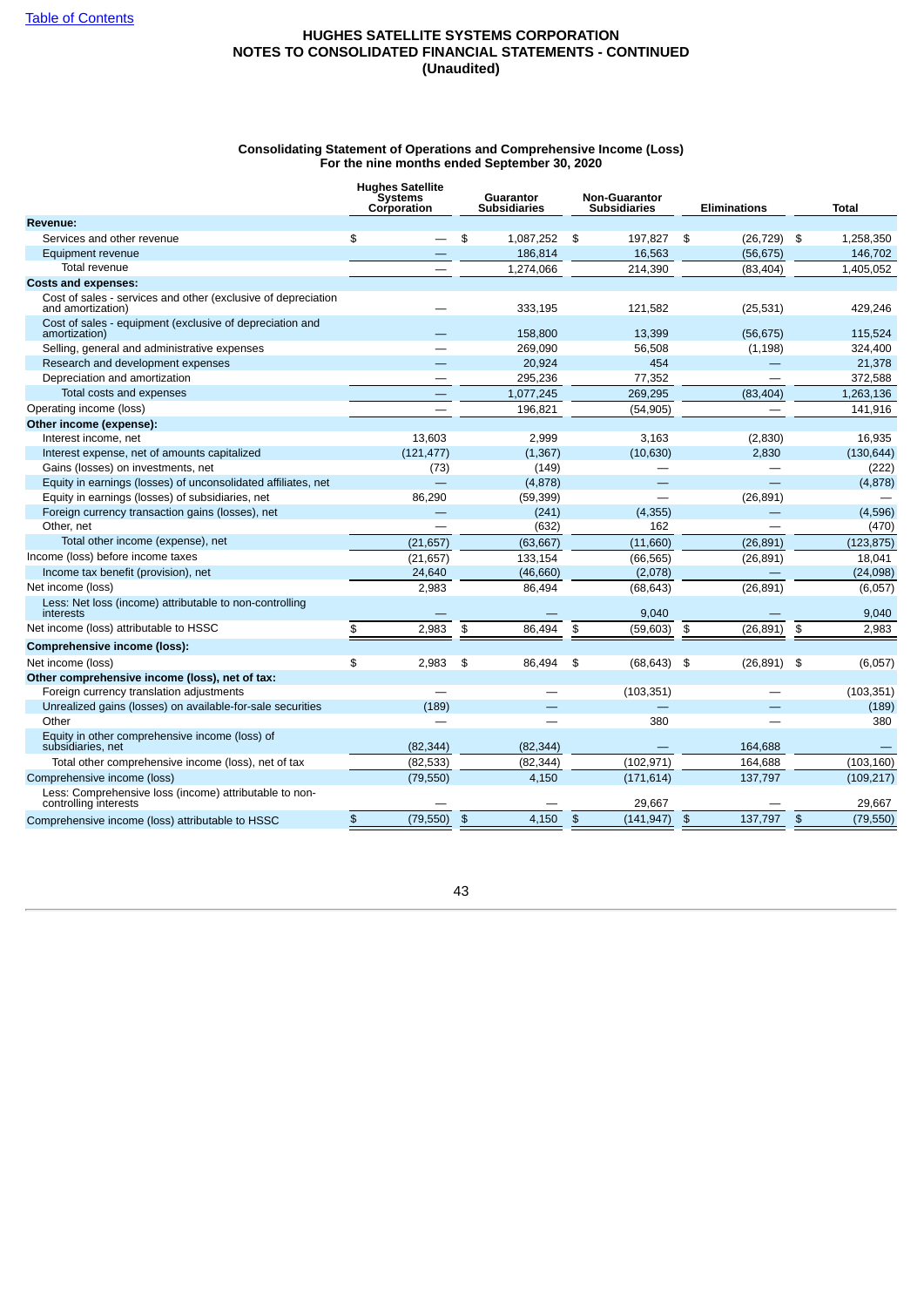# **Consolidating Statement of Cash Flows For the nine months ended September 30, 2021**

|                                                                                           | <b>Hughes Satellite</b><br>Systems<br>Corporation | Guarantor<br><b>Subsidiaries</b> | <b>Non-Guarantor</b><br><b>Subsidiaries</b> | <b>Eliminations</b> | <b>Total</b>  |
|-------------------------------------------------------------------------------------------|---------------------------------------------------|----------------------------------|---------------------------------------------|---------------------|---------------|
| Cash flows from operating activities:                                                     |                                                   |                                  |                                             |                     |               |
| Net income (loss)                                                                         | \$<br>94,064                                      | \$<br>169,518                    | \$<br>$(57, 419)$ \$                        | $(118,518)$ \$      | 87,645        |
| Adjustments to reconcile net income (loss) to net cash flows<br>from operating activities | (210, 681)                                        | 352,453                          | 108,585                                     | 118,518             | 368,875       |
| Net cash provided by (used for) operating activities                                      | (116, 617)                                        | 521.971                          | 51.166                                      |                     | 456.520       |
|                                                                                           |                                                   |                                  |                                             |                     |               |
| Cash flows from investing activities:                                                     |                                                   |                                  |                                             |                     |               |
| Purchases of marketable investment securities                                             | (1,329,862)                                       |                                  |                                             |                     | (1,329,862)   |
| Sales and maturities of marketable investment securities                                  | 1,669,757                                         |                                  |                                             |                     | 1,669,757     |
| Expenditures for property and equipment                                                   |                                                   | (143, 726)                       | (84, 915)                                   |                     | (228, 641)    |
| Expenditures for externally marketed software                                             |                                                   | (25, 634)                        |                                             |                     | (25, 634)     |
| Distributions (contributions) and advances from (to)<br>subsidiaries, net                 | 317,848                                           | (44, 891)                        |                                             | (272, 957)          |               |
| Sales of other investments                                                                |                                                   | 9,451                            |                                             |                     | 9.451         |
| Net cash provided by (used for) investing activities                                      | 657,743                                           | (204, 800)                       | (84, 915)                                   | (272, 957)          | 95.071        |
|                                                                                           |                                                   |                                  |                                             |                     |               |
| Cash flows from financing activities:                                                     |                                                   |                                  |                                             |                     |               |
| Repurchase and maturity of the 2021 Senior Unsecured<br><b>Notes</b>                      | (901, 818)                                        |                                  |                                             |                     | (901, 818)    |
| Payment of finance lease obligations                                                      |                                                   |                                  | (578)                                       |                     | (578)         |
| Payment of in-orbit incentive obligations                                                 |                                                   | (1,800)                          |                                             |                     | (1,800)       |
| Contribution by non-controlling interest holder                                           |                                                   |                                  | 9.880                                       |                     | 9,880         |
| Other, net                                                                                |                                                   |                                  | (966)                                       |                     | (966)         |
| Contribution (distributions) and advances (to) from parent,<br>net                        |                                                   | (317, 848)                       | 44,891                                      | 272,957             |               |
| Net cash provided by (used for) financing activities                                      | (901, 818)                                        | (319, 648)                       | 53,227                                      | 272,957             | (895, 282)    |
|                                                                                           |                                                   |                                  |                                             |                     |               |
| Effect of exchange rates on cash and cash equivalents                                     |                                                   |                                  | (2,986)                                     |                     | (2,986)       |
| Net increase (decrease) in cash and cash equivalents                                      | (360, 692)                                        | (2, 477)                         | 16,492                                      |                     | (346, 677)    |
| Cash and cash equivalents, including restricted amounts,<br>beginning of period           | 649,851                                           | 46,055                           | 45,391                                      |                     | 741,297       |
| Cash and cash equivalents, including restricted amounts, end<br>of period                 | \$<br>289,159                                     | \$<br>43,578                     | \$<br>61,883                                | \$                  | \$<br>394,620 |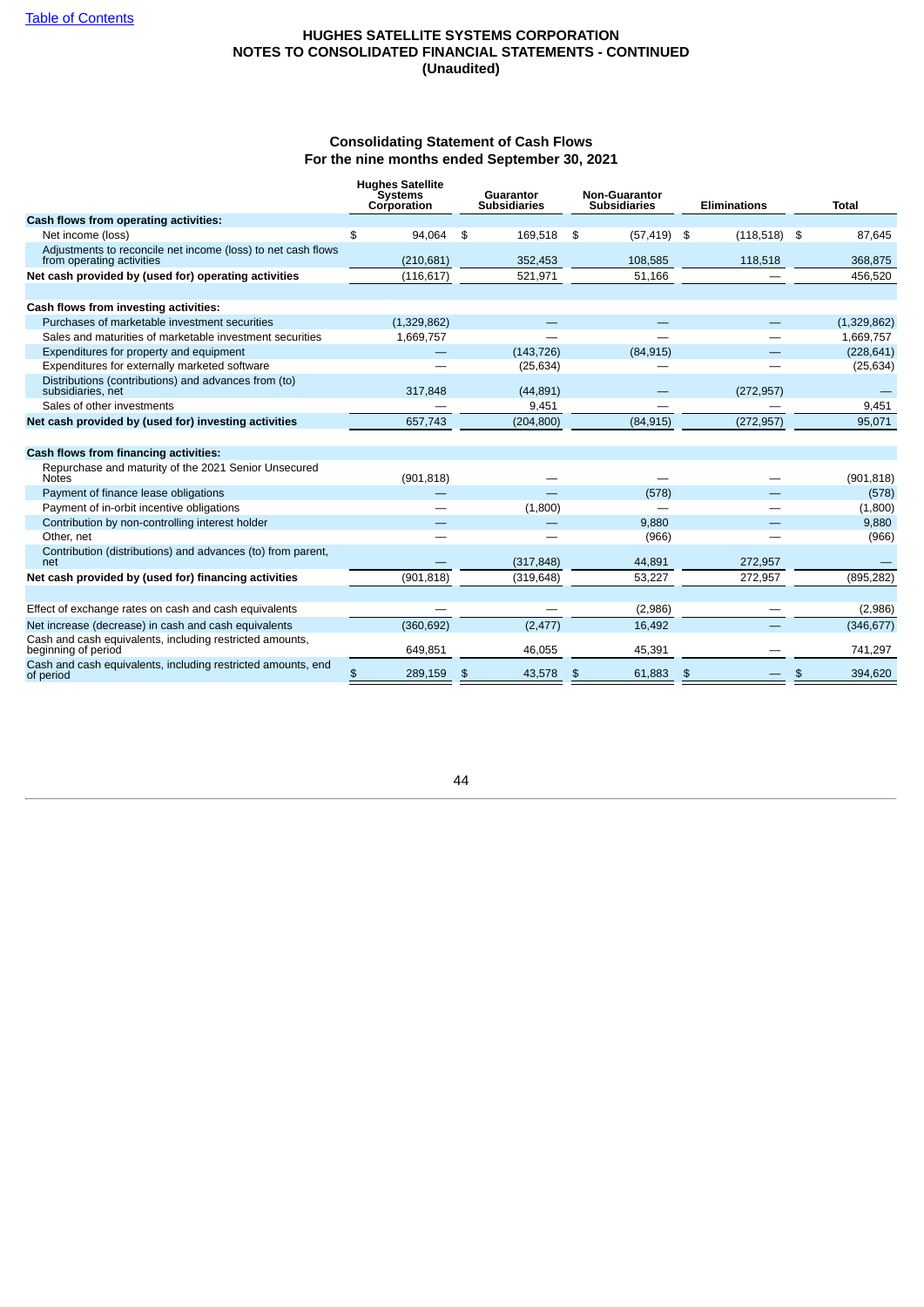# **Consolidating Statement of Cash Flows For the nine months ended September 30, 2020**

|                                                                                                           | <b>Hughes Satellite</b><br>Systems<br>Guarantor<br><b>Subsidiaries</b><br>Corporation |             | <b>Non-Guarantor</b><br><b>Subsidiaries</b> |    | <b>Eliminations</b> |    | <b>Total</b>  |               |
|-----------------------------------------------------------------------------------------------------------|---------------------------------------------------------------------------------------|-------------|---------------------------------------------|----|---------------------|----|---------------|---------------|
| Cash flows from operating activities:                                                                     |                                                                                       |             |                                             |    |                     |    |               |               |
| Net income (loss)                                                                                         | \$                                                                                    | 2,983       | \$<br>86,494                                | \$ | $(68, 643)$ \$      |    | $(26,891)$ \$ | (6,057)       |
| Adjustments to reconcile net income (loss) to net cash flows<br>from operating activities                 |                                                                                       | (37,046)    | 261,104                                     |    | 109.927             |    | 26,891        | 360.876       |
| Net cash provided by (used for) operating activities                                                      |                                                                                       | (34,063)    | 347,598                                     |    | 41,284              |    |               | 354,819       |
|                                                                                                           |                                                                                       |             |                                             |    |                     |    |               |               |
| Cash flows from investing activities:                                                                     |                                                                                       |             |                                             |    |                     |    |               |               |
| Purchases of marketable investment securities<br>Sales and maturities of marketable investment securities |                                                                                       | (1,611,870) |                                             |    |                     |    |               | (1,611,870)   |
|                                                                                                           |                                                                                       | 843,294     |                                             |    |                     |    |               | 843,294       |
| Expenditures for property and equipment                                                                   |                                                                                       |             | (152,660)                                   |    | (111, 224)          |    |               | (263, 884)    |
| Expenditures for externally marketed software                                                             |                                                                                       |             | (27, 824)                                   |    |                     |    |               | (27, 824)     |
| Distributions (contributions) and advances from (to)<br>subsidiaries, net                                 |                                                                                       | 107,963     | (49, 274)                                   |    |                     |    | (58, 689)     |               |
| Net cash provided by (used for) investing activities                                                      |                                                                                       | (660, 613)  | (229, 758)                                  |    | (111, 224)          |    | (58, 689)     | (1,060,284)   |
|                                                                                                           |                                                                                       |             |                                             |    |                     |    |               |               |
| Cash flows from financing activities:                                                                     |                                                                                       |             |                                             |    |                     |    |               |               |
| Payment of finance lease obligations                                                                      |                                                                                       |             |                                             |    | (606)               |    |               | (606)         |
| Payment of in-orbit incentive obligations                                                                 |                                                                                       |             | (1,268)                                     |    |                     |    |               | (1,268)       |
| Contribution by non-controlling interest holder                                                           |                                                                                       |             |                                             |    | 14.268              |    |               | 14,268        |
| Other, net                                                                                                |                                                                                       |             |                                             |    | 998                 |    |               | 998           |
| Contribution (distributions) and advances (to) from parent,<br>net                                        |                                                                                       |             | (107, 963)                                  |    | 49,274              |    | 58.689        |               |
| Net cash provided by (used for) financing activities                                                      |                                                                                       |             | (109, 231)                                  |    | 63,934              |    | 58,689        | 13,392        |
|                                                                                                           |                                                                                       |             |                                             |    |                     |    |               |               |
| Effect of exchange rates on cash and cash equivalents                                                     |                                                                                       |             |                                             |    | (3, 727)            |    |               | (3,727)       |
| Net increase (decrease) in cash and cash equivalents                                                      |                                                                                       | (694, 676)  | 8.609                                       |    | (9,733)             |    |               | (695, 800)    |
| Cash and cash equivalents, including restricted amounts,<br>beginning of period                           |                                                                                       | 1,057,903   | 32,338                                      |    | 50,081              |    |               | 1,140,322     |
| Cash and cash equivalents, including restricted amounts, end<br>of period                                 | \$                                                                                    | 363,227     | \$<br>40,947                                | \$ | 40,348              | \$ |               | \$<br>444,522 |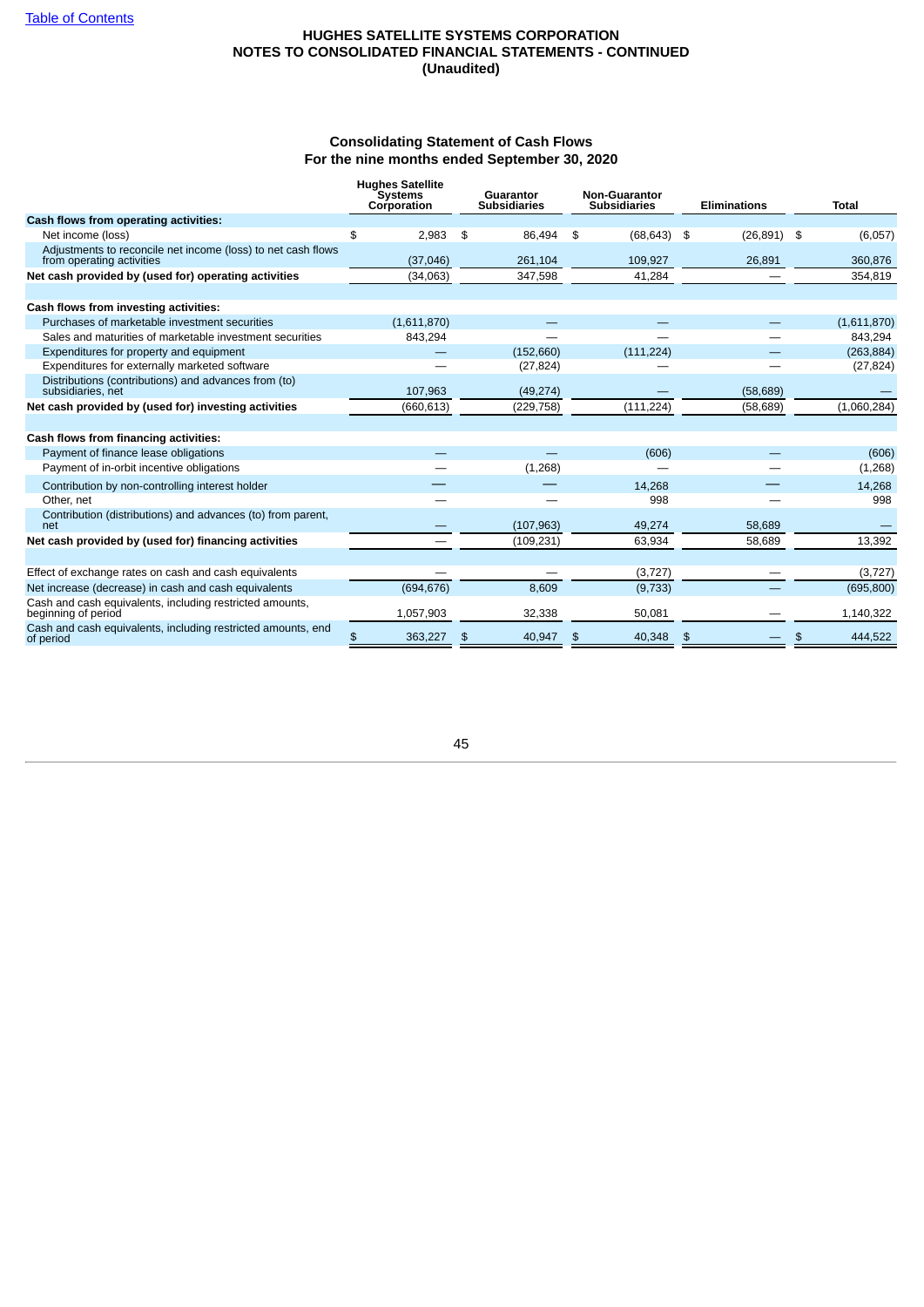## **ITEM 2. MANAGEMENT'S NARRATIVE ANALYSIS OF RESULTS OF OPERATIONS**

Unless the context indicates otherwise, the terms "we," "us," "HSSC," the "Company" and "our" refer to Hughes Satellite Systems Corporation and its subsidiaries. The following Management's Narrative Analysis of Results of Operations ("Management's Narrative Analysis") should be read in conjunction with our accompanying Consolidated Financial Statements and notes thereto ("Accompanying Consolidated Financial Statements") in Item 1 of this Quarterly Report on Form 10-Q ("Form 10-Q"). This Management's Narrative Analysis is intended to help provide an understanding of our financial condition, changes in our financial condition and our results of operations. Many of the statements in this Management's Narrative Analysis are forward-looking statements that involve assumptions and are subject to risks and uncertainties that are often difficult to predict and beyond our control. Actual results could differ materially from those expressed or implied by such forward-looking statements. Refer to the Disclosure Regarding Forward-Looking Statements in this Form 10-Q for further discussion. For a discussion of additional risks, uncertainties and other factors that could impact our results of operations or financial condition, refer to the Risk Factors in Part II, Item 1A of this Form 10-Q and in Part I, Item 1A of our most recent Annual Report on Form 10-K ("Form 10-K") filed with the Securities and Exchange Commission ("SEC"). Further, such forward-looking statements speak only as of the date of this Form 10- Q and we undertake no obligation to update them.

## **EXECUTIVE SUMMARY**

We are a holding company and a subsidiary of EchoStar. We were formed as a Colorado corporation in March 2011. We are a global provider of broadband satellite technologies, broadband internet services for consumer customers, which include home and small to mediumsized businesses, and satellite services. We also deliver innovative network technologies, managed services and communications solutions for enterprise customers, which include aeronautical and government enterprises.

We currently operate in two business segments: Hughes and ESS. These segments are consistent with the way we make decisions regarding the allocation of resources, as well as how operating results are reviewed by our chief operating decision maker, who is the Company's Chief Executive Officer.

Our operations also include various corporate departments (primarily Executive, Treasury, Strategic Development, Human Resources, Information Technology, Finance, Accounting, Real Estate and Legal) and other activities, such as costs incurred in certain satellite development programs and other business development activities, and gains or losses from certain of our investments, that have not been assigned to our business segments. These activities, costs and income, as well as eliminations of intersegment transactions, are accounted for in *Corporate and Other* in our segment reporting.

All amounts presented in this Management's Narrative Analysis, unless otherwise noted, are expressed in thousands of United States ("U.S.") dollars, except share and per share amounts and unless otherwise noted.

Highlights from our financial results are as follows:

## **Consolidated Results of Operations for the Nine Months Ended September 30, 2021:**

- Revenue of \$1.5 billion
- Operating income of \$242.9 million
- Net income of \$87.6 million
- Net income attributable to HSSC of \$94.1 million
- Earnings before interest, taxes, depreciation and amortization, and net income attributable to non-controlling interests ("EBITDA") of \$588.4 million (see reconciliation of this non-GAAP measure in Results of Operations)

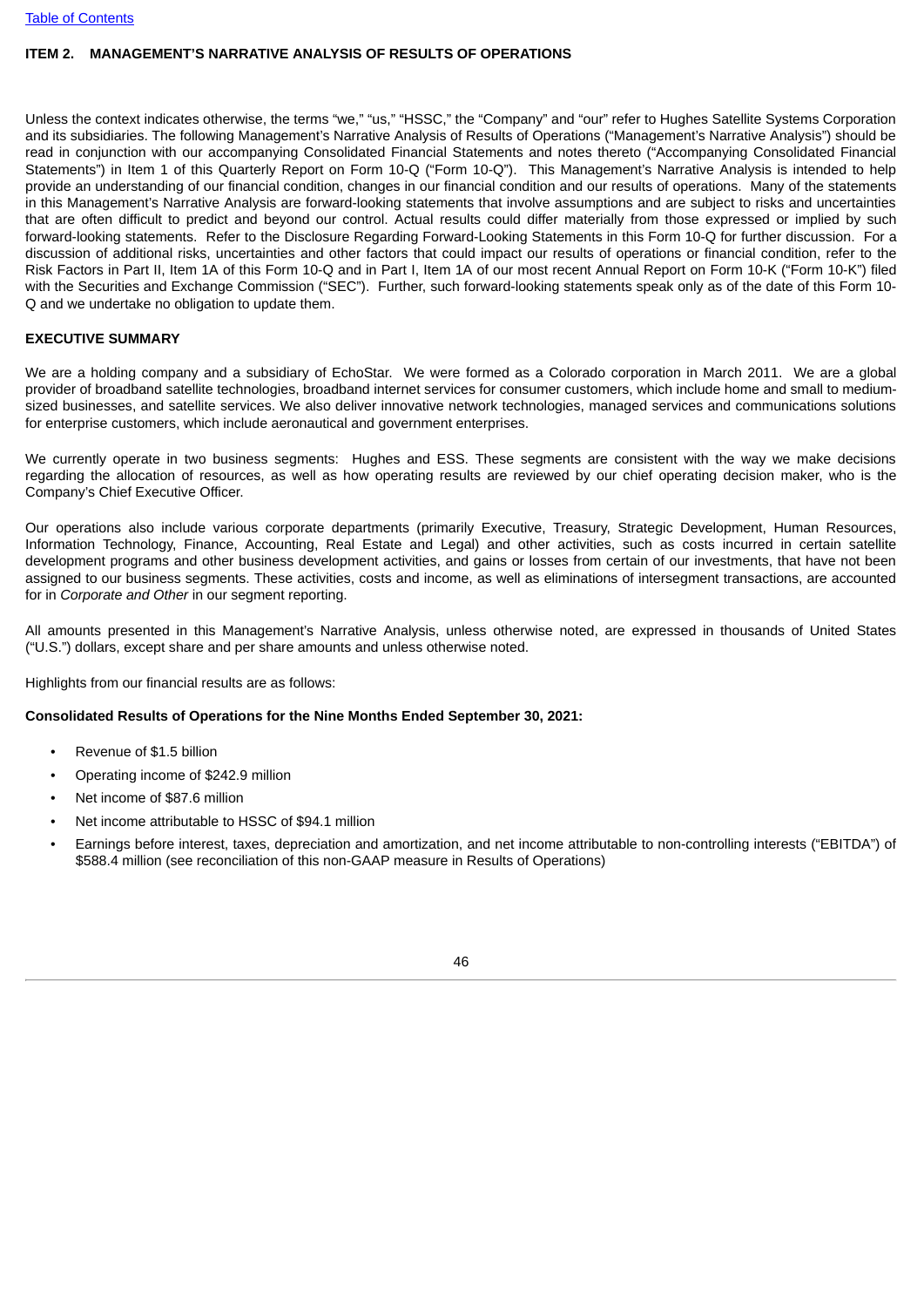#### **Consolidated Financial Condition as of September 30, 2021:**

- Total assets of \$4.8 billion
- Total liabilities of \$2.7 billion
- Total shareholder's equity of \$2.2 billion
- Cash and cash equivalents and marketable investment securities of \$1.3 billion

## **Hughes Segment**

Our Hughes segment is a global provider of broadband satellite technologies and broadband internet services to consumer customers and broadband network technologies, managed services, equipment, hardware, satellite services and communications solutions to consumer and enterprise customers. The Hughes segment also designs, provides and installs gateway and terminal equipment to customers for other satellite systems. In addition, our Hughes segment designs, develops, constructs and provides telecommunication networks comprising satellite ground segment systems and terminals to mobile system operators and our enterprise customers.

We incorporate advances in technology to reduce costs and to increase the functionality and reliability of our products and services. Through advanced and proprietary methodologies, technologies, software and techniques, we continue to improve the efficiency of our networks. We invest in technologies to enhance our system and network management capabilities, specifically our managed services for enterprises. We also continue to invest in next generation technologies that can be applied to our future products and services.

We continue to focus our efforts on growing our consumer revenue by maximizing utilization of our existing satellites while planning for new satellite capacity to be launched or acquired. Our consumer revenue growth depends on our success in adding new and retaining existing subscribers, as well as increasing our Average Revenue Per User/subscriber ("ARPU"). Service and acquisition costs related to ongoing support for our direct and indirect customers and partners are typically impacted most significantly by our growth. The growth of our enterprise businesses relies heavily on global economic conditions and the competitive landscape for pricing relative to competitors and alternative technologies. We have seen a limited number of our enterprise customers file for bankruptcy protection. We have reserved an amount related to pre-petition receivables and are working closely with these customers on providing post-petition services and products, as well as working with the customer regarding collection of pre-petition amounts.

Our Hughes segment currently uses capacity from our owned and leased satellites, including additional satellite capacity acquired from thirdparty providers, to provide services to our customers. Growth of our consumer subscriber base in the U.S. continues to be constrained where we are nearing or have reached maximum capacity in most areas. Our Latin America consumer subscriber base in certain areas has also become capacity constrained in the current quarter. While these constraints are not expected to be resolved until we launch new satellites, we continue to focus on revenue growth in all areas and consumer subscriber growth in the areas where we have available capacity.

In May 2019, we entered into an agreement with Bharti Airtel Limited ("BAL") and its subsidiary, Bharti Airtel Services Limited (together with BAL, "Bharti"), pursuant to which Bharti will contribute its very small aperture terminal ("VSAT") telecommunications services and hardware business in India to our two existing Indian subsidiaries that conduct our VSAT services and hardware business. The combined entities will provide broadband satellite and hybrid solutions for enterprise networks. Upon consummation of the transaction, Bharti will have a 33% ownership interest in the combined business. The completion of the transaction is subject to customary regulatory approvals and closing conditions. No assurance can be given that the transaction will be consummated on the terms agreed to or at all.

In August 2017, a subsidiary of EchoStar entered into a long-term contract for the design and construction of the EchoStar XXIV satellite, a new, next-generation, high throughput geostationary satellite. The EchoStar XXIV satellite is primarily intended to provide additional capacity for our HughesNet satellite internet service ("HughesNet service") in North, Central and South America as well as enterprise broadband services. The EchoStar XXIV satellite is expected to be launched in the second half of 2022. Further delays or impediments could have a

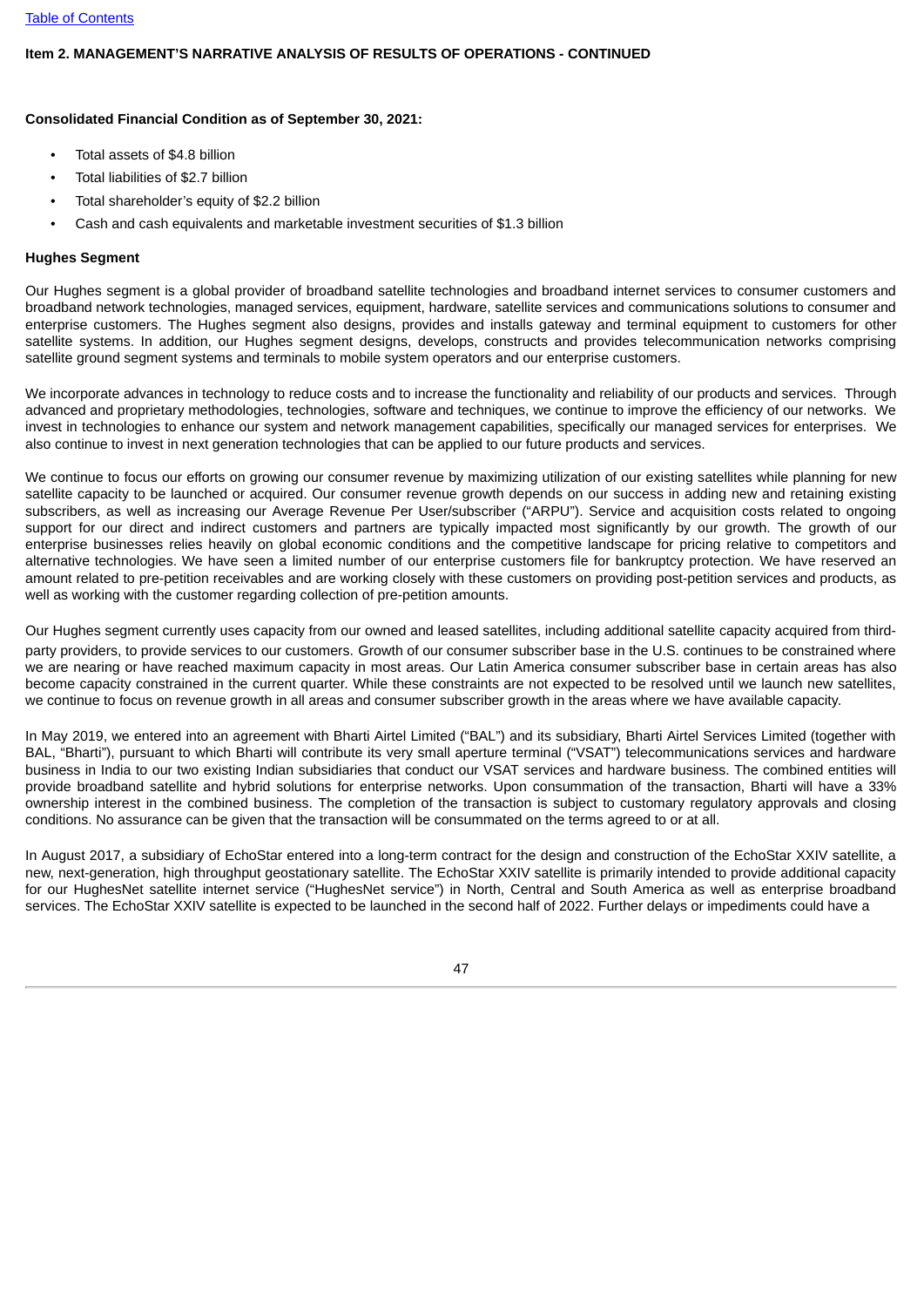material adverse impact on our business operations, future revenues, financial position and prospects, the completion of manufacture of the EchoStar XXIV satellite and our planned expansion of satellite broadband services throughout North, South and Central America. In December 2020, we entered into an agreement with a launch provider for the launch of EchoStar XXIV. Capital expenditures associated with the construction and launch of the EchoStar XXIV satellite are included in EchoStar's *Corporate and Other* in its segment reporting.

We continue our efforts to expand our consumer satellite services business outside of the U.S. We have been delivering high-speed consumer satellite broadband services in Brazil since July 2016 and are also providing satellite broadband internet service in several other Latin American countries. In September 2015, we entered into 15-year agreements with affiliates of Telesat Canada for Ka-band capacity on the Telesat T19V satellite located at the 63 degree west longitude orbital location, which was launched in July 2018. Telesat T19V was placed in service during the fourth quarter of 2018 and augmented the capacity being provided by the EUTELSAT 65 West A satellite and the EchoStar XIX satellite in South America. In March 2021, we entered into an agreement for additional capacity on the Telesat T19V satellite over Puerto Rico.

Our broadband subscribers include customers that subscribe to our HughesNet services in the U.S. and Latin America through retail, wholesale and small/medium enterprise service channels.

The following table presents our approximate number of broadband subscribers:

|                             | As of                 |               |
|-----------------------------|-----------------------|---------------|
|                             | September 30,<br>2021 | June 30, 2021 |
| <b>United States</b>        | 1,120,000             | 1,144,000     |
| Latin America               | 390,000               | 398,000       |
| Total broadband subscribers | 1,510,000             | 1,542,000     |

The following table presents the approximate number of net subscriber additions:

|                                |                       | For the three months ended |  |  |
|--------------------------------|-----------------------|----------------------------|--|--|
|                                | September 30,<br>2021 | June 30, 2021              |  |  |
| <b>United States</b>           | (24,000)              | (20,000)                   |  |  |
| Latin America                  | (8,000)               | 9.000                      |  |  |
| Total net subscriber additions | (32,000)              | (11,000)                   |  |  |

Our U.S. consumer subscriber base in certain areas continues to be capacity constrained and we are managing the available capacity to maintain service quality to our existing subscribers. While the balancing of total subscribers relative to capacity utilization in the third quarter resulted in lower total subscribers, ARPU increased from the second quarter. During the third quarter, the lower net subscribers were due to both lower gross additions and higher churn as compared to the second quarter.

Our Latin America consumer subscriber base in certain areas has also become capacity constrained in the current quarter. Continued high bandwidth demand in certain areas has resulted in managing subscriber growth and similar to the U.S., we are balancing capacity utilization with subscriber levels in the impacted areas which resulted in lower total subscribers. Although subscribers decreased in the third quarter of 2021, ARPU increased from the second quarter. During the third quarter, the lower net subscribers were due to both lower gross additions and higher churn as compared to the second quarter.

As of September 30, 2021 and December 31, 2020, our Hughes segment had \$1.3 billion of contracted revenue backlog. We define Hughes contracted revenue backlog as our expected future revenue under enterprise customer contracts that are non-cancelable, including lease revenue.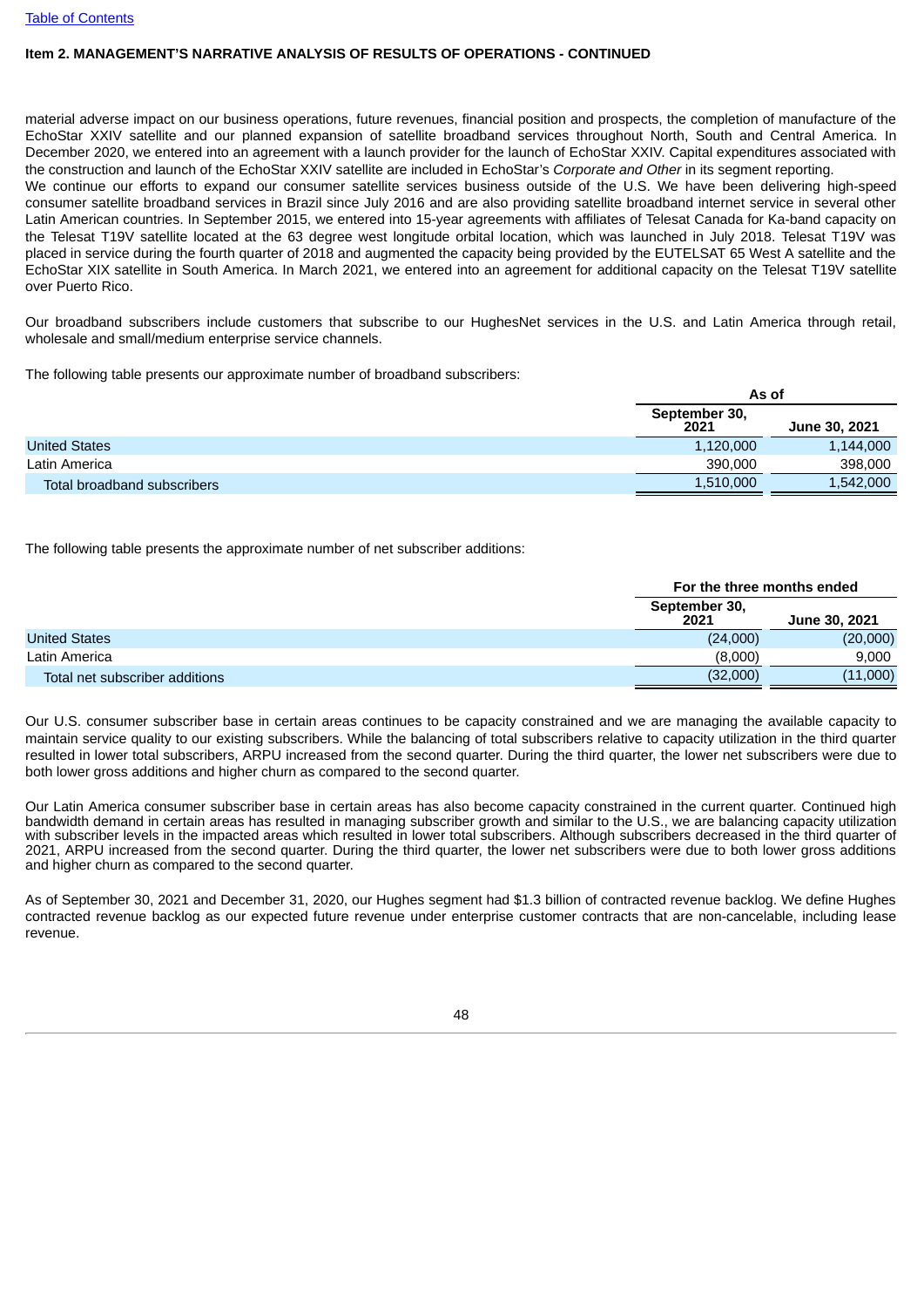#### **ESS Segment**

Our ESS segment provides satellite services on a full-time and/or occasional-use basis to U.S. government service providers, internet service providers, broadcast news organizations, content providers and private enterprise customers. We operate our ESS business using primarily the EchoStar IX satellite and the EchoStar 105/SES-11 satellite and related infrastructure. Revenue in our ESS seament depends largely on our ability to continuously make use of our available satellite capacity with existing customers and our ability to enter into commercial relationships with new customers. Our ESS segment, like others in the fixed satellite services industry, has encountered, and may continue to encounter, negative pressure on transponder rates and demand.

As of September 30, 2021 and December 31, 2020, our ESS segment had contracted revenue backlog of \$8.3 million and \$6.7 million, respectively. We define contracted revenue backlog for our ESS segment as contracted future satellite lease revenue.

## **Other Business Opportunities**

Our industry continues to evolve with the increasing worldwide demand for broadband internet access for information, entertainment and commerce. The current COVID-19 pandemic has made even more evident the worldwide need and demand for connectivity and communications to facilitate an ever-increasing virtual global community and workplace. In addition to fiber and wireless systems, technologies such as geostationary high throughput satellites, low-earth orbit ("LEO") networks and medium-earth orbit ("MEO") systems are expected to continue to play significant roles in enabling global broadband access, networks and services. We intend to use our expertise, technologies, capital, investments, global presence, relationships and other capabilities to continue to provide broadband internet systems, equipment, networks and services for information, the internet-of-things, entertainment, education, remote-connectivity and commerce across industries and communities globally for consumer and enterprise customers. We are closely tracking the developments in next-generation satellite businesses, and we are seeking to utilize our services, technologies, licenses and expertise to find new commercial opportunities for our business.

We intend to continue to selectively explore opportunities to pursue investments, commercial alliances, partnerships, joint ventures, acquisitions, dispositions and other strategic initiatives and transactions, domestically and internationally, that we believe may allow us to increase our existing market share, increase our satellite capacity, expand into new satellite and other technologies, markets and customers, broaden our portfolio of services, products and intellectual property, make our business more valuable, align us for future growth and expansion, maximize the return on our investments and strengthen our business and relationships with our customers. We may allocate or dispose of significant resources for long-term value that may not have a short or medium-term or any positive impact on our revenue, results of operations, or cash flow.

## **Cybersecurity**

We and third parties with whom we work face a constantly evolving landscape of cybersecurity threats in which hackers and other parties use a complex assortment of techniques and methods to execute cyberattacks. Cybersecurity incidents have increased significantly in quantity and severity and are expected to continue to increase. In addition to our efforts to mitigate cyber-attacks, we are making investments to alleviate the potential impact to our products. As a result of these efforts, we could discover new vulnerabilities within our products and systems. We may not discover all such vulnerabilities due to the scale of activities on our platforms, or due to other factors, including but not limited to issues outside of our control. In addition, our IT systems and infrastructure are vulnerable to damage from a variety of sources, including telecommunications or network failures, malicious acts, human errors and natural disasters. Moreover, despite network security and backup measures, some of our servers are potentially vulnerable to physical or electronic break-ins, computer viruses and similar disruptive problems.

We are not aware of any cyber-incidents with respect to our owned or leased satellites or other networks, equipment or systems that have had a material adverse effect on our business, costs, operations, prospects, results of operation or financial position during the three and nine months ended September 30, 2021. There can be no assurance, however, that any such incident can be detected or thwarted or will not have such a material adverse effect in the future.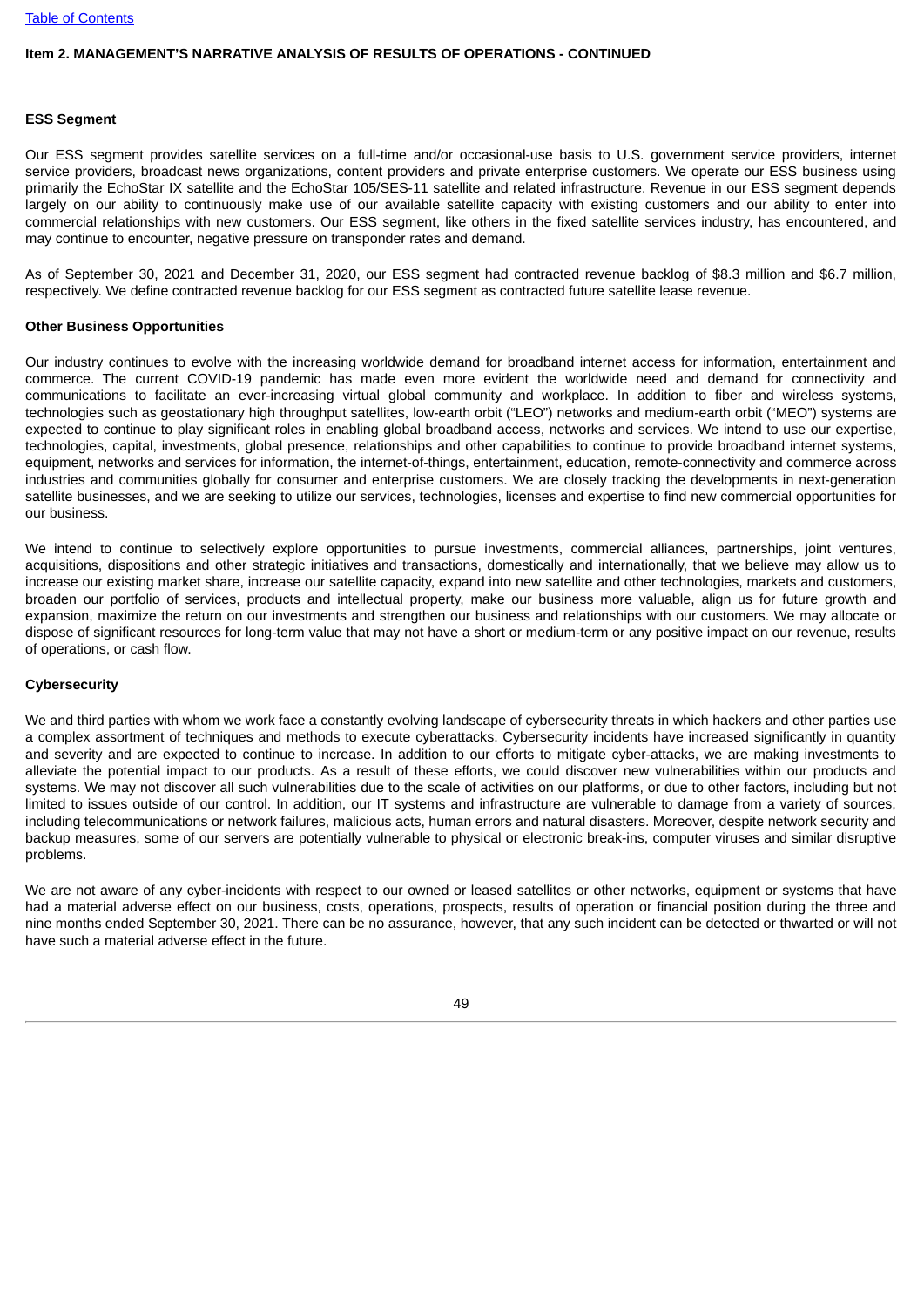## **RESULTS OF OPERATIONS**

## **Nine Months Ended September 30, 2021 Compared to the Nine Months Ended September 30, 2020**

The following table presents our consolidated results of operations for the nine months ended September 30, 2021 compared to the nine months ended September 30, 2020:

|                                                                             |                 | 30, | For the nine months ended September | Variance      |         |  |
|-----------------------------------------------------------------------------|-----------------|-----|-------------------------------------|---------------|---------|--|
| <b>Statements of Operations Data</b>                                        | 2021            |     | 2020                                | <b>Amount</b> | %       |  |
| Revenue:                                                                    |                 |     |                                     |               |         |  |
| Services and other revenue                                                  | \$<br>1,300,956 | \$  | 1,258,350                           | \$<br>42,606  | 3.4     |  |
| Equipment revenue                                                           | 192,715         |     | 146,702                             | 46,013        | 31.4    |  |
| <b>Total revenue</b>                                                        | 1,493,671       |     | 1,405,052                           | 88,619        | 6.3     |  |
| <b>Costs and expenses:</b>                                                  |                 |     |                                     |               |         |  |
| Cost of sales - services and other                                          | 405,138         |     | 429,246                             | (24, 108)     | (5.6)   |  |
| % of total services and other revenue                                       | 31.1%           |     | 34.1%                               |               |         |  |
| Cost of sales - equipment                                                   | 161,968         |     | 115,524                             | 46,444        | 40.2    |  |
| % of total equipment revenue                                                | 84.0%           |     | 78.7%                               |               |         |  |
| Selling, general and administrative expenses                                | 311,841         |     | 324,400                             | (12, 559)     | (3.9)   |  |
| % of total revenue                                                          | 20.9%           |     | 23.1 %                              |               |         |  |
| Research and development expenses                                           | 22,960          |     | 21,378                              | 1,582         | 7.4     |  |
| % of total revenue                                                          | 1.5%            |     | 1.5%                                |               |         |  |
| Depreciation and amortization                                               | 348,689         |     | 372,588                             | (23, 899)     | (6.4)   |  |
| Impairment of long-lived assets                                             | 210             |     |                                     | 210           |         |  |
| Total costs and expenses                                                    | 1,250,806       |     | 1,263,136                           | (12, 330)     | (1.0)   |  |
| Operating income (loss)                                                     | 242,865         |     | 141,916                             | 100,949       | 71.1    |  |
| Other income (expense):                                                     |                 |     |                                     |               |         |  |
| Interest income, net                                                        | 6,108           |     | 16,935                              | (10, 827)     | (63.9)  |  |
| Interest expense, net of amounts capitalized                                | (102, 948)      |     | (130, 644)                          | 27,696        | (21.2)  |  |
| Gains (losses) on investments, net                                          | 2,102           |     | (222)                               | 2,324         |         |  |
| Equity in earnings (losses) of unconsolidated affiliates, net               | (4, 197)        |     | (4,878)                             | 681           | (14.0)  |  |
| Foreign currency transaction gains (losses), net                            | (9, 122)        |     | (4,596)                             | (4,526)       | 98.5    |  |
| Other, net                                                                  | 1,680           |     | (470)                               | 2,150         | $\star$ |  |
| Total other income (expense), net                                           | (106, 377)      |     | (123, 875)                          | 17,498        | (14.1)  |  |
| Income (loss) before income taxes                                           | 136,488         |     | 18,041                              | 118,447       |         |  |
| Income tax benefit (provision), net                                         | (48, 843)       |     | (24,098)                            | (24, 745)     | $\star$ |  |
| Net income (loss)                                                           | 87,645          |     | (6,057)                             | 93,702        | $\star$ |  |
| Less: Net loss (income) attributable to non-controlling<br><b>interests</b> | 6,419           |     | 9,040                               | (2,621)       | (29.0)  |  |
| Net income (loss) attributable to HSSC                                      | \$<br>94,064    | \$  | 2,983                               | \$<br>91,081  |         |  |
| Other data:                                                                 |                 |     |                                     |               |         |  |
| EBITDA <sup>(1)</sup>                                                       | \$<br>588,436   | \$  | 513,378                             | \$<br>75,058  | 14.6    |  |
| Subscribers, end of period                                                  | 1,510,000       |     | 1,580,000                           | (70,000)      | (4.4)   |  |

Percentage is not meaningful.

(1) A reconciliation of EBITDA to Net income (loss), the most directly comparable U.S. GAAP measure in our Accompanying Consolidated Financial Statements, is included in Results of Operations. For further information on our use of EBITDA, see Explanation of Key Metrics and Other Items.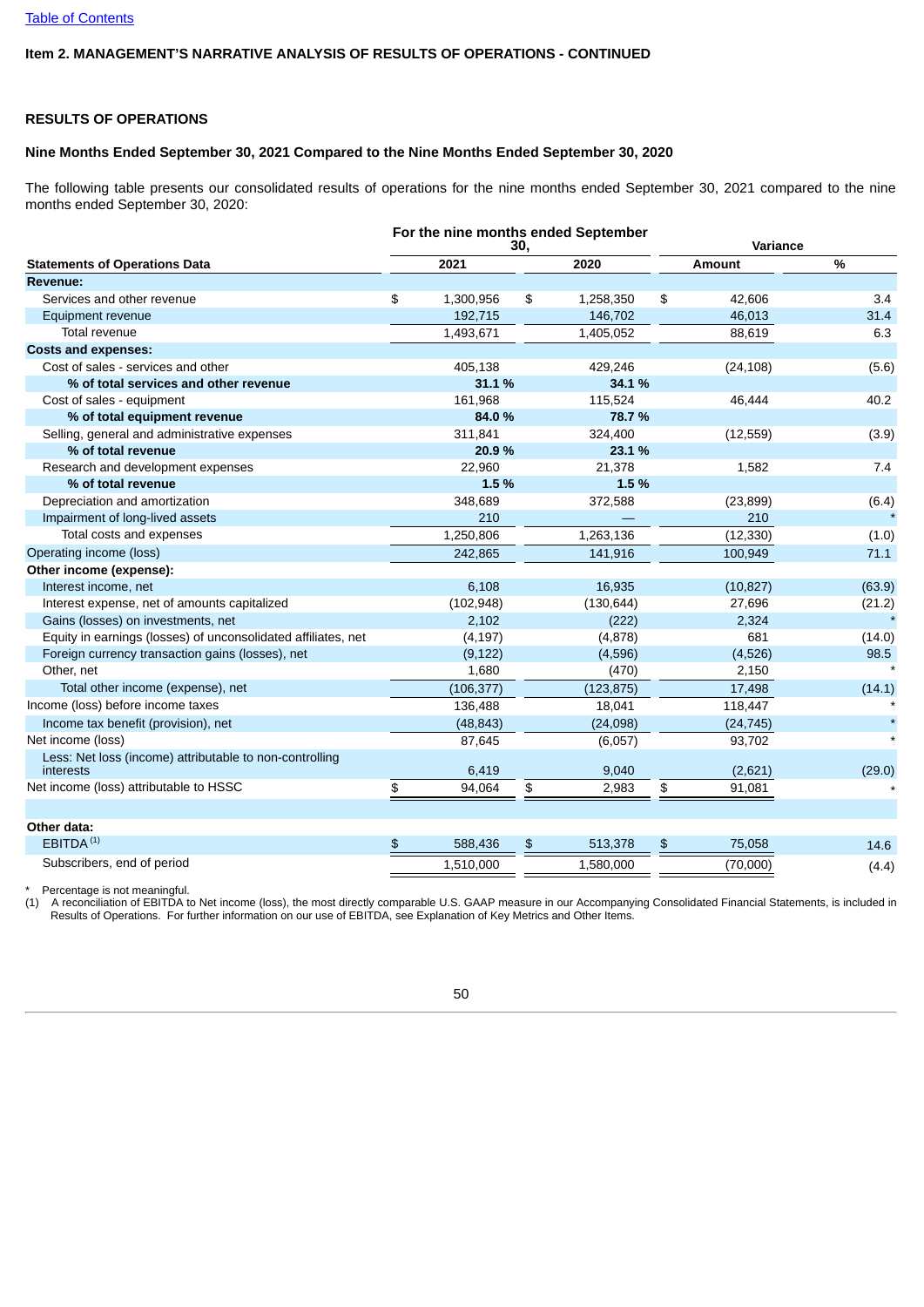The following discussion relates to our results of operations for the nine months ended September 30, 2021 and 2020.

*Services and other revenue*. Services and other revenue totaled \$1.3 billion for the nine months ended September 30, 2021, an increase of \$42.6 million, or 3.4%, as compared to 2020. The increase was primarily attributable to increases related to sales of broadband services to our consumer customers of \$41.2 million, partially offset by decreases in sales of broadband services to our enterprise customers of \$1.6 million. Our Corporate and Other segment increased by \$2.2 million. These variances reflect the negative impact of exchange rate fluctuations of \$2.4 million, primarily attributable to our consumer customers.

*Equipment revenue.* Equipment revenue totaled \$192.7 million for the nine months ended September 30, 2021, an increase of \$46.0 million, or 31.4%, as compared to 2020. The increase was primarily attributable to increases in hardware sales of \$53.9 million to our enterprise customers, partially offset by decreases in hardware sales of \$5.5 million to our mobile satellite systems customers.

*Cost of sales - services and other*. Cost of sales - services and other totaled \$405.1 million for the nine months ended September 30, 2021, a decrease of \$24.1 million, or 5.6%, as compared to 2020. The decrease was primarily attributable to lower costs of services provided to our consumer customers associated with customer care and field services as well as a non-recurring decrease in a certain international regulatory fee of \$4.5 million.

*Cost of sales - equipment.* Cost of sales - equipment totaled \$162.0 million for the nine months ended September 30, 2021, an increase of \$46.4 million, or 40.2%, as compared to 2020. The increase was primarily attributable to the corresponding increase in equipment revenue.

*Selling, general and administrative expenses*. Selling, general and administrative expenses totaled \$311.8 million for the nine months ended September 30, 2021, a decrease of \$12.6 million, or 3.9%, as compared to 2020. The decrease was primarily attributable to decreased sales and marketing expenses of \$5.2 million mainly associated with our consumer customers and decreases in bad debt expense of \$9.1 million.

*Depreciation and amortization.* Depreciation and amortization expenses totaled \$348.7 million for the nine months ended September 30, 2021, a decrease of \$23.9 million, or 6.4%, as compared to 2020. The decrease was primarily attributable to (i) our SPACEWAY 3 satellite which was fully depreciated at the end of the first quarter of 2021, (ii) decreases in other property and equipment depreciation expense of \$1.2 million, and (iii) decreases in amortization of intangibles of \$4.7 million.

*Interest income, net*. Interest income, net totaled \$6.1 million for the nine months ended September 30, 2021, a decrease of \$10.8 million, or 63.9%, as compared to 2020, primarily attributable to decreases in the yield on our marketable investment securities and a decrease in our marketable investment securities average balance.

*Foreign currency transaction gains (losses), net.* Foreign currency transaction gains (losses), net totaled \$9.1 million in losses for the nine months ended September 30, 2021, as compared to \$4.6 million in losses for the nine months ended September 30, 2020, a negative change of \$4.5 million. The change was due to the net impact of foreign exchange fluctuations of certain currencies during the quarter.

*Income tax benefit (provision), net*. Income tax benefit (provision), net was \$(48.8) million in provision for the nine months ended September 30, 2021, as compared to \$(24.1) million for the nine months ended September 30, 2020. Our effective income tax rate was 35.8% for the nine months ended September 30, 2021, compared to 133.6% for the same period in 2020. The variations in our effective tax rate from the U.S. federal statutory rate for the nine months ended September 30, 2021 were primarily due to excluded foreign losses where the Company carries a full valuation allowance and the impact of state and local taxes. For the nine months ended September 30, 2020, the variations in our effective tax rate from the U.S. federal statutory rate were primarily due to the increase in our valuation allowance associated with certain foreign losses, permanent book tax differences, and the impact of state and local taxes, partially offset by research and experimentation credits.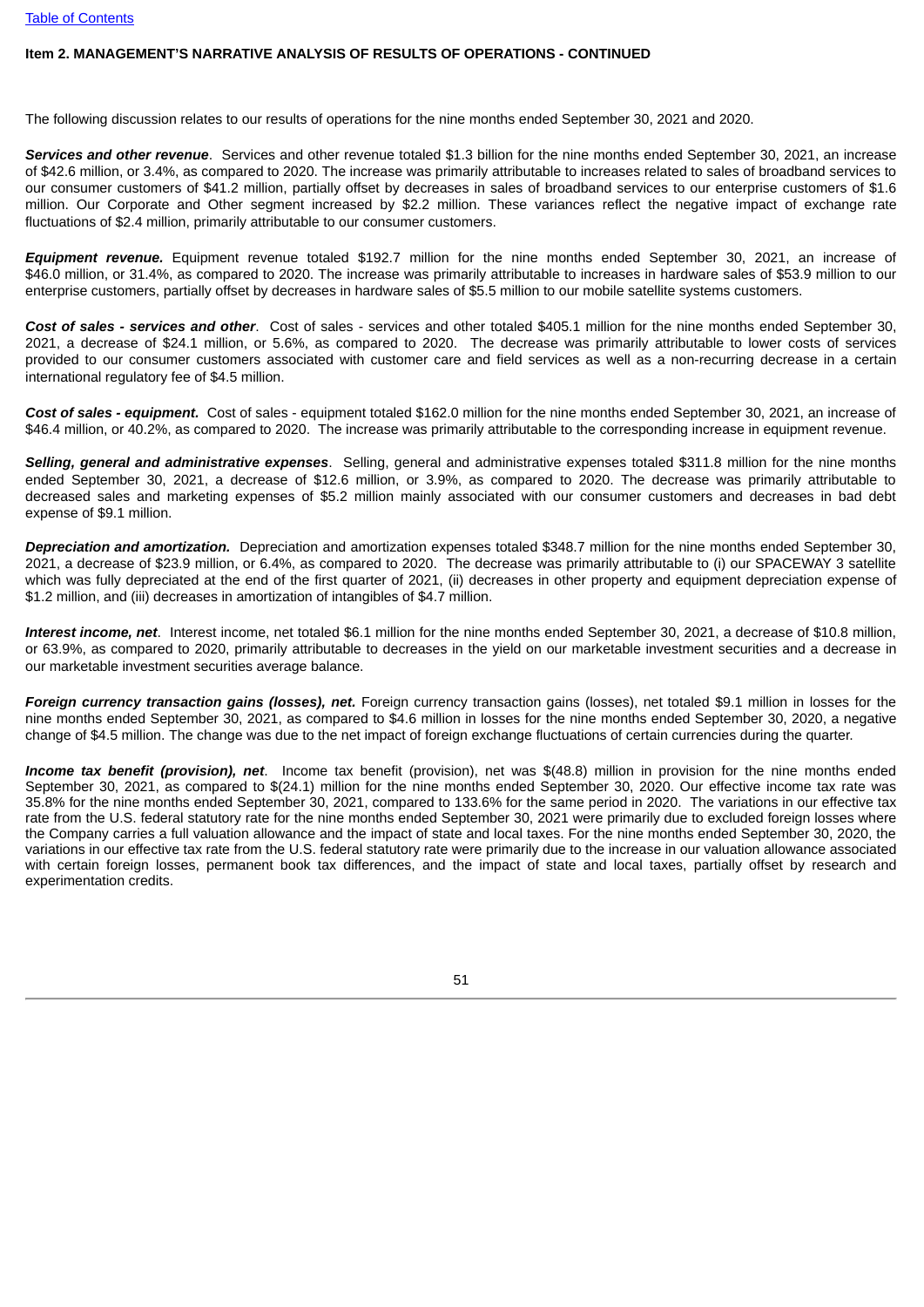*Net income (loss) attributable to HSSC*. The following table reconciles the change in Net income (loss) attributable to HSSC:

|                                                                                         |     | <b>Amounts</b> |
|-----------------------------------------------------------------------------------------|-----|----------------|
| Net income (loss) attributable to HSSC for the nine months ended September 30, 2020     | \$. | 2,983          |
| Increase (decrease) in operating income (loss), including depreciation and amortization |     | 100.949        |
| Decrease (increase) in interest expense, net of amounts capitalized                     |     | 27,696         |
| Increase (decrease) in gains (losses) on investments, net                               |     | 2,324          |
| Increase (decrease) in other, net                                                       |     | 2,150          |
| Decrease (increase) in equity in earnings (losses) of unconsolidated affiliates, net    |     | 681            |
| Decrease (increase) in net income (loss) attributable to non-controlling interests      |     | (2,621)        |
| Increase (decrease) in foreign currency transaction gains (losses), net                 |     | (4,526)        |
| Increase (decrease) in interest income, net                                             |     | (10, 827)      |
| Decrease (increase) in income tax benefit (provision), net                              |     | (24, 745)      |
| Net income (loss) attributable to HSSC for the nine months ended September 30, 2021     |     | 94,064         |

*EBITDA*. EBITDA is a non-GAAP financial measure and is described under Explanation of Key Metrics and Other Items below. The following table reconciles EBITDA to Net income (loss), the most directly comparable U.S. GAAP measure in our Accompanying Consolidated Financial Statements:

|                                                             | For the nine months ended<br>September 30, |     |              | <b>Variance</b> |           |         |  |  |
|-------------------------------------------------------------|--------------------------------------------|-----|--------------|-----------------|-----------|---------|--|--|
|                                                             | 2021                                       |     | 2020         |                 | Amount    | %       |  |  |
| Net income (loss)                                           | \$<br>87,645                               | -\$ | $(6,057)$ \$ |                 | 93,702    |         |  |  |
| Interest income, net                                        | (6, 108)                                   |     | (16, 935)    |                 | 10.827    | (63.9)  |  |  |
| Interest expense, net of amounts capitalized                | 102,948                                    |     | 130,644      |                 | (27, 696) | (21.2)  |  |  |
| Income tax provision (benefit), net                         | 48.843                                     |     | 24.098       |                 | 24.745    | $\star$ |  |  |
| Depreciation and amortization                               | 348,689                                    |     | 372,588      |                 | (23, 899) | (6.4)   |  |  |
| Net loss (income) attributable to non-controlling interests | 6,419                                      |     | 9.040        |                 | (2,621)   | (29.0)  |  |  |
| <b>EBITDA</b>                                               | 588,436                                    | \$. | 513,378      | - \$            | 75,058    | 14.6    |  |  |

\* Percentage is not meaningful

The following table reconciles the change in EBITDA:

|                                                                                         | <b>Amounts</b> |
|-----------------------------------------------------------------------------------------|----------------|
| EBITDA for the nine months ended September 30, 2020                                     | \$<br>513.378  |
| Increase (decrease) in operating income (loss), excluding depreciation and amortization | 77.050         |
| Increase (decrease) in gains (losses) on investments, net                               | 2,324          |
| Increase (decrease) in other, net                                                       | 2.150          |
| Decrease (increase) in equity in earnings (losses) of unconsolidated affiliates, net    | 681            |
| Decrease (increase) in net loss (income) attributable to non-controlling interests      | (2,621)        |
| Increase (decrease) in foreign currency transaction gains (losses), net                 | (4,526)        |
| EBITDA for the nine months ended September 30, 2021                                     | 588.436        |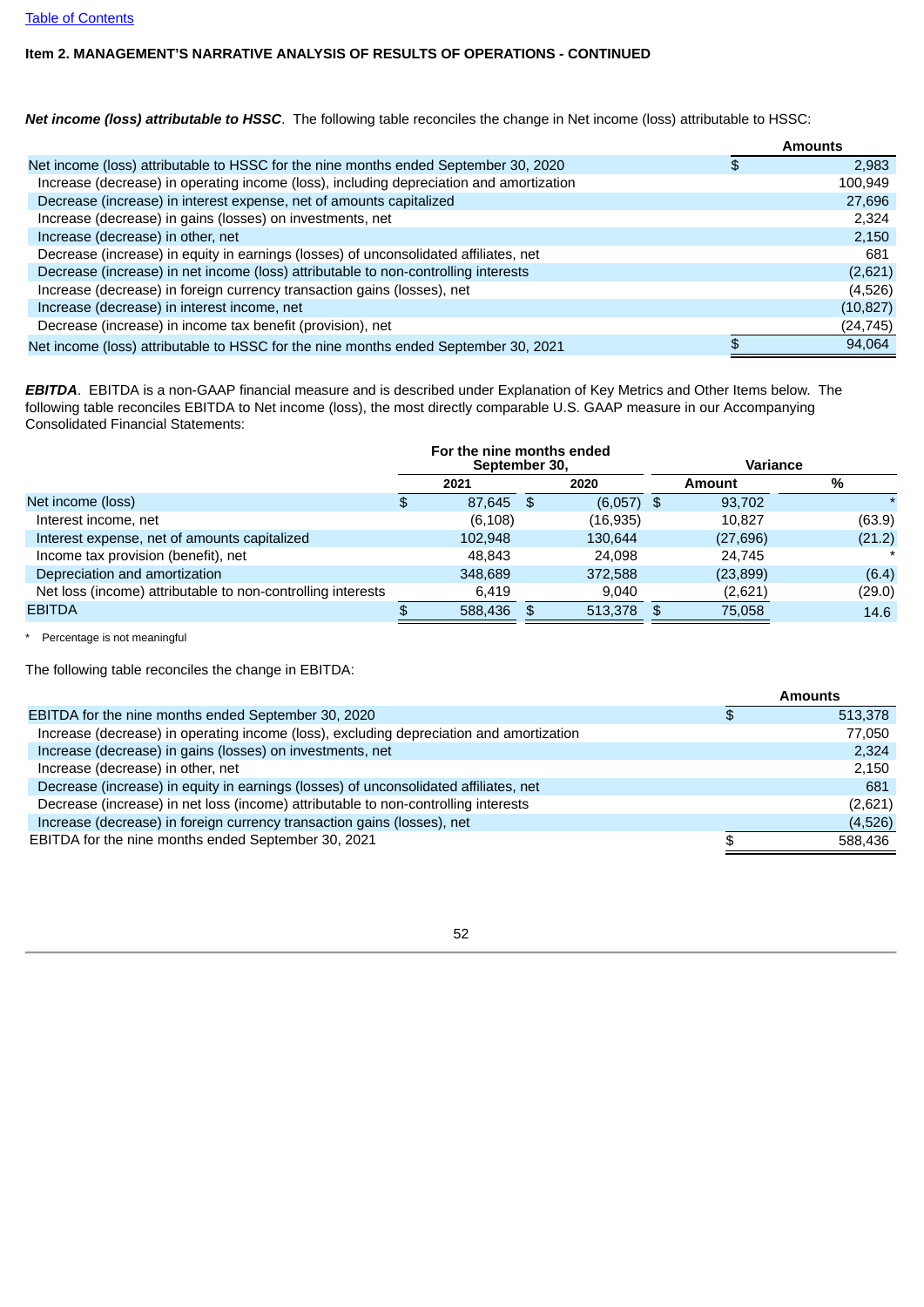## *Segment Operating Results and Capital Expenditures*

The following tables present our total revenue, capital expenditures and EBITDA by segment for the nine months ended September 30, 2021, as compared to the nine months ended September 30, 2020:

|                                              |               | <b>Hughes</b> |      | <b>ESS</b>  | Corporate and<br>Other | <b>Consolidated Total</b> |
|----------------------------------------------|---------------|---------------|------|-------------|------------------------|---------------------------|
| For the nine months ended September 30, 2021 |               |               |      |             |                        |                           |
| Total revenue                                | \$            | 1.465.073     | \$   | 12.808 \$   | 15,790 \$              | 1,493,671                 |
| Capital expenditures                         |               | 228.641       |      |             |                        | 228,641                   |
| <b>EBITDA</b>                                |               | 605.742       |      | 6.481       | (23, 787)              | 588,436                   |
|                                              |               |               |      |             |                        |                           |
| For the nine months ended September 30, 2020 |               |               |      |             |                        |                           |
| Total revenue                                | $\frac{1}{2}$ | 1,378,416     | - \$ | $13,233$ \$ | 13,403 \$              | 1,405,052                 |
| Capital expenditures                         |               | 263.844       |      | 41          |                        | 263,885                   |
| <b>EBITDA</b>                                |               | 531,276       |      | 5.847       | (23, 745)              | 513,378                   |

#### *Hughes Segment*

|                      | For the nine months ended<br>September 30, |           | <b>Variance</b> |        |
|----------------------|--------------------------------------------|-----------|-----------------|--------|
|                      | 2021                                       | 2020      | Amount          | %      |
| Total revenue        | \$<br>1,465,073                            | 1,378,416 | 86,657          | 6.3    |
| Capital expenditures | 228.641                                    | 263.844   | (35, 203)       | (13.3) |
| <b>EBITDA</b>        | 605.742                                    | 531,276   | 74.466          | 14.0   |

Total revenue was \$1.5 billion for the nine months ended September 30, 2021, an increase of \$86.7 million, or 6.3%, as compared to 2020. Services and other revenue increased primarily due to an increase of \$41.2 million in sales of broadband services to our consumer customers, partially offset by decreases in sales of broadband services to our enterprise customers of \$1.6 million. Equipment revenue increased primarily due to increases in hardware sales of \$53.9 million to our enterprise customers, partially offset by decreases in hardware sales of \$5.5 million to our mobile satellite systems customers. These variances reflect the negative impact of exchange rate fluctuations of \$2.5 million.

Capital expenditures were \$228.6 million for the nine months ended September 30, 2021, a decrease of \$35.2 million, or 13.3%, as compared to 2020, primarily due to decreases in expenditures associated with our consumer business, partially offset by increased expenditures related to our enterprise business and construction of our satellite-related ground infrastructure in preparation the our launch of EchoStar XXIV.

The following table reconciles the change in the Hughes Segment EBITDA:

|                                                                                         | <b>Amounts</b> |
|-----------------------------------------------------------------------------------------|----------------|
| EBITDA for the nine months ended September 30, 2020                                     | 531,276<br>\$. |
| Increase (decrease) in operating income (loss), excluding depreciation and amortization | 75.288         |
| Increase (decrease) in other, net                                                       | 4,089          |
| Increase (decrease) in gains (losses) on investments, net                               | 2.249          |
| Decrease (increase) in equity in earnings (losses) of unconsolidated affiliates, net    | (4)            |
| Decrease (increase) in net loss (income) attributable to non-controlling interests      | (2,621)        |
| Increase (decrease) in foreign currency transaction gains (losses), net                 | (4,535)        |
| EBITDA for the nine months ended September 30, 2021                                     | 605,742        |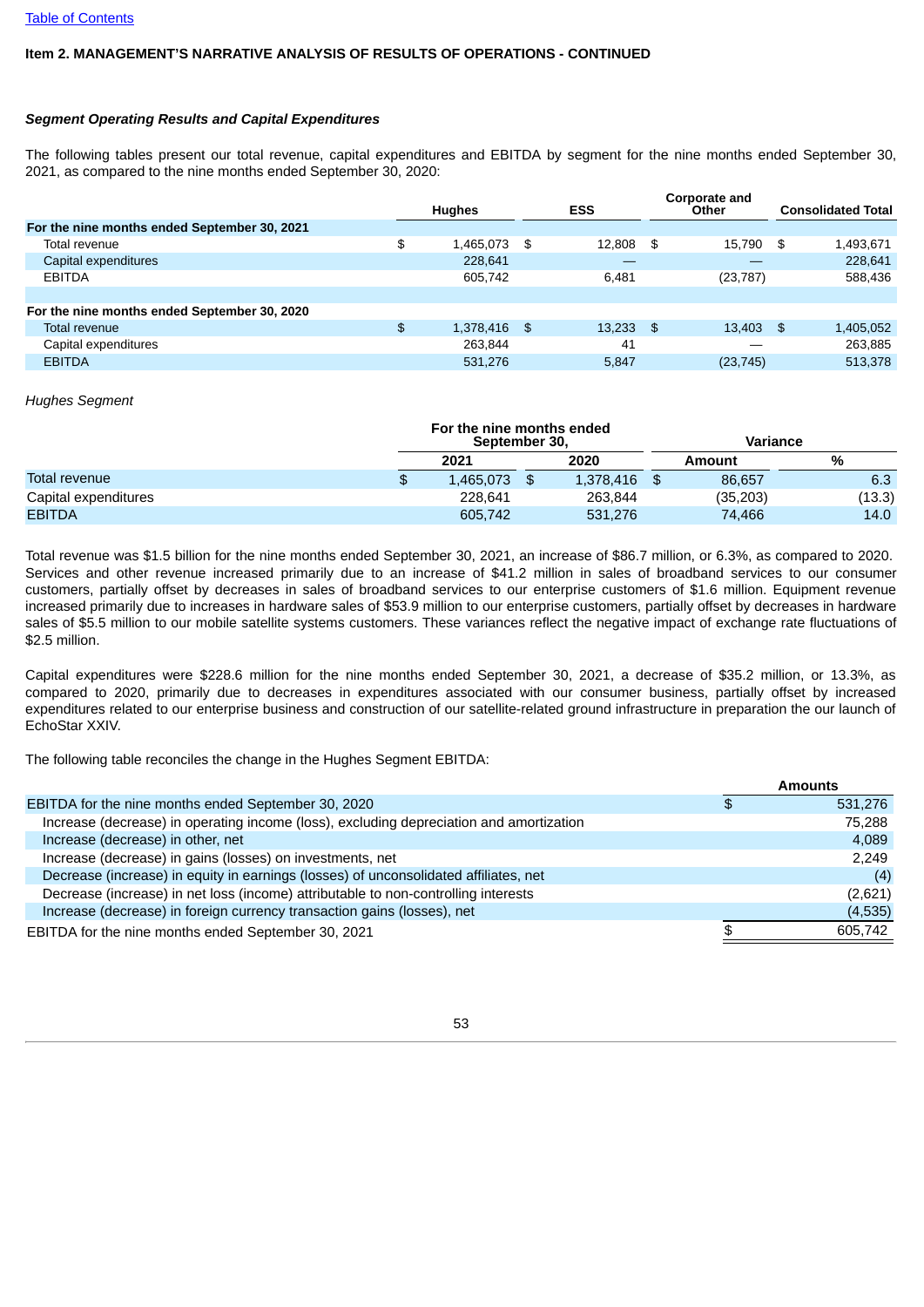*ESS Segment*

|                      | For the nine months ended<br>September 30, |              | <b>Variance</b> |         |  |  |
|----------------------|--------------------------------------------|--------------|-----------------|---------|--|--|
|                      | 2021                                       | 2020         | Amount          | %       |  |  |
| Total revenue        | \$<br>12,808                               | \$<br>13,233 | (425)           | (3.2)   |  |  |
| Capital expenditures |                                            | 41           | (41             | (100.0) |  |  |
| <b>EBITDA</b>        | 6.481                                      | 5,847        | 634             | 10.8    |  |  |

Total revenue was \$12.8 million for the nine months ended September 30, 2021, a decrease of \$0.4 million, or 3.2%, as compared to 2020, primarily due to a decrease in transponder services provided to third parties.

EBITDA was \$6.5 million for the nine months ended September 30, 2021, an increase of \$0.6 million, or 10.8%, as compared to 2020, primarily due to the recovery of a bad debt reserve.

*Corporate and Other*

|               |    | For the nine months ended<br>September 30, |          | <b>Variance</b> |        |   |      |
|---------------|----|--------------------------------------------|----------|-----------------|--------|---|------|
|               |    | 2021                                       | 2020     |                 | Amount | % |      |
| Total revenue | ۰D | 15.790                                     | 13,403   |                 | 2,387  |   | 17.8 |
| <b>EBITDA</b> |    | (23,787)                                   | (23,745) |                 | (42)   |   | 0.2  |

The following table reconciles the change in the Corporate and Other Segment EBITDA:

|                                                                                         | Amounts   |
|-----------------------------------------------------------------------------------------|-----------|
| EBITDA for the nine months ended September 30, 2020                                     | (23, 745) |
| Increase (decrease) in operating income (loss), excluding depreciation and amortization | 1,128     |
| Decrease (increase) in equity in earnings (losses) of unconsolidated affiliates, net    | 686       |
| Increase (decrease) in gains (losses) on investments, net                               | 75        |
| Increase (decrease) in foreign currency transaction gains (losses), net                 | -9        |
| Increase (decrease) in other, net                                                       | (1,940)   |
| EBITDA for the nine months ended September 30, 2021                                     | (23, 787) |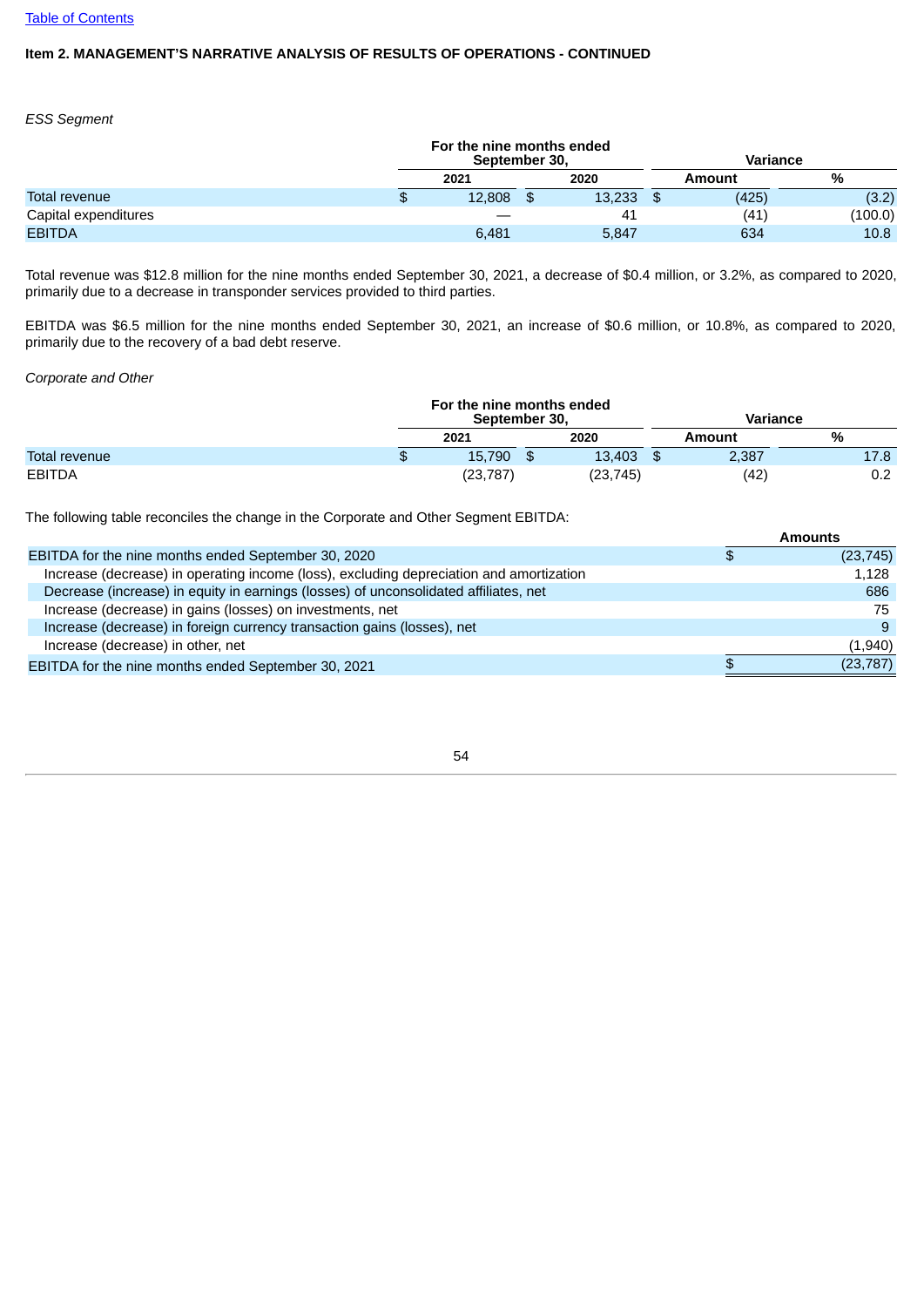## **EXPLANATION OF KEY METRICS AND OTHER ITEMS**

*Services and other revenue*. Services and other revenue primarily includes the sales of consumer and enterprise broadband services, maintenance and other contracted services, revenue associated with satellite and transponder leases and services, satellite uplinking/downlinking, subscriber wholesale service fees for the HughesNet service professional services and facilities rental revenue.

*Equipment revenue*. Equipment revenue primarily includes broadband equipment and networks sold to customers in our consumer and enterprise markets.

*Cost of sales - services and other*. Cost of sales - services and other primarily includes the cost of broadband services provided to our consumer and enterprise customers, maintenance and other contracted services, costs associated with satellite and transponder leases and services, professional services and facilities rental.

*Cost of sales - equipment*. Cost of sales - equipment consists primarily of the cost of broadband equipment and networks provided to customers in our consumer and enterprise markets. It also includes certain other costs associated with the deployment of equipment to our customers.

*Selling, general and administrative expenses*. Selling, general and administrative expenses primarily include selling and marketing costs and employee-related costs associated with administrative services (e.g., information systems, human resources and other services), including stock-based compensation expense. It also includes professional fees (e.g. legal, information systems and accounting services) and other expenses associated with facilities and administrative services.

*Research and development expenses*. Research and development expenses primarily include costs associated with the design and development of products to support future growth and provide new technology and innovation to our customers.

*Impairment of long-lived assets*. Impairment of long-lived assets includes our impairment losses related to our property and equipment, goodwill, regulatory authorizations and other intangible assets.

*Interest income, net*. Interest income, net primarily includes interest earned on our cash, cash equivalents and marketable investment securities, and other investments including premium amortization and discount accretion on debt securities.

*Interest expense, net of amounts capitalized*. Interest expense, net of amounts capitalized primarily includes interest expense associated with our debt and finance lease obligations (net of capitalized interest), amortization of debt issuance costs and interest expense related to certain legal proceedings.

*Gains (losses) on investments, net*. Gains (losses) on investments, net primarily includes changes in fair value of our marketable equity securities and other investments for which we have elected the fair value option. It may also include realized gains and losses on the sale or exchange of our available-for-sale debt securities, other-than-temporary impairment losses on our available-for-sale securities, realized gains and losses on the sale or exchange of equity securities and debt securities without readily determinable fair value and adjustments to the carrying amount of investments in unconsolidated affiliates and marketable equity securities resulting from impairments and observable price changes.

*Equity in earnings (losses) of unconsolidated affiliates, net*. Equity in earnings (losses) of unconsolidated affiliates, net includes earnings or losses from our investments accounted for using the equity method.

*Foreign currency transaction gains (losses), net*. Foreign currency transaction gains (losses), net include gains and losses resulting from the re-measurement of transactions denominated in foreign currencies.

*Other, net*. Other, net primarily includes dividends received from our marketable investment securities and other non-operating income and expense items that are not appropriately classified elsewhere in the Consolidated Statements of Operations in our Accompanying Consolidated Financial Statements.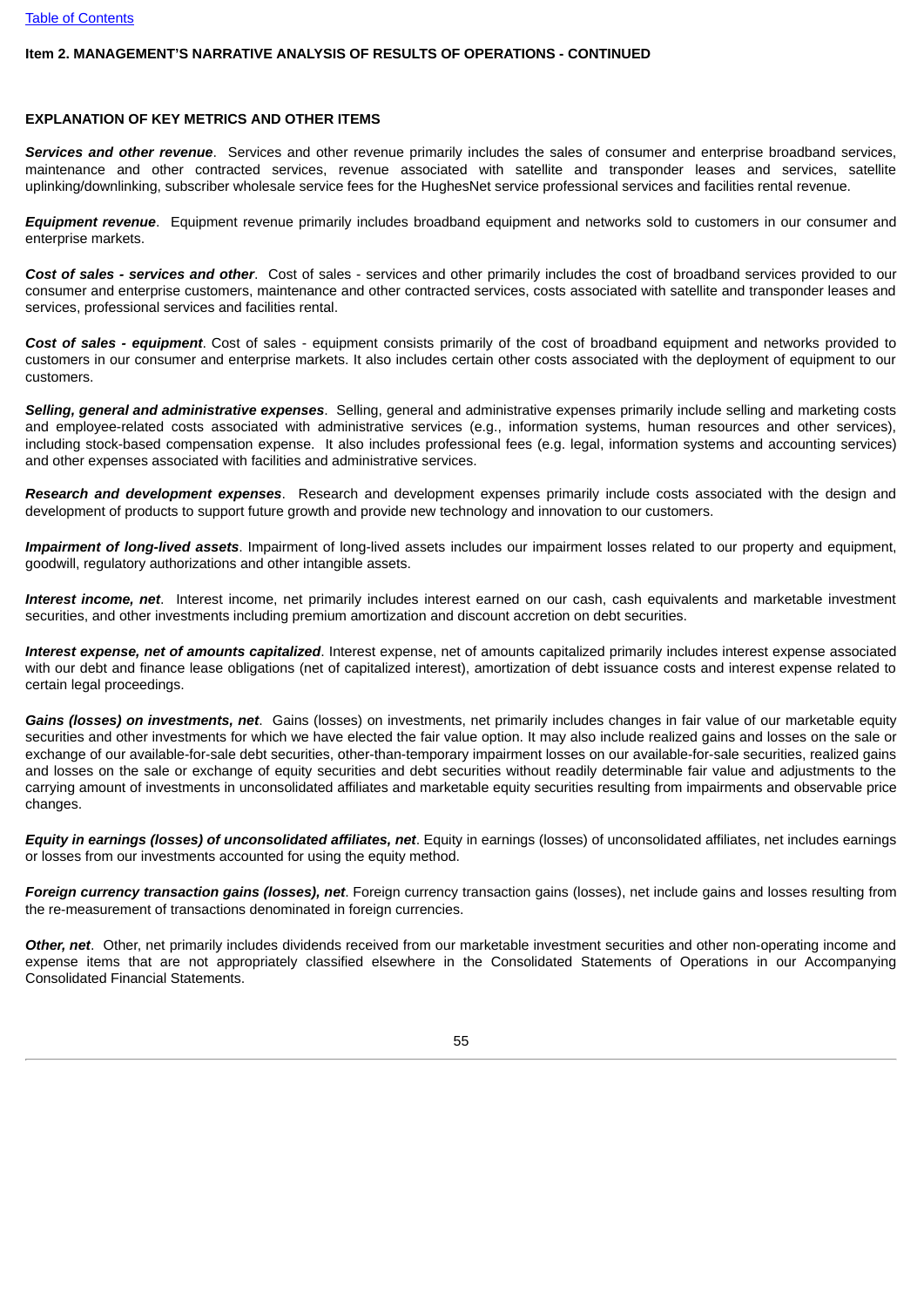*Earnings before interest, taxes, depreciation and amortization ("EBITDA")*. EBITDA is defined as Net income (loss) excluding Interest income and expense, net, Income tax benefit (provision), net, Depreciation and amortization, and Net income (loss) attributable to noncontrolling interests. EBITDA is not a measure determined in accordance with U.S. GAAP. This non-GAAP measure is reconciled to Net income (loss) in our discussion of Results of Operations above. EBITDA should not be considered in isolation or as a substitute for operating income, net income or any other measure determined in accordance with U.S. GAAP. EBITDA is used by our management as a measure of operating efficiency and overall financial performance for benchmarking against our peers and competitors. Management believes EBITDA provides meaningful supplemental information regarding the underlying operating performance of our business and is appropriate to enhance an overall understanding of our financial performance. Management also believes that EBITDA is useful to investors because it is frequently used by securities analysts, investors and other interested parties to evaluate the performance of companies in our industry.

*Subscribers.* Subscribers include customers that subscribe to our HughesNet service, through retail, wholesale and small/medium enterprise service channels.

## **ITEM 4. CONTROLS AND PROCEDURES**

#### **Disclosure Controls and Procedures**

Under the supervision and with the participation of our management, including our Chief Executive Officer and Chief Financial Officer, we evaluated the effectiveness of our disclosure controls and procedures (as defined in Rule 15d-15(e) under the Securities Exchange Act of 1934, as amended (the "Exchange Act")) as of the end of the period covered by this Form 10-Q. Based upon that evaluation, our Chief Executive Officer and Chief Financial Officer concluded that our disclosure controls and procedures were effective as of the end of the period covered by this Form 10-Q such that the information required to be disclosed in our Securities and Exchange Commission reports is recorded, processed, summarized and reported within the time periods specified in the Securities and Exchange Commission rules and forms, and is accumulated and communicated to our management, including our Chief Executive Officer and Chief Financial Officer, as appropriate, to allow timely decisions regarding required disclosure.

## **Changes in Internal Control Over Financial Reporting**

There has been no change in our internal control over financial reporting (as defined in Rule 15d-15(f) under the Exchange Act) that occurred during the three months ended September 30, 2021 that has materially affected, or is reasonably likely to materially affect, our internal control over financial reporting. We continue to review our internal control over financial reporting and may from time to time make changes aimed at enhancing its effectiveness and to ensure that our systems evolve with our business.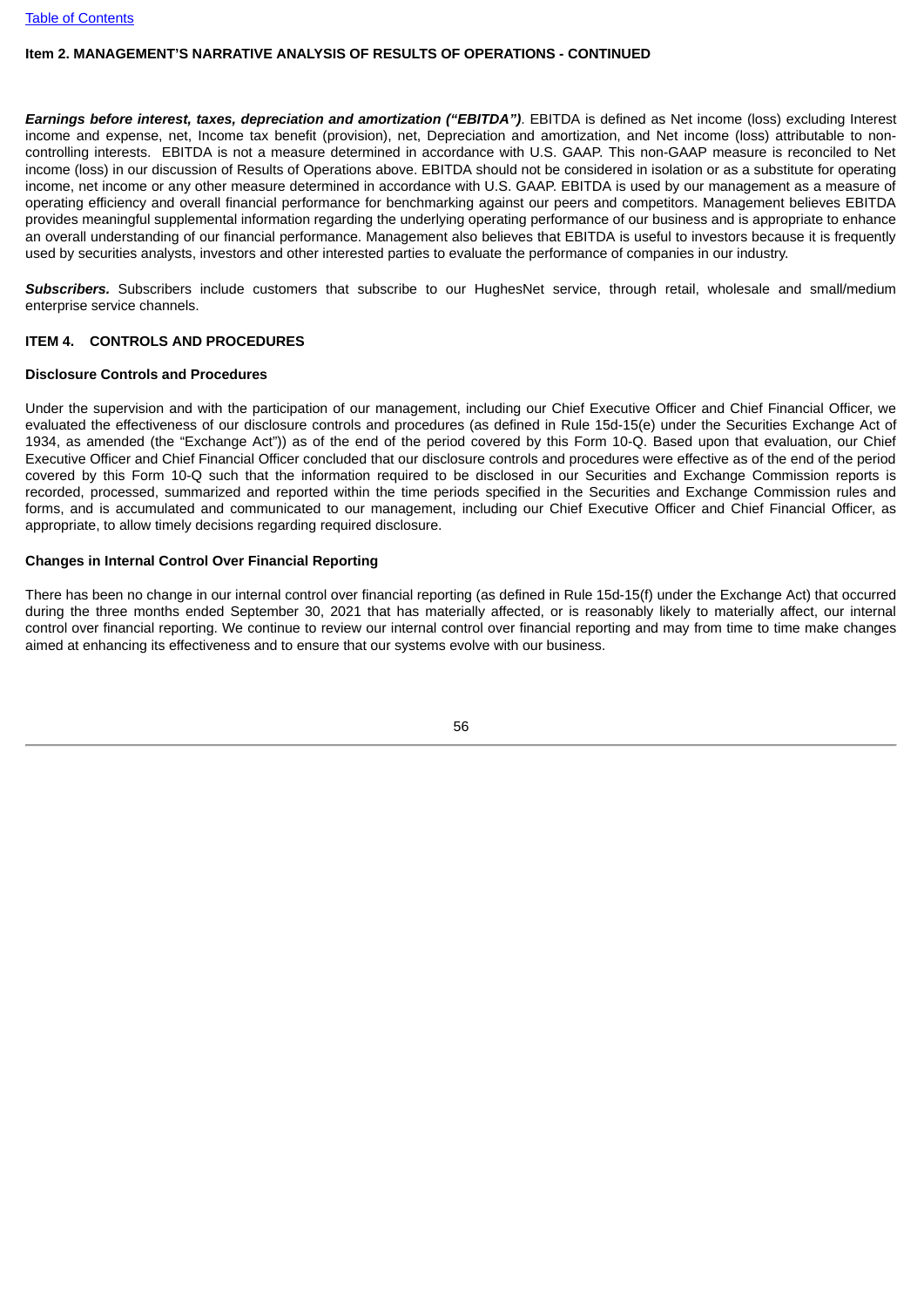## **PART II — OTHER INFORMATION**

## **ITEM 1. LEGAL PROCEEDINGS**

For a discussion of legal proceedings, refer to Part I, Item 1. Financial Statements - *Note 13. Contingencies* - Litigation in this Form 10-Q.

## **ITEM 1A. RISK FACTORS**

Item 1A, Risk Factors, of our Form 10-K for the year ended December 31, 2020 includes a detailed discussion of our risk factors.

## **ITEM 4. MINE SAFETY DISCLOSURES**

Not applicable.

## **ITEM 5. OTHER INFORMATION**

## **Financial Results**

On November 9, 2021, EchoStar issued a press release (the "Press Release") announcing its financial results for the quarter ended September 30, 2021. A copy of the Press Release is furnished herewith as Exhibit 99.1. The foregoing information, including the exhibit related thereto, is furnished in response to Item 2.02 of Form 8-K and shall not be deemed "filed" for the purposes of Section 18 of the Exchange Act, or otherwise, and shall not be incorporated by reference into any registration statement or other document pursuant to the Securities Act of 1933, as amended, or into any filing or other document pursuant to the Exchange Act, except as otherwise expressly stated in any such filing.

## **ITEM 6. EXHIBITS**

| <b>Exhibit No.</b> | <b>Description</b>                                                                                                                                                |
|--------------------|-------------------------------------------------------------------------------------------------------------------------------------------------------------------|
| 31.1(H)            | Section 302 Certification of Chief Executive Officer.                                                                                                             |
| 31.2(H)            | Section 302 Certification of Chief Financial Officer.                                                                                                             |
| 32.1(H)            | Section 906 Certifications of Chief Executive Officer and Chief Financial Officer.                                                                                |
| $99.1$ (1)         | Press release dated November 9, 2021 issued by EchoStar Corporation regarding financial results for the period<br>ended September 30, 2021.                       |
| 101.INS            | XBRL Instance Document. The instance document does not appear in the Interactive Data File because its XBRL<br>tags are embedded within the Inline XBRL document. |
| 101.SCH            | XBRL Taxonomy Extension Schema.                                                                                                                                   |
| 101.CAL            | XBRL Taxonomy Extension Calculation Linkbase.                                                                                                                     |
| 101.DEF            | XBRL Taxonomy Extension Definition Linkbase.                                                                                                                      |
| 101.I AB           | XBRL Taxonomy Extension Label Linkbase.                                                                                                                           |
| 101.PRE            | XBRL Taxonomy Extension Presentation Linkbase.                                                                                                                    |

(H) Filed herewith. (I) Furnished herewith.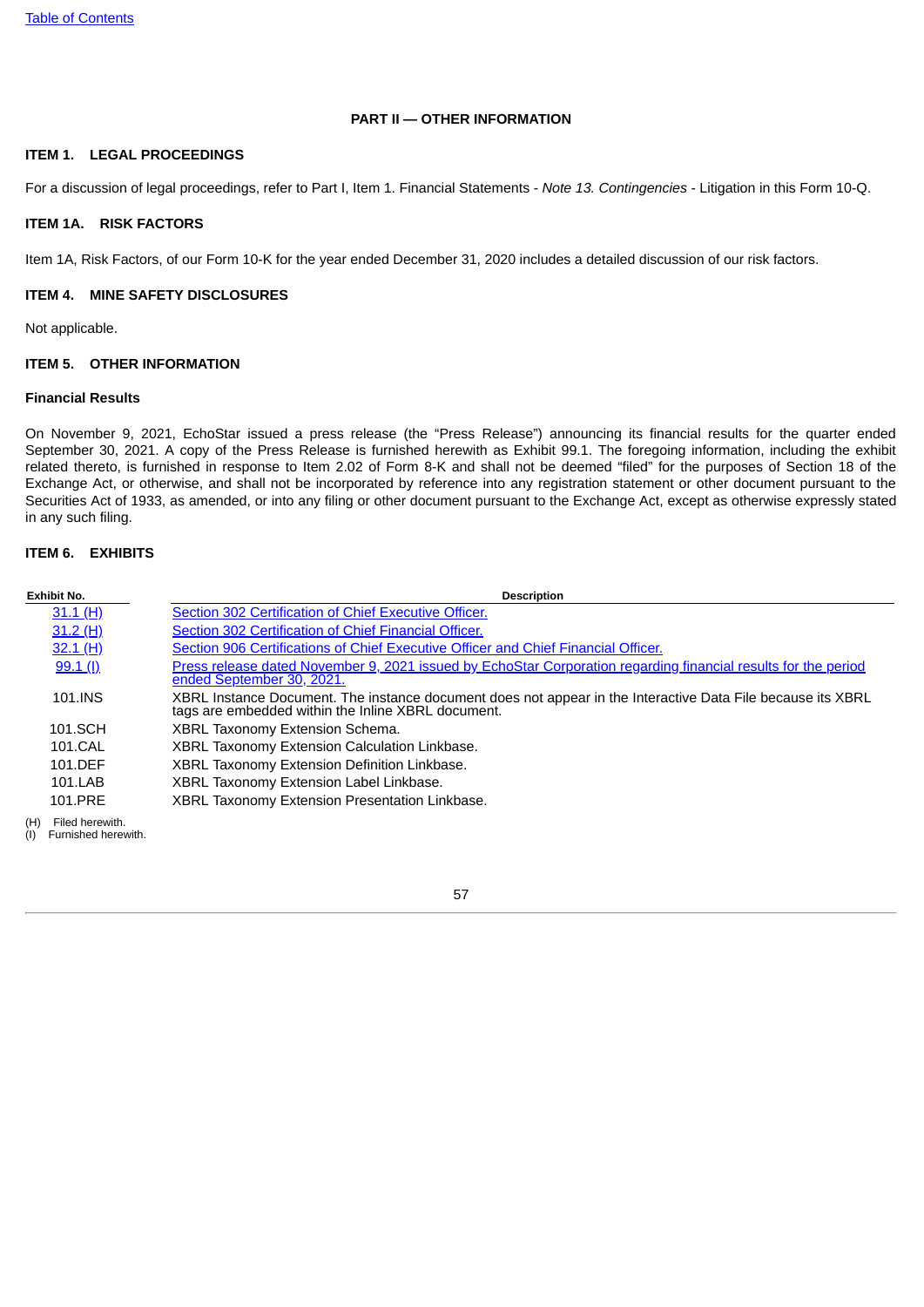## **SIGNATURES**

Pursuant to the requirements of the Securities Exchange Act of 1934, the registrant has duly caused this Form 10-Q to be signed on its behalf by the undersigned thereunto duly authorized.

## **HUGHES SATELLITE SYSTEMS CORPORATION**

Date: November 9, 2021 **By:** By: *Isl Michael T. Dugan* 

Michael T. Dugan Chief Executive Officer, President and Director *(Principal Executive Officer)*

Date: November 9, 2021 **By:** By: *Isl David J. Rayner* 

David J. Rayner Executive Vice President, Chief Financial Officer, Chief Operating Officer and Treasurer *(Principal Financial and Accounting Officer)*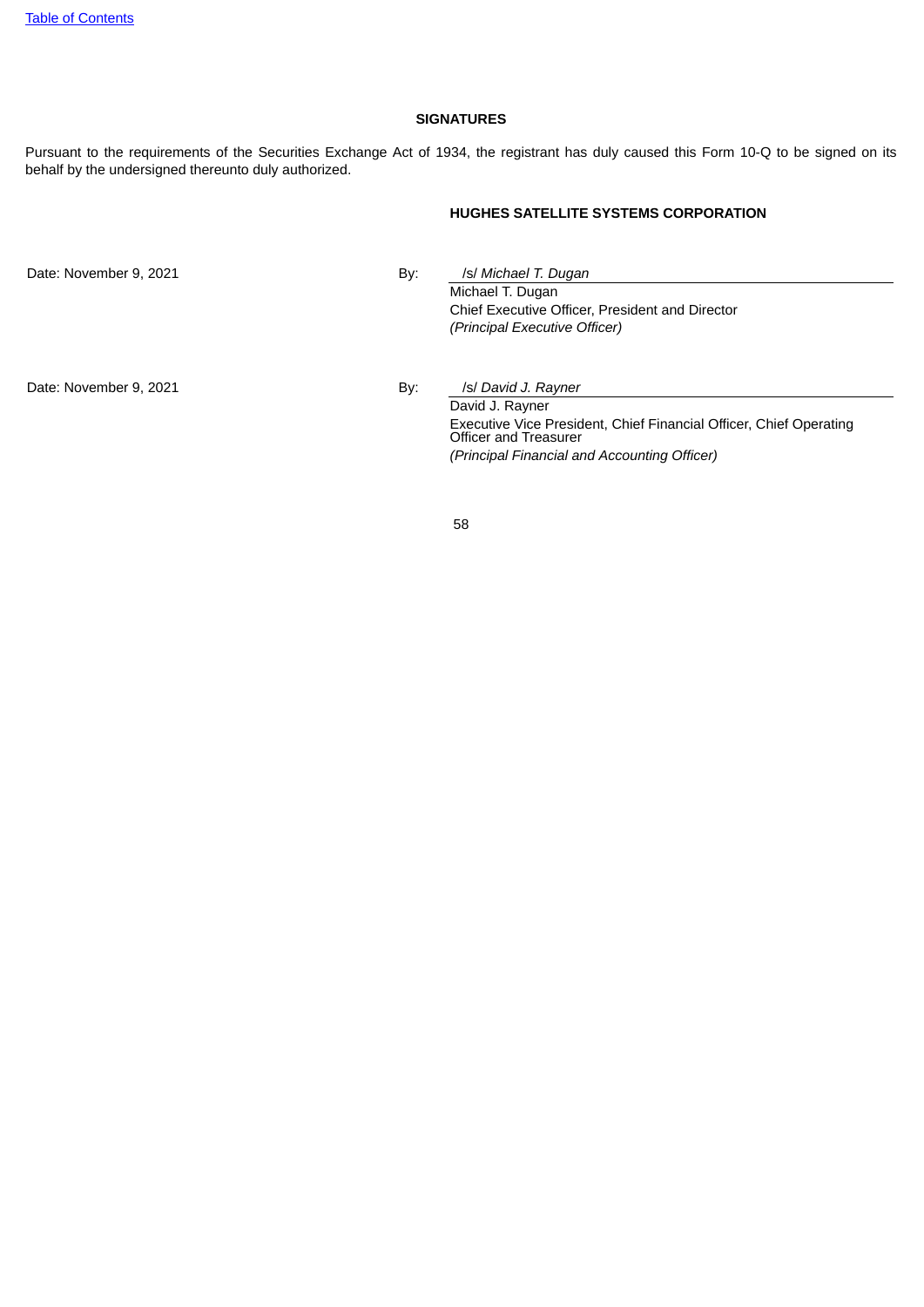## **CERTIFICATION OF CHIEF EXECUTIVE OFFICER Section 302 Certification**

<span id="page-61-0"></span>I, Michael T. Dugan, certify that:

1. I have reviewed this Quarterly Report on Form 10-Q of Hughes Satellite Systems Corporation;

2. Based on my knowledge, this report does not contain any untrue statement of a material fact or omit to state a material fact necessary to make the statements made, in light of the circumstances under which such statements were made, not misleading with respect to the period covered by this report;

3. Based on my knowledge, the financial statements, and other financial information included in this report, fairly present in all material respects the financial condition, results of operations and cash flows of the registrant as of, and for, the periods presented in this report;

4. The registrant's other certifying officer(s) and I are responsible for establishing and maintaining disclosure controls and procedures (as defined in Exchange Act Rules 13a-15(e) and 15d-15(e)) and internal control over financial reporting (as defined in Exchange Act Rules 13a-15(f) and 15d-15(f)) for the registrant and have:

- a) Designed such disclosure controls and procedures, or caused such disclosure controls and procedures to be designed under our supervision, to ensure that material information relating to the registrant, including its consolidated subsidiaries, is made known to us by others within those entities, particularly during the period in which this report is being prepared;
- b) Designed such internal control over financial reporting, or caused such internal control over financial reporting to be designed under our supervision, to provide reasonable assurance regarding the reliability of financial reporting and the preparation of financial statements for external purposes in accordance with generally accepted accounting principles;
- c) Evaluated the effectiveness of the registrant's disclosure controls and procedures and presented in this report our conclusions about the effectiveness of the disclosure controls and procedures, as of the end of the period covered by this report based on such evaluation; and
- d) Disclosed in this report any change in the registrant's internal control over financial reporting that occurred during the registrant's most recent fiscal quarter (the registrant's fourth fiscal quarter in the case of an annual report) that has materially affected, or is reasonably likely to materially affect, the registrant's internal control over financial reporting; and

5. The registrant's other certifying officer(s) and I have disclosed, based on our most recent evaluation of internal control over financial reporting, to the registrant's auditors and the audit committee of the registrant's board of directors (or persons performing the equivalent functions):

- a) All significant deficiencies and material weaknesses in the design or operation of internal control over financial reporting which are reasonably likely to adversely affect the registrant's ability to record, process, summarize and report financial information; and
- b) Any fraud, whether or not material, that involves management or other employees who have a significant role in the registrant's internal control over financial reporting.

Date: November 9, 2021

By: */s/ Michael T. Dugan*

Name: Michael T. Dugan Title: Chief Executive Officer, President and Director *(Principal Executive Officer)*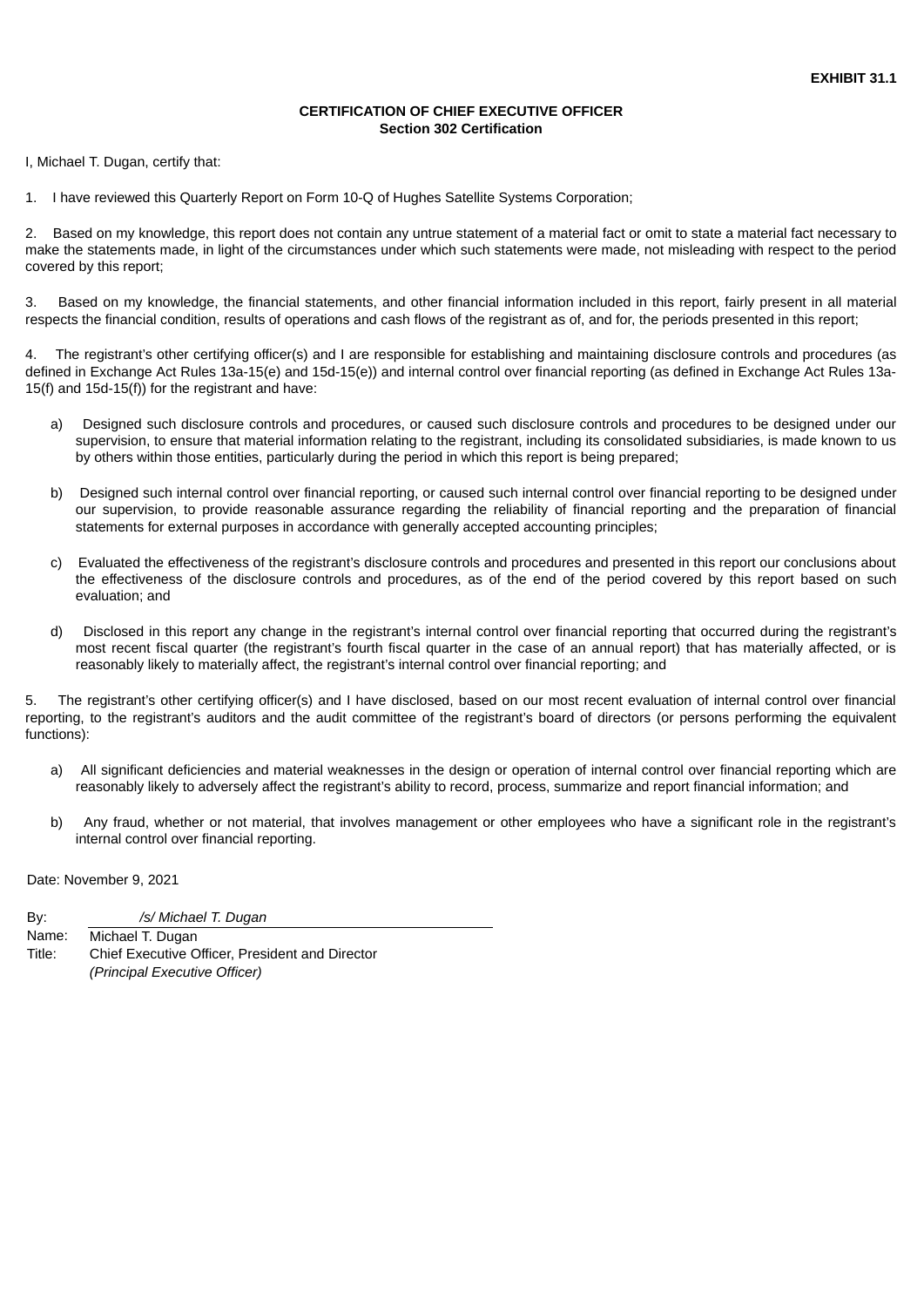## **CERTIFICATION OF CHIEF FINANCIAL OFFICER Section 302 Certification**

<span id="page-62-0"></span>I, David J. Rayner, certify that:

1. I have reviewed this Quarterly Report on Form 10-Q of Hughes Satellite Systems Corporation;

2. Based on my knowledge, this report does not contain any untrue statement of a material fact or omit to state a material fact necessary to make the statements made, in light of the circumstances under which such statements were made, not misleading with respect to the period covered by this report;

3. Based on my knowledge, the financial statements, and other financial information included in this report, fairly present in all material respects the financial condition, results of operations and cash flows of the registrant as of, and for, the periods presented in this report;

4. The registrant's other certifying officer(s) and I are responsible for establishing and maintaining disclosure controls and procedures (as defined in Exchange Act Rules 13a-15(e) and 15d-15(e)) and internal control over financial reporting (as defined in Exchange Act Rules 13a-15(f) and 15d-15(f)) for the registrant and have:

- a) Designed such disclosure controls and procedures, or caused such disclosure controls and procedures to be designed under our supervision, to ensure that material information relating to the registrant, including its consolidated subsidiaries, is made known to us by others within those entities, particularly during the period in which this report is being prepared;
- b) Designed such internal control over financial reporting, or caused such internal control over financial reporting to be designed under our supervision, to provide reasonable assurance regarding the reliability of financial reporting and the preparation of financial statements for external purposes in accordance with generally accepted accounting principles;
- c) Evaluated the effectiveness of the registrant's disclosure controls and procedures and presented in this report our conclusions about the effectiveness of the disclosure controls and procedures, as of the end of the period covered by this report based on such evaluation; and
- d) Disclosed in this report any change in the registrant's internal control over financial reporting that occurred during the registrant's most recent fiscal quarter (the registrant's fourth fiscal quarter in the case of an annual report) that has materially affected, or is reasonably likely to materially affect, the registrant's internal control over financial reporting; and

5. The registrant's other certifying officer(s) and I have disclosed, based on our most recent evaluation of internal control over financial reporting, to the registrant's auditors and the audit committee of the registrant's board of directors (or persons performing the equivalent functions):

- a) All significant deficiencies and material weaknesses in the design or operation of internal control over financial reporting which are reasonably likely to adversely affect the registrant's ability to record, process, summarize and report financial information; and
- b) Any fraud, whether or not material, that involves management or other employees who have a significant role in the registrant's internal control over financial reporting.

Date: November 9, 2021

| Bv:    | /s/ David J. Rayner                                                                                                                         |
|--------|---------------------------------------------------------------------------------------------------------------------------------------------|
| Name:  | David J. Rayner                                                                                                                             |
| Title: | Executive Vice President, Chief Financial Officer, Chief Operating<br>Officer and Treasurer<br>(Principal Financial and Accounting Officer) |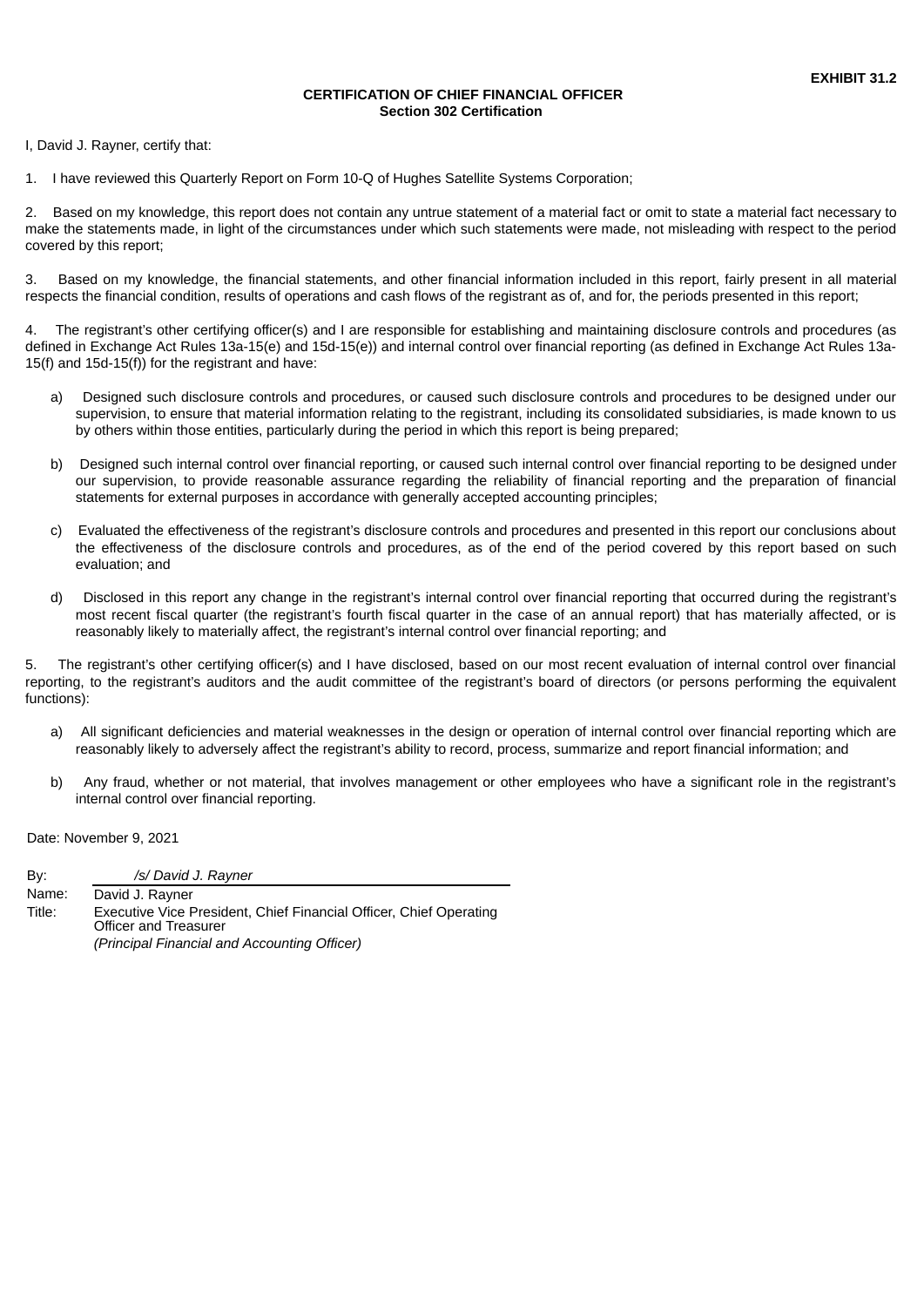## **CERTIFICATIONS OF CHIEF EXECUTIVE OFFICER AND CHIEF FINANCIAL OFFICER Section 906 Certifications**

<span id="page-63-0"></span>In connection with the quarterly report for the quarter ended September 30, 2021 on Form 10-Q (the "Report"), of Hughes Satellite Systems Corporation (the "Company") as filed with the Securities and Exchange Commission on the date hereof, we, Michael T. Dugan and David J. Rayner, Chief Executive Officer and Chief Financial Officer, respectively, of the Company, certify, pursuant to 18 U.S.C. Section 1350, as adopted pursuant to section 906 of the Sarbanes-Oxley Act of 2002, that to the best of our knowledge:

- (i) the Report fully complies with the requirements of Section 13(a) or Section 15(d), as applicable, of the Securities Exchange Act of 1934; and
- (ii) the information contained in the Report fairly presents, in all material respects, the financial condition and results of operations of the Company.

Date: November 9, 2021

| By:    | /s/ Michael T. Dugan                            |
|--------|-------------------------------------------------|
| Name:  | Michael T. Dugan                                |
| Title: | Chief Executive Officer, President and Director |
|        | <i>(Principal Executive Officer)</i>            |
|        |                                                 |
|        |                                                 |

By: */s/ David J. Rayner*

Name: David J. Rayner Title: Executive Vice President, Chief Financial Officer, Chief Operating Officer and Treasurer *(Principal Financial and Accounting Officer)*

The foregoing certification is being furnished solely pursuant to 18 U.S.C. Section 1350 and is not being filed as part of the Report or as a separate disclosure document.

A SIGNED ORIGINAL OF THIS WRITTEN STATEMENT REQUIRED BY SECTION 906 HAS BEEN PROVIDED TO THE COMPANY AND WILL BE RETAINED BY THE COMPANY AND FURNISHED TO THE SECURITIES AND EXCHANGE COMMISSION OR ITS STAFF UPON REQUEST.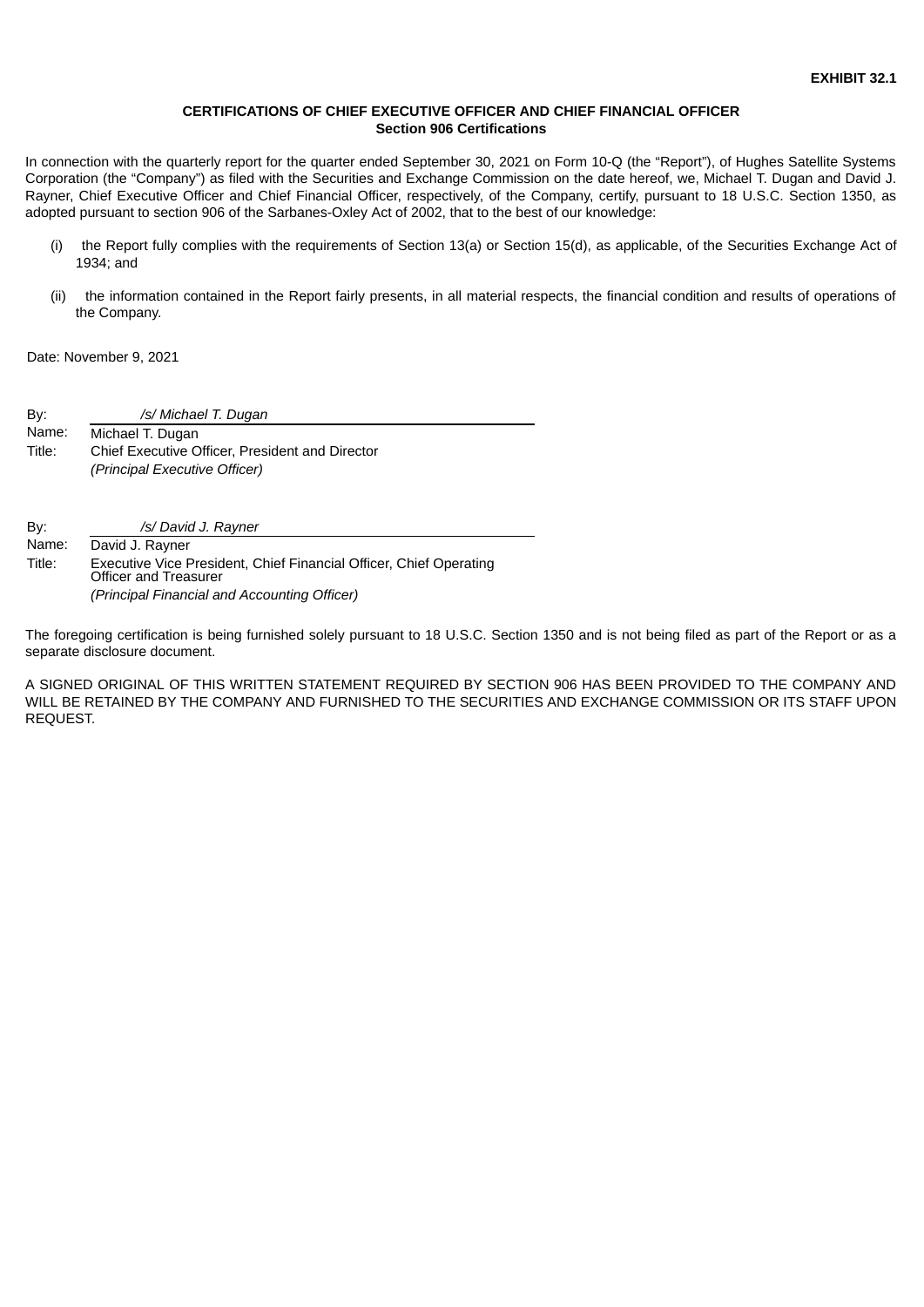## **EchoStar Announces Financial Results for the Three and Nine Months Ended September 30, 2021**

<span id="page-64-0"></span>**Englewood, CO, November 9, 2021—**EchoStar Corporation (NASDAQ: SATS) today announced its financial results for the three and nine months ended September 30, 2021.

## **Three Months Ended September 30, 2021 Financial Highlights:**

- Consolidated revenue of \$504.7 million.
- Net income of \$30.2 million, consolidated net income attributable to EchoStar common stock of \$33.4 million, and basic and diluted earnings per share of \$0.38.
- Consolidated Adjusted EBITDA of \$187.0 million (see discussion and the reconciliation of GAAP to this non-GAAP measure below).

## **Nine Months Ended September 30, 2021 Financial Highlights:**

- Consolidated revenue of \$1,487.1 million.
- Net income of \$142.8 million, consolidated net income attributable to EchoStar common stock of \$149.2 million, and basic and diluted earnings per share of \$1.64.
- Consolidated Adjusted EBITDA of \$559.4 million (see discussion and the reconciliation of GAAP to this non-GAPP measure below).

"I am pleased with our financial performance in the third quarter of 2021," commented Michael Dugan, CEO and President of EchoStar. "We grew revenue, net income, and Adjusted EBITDA from the same period last year by managing all areas of the business prudently. Laying a strategic foundation for the multi-orbit future, we announced agreements with OneWeb to provide satellite connectivity solutions in the US and India and fulfilled the remaining ITU requirements to bring our Sirion-1 filing into use which is a key milestone in the development of our global S-band capabilities."

#### **Three Months Ended September 30, 2021 - Additional Information:**

- Consolidated revenue increased 6.6% or \$31.2 million year over year primarily driven by higher equipment sales of \$25.0 million to our domestic and international enterprise customers.
- Adjusted EBITDA increased 12.2% or \$20.3 million year over year.
	- Hughes segment Adjusted EBITDA increased \$16.5 million year over year. The increase was driven primarily by higher revenue and lower cost of services provided to our consumer customers.
	- ESS segment Adjusted EBITDA was flat year over year.
	- Corporate and Other segment Adjusted EBITDA increased \$3.7 million year over year.
- Net income increased \$6.9 million year over year. The increase was primarily due to higher operating income of \$25.6 million and lower net interest expense of \$20.0 million, partially offset by higher income tax expense, net, of \$16.8 million, unfavorable changes in foreign currency exchange rates of \$13.3 million, and lower gains on investments, net, of \$11.3 million.
- Total Hughes broadband subscribers were approximately 1,510,000, declining 32,000 from June 30, 2021. Subscribers in the US decreased by 24,000 as compared to June 30, 2021 to approximately 1,120,000. In the same period, subscribers in Latin America decreased by 8,000 to approximately 390,000. Similar to the US, our Latin American subscriber base has become capacity constrained in certain areas. While the balancing of total subscribers relative to capacity utilization resulted in lower subscribers, average revenue per user increased in both regions from the second quarter of 2021.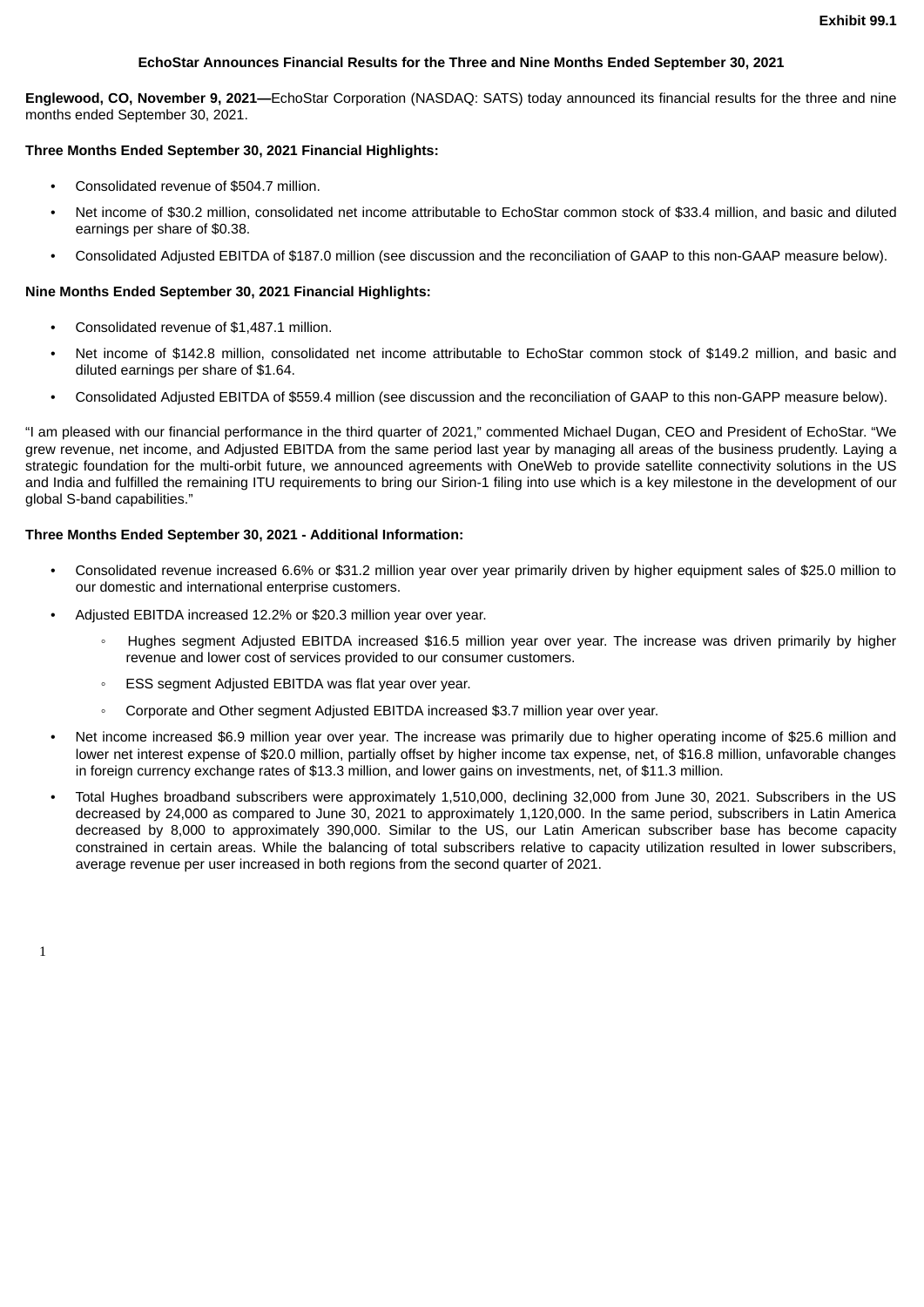- For the three months ended September 30, 2021, approximately 66% of Hughes segment revenue was attributable to our consumer customers with approximately 34% attributable to our enterprise customers.
- Cash, cash equivalents and current marketable investment securities were \$1.6 billion as of September 30, 2021.
- During the three months ended September 30, 2021, we repurchased 2,592,885 shares of our Class A common stock in open market trades.

Set forth below is a table highlighting certain of EchoStar's segment results for the three and nine months ended September 30, 2021 and 2020 (amounts in thousands) (all US GAAP amounts reference results from operations):

|                                                               | For the three months ended<br>September 30, |           |    | For the nine months ended<br>September 30, |    |           |    |           |
|---------------------------------------------------------------|---------------------------------------------|-----------|----|--------------------------------------------|----|-----------|----|-----------|
|                                                               |                                             | 2021      |    | 2020                                       |    | 2021      |    | 2020      |
| Revenue                                                       |                                             |           |    |                                            |    |           |    |           |
| Hughes                                                        | \$                                          | 496,937   | \$ | 466,762                                    | \$ | 1,465,073 | \$ | 1,378,416 |
| <b>EchoStar Satellite Services</b>                            |                                             | 4,436     |    | 4,402                                      |    | 12,808    |    | 13,233    |
| Corporate and Other                                           |                                             | 3,287     |    | 2,338                                      |    | 9,195     |    | 6,985     |
| Total revenue                                                 | \$                                          | 504,660   | \$ | 473,502                                    | \$ | 1,487,076 | \$ | 1,398,634 |
| <b>Adjusted EBITDA</b>                                        |                                             |           |    |                                            |    |           |    |           |
| <b>Hughes</b>                                                 | \$                                          | 202,997   | \$ | 186,458                                    | \$ | 612,251   | \$ | 534,955   |
| <b>EchoStar Satellite Services</b>                            |                                             | 2,319     |    | 2,274                                      |    | 6,481     |    | 5,847     |
| Corporate & Other:                                            |                                             |           |    |                                            |    |           |    |           |
| Corporate overhead, operating and other                       |                                             | (19, 974) |    | (21, 572)                                  |    | (61, 940) |    | (63, 948) |
| Equity in earnings (losses) of unconsolidated affiliates, net |                                             | 1,630     |    | (504)                                      |    | 2,615     |    | (660)     |
| Total Corporate & Other                                       |                                             | (18, 344) |    | (22,076)                                   |    | (59, 325) |    | (64, 608) |
| <b>Total Adjusted EBITDA</b>                                  |                                             | 186,972   | \$ | 166,656                                    | \$ | 559,407   | \$ | 476,194   |
|                                                               |                                             |           |    |                                            |    |           |    |           |
| Net income (loss)                                             | \$                                          | 30,217    | \$ | 23,273                                     | \$ | 142,804   | \$ | (49, 307) |
| <b>Expenditures for property and equipment</b>                | \$                                          | 89,537    | \$ | 98,137                                     | \$ | 352,003   | \$ | 295,041   |
|                                                               |                                             |           |    |                                            |    |           |    |           |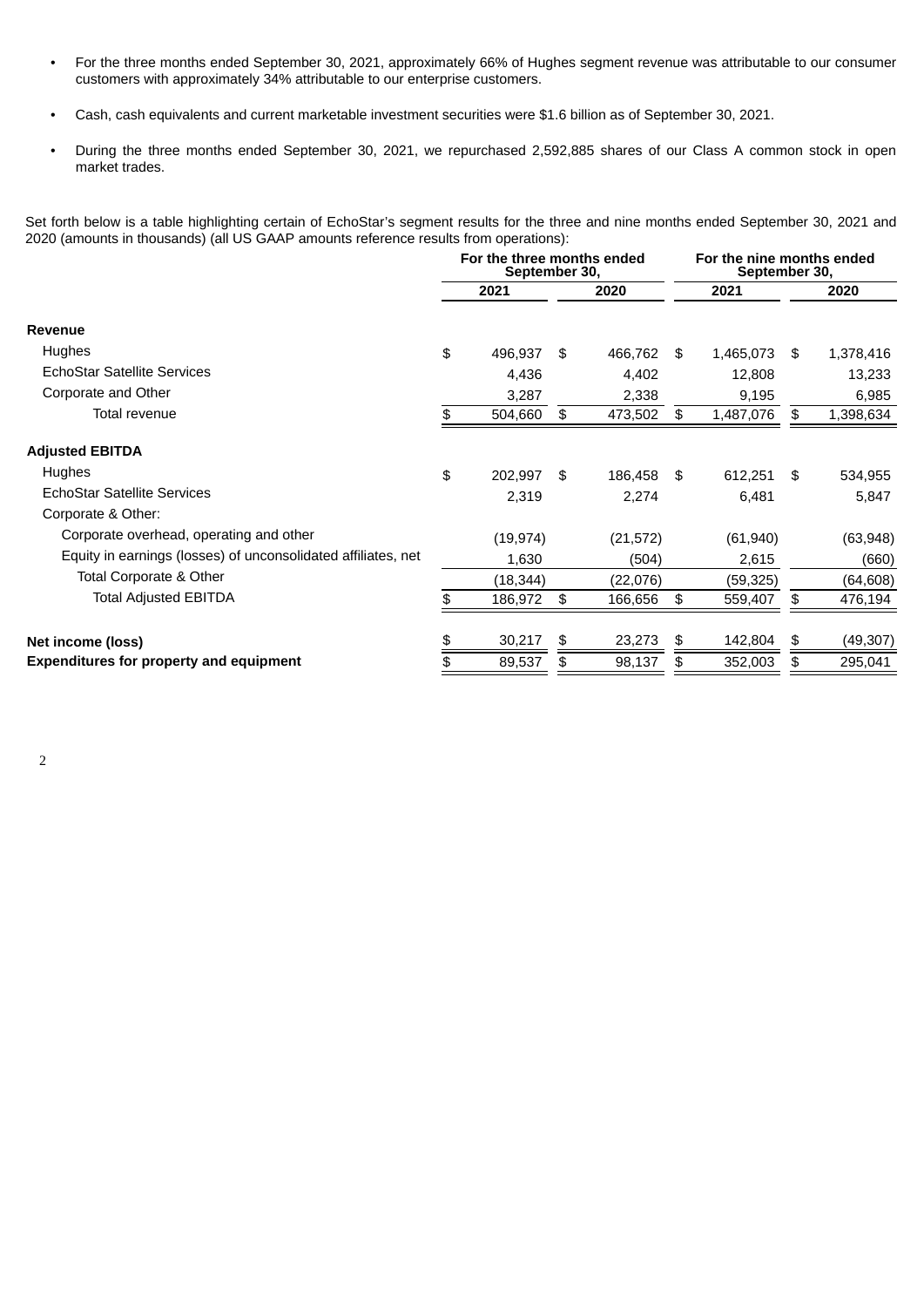Reconciliation of GAAP to Non-GAAP Measurement (amounts in thousands):

|                                                               | For the three months ended<br>September 30, |          |    | For the nine months ended<br>September 30, |    |            |    |           |
|---------------------------------------------------------------|---------------------------------------------|----------|----|--------------------------------------------|----|------------|----|-----------|
|                                                               |                                             | 2021     |    | 2020                                       |    | 2021       |    | 2020      |
| Net income (loss)                                             | \$                                          | 30,217   | \$ | $23,273$ \$                                |    | 142,804 \$ |    | (49, 307) |
| Interest income, net                                          |                                             | (5, 725) |    | (7, 364)                                   |    | (16, 914)  |    | (33,707)  |
| Interest expense, net of amounts capitalized                  |                                             | 16,313   |    | 37,967                                     |    | 79,848     |    | 112,458   |
| Income tax provision (benefit), net                           |                                             | 19,748   |    | 2,950                                      |    | 63,047     |    | 6,309     |
| Depreciation and amortization                                 |                                             | 120,596  |    | 129,822                                    |    | 368,864    |    | 392,077   |
| Net loss (income) attributable to non-controlling interests   |                                             | 3,192    |    | 2,167                                      |    | 6,419      |    | 9,040     |
| <b>EBITDA</b>                                                 |                                             | 184,341  |    | 188,815                                    |    | 644,068    |    | 436,870   |
| (Gains) losses on investments, net                            |                                             | (3,748)  |    | (14,998)                                   |    | (112,981)  |    | 37,764    |
| Impairment of long-lived assets                               |                                             |          |    |                                            |    | 245        |    |           |
| <b>Litigation Expense</b>                                     |                                             |          |    |                                            |    | 16,800     |    |           |
| License fee dispute - India, net of non-controlling interests |                                             | (262)    |    | (480)                                      |    | (708)      |    | (1,043)   |
| Loss on Debt Repurchase                                       |                                             |          |    |                                            |    | 1,938      |    |           |
| Foreign currency transaction (gains) losses, net              |                                             | 6,641    |    | (6,681)                                    |    | 10,045     |    | 2,603     |
| <b>Adjusted EBITDA</b>                                        |                                             | 186,972  | \$ | 166,656                                    | \$ | 559,407    | \$ | 476,194   |

## *Note on Use of Non-GAAP Financial Measures*

EBITDA is defined as "Net income (loss)" excluding "Interest income, net," Interest expense, net of amounts capitalized," "Income tax benefit (provision), net," "Depreciation and amortization," and "Net income (loss) attributable to non-controlling interests."

Adjusted EBITDA is defined as EBITDA excluding Gains and losses on investments, net, Foreign currency transaction gains (losses), net, and other non-recurring or non-operational items. EBITDA and Adjusted EBITDA are not measures determined in accordance with US GAAP. EBITDA and Adjusted EBITDA are reconciled to Net income (loss) in the table above and should not be considered in isolation or as a substitute for operating income, net income or any other measure determined in accordance with US GAAP. Our management uses EBITDA and Adjusted EBITDA as measures of our operating efficiency and overall financial performance for benchmarking against our peers and competitors. Management believes that these non-GAAP measures provide meaningful supplemental information regarding the underlying operating performance of our business and are appropriate to enhance an overall understanding of our financial performance. Management also believes that EBITDA and Adjusted EBITDA are useful to investors because they are frequently used by securities analysts, investors, and other interested parties to evaluate the performance of companies in our industry.

The consolidated financial statements of EchoStar for the periods ended September 30, 2021 and 2020 are attached to this press release. Detailed financial data and other information are available in EchoStar's Quarterly Report on Form 10-Q for the period ended September 30, 2021 filed today with the Securities and Exchange Commission.

EchoStar will host a conference call to discuss its earnings on Tuesday, November 9, 2021 at 11:00 a.m. Eastern Time. The conference call will be broadcast live in listen-only mode on EchoStar's investor relations website at ir.echostar.com. To ask a question, the dial in numbers are (833) 562-0124 (toll-free) and (661) 567-1102 (international), Conference ID 1061358.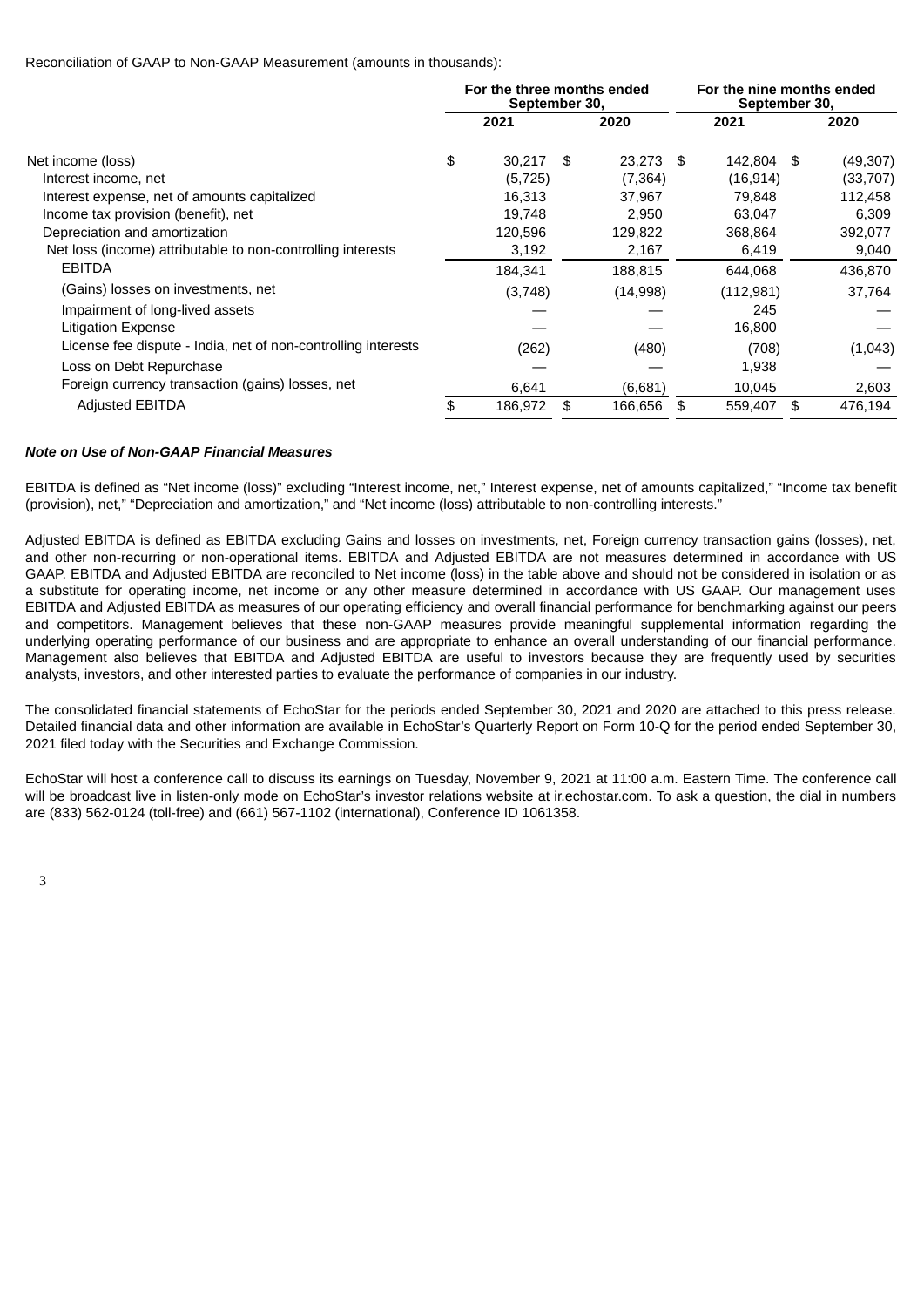## **About EchoStar Corporation**

EchoStar Corporation (NASDAQ: SATS) is a premier global provider of satellite communications solutions. Headquartered in Englewood, Colo., and conducting business around the globe, EchoStar is a pioneer in secure communications technologies through its Hughes Network Systems and EchoStar Satellite Services business segments.

#### **Safe Harbor Statement under the US Private Securities Litigation Reform Act of 1995**

This press release may contain statements that are forward looking, as that term is defined by the Private Securities Litigation Reform Act of 1995. These forward-looking statements are based on management's beliefs, as well as assumptions made by, and information currently available to, management. When used in this release, the words "believe," "anticipate," "goal," "seek," "estimate," "expect," "intend," "project," "continue," "future," "will," "would," "can," "may," "plans," and similar expressions and the use of future dates are intended to identify forward-looking statements. Although management believes that the expectations reflected in these forward-looking statements are reasonable, it can give no assurance that these expectations will prove to have been correct. You are cautioned not to place undue reliance on any forward-looking statements, which speak only as of the date made. We assume no responsibility for the accuracy of forward-looking statements or information or for updating forward-looking information or statements. These statements are subject to certain risks, uncertainties, and assumptions. See "Risk Factors" in EchoStar's Annual Report on Form 10-K for the period ended December 31, 2020 as filed with the Securities and Exchange Commission and in the other documents EchoStar files with the Securities and Exchange Commission from time to time.

###

## **Contact Information EchoStar Investor Relations EchoStar Media Relations**

Terry Brown Phone: +1 303-728-5179 Email: terry.brown@echostar.com

Sharyn Nerenberg Phone: +1 301-428-7124 Email: sharyn.nerenberg@echostar.com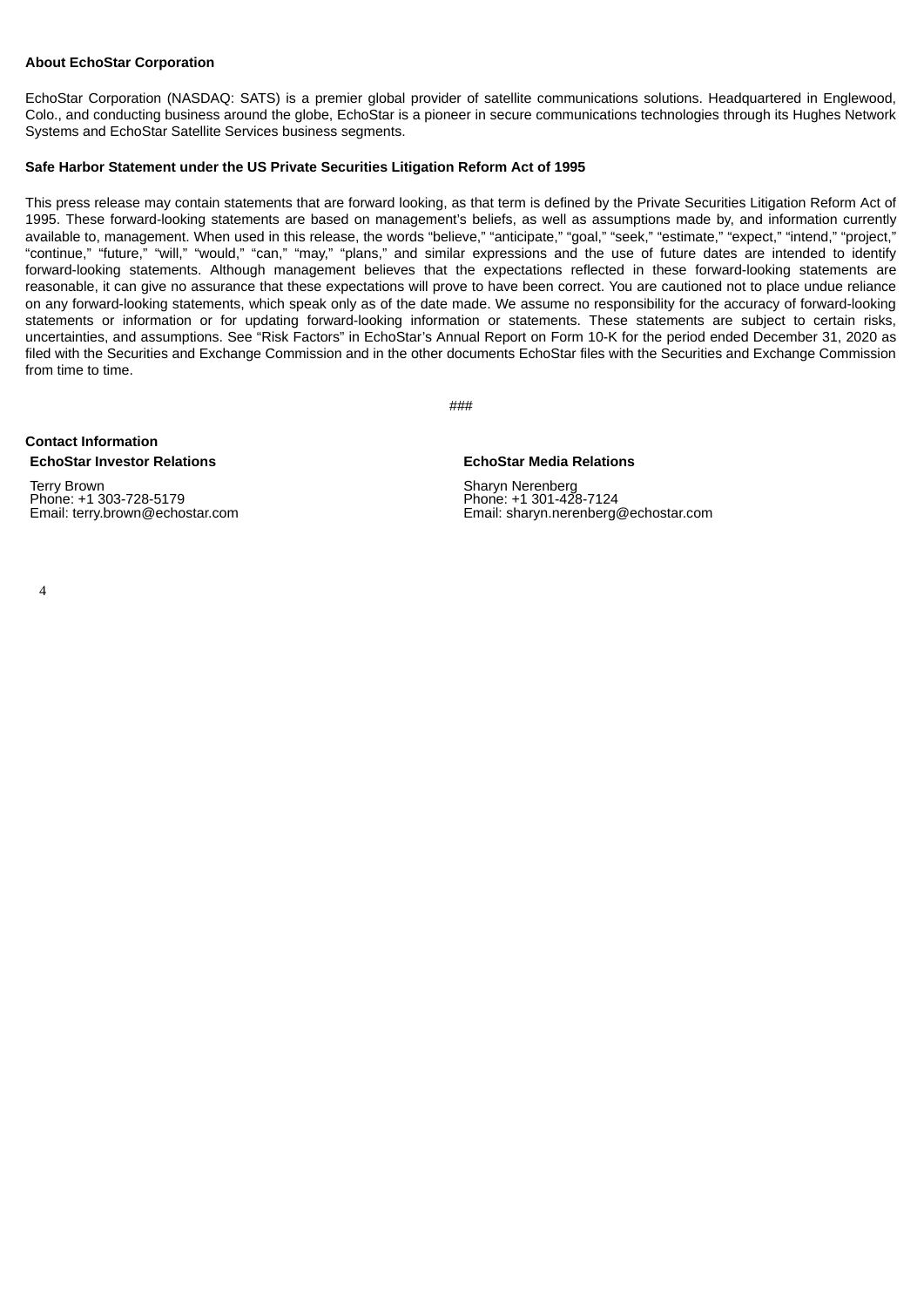# **ECHOSTAR CORPORATION Consolidated Balance Sheets (Amounts in thousands, except share and per share amounts)**

|                                                    | As of |                    |    |                   |  |
|----------------------------------------------------|-------|--------------------|----|-------------------|--|
|                                                    |       | September 30, 2021 |    | December 31, 2020 |  |
| <b>Assets</b>                                      |       |                    |    |                   |  |
| <b>Current assets:</b>                             |       |                    |    |                   |  |
| Cash and cash equivalents                          | \$    | 429.656            | \$ | 896,005           |  |
| Marketable investment securities                   |       | 1,127,048          |    | 1,638,271         |  |
| Trade accounts receivable and contract assets, net |       | 201,751            |    | 183,989           |  |
| Other current assets, net                          |       | 195,993            |    | 189,821           |  |
| <b>Total current assets</b>                        |       | 1,954,448          |    | 2,908,086         |  |
| <b>Non-current assets:</b>                         |       |                    |    |                   |  |
| Property and equipment, net                        |       | 2,374,080          |    | 2,390,313         |  |
| Operating lease right-of-use assets                |       | 140,739            |    | 128,303           |  |
| Goodwill                                           |       | 511,266            |    | 511,597           |  |
| Regulatory authorizations, net                     |       | 471,010            |    | 478,762           |  |
| Other intangible assets, net                       |       | 14,378             |    | 18,433            |  |
| Other investments, net                             |       | 351,884            |    | 284,937           |  |
| Other non-current assets, net                      |       | 364,553            |    | 352,921           |  |
| Total non-current assets                           |       | 4,227,910          |    | 4,165,266         |  |
| <b>Total assets</b>                                | \$    | 6,182,358          | \$ | 7,073,352         |  |
| <b>Liabilities and Stockholders' Equity</b>        |       |                    |    |                   |  |
| <b>Current liabilities:</b>                        |       |                    |    |                   |  |
| Trade accounts payable                             | \$    | 111,047            | \$ | 122,366           |  |
| Current portion of long-term debt, net             |       |                    |    | 898,237           |  |
| <b>Contract liabilities</b>                        |       | 134,635            |    | 104,569           |  |
| Accrued expenses and other current liabilities     |       | 241,615            |    | 299,999           |  |
| <b>Total current liabilities</b>                   |       | 487,297            |    | 1,425,171         |  |
| <b>Non-current liabilities:</b>                    |       |                    |    |                   |  |
| Long-term debt, net                                |       | 1,495,805          |    | 1,495,256         |  |
| Deferred tax liabilities, net                      |       | 407,650            |    | 359,896           |  |
| Operating lease liabilities                        |       | 127,424            |    | 114,886           |  |
| Other non-current liabilities                      |       | 135,737            |    | 70,893            |  |
| Total non-current liabilities                      |       | 2,166,616          |    | 2,040,931         |  |
| <b>Total liabilities</b>                           |       | 2,653,913          |    | 3,466,102         |  |
|                                                    |       |                    |    |                   |  |

Commitments and contingencies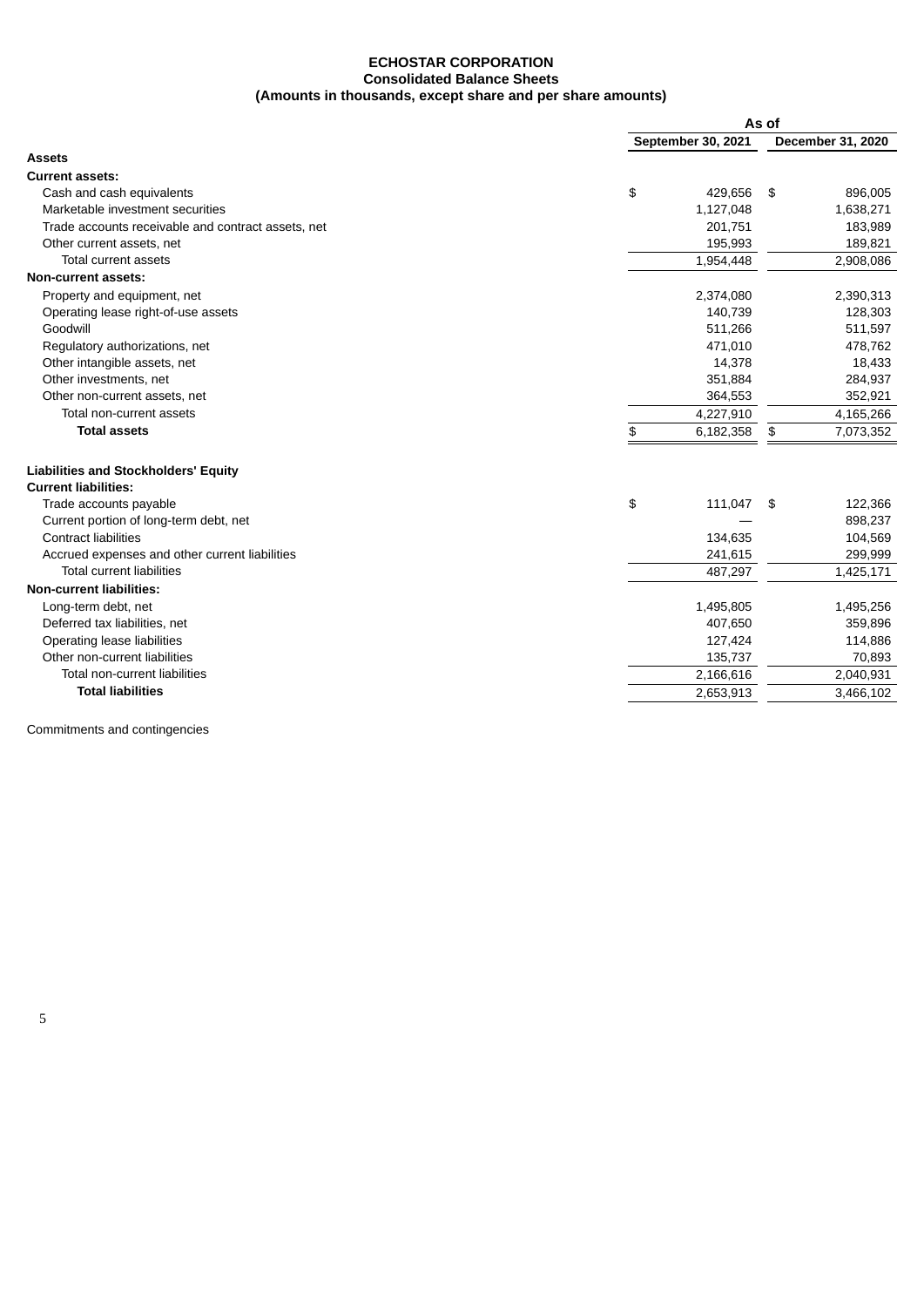# **ECHOSTAR CORPORATION**

**Consolidated Balance Sheets (Amounts in thousands, except share and per share amounts)**

## **Stockholders' equity:**

| Preferred stock, \$0.001 par value, 20,000,000 shares authorized, none issued and outstanding at both<br>September 30, 2021 and December 31, 2020                                                                                                    |            |            |
|------------------------------------------------------------------------------------------------------------------------------------------------------------------------------------------------------------------------------------------------------|------------|------------|
| Common stock, \$0.001 par value, 4,000,000,000 shares authorized:                                                                                                                                                                                    |            |            |
| Class A common stock, \$0.001 par value, 1,600,000,000 shares authorized, 57,939,820 shares issued<br>and 39,810,942 shares outstanding at September 30, 2021 and 57,254,201 shares issued and<br>48,863,374 shares outstanding at December 31, 2020 | 58         | 57         |
| Class B convertible common stock, \$0.001 par value, 800,000,000 shares authorized, 47,687,039 shares<br>issued and outstanding at both September 30, 2021 and December 31, 2020                                                                     | 48         | 48         |
| Class C convertible common stock, \$0.001 par value, 800,000,000 shares authorized, none issued and<br>outstanding at both September 30, 2021 and December 31, 2020                                                                                  |            |            |
| Class D common stock, \$0.001 par value, 800,000,000 shares authorized, none issued and outstanding at<br>both September 30, 2021 and December 31, 2020                                                                                              |            |            |
| Additional paid-in capital                                                                                                                                                                                                                           | 3,341,751  | 3,321,426  |
| Accumulated other comprehensive income (loss)                                                                                                                                                                                                        | (205, 470) | (187, 876) |
| Accumulated earnings (losses)                                                                                                                                                                                                                        | 732,814    | 583.591    |
| Treasury shares, at cost                                                                                                                                                                                                                             | (406, 295) | (174, 912) |
| Total EchoStar Corporation stockholders' equity                                                                                                                                                                                                      | 3,462,906  | 3,542,334  |
| Non-controlling interests                                                                                                                                                                                                                            | 65,539     | 64,916     |
| <b>Total stockholders' equity</b>                                                                                                                                                                                                                    | 3,528,445  | 3,607,250  |
| Total liabilities and stockholders' equity                                                                                                                                                                                                           | 6,182,358  | 7,073,352  |
|                                                                                                                                                                                                                                                      |            |            |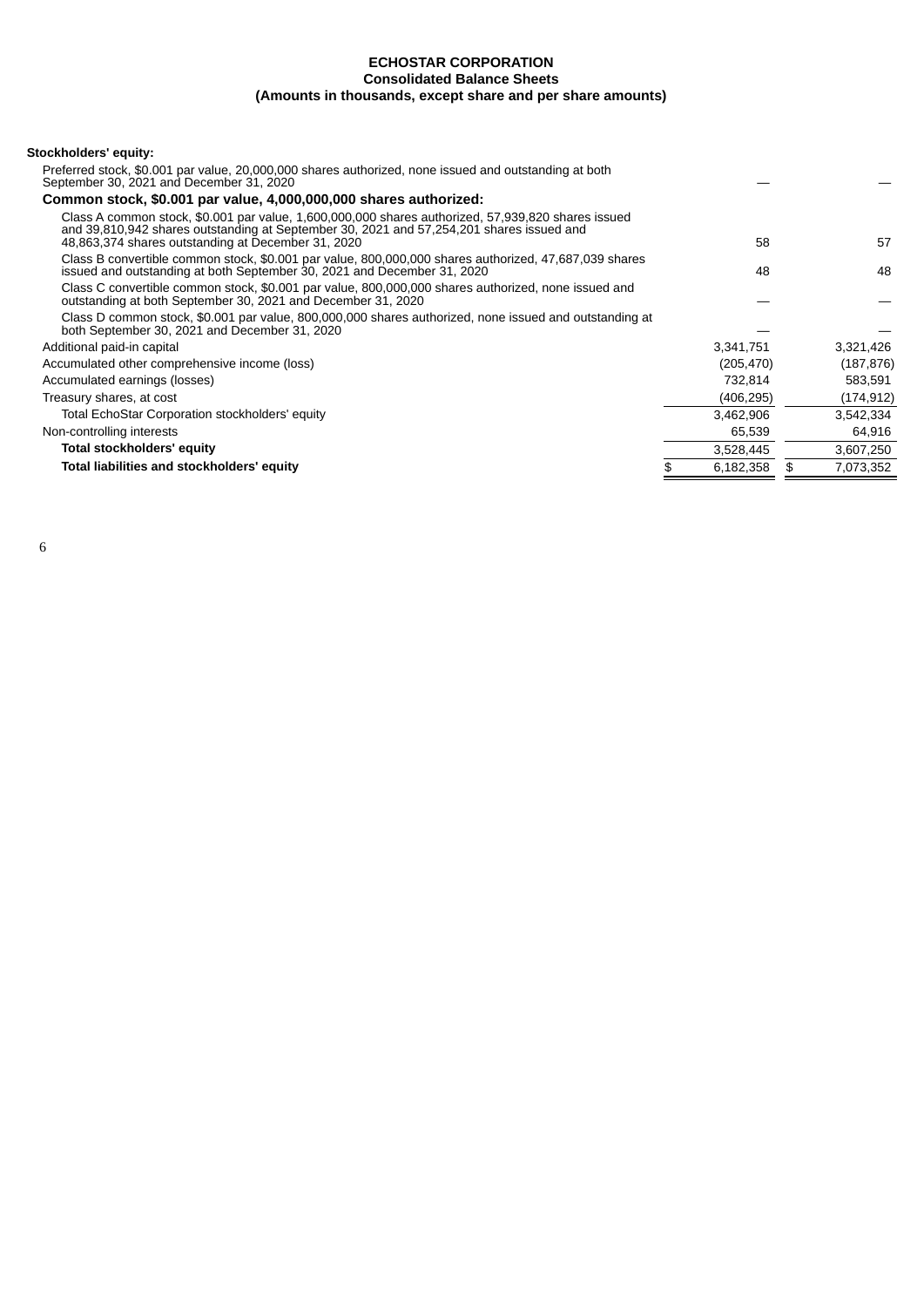## **ECHOSTAR CORPORATION Consolidated Statements of Operations (Amounts in thousands, except per share amounts)**

|                                                                                    | For the three months ended<br>September 30, |           |    | For the nine months ended<br>September 30, |    |           |    |            |
|------------------------------------------------------------------------------------|---------------------------------------------|-----------|----|--------------------------------------------|----|-----------|----|------------|
|                                                                                    |                                             | 2021      |    | 2020                                       |    | 2021      |    | 2020       |
| Revenue:                                                                           |                                             |           |    |                                            |    |           |    |            |
| Services and other revenue                                                         | \$                                          | 432,739   | \$ | 426,532                                    | \$ | 1,294,355 | \$ | 1,251,932  |
| Equipment revenue                                                                  |                                             | 71,921    |    | 46,970                                     |    | 192,721   |    | 146,702    |
| Total revenue                                                                      |                                             | 504,660   |    | 473,502                                    |    | 1,487,076 |    | 1,398,634  |
| <b>Costs and expenses:</b>                                                         |                                             |           |    |                                            |    |           |    |            |
| Cost of sales - services and other (exclusive of depreciation and<br>amortization) |                                             | 138,179   |    | 146,577                                    |    | 410,515   |    | 432,848    |
| Cost of sales - equipment (exclusive of depreciation and<br>amortization)          |                                             | 62,328    |    | 37,079                                     |    | 161,982   |    | 115,529    |
| Selling, general and administrative expenses                                       |                                             | 112,986   |    | 115,358                                    |    | 341,143   |    | 354,437    |
| Research and development expenses                                                  |                                             | 7,974     |    | 7,676                                      |    | 22,960    |    | 21,378     |
| Depreciation and amortization                                                      |                                             | 120,596   |    | 129,822                                    |    | 368,864   |    | 392,077    |
| Impairment of long-lived assets                                                    |                                             |           |    |                                            |    | 245       |    |            |
| Total costs and expenses                                                           |                                             | 442,063   |    | 436,512                                    |    | 1,305,709 |    | 1,316,269  |
| Operating income (loss)                                                            |                                             | 62,597    |    | 36.990                                     |    | 181,367   |    | 82,365     |
| Other income (expense):                                                            |                                             |           |    |                                            |    |           |    |            |
| Interest income, net                                                               |                                             | 5,725     |    | 7,364                                      |    | 16,914    |    | 33,707     |
| Interest expense, net of amounts capitalized                                       |                                             | (16, 313) |    | (37, 967)                                  |    | (79, 848) |    | (112, 458) |
| Gains (losses) on investments, net                                                 |                                             | 3,748     |    | 14,998                                     |    | 112,981   |    | (37, 764)  |
| Equity in earnings (losses) of unconsolidated affiliates, net                      |                                             | 74        |    | (2, 134)                                   |    | (2,596)   |    | (5,866)    |
| Foreign currency transaction gains (losses), net                                   |                                             | (6, 641)  |    | 6,681                                      |    | (10, 045) |    | (2,603)    |
| Other, net                                                                         |                                             | 775       |    | 291                                        |    | (12, 922) |    | (379)      |
| Total other income (expense), net                                                  |                                             | (12, 632) |    | (10, 767)                                  |    | 24,484    |    | (125, 363) |
| Income (loss) before income taxes                                                  |                                             | 49,965    |    | 26,223                                     |    | 205,851   |    | (42,998)   |
| Income tax benefit (provision), net                                                |                                             | (19, 748) |    | (2,950)                                    |    | (63, 047) |    | (6, 309)   |
| Net income (loss)                                                                  |                                             | 30,217    |    | 23,273                                     |    | 142,804   |    | (49, 307)  |
| Less: Net loss (income) attributable to non-controlling interests                  |                                             | 3,192     |    | 2,167                                      |    | 6,419     |    | 9,040      |
| Net income (loss) attributable to EchoStar Corporation common stock                | \$                                          | 33,409    | \$ | 25,440                                     | \$ | 149,223   | \$ | (40, 267)  |
| Earnings (losses) per share - Class A and B common stock:                          |                                             |           |    |                                            |    |           |    |            |
| Basic and diluted earnings (losses) per share                                      | \$                                          | 0.38      | \$ | 0.26                                       | \$ | 1.64      | \$ | (0.41)     |